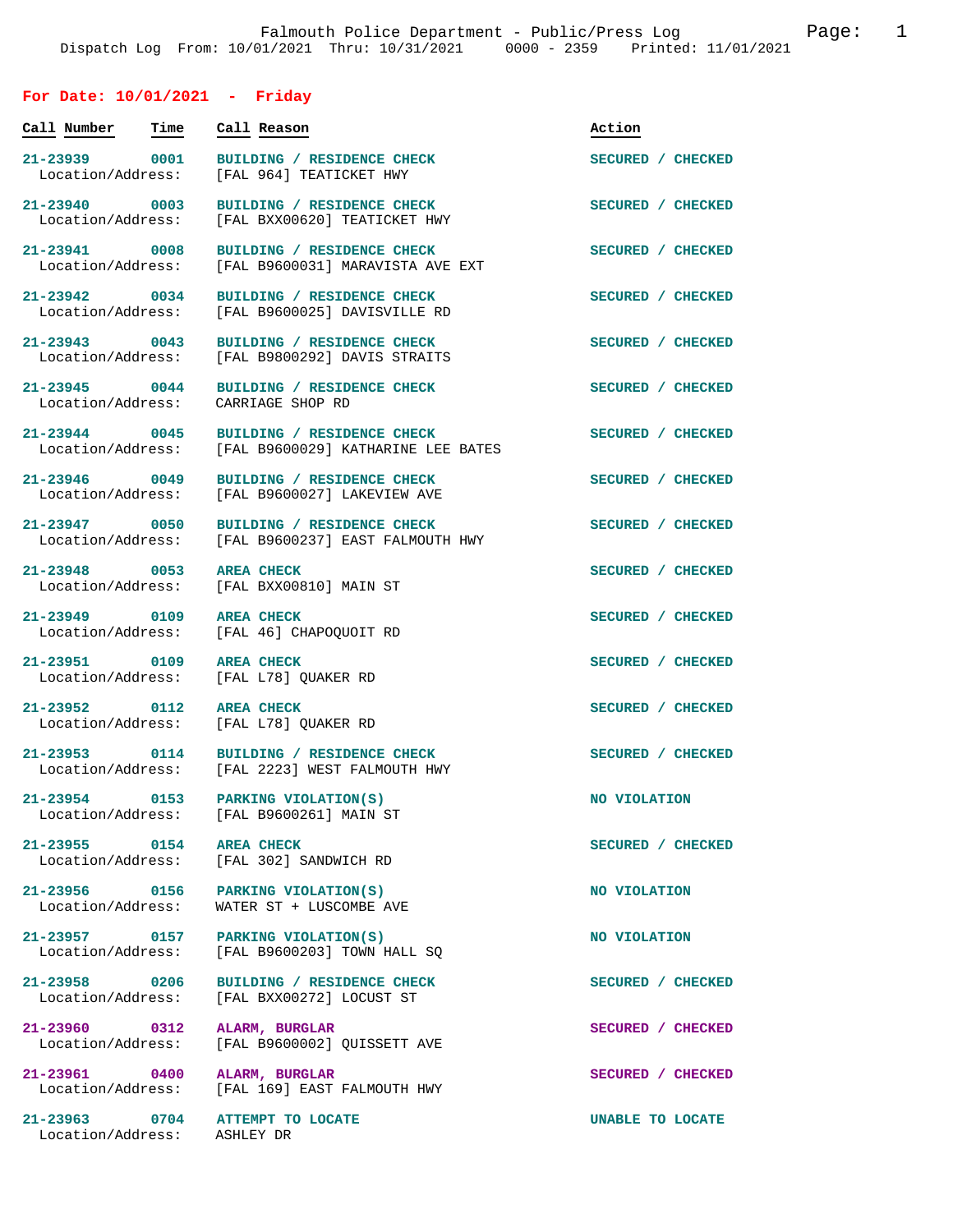| 21-23965 0810 ALARM, BURGLAR                                        | Location/Address: [FAL B9800257] WEST FALMOUTH HWY               | <b>UNFOUNDED</b>   |
|---------------------------------------------------------------------|------------------------------------------------------------------|--------------------|
| 21-23966 0815<br>Location/Address: BOXBERRY HILL RD                 | ATTEMPT TO LOCATE                                                | UNABLE TO LOCATE   |
| 21-23968 0836<br>Location/Address: PLUM HOLLOW RD                   | <b>CHECK WELFARE</b>                                             | REF FIRE DEPT      |
| 21-23969 0842<br>Location/Address: [FAL 2222] MAIN ST               | SUSPICIOUS PERSON(S)                                             | <b>UNFOUNDED</b>   |
| 21-23970 0842 Admin Services<br>Location/Address: [FAL FPD] MAIN ST | Refer To Incident: 21-23970-OF                                   | <b>REPORT</b>      |
| 21-23762 0930 ASSIST OTHER AGENCY                                   |                                                                  | HANDLED BY OFFICER |
|                                                                     | Location/Address: [FAL B9600036] MAIN ST                         |                    |
| 21-23974 1008                                                       | Admin Services<br>Location/Address: [FAL 1735] VILLAGE COMMON DR | <b>TRANSPORT</b>   |
|                                                                     | 21-23975 1026 FOLLOW UP INVESTIGATION                            | HANDLED BY OFFICER |
| Location/Address: [FAL FPD] MAIN ST                                 |                                                                  |                    |
| 21-23976 1041                                                       | Admin Services                                                   | HANDLED BY OFFICER |
| Location/Address:                                                   | [FAL FPD] MAIN ST                                                |                    |
| 21-23978 1102<br>Location/Address:                                  | SUSPICIOUS PERSON(S)<br>[FAL B9600028] JONES RD                  | UNFOUNDED          |
| 21-23979 1106                                                       | ALARM, BURGLAR                                                   | CANCELLED INCIDENT |
| Location/Address:                                                   | OUAKER RD                                                        |                    |
| 21-23980 1124                                                       | <b>FOLLOW UP INVESTIGATION</b>                                   | HANDLED BY OFFICER |
| Location/Address:                                                   | SEACOAST SHORES BLVD                                             |                    |
| $21-23981$ $1156$ VANDALISM<br>Location/Address: FLETCHER LN        | Refer To Incident: 21-23981-OF                                   | <b>REPORT</b>      |
| 21-23982 1200<br>Location/Address:                                  | SUMMONS SERVICE<br>BEAMAN LN                                     | SERVED IN HAND     |
|                                                                     | 21-23983 1203 DISTURBANCE / DISORDERLY                           | HANDLED BY OFFICER |
|                                                                     | Location/Address: [FAL B9800292] DAVIS STRAITS                   |                    |
| 21-23986 1224                                                       | TRAFFIC HAZARD                                                   | HANDLED BY OFFICER |
|                                                                     | Location/Address: [FAL 1920] DAVIS STRAITS                       |                    |
|                                                                     | 21-23987 1325 FOLLOW UP INVESTIGATION                            | HANDLED BY OFFICER |
| Location/Address: DAVIS STRAITS                                     |                                                                  |                    |
| 21-23989 1342 CRASH<br>Location/Address: BAR NECK RD                |                                                                  | HANDLED BY PARTY   |
| 21-23994 1441 CHECK WELFARE                                         |                                                                  | HANDLED BY OFFICER |
| Location/Address:                                                   | THOMAS B LANDERS RD + WEST FALMOUTH HWY                          |                    |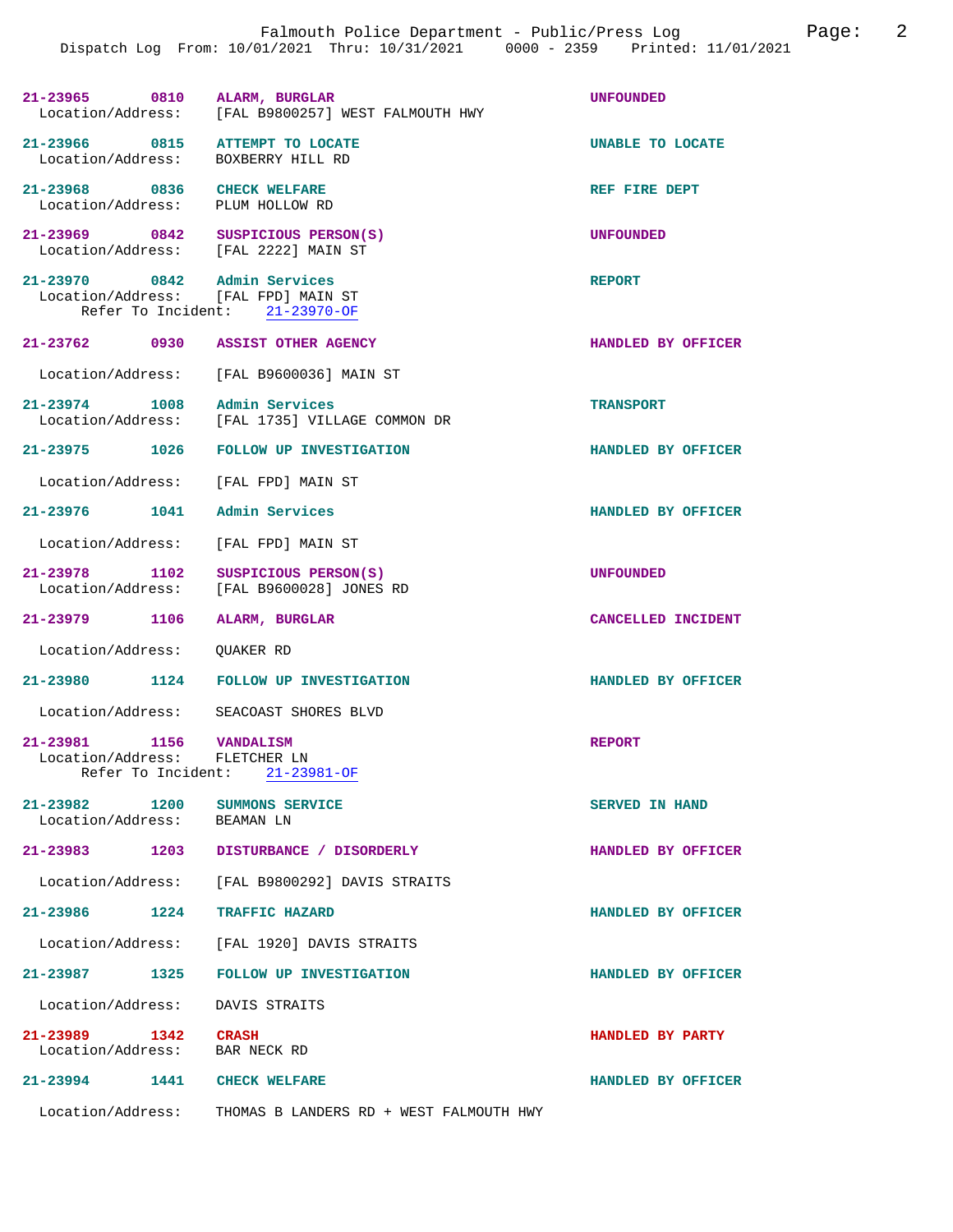|                                                                                                   | Falmouth Police Department - Public/Press Log<br>Dispatch Log From: 10/01/2021 Thru: 10/31/2021 0000 - 2359 Printed: 11/01/2021                                                                                                                        |                        | 3<br>Page: |
|---------------------------------------------------------------------------------------------------|--------------------------------------------------------------------------------------------------------------------------------------------------------------------------------------------------------------------------------------------------------|------------------------|------------|
| 21-23996 1456                                                                                     | DISTURBANCE / DISORDERLY<br>Location/Address: [FAL B9700958] EAST FALMOUTH HWY                                                                                                                                                                         | UNABLE TO LOCATE       |            |
| 21-23997 1545                                                                                     | SUSPICIOUS PERSON(S)                                                                                                                                                                                                                                   | HANDLED BY OFFICER     |            |
|                                                                                                   | Location/Address: [FAL B9800607] TEATICKET HWY                                                                                                                                                                                                         |                        |            |
| 21-23998 1602                                                                                     | ASSAULT, PAST<br>Location/Address: [FAL BXX00668] TEATICKET HWY<br>Refer To Incident: 21-23998-OF                                                                                                                                                      | <b>REPORT</b>          |            |
| 21–23999 1633                                                                                     | <b>AREA CHECK</b><br>Location/Address: [FAL B9701135] PALMER AVE                                                                                                                                                                                       | UNABLE TO LOCATE       |            |
| 21-24000 1646 RECOVERED PROPERTY<br>Location/Address: TASINA DR                                   | Refer To Incident: 21-24000-OF                                                                                                                                                                                                                         | <b>REPORT</b>          |            |
| 21-24001 1752 ASSIST CITIZEN<br>Location/Address: [FAL FPD] MAIN ST                               | Refer To Incident: 21-24001-OF                                                                                                                                                                                                                         | <b>REPORT</b>          |            |
| $21 - 24002$<br>1754                                                                              | SUSPICIOUS MV                                                                                                                                                                                                                                          | HANDLED BY OFFICER     |            |
| Location/Address:                                                                                 | [FAL B9600296] DAVIS STRAITS                                                                                                                                                                                                                           |                        |            |
| 21-24003 1800                                                                                     | INTOXICATED PERSON                                                                                                                                                                                                                                     | HANDLED BY OFFICER     |            |
| Location/Address:                                                                                 | [FAL B0100152] TEATICKET HWY                                                                                                                                                                                                                           |                        |            |
| 21-24006 1910<br>Location/Address: EAST FALMOUTH HWY                                              | UNWANTED GUEST                                                                                                                                                                                                                                         | <b>GONE ON ARRIVAL</b> |            |
| 21-24010 2035 ASSIST OTHER AGENCY<br>Location/Address: SANDDOLLAR CIR<br>Refer To Incident:       | 21-24010-OF                                                                                                                                                                                                                                            | <b>REPORT</b>          |            |
| $21 - 24012$<br>2120<br>Location/Address: FRESH POND RD                                           | <b>AREA CHECK</b>                                                                                                                                                                                                                                      | <b>GONE ON ARRIVAL</b> |            |
| 2120<br>$21 - 24013$                                                                              | <b>CHECK WELFARE</b>                                                                                                                                                                                                                                   | HANDLED BY OFFICER     |            |
| Location/Address: TEATICKET HWY                                                                   |                                                                                                                                                                                                                                                        |                        |            |
| 21-24014 2138<br>Location/Address: PRISCILLA ST                                                   | <b>B &amp; E, IN PROGRESS</b>                                                                                                                                                                                                                          | <b>UNFOUNDED</b>       |            |
| 21-24015 2217 CRASH<br>Location/Address: DAVIS STRAITS                                            | Refer To Accident: 21-24015-AC<br>Refer To Incident: 21-24015-OF                                                                                                                                                                                       | <b>REPORT</b>          |            |
| $21 - 24017$<br>2221<br>Refer To Incident:                                                        | <b>AREA CHECK</b><br>Location/Address: [FAL L93] HATCHVILLE RD<br>$21 - 24017 - OF$                                                                                                                                                                    | <b>REPORT</b>          |            |
| 21-24018 2248<br>Location/Address:<br>Refer To Arrest:<br>Arrest:<br>Address:<br>Age:<br>Charges: | MOTOR VEHICLE STOP<br>DAVIS STRAITS<br>$21 - 24018 - AR$<br>KIDWELL, MICHAEL D<br>25 FIGUERIDO WAY<br>TEATICKET, MA<br>60<br>OUI-LIQUOR OR .08%, 4TH OFFENSE<br>NEGLIGENT OPERATION OF MOTOR VEHICLE $c90$ $$24(2)(a)$ (OTE)<br>MARKED LANES VIOLATION | Arrest(s) Made         |            |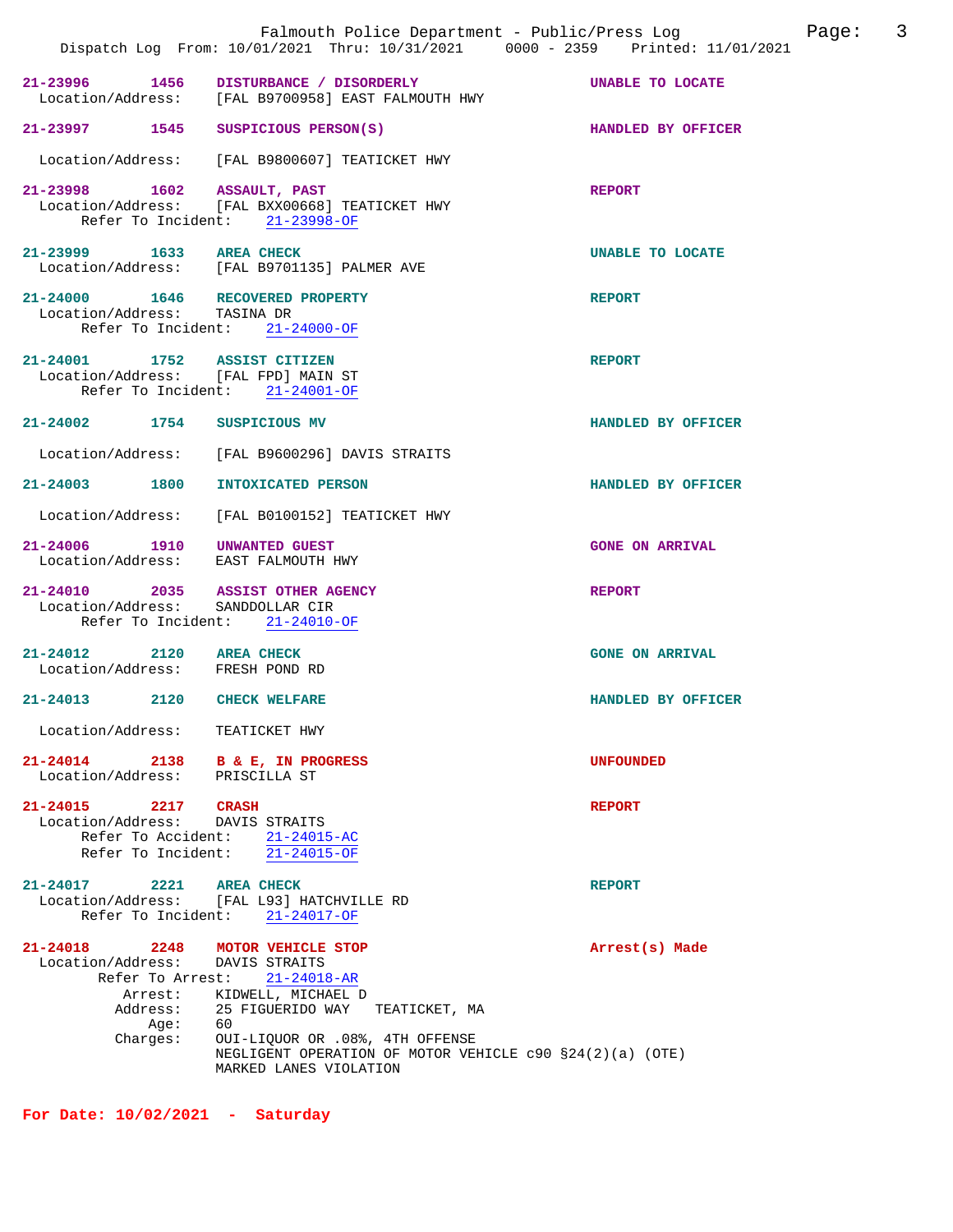|                                                             | TION' IV/VI/ZVZI INIU' IV/JI/ZVZI                                                               |                            |
|-------------------------------------------------------------|-------------------------------------------------------------------------------------------------|----------------------------|
| 21-24020 0000 CHECK WELFARE<br>Location/Address: MONTAUK ST | Refer To Incident: 21-24020-OF                                                                  | <b>REPORT</b>              |
|                                                             | 21-24021 0053 AREA CHECK<br>Location/Address: [FAL B9600084] TER HEUN DR                        | SECURED / CHECKED          |
|                                                             | 21-24023 0112 BUILDING / RESIDENCE CHECK<br>Location/Address: [FAL 169] EAST FALMOUTH HWY       | SECURED / CHECKED          |
|                                                             | 21-24022 0114 BUILDING / RESIDENCE CHECK<br>Location/Address: [FAL B9800292] DAVIS STRAITS      | SECURED / CHECKED          |
| 21-24024 0114 AREA CHECK                                    |                                                                                                 | Merge: $21-24025$ By: SYLV |
|                                                             | Location/Address: [FAL BA170R] GIFFORD ST                                                       |                            |
| 21-24025 0115 AREA CHECK                                    | Location/Address: [FAL BA170R] GIFFORD ST                                                       | SECURED / CHECKED          |
|                                                             | 21-24026 0116 BUILDING / RESIDENCE CHECK<br>Location/Address: [FAL 964] TEATICKET HWY           | SECURED / CHECKED          |
|                                                             | 21-24027 0118 BUILDING / RESIDENCE CHECK<br>Location/Address: [FAL B9600031] MARAVISTA AVE EXT  | SECURED / CHECKED          |
|                                                             | 21-24028 0121 AREA CHECK<br>Location/Address: [FAL L8] MENAUHANT RD                             | SECURED / CHECKED          |
| 21-24030 0122 ERRATIC MV                                    | Location/Address: RT 28 NORTH + RT 151                                                          | <b>GONE ON ARRIVAL</b>     |
| 21-24029 0123 AREA CHECK                                    | Location/Address: [FAL 159] GRAND AVE                                                           | SECURED / CHECKED          |
|                                                             | 21-24031 0141 BUILDING / RESIDENCE CHECK<br>Location/Address: [FAL BXX00237] MAIN ST            | SECURED / CHECKED          |
|                                                             | 21-24032 0151 BUILDING / RESIDENCE CHECK<br>Location/Address: [FAL B0100017] NORTH FALMOUTH HWY | SECURED / CHECKED          |
|                                                             | 21-24033 0153 BUILDING / RESIDENCE CHECK<br>Location/Address: [FAL B9600203] TOWN HALL SQ       | SECURED / CHECKED          |
| 21-24034 0154 AREA CHECK<br>Location/Address: MBL ST        |                                                                                                 | SECURED / CHECKED          |
|                                                             | 21-24035 0155 BUILDING / RESIDENCE CHECK<br>Location/Address: [FAL B9600030] OLD MAIN RD        | SECURED / CHECKED          |
|                                                             | 21-24036 0200 PARKING VIOLATION(S)<br>Location/Address: LUSCOMBE AVE                            | NO VIOLATION               |
| 21-24037 0202 AREA CHECK                                    | Location/Address: [FAL L78] QUAKER RD                                                           | SECURED / CHECKED          |
|                                                             | 21-24038 0202 PARKING VIOLATION(S)<br>Location/Address: [FAL B9600203] TOWN HALL SQ             | NO VIOLATION               |
|                                                             | 21-24039 0203 PARKING VIOLATION(S)<br>Location/Address: [FAL B9600261] MAIN ST                  | NO VIOLATION               |
|                                                             | 21-24040 0209 BUILDING / RESIDENCE CHECK<br>Location/Address: [FAL 840] TECHNOLOGY PARK DR      | SECURED / CHECKED          |
|                                                             | 21-24042 0216 BUILDING / RESIDENCE CHECK<br>Location/Address: [FAL 3214] HATCHVILLE RD          | SECURED / CHECKED          |
| 21-24043                                                    | 0218 BUILDING / RESIDENCE CHECK                                                                 | SECURED / CHECKED          |

Location/Address: [FAL B9600025] DAVISVILLE RD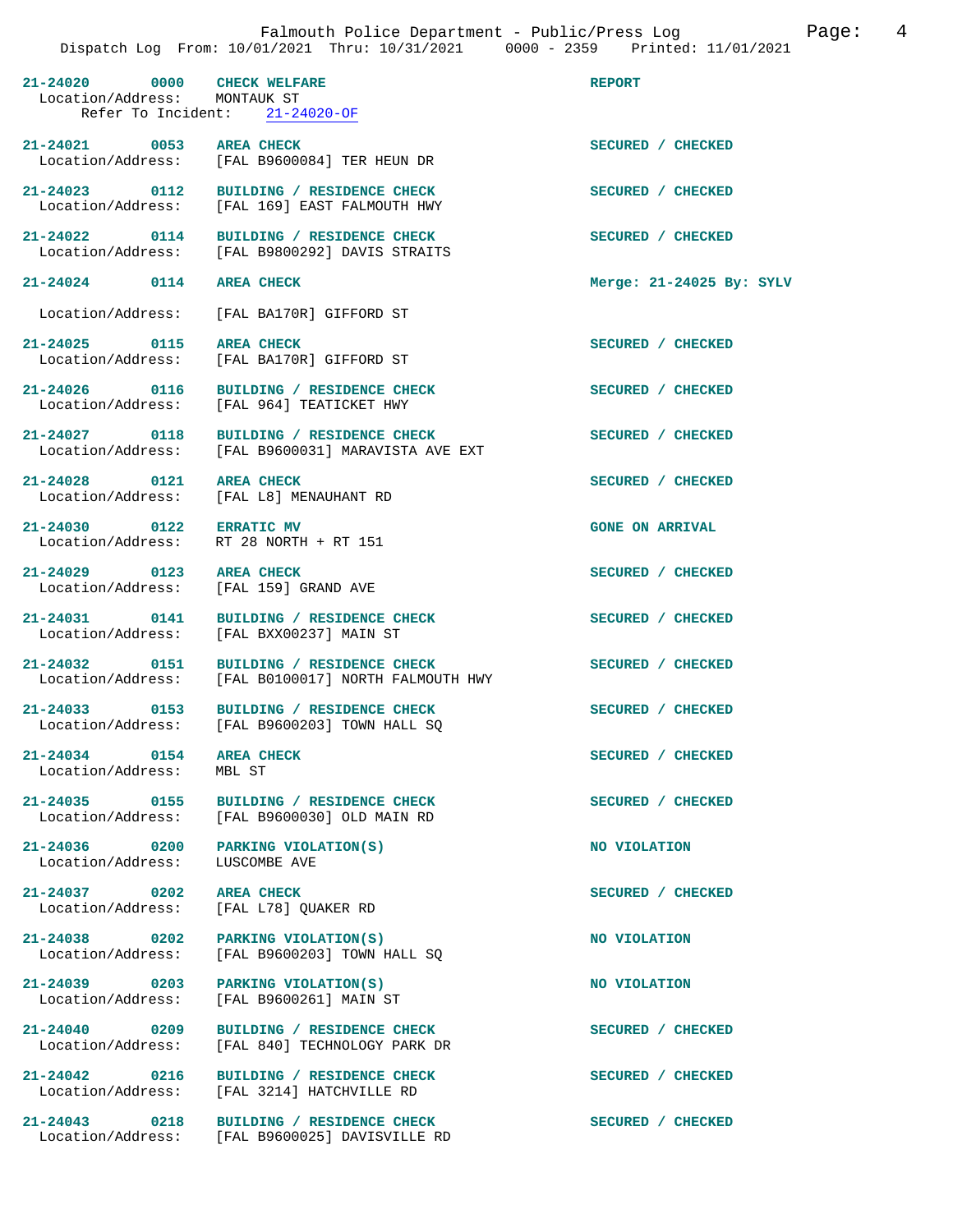| 21-24044 0258 LARCENY                                         | Location/Address: [FAL 2223] WEST FALMOUTH HWY<br>Refer To Incident: 21-24044-OF       | <b>REPORT</b>          |
|---------------------------------------------------------------|----------------------------------------------------------------------------------------|------------------------|
| 21-24045 0306 ABANDONED 911                                   | Location/Address: [FAL 707] GIFFORD ST                                                 | HANDLED BY PARTY       |
| Location/Address:                                             | 21-24047 0515 BUILDING / RESIDENCE CHECK<br>[FAL 494] EAST FALMOUTH HWY                | SECURED / CHECKED      |
| 21-24048 0723 CHECK WELFARE<br>Location/Address: ROCKLEDGE DR |                                                                                        | <b>GONE ON ARRIVAL</b> |
| 21-24049 0906 CHECK WELFARE                                   |                                                                                        | HANDLED BY OFFICER     |
| Location/Address: GAYLE AVE                                   |                                                                                        |                        |
| 21-24050 0907 ANIMAL COMPLAINT                                | Location/Address: [FAL B9600087] FALMOUTH HEIGHTS RD<br>Refer To Incident: 21-24050-OF | <b>REPORT</b>          |
| 21-24051 0938 PRESERVE PEACE                                  |                                                                                        | HANDLED BY OFFICER     |
| Location/Address: LOUISE LN                                   |                                                                                        |                        |
| 21-24052 0950<br>Location/Address: WATERSIDE DR               | <b>CHECK WELFARE</b>                                                                   | HANDLED BY PARTY       |
| 21-24054 1046 Admin Services                                  |                                                                                        | HANDLED BY OFFICER     |
| Location/Address: [FAL FPD] MAIN ST                           |                                                                                        |                        |
| 21-24057 1123 ABANDONED 911                                   |                                                                                        | HANDLED BY PARTY       |
|                                                               | Location/Address: [FAL B9600069] TER HEUN DR                                           |                        |
| 21-24058 1134                                                 | <b>CHECK WELFARE</b>                                                                   | HANDLED BY OFFICER     |
| Location/Address:                                             | SUMMIT LN                                                                              |                        |
| 21-24061 1312 LOST PROPERTY                                   |                                                                                        | HANDLED BY OFFICER     |
|                                                               | Location/Address: [FAL 55] MENAUHANT RD                                                |                        |
| $21 - 24062$<br>1320 AREA CHECK<br>Location/Address:          | [FAL 1823] MAIN ST + SHORE ST                                                          | HANDLED BY PARTY       |
| 21-24065 1327 ASSIST OTHER AGENCY                             | Location/Address: [FAL BXX00676] GRAND AVE                                             | UNABLE TO LOCATE       |
| 21-24063 1328 ALARM, BURGLAR                                  |                                                                                        | CANCELLED INCIDENT     |
| Location/Address: LITTLE NECK BARS RD                         |                                                                                        |                        |
| 21-24067 1441 OVERDOSE                                        | Location/Address: OX BOW RD + FALMOUTH LANDING RD<br>Refer To Incident: 21-24067-OF    | <b>REPORT</b>          |
| 21-24068 1514 ALARM, BURGLAR                                  |                                                                                        | CANCELLED INCIDENT     |
| Location/Address: NORTH BOURNES POND                          |                                                                                        |                        |
| 21-24069 1657 RECOVERED PROPERTY                              |                                                                                        | HANDLED BY OFFICER     |
| Location/Address: [FAL FPD] MAIN ST                           |                                                                                        |                        |
| 21-24071 1712 MOTOR VEHICLE THEFT                             |                                                                                        | CANCELLED INCIDENT     |
|                                                               | Location/Address: [FAL 486] QUISSETT HARBOR RD                                         |                        |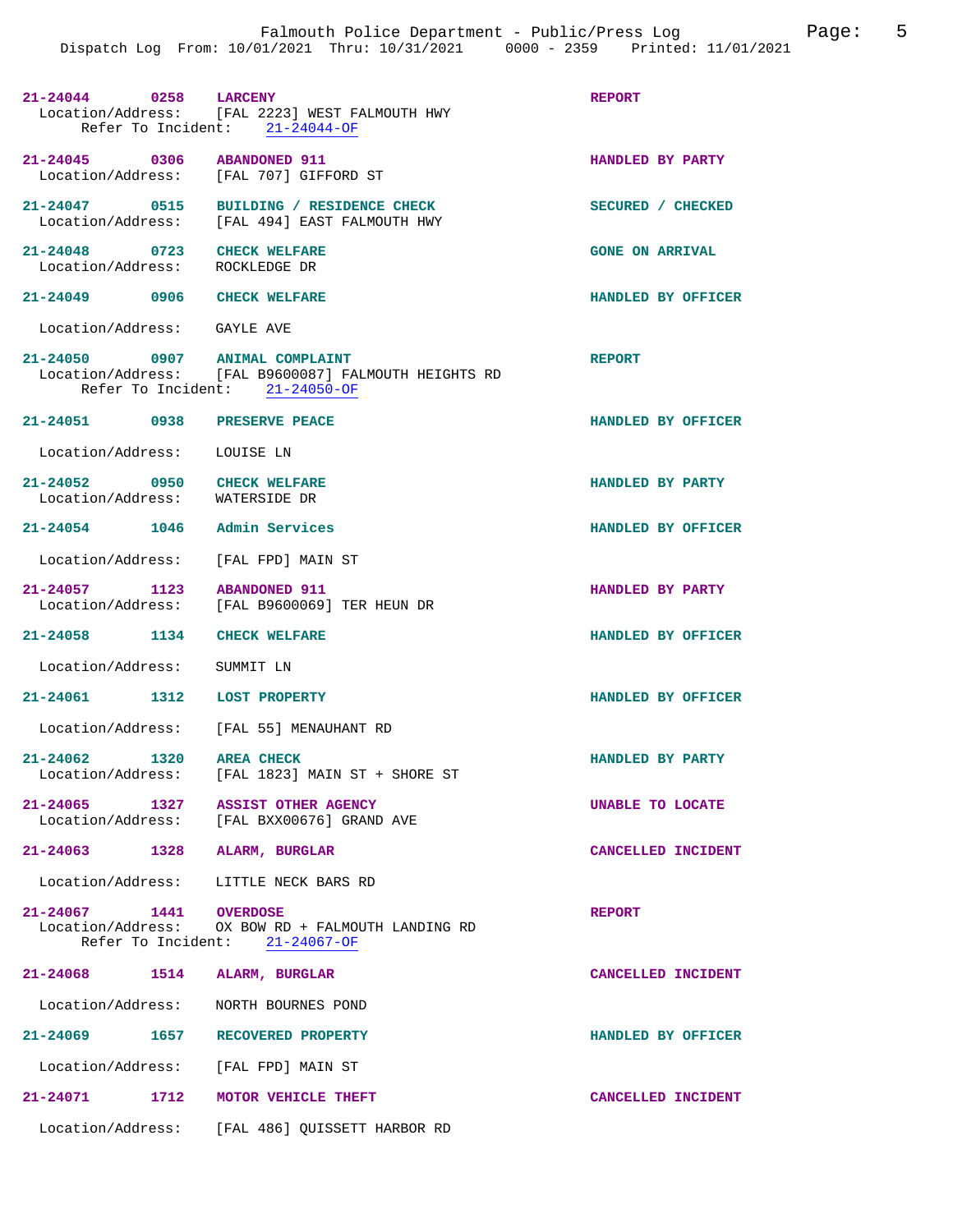| 21-24074 1727 CRASH                                       |                                                                                                                            | HANDLED BY OFFICER      |
|-----------------------------------------------------------|----------------------------------------------------------------------------------------------------------------------------|-------------------------|
|                                                           | Location/Address: CENTRAL AVE + TOBEY LN                                                                                   |                         |
| 21-24076 1823 ERRATIC MV<br>Location/Address:             | SANDWICH RD + BRICK KILN RD                                                                                                | <b>GONE ON ARRIVAL</b>  |
|                                                           | 21-24077 1930 LOUD MUSIC / PARTY / NOISES<br>Location/Address: HATCHVILLE RD                                               | NO VIOLATION            |
| 21-24079 2009 AREA CHECK                                  | Location/Address: OLD BARNSTABLE RD + CARRIAGE SHOP RD                                                                     | <b>UNABLE TO LOCATE</b> |
|                                                           | 21-24080 2016 DISTURBANCE / DISORDERLY<br>Location/Address: [FAL BXX00698] DAVIS STRAITS<br>Refer To Incident: 21-24080-OF | <b>REPORT</b>           |
|                                                           | 21-24082 2030 ALARM, BURGLAR                                                                                               | HANDLED BY OFFICER      |
| Location/Address: OLD MAIN RD                             |                                                                                                                            |                         |
| 21-24083 2049 CHECK WELFARE<br>Location/Address: SUSAN LN | Refer To Incident: 21-24083-OF                                                                                             | <b>REPORT</b>           |
|                                                           | 21-24084 2101 ALARM, BURGLAR<br>Location/Address: [FAL B9701135] PALMER AVE                                                | <b>UNFOUNDED</b>        |
|                                                           | 21-24085 2106 LOUD MUSIC / PARTY / NOISES                                                                                  | HANDLED BY OFFICER      |
|                                                           | Location/Address: [FAL 56] SHOREWOOD DR                                                                                    |                         |
| Location/Address:                                         | 21-24086 2110 ALARM, BURGLAR<br>OLD FORGE RD                                                                               | <b>UNFOUNDED</b>        |
| 21-24090 2149 OVERDOSE                                    | Location/Address: [FAL 964] TEATICKET HWY<br>Refer To Incident: 21-24090-OF                                                | REPORT                  |
|                                                           | 21-24092 2206 LOUD MUSIC / PARTY / NOISES                                                                                  | HANDLED BY OFFICER      |
|                                                           | Location/Address: DAVISVILLE RD                                                                                            |                         |
| 21-24093 2208 ABANDONED 911                               |                                                                                                                            | HANDLED BY OFFICER      |
|                                                           | Location/Address: [FAL 1600] GIFFORD ST                                                                                    |                         |
| 21-24094 2210 ABANDONED 911                               |                                                                                                                            | HANDLED BY OFFICER      |
|                                                           | Location/Address: [FAL B9700160] SALLY LN                                                                                  |                         |
| 21-24095 2327 ERRATIC MV                                  | Location/Address: [FAL BXX00655] RT 151                                                                                    | <b>GONE ON ARRIVAL</b>  |
| For Date: 10/03/2021 - Sunday                             |                                                                                                                            |                         |
| 21-24098 0016 ABANDONED 911                               |                                                                                                                            | HANDLED BY OFFICER      |
|                                                           | Location/Address: ROCKVILLE AVE                                                                                            |                         |
|                                                           | 21-24099 0030 BUILDING / RESIDENCE CHECK<br>Location/Address: [FAL BXX00810] MAIN ST                                       | SECURED / CHECKED       |
| 21.2122                                                   |                                                                                                                            |                         |

**21-24100 0035 BUILDING / RESIDENCE CHECK SECURED / CHECKED**  Location/Address: [FAL B9600029] KATHARINE LEE BATES **21-24101 0036 ABANDONED 911 SECURED / CHECKED**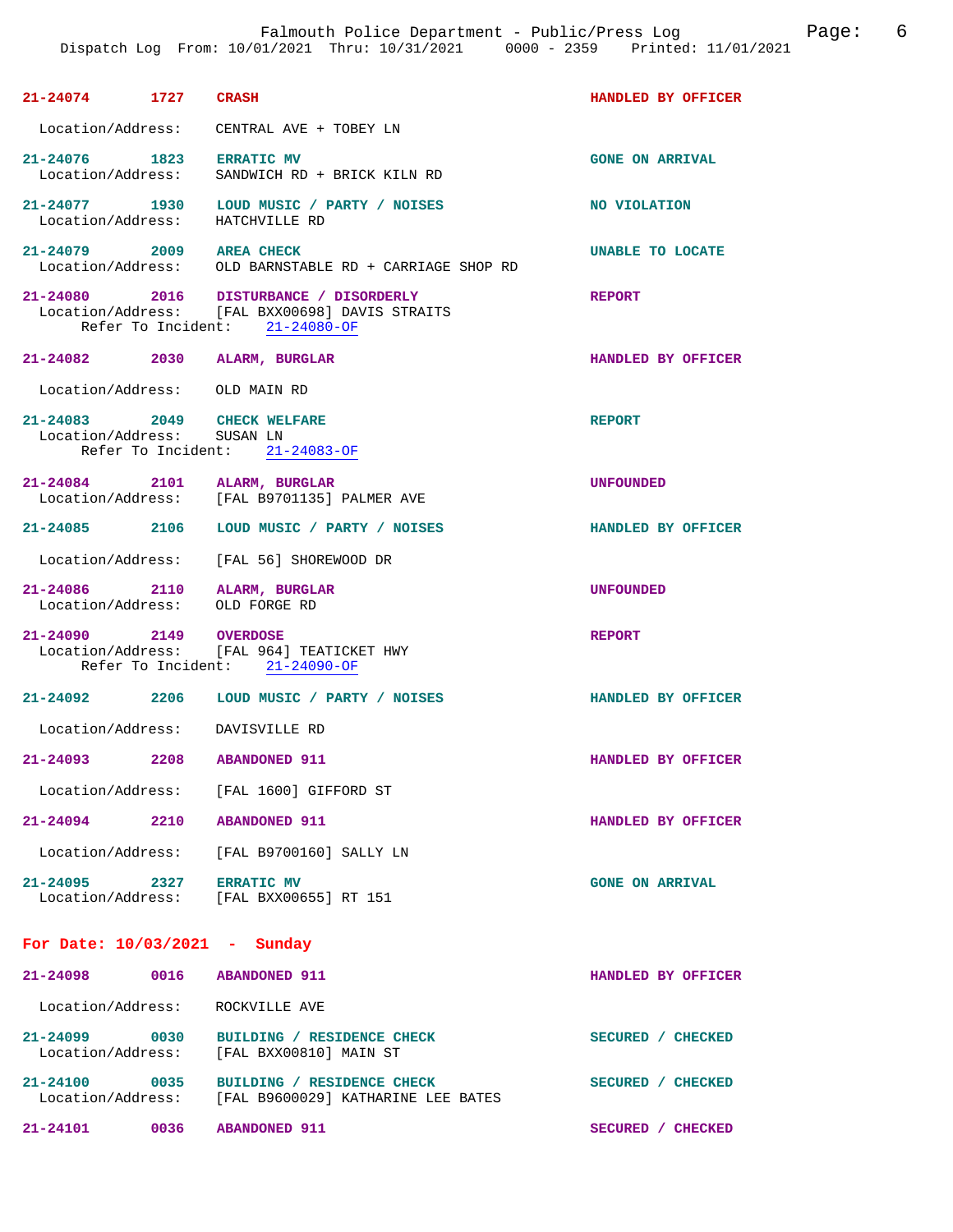| Falmouth Police Department - Public/Press Log<br>Page:<br>Dispatch Log From: 10/01/2021 Thru: 10/31/2021 0000 - 2359 Printed: 11/01/2021 |                                                                                                               |                    |
|------------------------------------------------------------------------------------------------------------------------------------------|---------------------------------------------------------------------------------------------------------------|--------------------|
| Location/Address:                                                                                                                        | [FAL 707] GIFFORD ST                                                                                          |                    |
| 21-24102 0038 AREA CHECK                                                                                                                 |                                                                                                               | HANDLED BY OFFICER |
| Location/Address:                                                                                                                        | [FAL B9800291] LOCUST ST                                                                                      |                    |
| 21-24103 0040 VANDALISM<br>Location/Address: MEREDITH DR<br>Refer To Incident:                                                           | 21-24103-OF                                                                                                   | <b>REPORT</b>      |
| 21-24104 0042                                                                                                                            | RECOVERED PROPERTY                                                                                            | HANDLED BY OFFICER |
| Location/Address:                                                                                                                        | [FAL B9600029] KATHARINE LEE BATES                                                                            |                    |
| 21-24105 0111<br>Location/Address:                                                                                                       | BUILDING / RESIDENCE CHECK<br>[FAL B9600028] JONES RD                                                         | SECURED / CHECKED  |
| 21-24106 0113<br>Location/Address:                                                                                                       | ALARM, BURGLAR<br>[FAL 357] GIFFORD ST                                                                        | SECURED / CHECKED  |
| 21-24108 0114<br>Location/Address:                                                                                                       | BUILDING / RESIDENCE CHECK<br>[FAL B9600025] DAVISVILLE RD                                                    | SECURED / CHECKED  |
| 21-24107 0115<br>Location/Address:                                                                                                       | BUILDING / RESIDENCE CHECK<br>[FAL B9600027] LAKEVIEW AVE                                                     | SECURED / CHECKED  |
| 21-24109 0121                                                                                                                            | <b>INTOXICATED PERSON</b>                                                                                     | HANDLED BY OFFICER |
| Location/Address:                                                                                                                        | [FAL B9800292] DAVIS STRAITS                                                                                  |                    |
| 21-24110 0134<br>Location/Address:                                                                                                       | BUILDING / RESIDENCE CHECK<br>[FAL B9600237] EAST FALMOUTH HWY                                                | SECURED / CHECKED  |
| 21-24111 0140<br>Location/Address:                                                                                                       | BUILDING / RESIDENCE CHECK<br>[FAL BXX00620] TEATICKET HWY                                                    | SECURED / CHECKED  |
| 21-24112 0142                                                                                                                            | <b>CRASH</b>                                                                                                  | HANDLED BY OFFICER |
|                                                                                                                                          | Location/Address: [FAL 525] DAVIS STRAITS<br>Refer To Accident: 21-24112-AC<br>Refer To Incident: 21-24112-OF |                    |
| 21-24113 0142<br>Location/Address:                                                                                                       | BUILDING / RESIDENCE CHECK<br>[FAL B9600030] OLD MAIN RD                                                      | SECURED / CHECKED  |
| 21-24114 0147<br>Location/Address:                                                                                                       | BUILDING / RESIDENCE CHECK<br>[FAL L65] COUNTY RD                                                             | SECURED / CHECKED  |
| 21-24115 0155<br>Location/Address:                                                                                                       | <b>AREA CHECK</b><br>[FAL 302] SANDWICH RD                                                                    | SECURED / CHECKED  |
| 21-24116 0201<br>Location/Address:                                                                                                       | <b>AREA CHECK</b><br>[FAL B9600051] HATCHVILLE RD                                                             | SECURED / CHECKED  |
| 21-24118 0256<br>Location/Address:                                                                                                       | PARKING VIOLATION(S)<br>WATER ST + LUSCOMBE AVE                                                               | NO VIOLATION       |
| 21-24119 0259<br>Location/Address:                                                                                                       | BUILDING / RESIDENCE CHECK<br>[FAL 28] EAST FALMOUTH HWY                                                      | SECURED / CHECKED  |
| 21-24120 0304<br>Location/Address:                                                                                                       | PARKING VIOLATION(S)<br>[FAL B9600261] MAIN ST                                                                | NO VIOLATION       |
| 21-24121 0306<br>Location/Address:                                                                                                       | PARKING VIOLATION(S)<br>[FAL B9600203] TOWN HALL SQ                                                           | NO VIOLATION       |
| 21-24122<br>0357                                                                                                                         | Admin Services                                                                                                | HANDLED BY OFFICER |
| Location/Address:                                                                                                                        | [FAL FPD] MAIN ST                                                                                             |                    |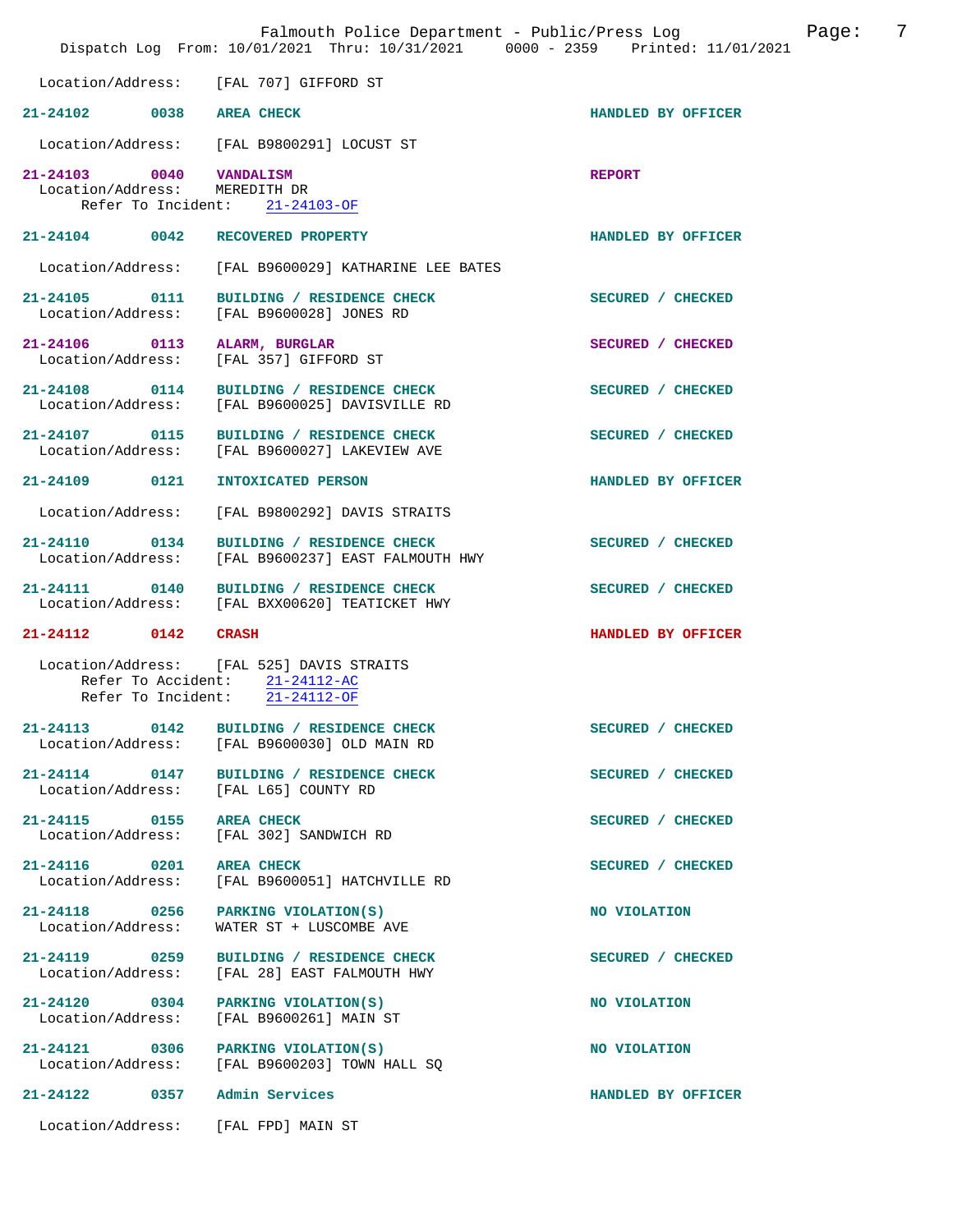|                              | Falmouth Police Department - Public/Press Log bage: 8<br>Dispatch Log From: 10/01/2021 Thru: 10/31/2021 0000 - 2359 Printed: 11/01/2021 |                        |  |
|------------------------------|-----------------------------------------------------------------------------------------------------------------------------------------|------------------------|--|
|                              | 21-24123 0405 BUILDING / RESIDENCE CHECK<br>Location/Address: [FAL 964] TEATICKET HWY                                                   | SECURED / CHECKED      |  |
| 21-24124 0422 AREA CHECK     | Location/Address: [FAL BXX00704] CLINTON AVE                                                                                            | SECURED / CHECKED      |  |
|                              | 21-24125 0505 ALARM, BURGLAR<br>Location/Address: [FAL 89] SANDWICH RD                                                                  | SECURED / CHECKED      |  |
|                              | 21-24126 0638 Admin Services                                                                                                            | HANDLED BY OFFICER     |  |
|                              | Location/Address: [FAL FPD] MAIN ST                                                                                                     |                        |  |
|                              | 21-24128 0650 ASSIST CITIZEN                                                                                                            | HANDLED BY OFFICER     |  |
|                              | Location/Address: [FAL 1346] MAIN ST                                                                                                    |                        |  |
|                              | 21-24129 0705 ASSIST FIRE DEPT<br>Location/Address: [FAL 1600] GIFFORD ST                                                               | REF FIRE DEPT          |  |
|                              | 21-24133 0948 RECOVERED PROPERTY<br>Location/Address: [FAL B9600199] WORCESTER CT                                                       | HANDLED BY PARTY       |  |
|                              | 21-24132 0949 ASSIST FIRE DEPT<br>Location/Address: [FAL 707] GIFFORD ST                                                                | REF FIRE DEPT          |  |
|                              | 21-24134 1023 UNWANTED GUEST<br>Location/Address: [FAL B9800654] SANDWICH RD                                                            | <b>GONE ON ARRIVAL</b> |  |
|                              | 21-24135 1024 ALARM, BURGLAR                                                                                                            | CANCELLED INCIDENT     |  |
| Location/Address: BURNHAM DR |                                                                                                                                         |                        |  |
|                              |                                                                                                                                         |                        |  |

**21-24136 1026 CHECK WELFARE HANDLED BY OFFICER** 

Location/Address: AMVETS AVE

**21-24138 1047 Admin Services HANDLED BY OFFICER** 

Location/Address: [FAL FPD] MAIN ST

**21-24139 1109 ABANDONED 911 HANDLED BY PARTY** 

Location/Address: MEREDITH DR

**21-24143 1352 ABANDONED 911 HANDLED BY PARTY**  Location/Address: [FAL B9600069] TER HEUN DR

**21-24144 1407 ABANDONED 911 HANDLED BY PARTY**  Location/Address: [FAL B9600069] TER HEUN DR

**21-24145 1423 SUSPICIOUS PERSON(S) UNABLE TO LOCATE**  [FAL 2846] TWINN VIEW LN

[FAL B9600069] TER HEUN DR

**21-24147 1439 DEAD ON ARRIVAL REPORT**  Location/Address: [FAL BXX00016] TEATICKET HWY Refer To Incident: 21-24147-OF

21-24148 1459 ANIMAL COMPLAINT **NOTIFICATION MADE Indiana** 1459 **ANIMAL COMPLAINT NOTIFICATION MADE** Location/Address: WOODS HOLE RD + GLENDON RD

**21-24150 1518 CHECK WELFARE HANDLED BY OFFICER** 

Location/Address: MARAVISTA AVE

**21-24140 1112 VANDALISM HANDLED BY OFFICER**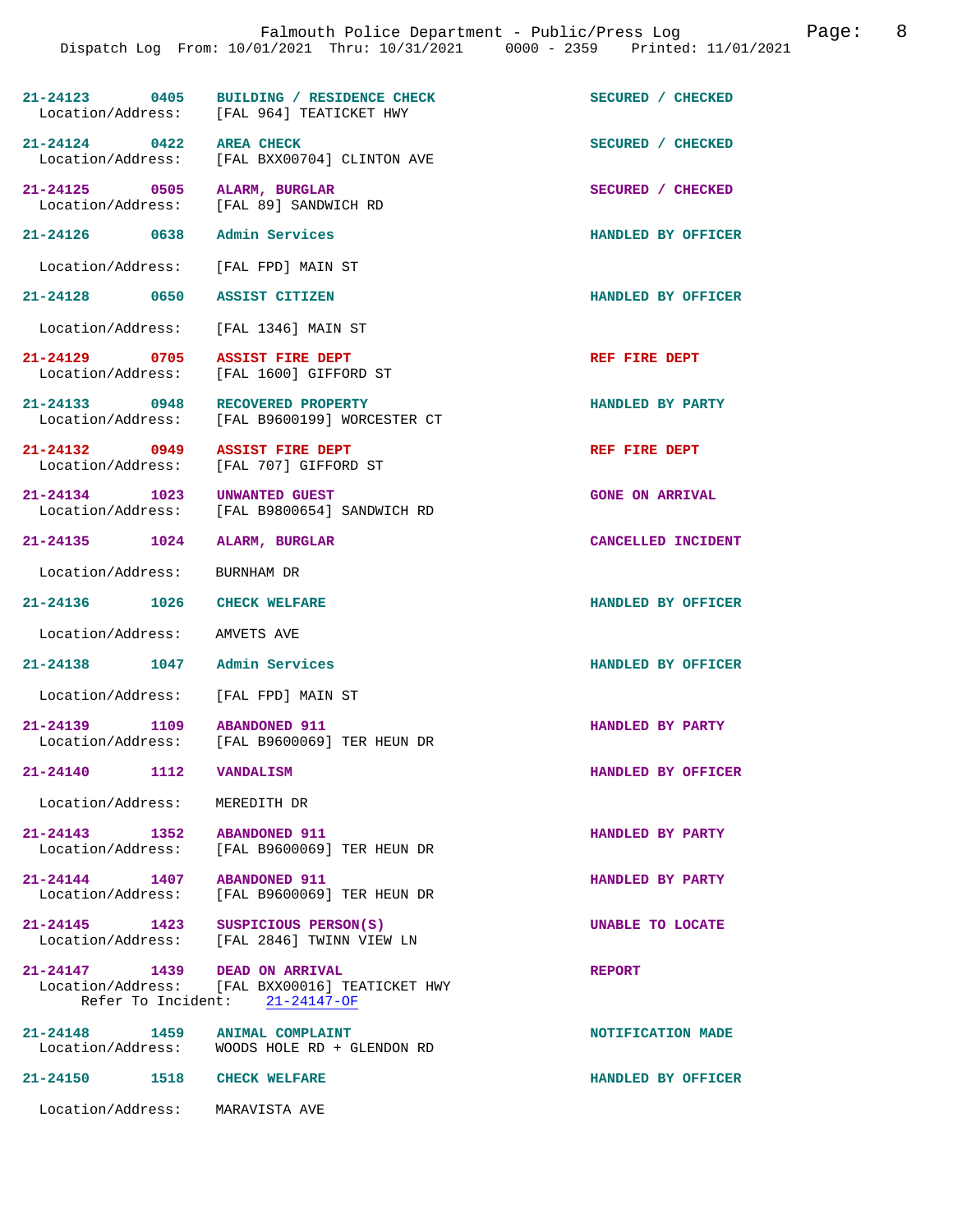|                                    |                                                                                                             | Falmouth Police Department - Public/Press Log<br>Dispatch Log From: 10/01/2021 Thru: 10/31/2021 0000 - 2359 Printed: 11/01/2021 | Page: 9 |  |
|------------------------------------|-------------------------------------------------------------------------------------------------------------|---------------------------------------------------------------------------------------------------------------------------------|---------|--|
| 21-24152 1525 CHECK WELFARE        | Location/Address: CHURCH ST + WOODS HOLE RD                                                                 | <b>GONE ON ARRIVAL</b>                                                                                                          |         |  |
| 21-24157 1656 CRASH                | Location/Address: [FAL 3129] EAST FALMOUTH HWY<br>Refer To Accident: 21-24157-AC                            | <b>REPORT</b>                                                                                                                   |         |  |
|                                    | 21-24158 1734 ALARM, BURGLAR<br>Location/Address: [FAL B9800314] DAVIS STRAITS                              | SECURED / CHECKED                                                                                                               |         |  |
|                                    | 21-24159 1750 RECOVERED PROPERTY<br>Location/Address: [FAL L78] QUAKER RD<br>Refer To Incident: 21-24159-OF | <b>REPORT</b>                                                                                                                   |         |  |
|                                    | 21-24161 1917 ASSIST OTHER AGENCY                                                                           | HANDLED BY OFFICER                                                                                                              |         |  |
| Location/Address: SURREY LN        |                                                                                                             |                                                                                                                                 |         |  |
| 21-24162 1932 ASSIST CITIZEN       |                                                                                                             | HANDLED BY OFFICER                                                                                                              |         |  |
|                                    | Location/Address: [FAL 1735] VILLAGE COMMON DR                                                              |                                                                                                                                 |         |  |
| 21-24163 1944 ALARM, BURGLAR       |                                                                                                             | CANCELLED INCIDENT                                                                                                              |         |  |
| Location/Address: PENZANCE RD      |                                                                                                             |                                                                                                                                 |         |  |
|                                    | 21-24165 2207 ALARM, BURGLAR                                                                                | HANDLED BY OFFICER                                                                                                              |         |  |
|                                    | Location/Address: [FAL 2032] PALMER AVE                                                                     |                                                                                                                                 |         |  |
|                                    | 21-24167 2346 ALARM, BURGLAR<br>Location/Address: [FAL 873] DAVIS STRAITS                                   | SECURED / CHECKED                                                                                                               |         |  |
|                                    | 21-24168 2347 BUILDING / RESIDENCE CHECK<br>Location/Address: [FAL BXX00810] MAIN ST                        | SECURED / CHECKED                                                                                                               |         |  |
| For Date: $10/04/2021$ - Monday    |                                                                                                             |                                                                                                                                 |         |  |
|                                    | 21-24169 0016 BUILDING / RESIDENCE CHECK<br>Location/Address: [FAL 964] TEATICKET HWY                       | SECURED / CHECKED                                                                                                               |         |  |
| 21-24170 0016<br>Location/Address: | BUILDING / RESIDENCE CHECK<br>[FAL B9600051] HATCHVILLE RD                                                  | SECURED / CHECKED                                                                                                               |         |  |
|                                    | 21-24171 0022 BUILDING / RESIDENCE CHECK<br>Location/Address: [FAL 302] SANDWICH RD                         | SECURED / CHECKED                                                                                                               |         |  |
| Location/Address:                  | 21-24173 0031 BUILDING / RESIDENCE CHECK<br>[FAL B9600029] KATHARINE LEE BATES                              | SECURED / CHECKED                                                                                                               |         |  |
| Location/Address:                  | 21-24172 0033 BUILDING / RESIDENCE CHECK<br>[FAL 464] LOCUST ST                                             | SECURED / CHECKED                                                                                                               |         |  |
| 21-24174 0036 AREA CHECK           | Location/Address: [FAL 159] GRAND AVE                                                                       | SECURED / CHECKED                                                                                                               |         |  |
|                                    | 21-24175 0046 BUILDING / RESIDENCE CHECK<br>Location/Address: [FAL B0100017] NORTH FALMOUTH HWY             | SECURED / CHECKED                                                                                                               |         |  |
|                                    |                                                                                                             |                                                                                                                                 |         |  |

21-24177 0055 AREA CHECK SECURED / CHECKED Location / Address: KERRYWOOD DR Location/Address:

**21-24178 0058 BUILDING / RESIDENCE CHECK SECURED / CHECKED**  Location/Address: [FAL B9700958] EAST FALMOUTH HWY

21-24176 0052 BUILDING / RESIDENCE CHECK SECURED / CHECKED Location/Address: [FAL B9600025] DAVISVILLE RD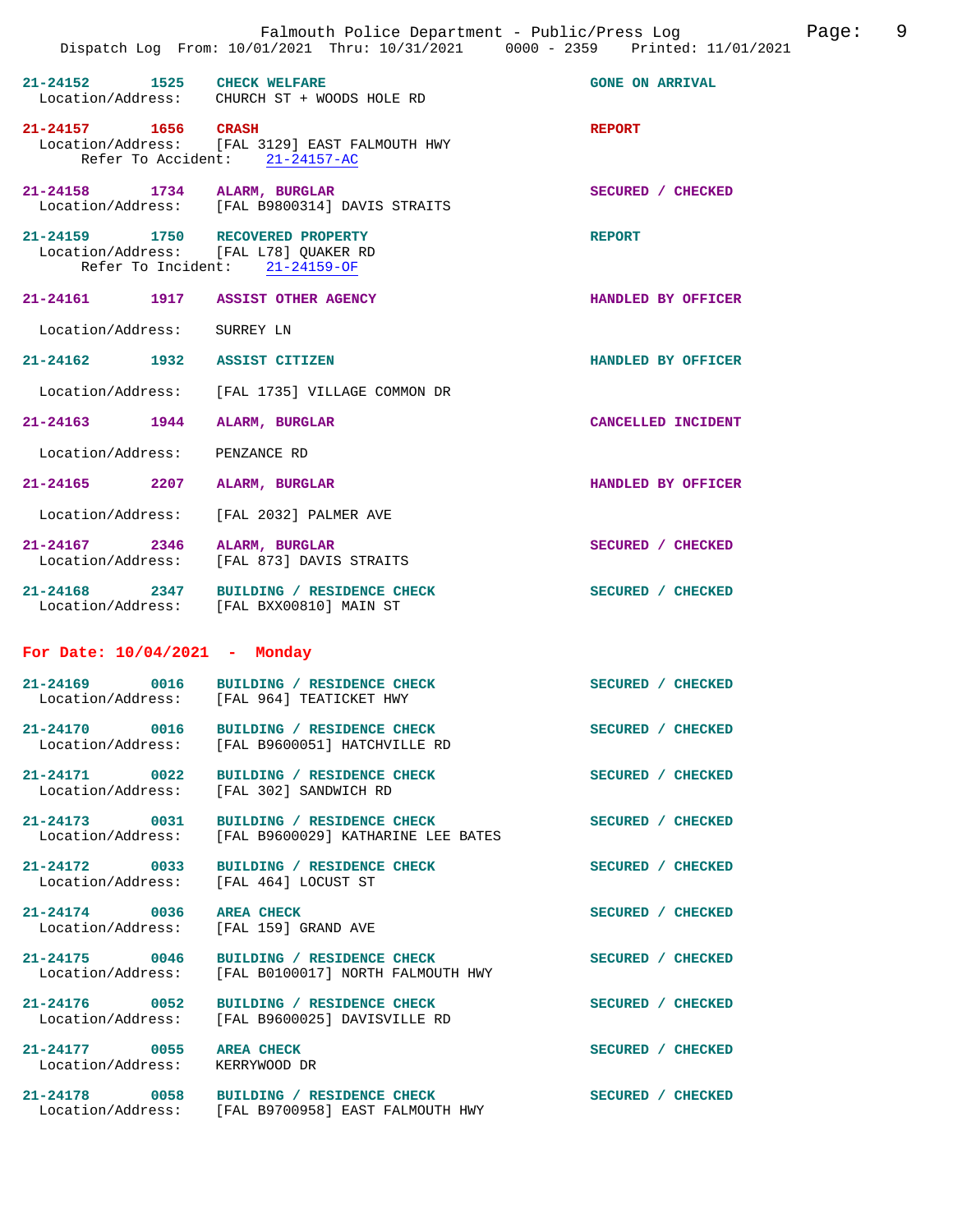|                                                                  | Dispatch Log From: 10/01/2021 Thru: 10/31/2021 0000 - 2359 Printed: 11/01/2021    |                    |
|------------------------------------------------------------------|-----------------------------------------------------------------------------------|--------------------|
| 21-24179 0100                                                    | <b>BUILDING / RESIDENCE CHECK</b><br>Location/Address: [FAL B9600030] OLD MAIN RD | SECURED / CHECKED  |
| 21-24180 0101<br>Location/Address:                               | <b>AREA CHECK</b><br>OLD WAQUOIT RD                                               | SECURED / CHECKED  |
| 21-24181 0105<br>Location/Address:                               | BUILDING / RESIDENCE CHECK<br>PUTTER DR                                           | SECURED / CHECKED  |
| 21-24182 0109<br>Location/Address:                               | BUILDING / RESIDENCE CHECK<br>[FAL 1471] RT 151                                   | SECURED / CHECKED  |
| 21-24183 0116<br>Location/Address:                               | BUILDING / RESIDENCE CHECK<br>EAST FALMOUTH HWY                                   | SECURED / CHECKED  |
| 21-24184 0139<br>Location/Address:                               | BUILDING / RESIDENCE CHECK<br>[FAL B9600028] JONES RD                             | SECURED / CHECKED  |
| $21 - 24185$ 0225<br>Location/Address:                           | BUILDING / RESIDENCE CHECK<br>[FAL BXX00272] LOCUST ST                            | SECURED / CHECKED  |
| $21-24186$ 0243 PARKING VIOLATION(S)<br>Location/Address:        | [FAL B9600203] TOWN HALL SQ                                                       | NO VIOLATION       |
| 21-24187 0245<br>Location/Address:                               | PARKING VIOLATION(S)<br>[FAL B9600261] MAIN ST                                    | NO VIOLATION       |
| Location/Address:                                                | 21-24188 0433 PARKING VIOLATION(S)<br>WATER ST + LUSCOMBE AVE                     | NO VIOLATION       |
| 21-24190 0723<br>Location/Address:                               | <b>SUMMONS SERVICE</b><br>HERITAGE CIR                                            | UNABLE TO LOCATE   |
| Location/Address:                                                | 21-24191 0810 SUSPICIOUS PERSON(S)<br>[FAL B9600027] LAKEVIEW AVE                 | <b>UNFOUNDED</b>   |
| 21-24193 0822                                                    | SUSPICIOUS PERSON(S)                                                              | HANDLED BY OFFICER |
| Location/Address: CEA RD                                         |                                                                                   |                    |
| 21-24194 0902 CRASH<br>Refer To Accident:                        | Location/Address: OLD MAIN RD + PINE ST<br>$21 - 24194 - AC$                      | <b>REPORT</b>      |
| 21-24197 0930                                                    | <b>ASSIST FIRE DEPT</b>                                                           | CANCELLED INCIDENT |
| Location/Address: [FAL 1321] ESKER PL                            |                                                                                   |                    |
| 21-24199 0935<br>Location/Address: CASH'S TRL                    | ALARM, BURGLAR                                                                    | SECURED / CHECKED  |
| 21-24201 0937 Down Wires                                         | Location/Address: EAST FALMOUTH HWY + SAO PAULO DR                                | NOTIFICATION MADE  |
|                                                                  | 21-24203 1002 FOLLOW UP INVESTIGATION                                             | HANDLED BY OFFICER |
| Location/Address: MEREDITH DR                                    |                                                                                   |                    |
| 21-24204 1033                                                    | <b>CHECK WELFARE</b>                                                              | HANDLED BY OFFICER |
|                                                                  | Location/Address: [FAL B9601007] SIPPEWISSETT RD                                  |                    |
|                                                                  | 21-24205 1035 FOLLOW UP INVESTIGATION                                             | HANDLED BY OFFICER |
|                                                                  | Location/Address: [FAL B9700051] BONITO AVE                                       |                    |
| 21-24206 1051 ANIMAL COMPLAINT<br>Location/Address: PARTRIDGE LN |                                                                                   | NOTIFICATION MADE  |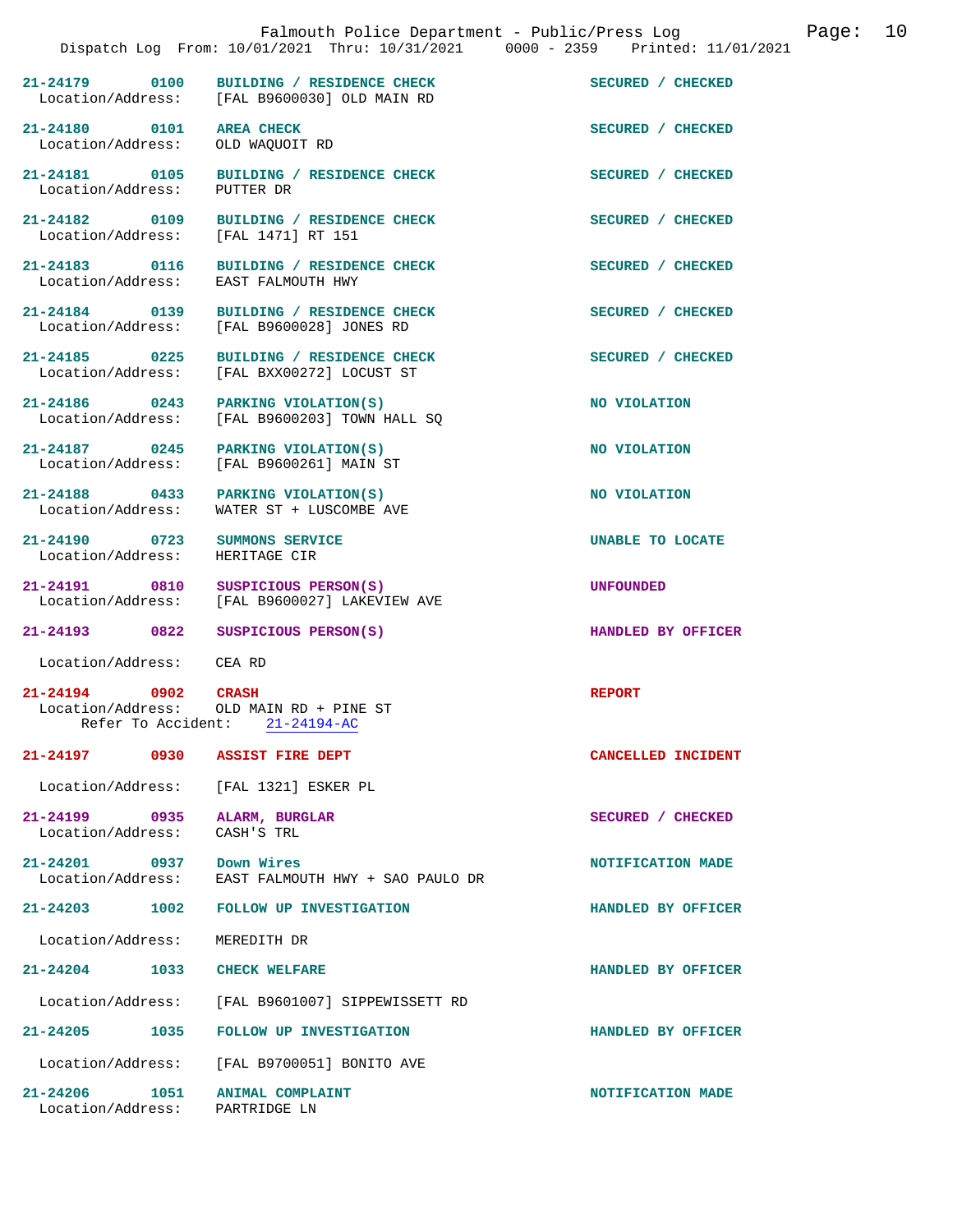|                                                                 | Falmouth Police Department - Public/Press Log<br>Dispatch Log From: 10/01/2021 Thru: 10/31/2021 0000 - 2359 Printed: 11/01/2021                                                                     |                       | Page: | 11 |
|-----------------------------------------------------------------|-----------------------------------------------------------------------------------------------------------------------------------------------------------------------------------------------------|-----------------------|-------|----|
| 21-24207 1108 Admin Services                                    |                                                                                                                                                                                                     | HANDLED BY OFFICER    |       |    |
| Location/Address: [FAL FPD] MAIN ST                             |                                                                                                                                                                                                     |                       |       |    |
| 21-24208 1112 Admin Services                                    |                                                                                                                                                                                                     | HANDLED BY OFFICER    |       |    |
| Location/Address:                                               | [FAL FFD5] EAST FALMOUTH HWY                                                                                                                                                                        |                       |       |    |
| 21-24210 1133 ALARM, BURGLAR<br>Location/Address:               | JONES RD                                                                                                                                                                                            | <b>UNFOUNDED</b>      |       |    |
| 21-24212 1148 ASSIST CITIZEN                                    | Location/Address: [FAL BXX00783] COUNTY RD                                                                                                                                                          | HANDLED BY PARTY      |       |    |
| 21-24213 1157 CRASH                                             | Location/Address: EAST FALMOUTH HWY + CENTRAL AVE<br>Refer To Accident: 21-24213-AC                                                                                                                 | <b>REPORT</b>         |       |    |
| 21-24214 1214 CRASH                                             | Location/Address: EAST FALMOUTH HWY + CENTRAL AVE<br>Refer To Accident: 21-24214-AC                                                                                                                 | <b>REPORT</b>         |       |    |
| 21-24215 1214 CRASH                                             | Location/Address: [FAL 188] KATHARINE LEE BATES<br>Refer To Accident: 21-24215-AC                                                                                                                   | <b>REPORT</b>         |       |    |
| 21-24216 1223 ERRATIC MV<br>Location/Address: HERITAGE CIR      | Refer To Incident: 21-24216-OF                                                                                                                                                                      | <b>REPORT</b>         |       |    |
| 21-24217 1230 INTOXICATED PERSON                                |                                                                                                                                                                                                     | Protective Custody    |       |    |
| Age:                                                            | Location/Address: [FAL B9600069] TER HEUN DR<br>Refer To Arrest: 21-24217-AR<br>Arrest: GENDUSO, KRISTEN A<br>Address: H10 ALGONQUIN TER PLYMOUTH, MA<br>44<br>Charges: PROTECTIVE CUSTODY (LIQUOR) |                       |       |    |
| 21-24218 1246 ERRATIC MV                                        | Location/Address: [FAL B9900205] TEATICKET HWY                                                                                                                                                      | UNABLE TO LOCATE      |       |    |
| 21-24219 1333 OVERDOSE<br>Location/Address: FALMOUTH LANDING RD | Refer To Incident: 21-24219-OF                                                                                                                                                                      | <b>REPORT</b>         |       |    |
| 21-24221                                                        | 1415 Admin Services                                                                                                                                                                                 | HANDLED BY OFFICER    |       |    |
| Location/Address: [FAL FPD] MAIN ST                             |                                                                                                                                                                                                     |                       |       |    |
|                                                                 | 21-24222 1415 Alcohol/Drug (Sec 35)<br>Location/Address: [FAL B9600069] TER HEUN DR<br>Refer To Incident: 21-24222-OF                                                                               | <b>REPORT</b>         |       |    |
| 21-24224 1530 ERRATIC MV                                        | Location/Address: RT 28 SOUTH + RT 151<br>Refer To Incident: $21-24224-OF$                                                                                                                          | <b>REPORT</b>         |       |    |
| 21-24225 1539 ASSIST CITIZEN                                    |                                                                                                                                                                                                     | HANDLED BY OFFICER    |       |    |
| Location/Address:                                               | [FAL FPD] MAIN ST                                                                                                                                                                                   |                       |       |    |
| 21-24227 1559<br>Location/Address:                              | SUMMONS SERVICE<br>RANDOLPH ST                                                                                                                                                                      | <b>SERVED IN HAND</b> |       |    |
| $21 - 24228$<br>1635                                            | ALARM, BURGLAR                                                                                                                                                                                      | CANCELLED INCIDENT    |       |    |
| Location/Address: [FAL 891] BRIDGE ST                           |                                                                                                                                                                                                     |                       |       |    |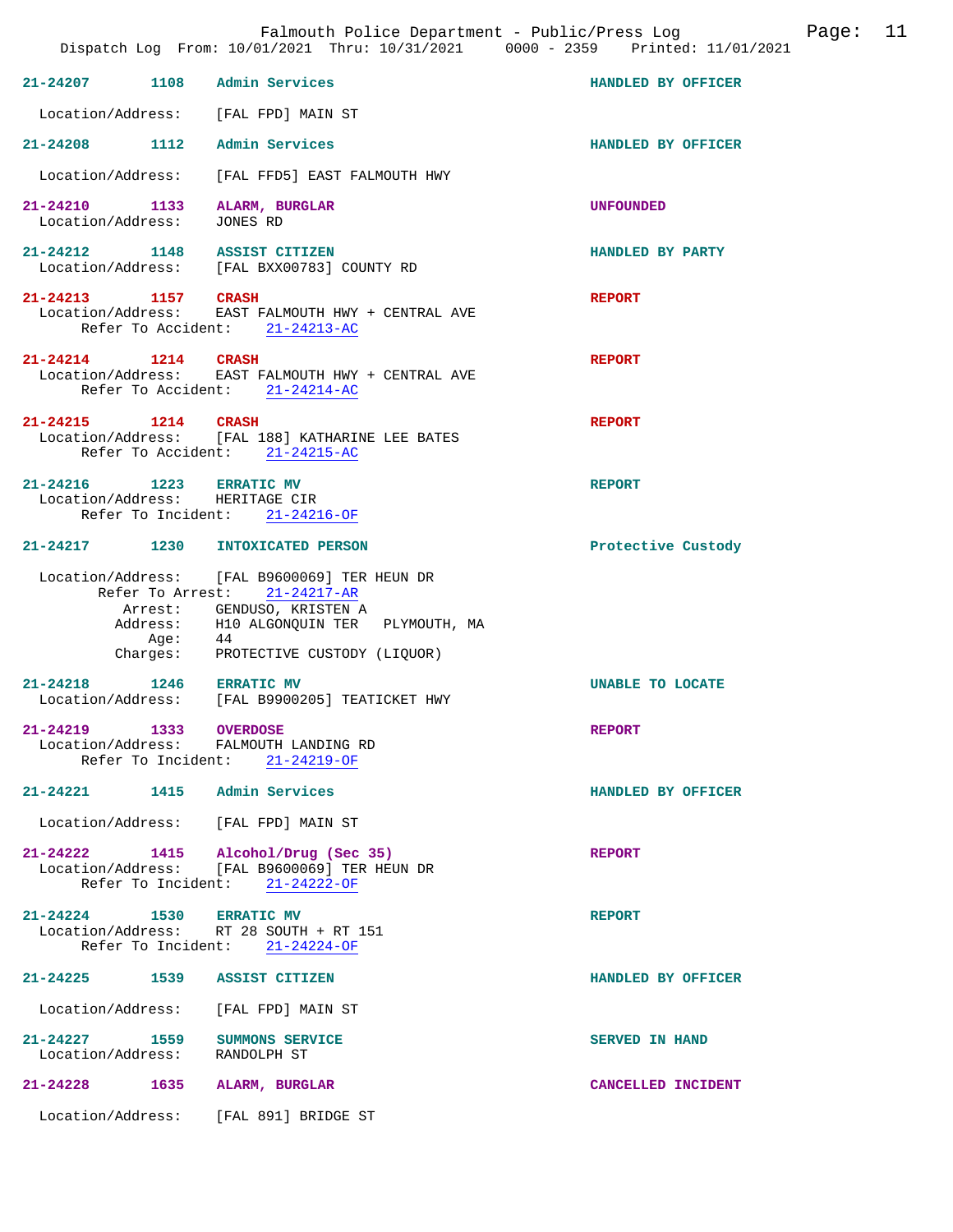|                                    |      | Falmouth Police Department - Public/Press Log bage:<br>Dispatch Log From: 10/01/2021 Thru: 10/31/2021 0000 - 2359 Printed: 11/01/2021 | 12                 |
|------------------------------------|------|---------------------------------------------------------------------------------------------------------------------------------------|--------------------|
|                                    |      | 21-24229 1744 ASSIST CITIZEN                                                                                                          | HANDLED BY OFFICER |
|                                    |      | Location/Address: [FAL B9600373] TER HEUN DR                                                                                          |                    |
|                                    |      | 21-24231 1832 ASSIST FIRE DEPT<br>Location/Address: [FAL B9600326] TEATICKET HWY                                                      | REF FIRE DEPT      |
|                                    |      | 21-24232 1838 Water Complaint<br>Location/Address: OLD BARNSTABLE RD                                                                  | NOTIFICATION MADE  |
| 21-24233 1846 CRASH                |      | Location/Address: SANDWICH RD + BRICK KILN RD<br>Refer To Accident: 21-24233-AC                                                       | <b>REPORT</b>      |
| Location/Address: SUSAN LN         |      | 21-24234 1859 INTOXICATED PERSON<br>Refer To Incident: 21-24234-OF                                                                    | <b>REPORT</b>      |
|                                    |      | 21-24235 1906 FOLLOW UP INVESTIGATION<br>Location/Address: FALMOUTH LANDING RD<br>Refer To Incident: 21-24235-OF                      | <b>REPORT</b>      |
|                                    |      | 21-24237 1915 TRAFFIC HAZARD                                                                                                          | HANDLED BY OFFICER |
| Location/Address:                  |      | EAST FALMOUTH HWY + SEACOAST SHORES BLVD                                                                                              |                    |
| 21-24239 1956                      |      | TRANSPORT / ESCORT                                                                                                                    | HANDLED BY OFFICER |
| Location/Address:                  |      | [FAL B0100152] TEATICKET HWY                                                                                                          |                    |
| 21-24240 2031                      |      | DOWN TREE(S)                                                                                                                          | HANDLED BY OFFICER |
| Location/Address:                  |      | [FAL B9700398] DEACON FISH LN                                                                                                         |                    |
| 21-24245 2354                      |      | BUILDING / RESIDENCE CHECK<br>Location/Address: [FAL B9600098] HIGHFIELD DR                                                           | SECURED / CHECKED  |
|                                    |      | $21-24244$ 2355 PARKING VIOLATION(S)<br>Location/Address: [FAL B9600261] MAIN ST                                                      | SECURED / CHECKED  |
| For Date: $10/05/2021$ - Tuesday   |      |                                                                                                                                       |                    |
| $21 - 24246$ 0007                  |      | BUILDING / RESIDENCE CHECK<br>Location/Address: [FAL 964] TEATICKET HWY                                                               | SECURED / CHECKED  |
|                                    |      | 21-24247 0009 BUILDING / RESIDENCE CHECK<br>Location/Address: [FAL L26] TEATICKET HWY                                                 | SECURED / CHECKED  |
| 21-24248 0019<br>Location/Address: |      | ALARM, BURGLAR<br>[FAL B0000110] BRICK KILN RD                                                                                        | <b>UNFOUNDED</b>   |
|                                    |      | 21-24249 0020 Admin Services                                                                                                          | HANDLED BY OFFICER |
| Location/Address:                  |      | [FAL FPD] MAIN ST                                                                                                                     |                    |
| 21-24250 0038<br>Location/Address: |      | <b>AREA CHECK</b><br>LOCUST ST                                                                                                        | SECURED / CHECKED  |
| 21-24251 0038<br>Location/Address: |      | BUILDING / RESIDENCE CHECK<br>[FAL B9600028] JONES RD                                                                                 | S9                 |
| Location/Address:                  |      | 21-24253 0041 BUILDING / RESIDENCE CHECK<br>[FAL B9600029] KATHARINE LEE BATES                                                        | SECURED / CHECKED  |
| 21-24252 0042 AREA CHECK           |      | Location/Address: [FAL L8] MENAUHANT RD                                                                                               | SECURED / CHECKED  |
| $21 - 24254$                       | 0117 | BUILDING / RESIDENCE CHECK                                                                                                            | SECURED / CHECKED  |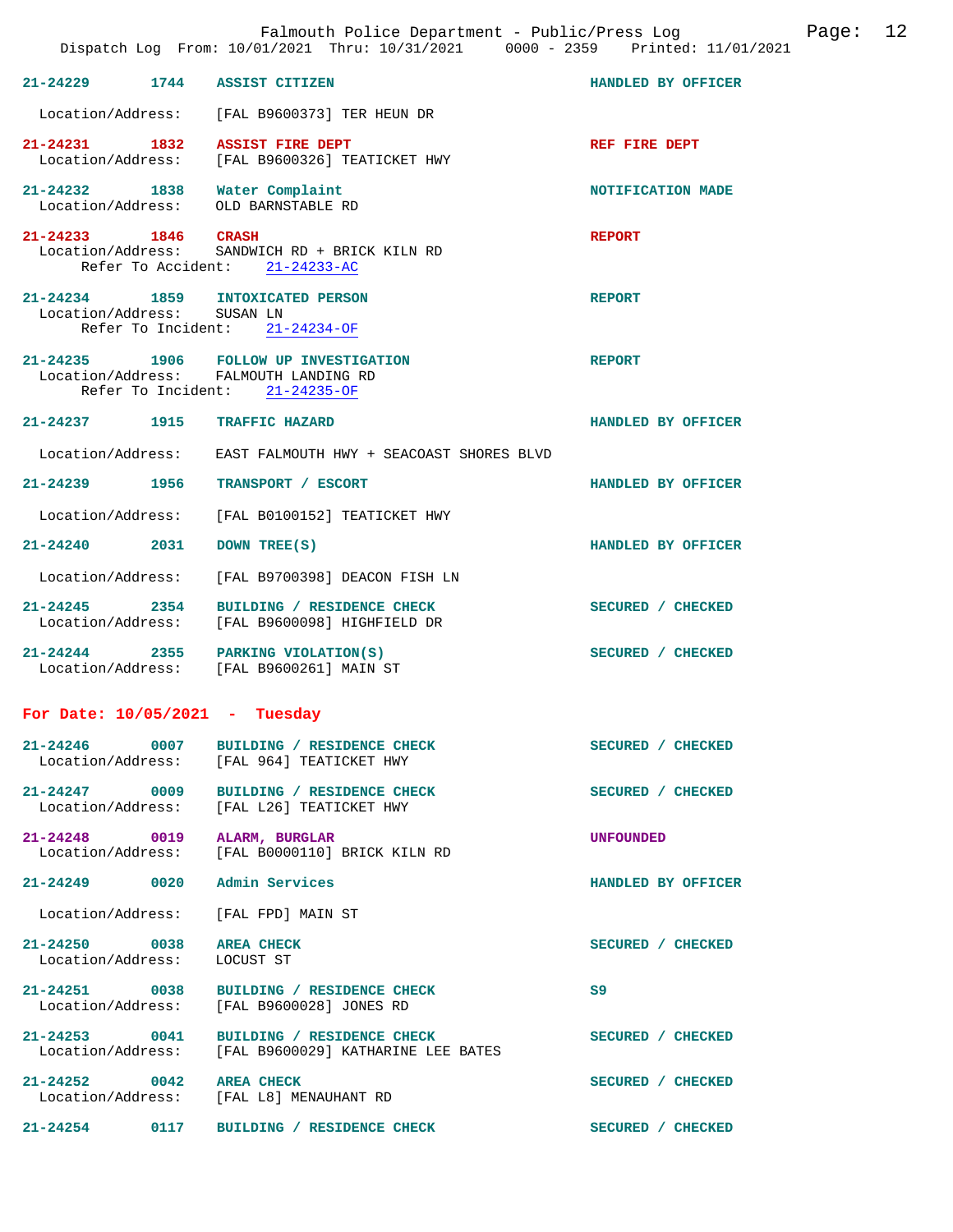|                                           | Falmouth Police Department - Public/Press Log<br>Dispatch Log From: 10/01/2021 Thru: 10/31/2021 0000 - 2359 Printed: 11/01/2021 |                        | Page: | 13 |
|-------------------------------------------|---------------------------------------------------------------------------------------------------------------------------------|------------------------|-------|----|
| Location/Address:                         | [FAL B9600026] GIFFORD EXT ST                                                                                                   |                        |       |    |
| $21 - 24255$ 0123<br>Location/Address:    | <b>AREA CHECK</b><br>[FAL 639] BRICK KILN RD                                                                                    | SECURED / CHECKED      |       |    |
| 21-24256 0130<br>Location/Address:        | BUILDING / RESIDENCE CHECK<br>[FAL B9600237] EAST FALMOUTH HWY                                                                  | SECURED / CHECKED      |       |    |
| $21 - 24257$ 0132<br>Location/Address:    | BUILDING / RESIDENCE CHECK<br>[FAL B9600051] HATCHVILLE RD                                                                      | SECURED / CHECKED      |       |    |
| 21-24258 0140                             | Admin Services                                                                                                                  | HANDLED BY OFFICER     |       |    |
| Location/Address:                         | [FAL FPD] MAIN ST                                                                                                               |                        |       |    |
| 21-24259 0158<br>Location/Address:        | PARKING VIOLATION(S)<br>[FAL B9600203] TOWN HALL SQ                                                                             | NO VIOLATION           |       |    |
| $21 - 24260$ 0215<br>Location/Address:    | BUILDING / RESIDENCE CHECK<br>[FAL B9700958] EAST FALMOUTH HWY                                                                  | SECURED / CHECKED      |       |    |
| $21 - 24261$ 0224<br>Location/Address:    | BUILDING / RESIDENCE CHECK<br>[FAL 1471] RT 151                                                                                 | SECURED / CHECKED      |       |    |
| $21 - 24262$ 0241<br>Location/Address:    | BUILDING / RESIDENCE CHECK<br>[FAL B9800292] DAVIS STRAITS                                                                      | SECURED / CHECKED      |       |    |
| 21-24263 0334<br>Location/Address:        | PARKING VIOLATION(S)<br>WATER ST + LUSCOMBE AVE                                                                                 | NO VIOLATION           |       |    |
| 21-24266 0515                             | DOWN TREE(S)                                                                                                                    | HANDLED BY OFFICER     |       |    |
| Location/Address:                         | [FAL B9600028] JONES RD                                                                                                         |                        |       |    |
| 0824<br>21-24270                          | Admin Services                                                                                                                  | HANDLED BY OFFICER     |       |    |
| Location/Address:                         | [FAL FPD] MAIN ST                                                                                                               |                        |       |    |
| 21-24271 0927                             | <b>ABANDONED 911</b>                                                                                                            | HANDLED BY OFFICER     |       |    |
|                                           | Location/Address: [FAL B9800150] EDGEWATER DR EAST                                                                              |                        |       |    |
| $21 - 24273$<br>0952<br>Location/Address: | <b>FOLLOW UP INVESTIGATION</b><br>WINTHROP DR                                                                                   | <b>CITATION ISSUED</b> |       |    |
| $21 - 24274$ 1002<br>Location/Address:    | ASSIST CITIZEN<br>[FAL FFD1] MAIN ST                                                                                            | REF FIRE DEPT          |       |    |
| 1027<br>21-24277                          | FOLLOW UP INVESTIGATION                                                                                                         | HANDLED BY OFFICER     |       |    |
| Location/Address:                         | [FAL FPD] MAIN ST                                                                                                               |                        |       |    |
| $21 - 24278$<br>1108<br>Location/Address: | ALARM, BURGLAR<br>MARINERS LN                                                                                                   | UNABLE TO LOCATE       |       |    |
| 21-24279 1129<br>Location/Address:        | RECOVERED PROPERTY<br>[FAL B9600027] LAKEVIEW AVE                                                                               | NOTIFICATION MADE      |       |    |
| $21 - 24280$<br>1135                      | Admin Services                                                                                                                  | HANDLED BY OFFICER     |       |    |
| Location/Address:                         | [FAL FPD] MAIN ST                                                                                                               |                        |       |    |
|                                           | 21-24281 1137 Alcohol/Drug (Sec 35)<br>Location/Address: [FAL B9600069] TER HEUN DR<br>Refer To Incident: 21-24281-OF           | <b>REPORT</b>          |       |    |
| 21-24282 1147                             | UNWANTED GUEST<br>Location/Address: [FAL BXX00335] MAIN ST                                                                      | REF FIRE DEPT          |       |    |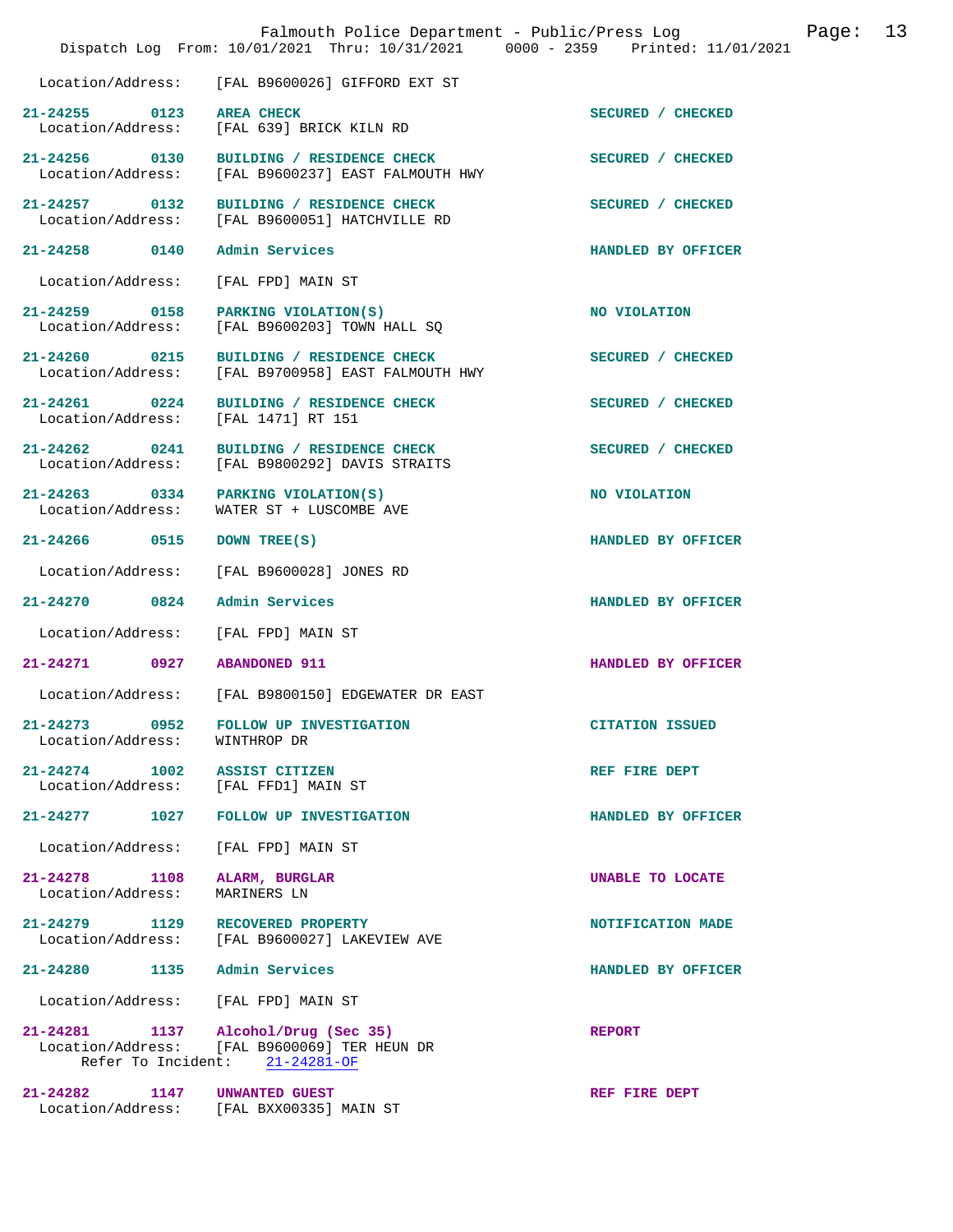|                            |      | Falmouth Police Department - Public/Press Log<br>Dispatch Log From: 10/01/2021 Thru: 10/31/2021 0000 - 2359 Printed: 11/01/2021 |                        | Page: 14 |  |
|----------------------------|------|---------------------------------------------------------------------------------------------------------------------------------|------------------------|----------|--|
|                            |      | 21-24285 1204 LOST PROPERTY                                                                                                     | HANDLED BY OFFICER     |          |  |
|                            |      | Location/Address: [FAL FPD] MAIN ST                                                                                             |                        |          |  |
|                            |      | 21-24287 1249 ALARM, BURGLAR<br>Location/Address: [FAL 1886] WYOMING AVE                                                        | <b>UNFOUNDED</b>       |          |  |
|                            |      | 21-24288 1252 FOLLOW UP INVESTIGATION                                                                                           | HANDLED BY OFFICER     |          |  |
|                            |      | Location/Address: [FAL FPD] MAIN ST                                                                                             |                        |          |  |
|                            |      | 21-24289 1253 CHECK WELFARE<br>Location/Address: MADELINE RD<br>Refer To Incident: 21-24289-OF                                  | <b>REPORT</b>          |          |  |
|                            |      | 21-24290 1308 ASSAULT, PAST<br>Location/Address: FALMOUTH LANDING RD<br>Refer To Incident: 21-24290-OF                          | <b>REPORT</b>          |          |  |
|                            |      | 21-24291 1309 Admin Services                                                                                                    | HANDLED BY OFFICER     |          |  |
|                            |      | Location/Address: [FAL B0300005] EAST FALMOUTH HWY                                                                              |                        |          |  |
|                            |      | 21-24293 1322 ASSIST CITIZEN                                                                                                    | HANDLED BY OFFICER     |          |  |
|                            |      | Location/Address: WINTHROP DR                                                                                                   |                        |          |  |
| Location/Address:          |      | 21-24294 1335 MENTAL ILLNESS (SEC 12)<br>TERRENCE AVE<br>Refer To Incident: 21-24294-OF                                         | <b>REPORT</b>          |          |  |
|                            |      | 21-24295 1336 Alcohol/Drug (Sec 35)<br>Location/Address: [FAL B9600069] TER HEUN DR<br>Refer To Incident: 21-24295-OF           | <b>REPORT</b>          |          |  |
|                            |      | 21-24296 1436 AREA CHECK<br>Location/Address: [FAL B9600060] DILLINGHAM AVE                                                     | <b>REF OTHER</b>       |          |  |
| 21-24301                   |      | 1523 INTOXICATED PERSON<br>Location/Address: [FAL BXX00348] JONES RD                                                            | <b>GONE ON ARRIVAL</b> |          |  |
| $21 - 24303$               | 1639 | <b>CRASH</b><br>Location/Address: [FAL B9600041] TEATICKET HWY<br>Refer To Accident: 21-24303-AC                                | <b>REPORT</b>          |          |  |
|                            |      | 21-24305 1700 ANIMAL COMPLAINT<br>Location/Address: HAYWAY RD + SANDWICH RD                                                     | UNABLE TO LOCATE       |          |  |
|                            |      | 21-24306 1732 ANIMAL COMPLAINT                                                                                                  | REF ANIMAL CONTROL     |          |  |
|                            |      | Location/Address: [FAL 188] KATHARINE LEE BATES                                                                                 |                        |          |  |
|                            |      | 21-24308 1824 MOTOR VEHICLE STOP<br>Location/Address: [FAL 1320] RT 151                                                         | NO VIOLATION           |          |  |
|                            |      | 21-24309 1828 Down Wires                                                                                                        | HANDLED BY OFFICER     |          |  |
|                            |      | Location/Address: PONDVIEW DR                                                                                                   |                        |          |  |
| Location/Address:          |      | 21-24310 1840 MOTOR VEHICLE STOP<br>[FAL B9800292] DAVIS STRAITS                                                                | Verbal Warning         |          |  |
|                            |      | 21-24311 1845 MOTOR VEHICLE STOP<br>Location/Address: [FAL 964] TEATICKET HWY                                                   | Verbal Warning         |          |  |
| Location/Address: JAMIE LN |      | 21-24313 1856 INTOXICATED PERSON                                                                                                | REF FIRE DEPT          |          |  |
| $21 - 24314$               |      | 1901 ASSIST CITIZEN                                                                                                             | PUBLIC ASSIST          |          |  |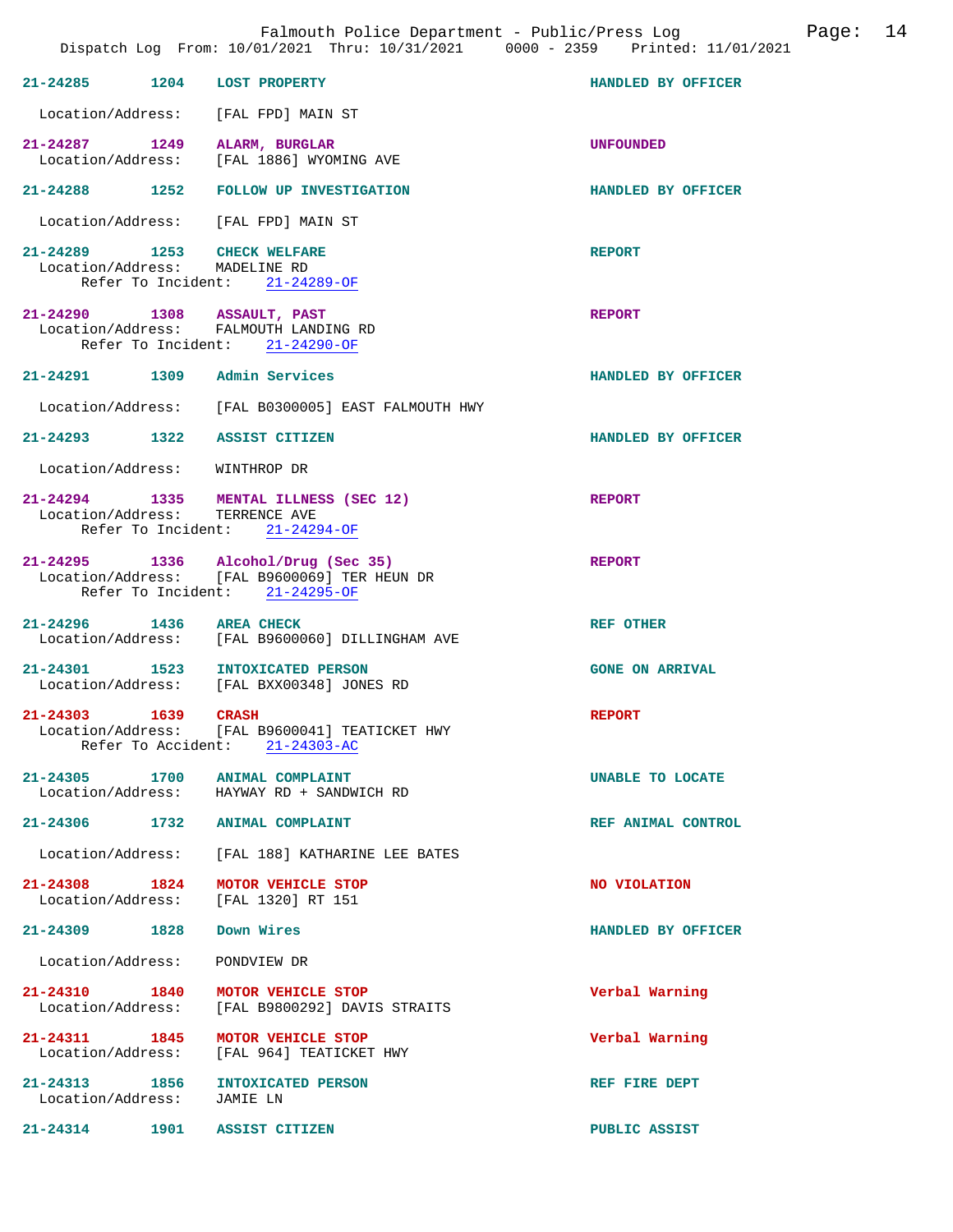|                                                                                         | Falmouth Police Department - Public/Press Log<br>Dispatch Log From: 10/01/2021 Thru: 10/31/2021 0000 - 2359 Printed: 11/01/2021                                                                                                                                               |                        | Page: | 15 |
|-----------------------------------------------------------------------------------------|-------------------------------------------------------------------------------------------------------------------------------------------------------------------------------------------------------------------------------------------------------------------------------|------------------------|-------|----|
| Location/Address:                                                                       | ALBATROSS ST                                                                                                                                                                                                                                                                  |                        |       |    |
| 21-24315 1904 MOTOR VEHICLE STOP<br>Location/Address: SANDWICH RD                       |                                                                                                                                                                                                                                                                               | <b>CITATION ISSUED</b> |       |    |
| 21-24317 1911                                                                           | ALARM, BURGLAR                                                                                                                                                                                                                                                                | CANCELLED INCIDENT     |       |    |
| Location/Address:                                                                       | [FAL 1785] SUNSET POINT RD                                                                                                                                                                                                                                                    |                        |       |    |
| 21-24318 1916                                                                           | <b>ABANDONED 911</b><br>Location/Address: [FAL B9600326] TEATICKET HWY                                                                                                                                                                                                        | NOTIFICATION MADE      |       |    |
| 21-24319 1930 ABANDONED 911                                                             | Location/Address: [FAL B9600069] TER HEUN DR                                                                                                                                                                                                                                  | NOTIFICATION MADE      |       |    |
| 21-24320 1934 MOTOR VEHICLE STOP                                                        | Location/Address: [FAL B9900205] TEATICKET HWY<br>Refer To Incident: 21-24320-OF                                                                                                                                                                                              | <b>REPORT</b>          |       |    |
| 21-24321 1939 MOTOR VEHICLE STOP                                                        | Location/Address: [FAL BXX00803] PALMER AVE<br>Refer To Incident: 21-24321-OF                                                                                                                                                                                                 | <b>REPORT</b>          |       |    |
| 21-24322 1950 MOTOR VEHICLE STOP<br>Location/Address: CENTRAL AVE                       |                                                                                                                                                                                                                                                                               | Verbal Warning         |       |    |
| 21-24323 1956 AREA CHECK<br>Location/Address: [FAL L42] GIFFORD ST                      |                                                                                                                                                                                                                                                                               | <b>UNFOUNDED</b>       |       |    |
| 21-24324 2012 INTOXICATED PERSON                                                        | Location/Address: [FAL B9600069] TER HEUN DR                                                                                                                                                                                                                                  | UNABLE TO LOCATE       |       |    |
| 21-24325 2109 ABANDONED 911                                                             |                                                                                                                                                                                                                                                                               | HANDLED BY OFFICER     |       |    |
| Location/Address: CARAVEL DR                                                            |                                                                                                                                                                                                                                                                               |                        |       |    |
| 21-24328 2156 DRUG LAW VIOLATION<br>Age:<br>Chargest:                                   | Location/Address: [FAL B9600084] TER HEUN DR<br>Refer To Arrest: 21-24328-AR<br>Arrest: MIRANDA, JORDAN MICHAEL<br>Address: 31 CANDLE PINE CIR EAST FALMOUTH, MA<br>24<br>DRUG, DISTRIBUTE CLASS A<br>DRUG, POSSESS CLASS E<br>DRUG, POSSESS CLASS E<br>DRUG, POSSESS CLASS E | Arrest(s) Made         |       |    |
| $21 - 24332$ 2352<br>Refer To P/C:<br>$P/C$ :<br>Address:<br>Age:<br>Refer To Incident: | <b>INTOXICATED PERSON</b><br>Location/Address: [FAL 588] SPRING BARS RD<br>$21 - 24332 - AR$<br>SEFTON, KEVIN F<br>19 RED BROOK RD EAST FALMOUTH, MA<br>51<br>Charges: PROTECTIVE CUSTODY (LIQUOR)<br>$21 - 24332 - OF$                                                       | <b>REPORT</b>          |       |    |
| 21-24333                                                                                | 2357 BUILDING / RESIDENCE CHECK<br>Location/Address: [FAL 302] SANDWICH RD                                                                                                                                                                                                    | SECURED / CHECKED      |       |    |
| For Date: $10/06/2021$ - Wednesday                                                      |                                                                                                                                                                                                                                                                               |                        |       |    |
| 21-24334<br>0002<br>Location/Address:                                                   | <b>AREA CHECK</b><br>[FAL 3214] HATCHVILLE RD                                                                                                                                                                                                                                 | SECURED / CHECKED      |       |    |
| 21-24336 0038<br>Location/Address:                                                      | BUILDING / RESIDENCE CHECK<br>[FAL B9600025] DAVISVILLE RD                                                                                                                                                                                                                    | SECURED / CHECKED      |       |    |
| 21-24337<br>0040<br>Location/Address:                                                   | <b>AREA CHECK</b><br>[FAL BXX00131] EAST FALMOUTH HWY                                                                                                                                                                                                                         | SECURED / CHECKED      |       |    |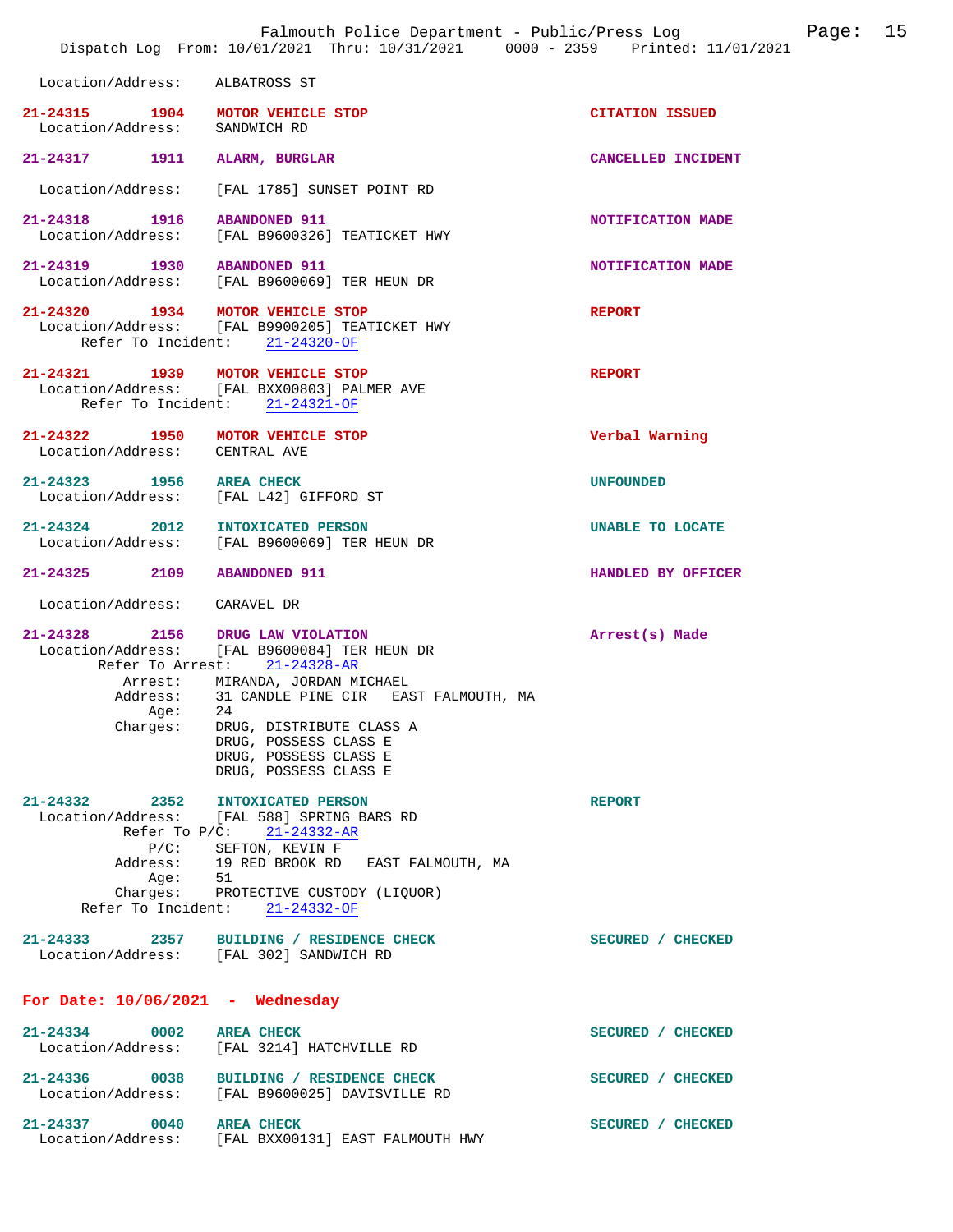| 21-24338 0052 AREA CHECK<br>Location/Address: [FAL 1471] RT 151         |                                                                                      | SECURED / CHECKED  |
|-------------------------------------------------------------------------|--------------------------------------------------------------------------------------|--------------------|
|                                                                         | 21-24339 0100 BUILDING / RESIDENCE CHECK<br>Location/Address: [FAL BXX00810] MAIN ST | SECURED / CHECKED  |
| 21-24340 0133 AREA CHECK<br>Location/Address: CARRIAGE SHOP RD          |                                                                                      | SECURED / CHECKED  |
| 21-24341 0136 AREA CHECK<br>Location/Address: EAST FALMOUTH HWY         |                                                                                      | SECURED / CHECKED  |
|                                                                         | 21-24342 0215 PARKING VIOLATION(S)<br>Location/Address: RAILROAD AVE + LUSCOMBE AVE  | NO VIOLATION       |
|                                                                         | 21-24343 0219 PARKING VIOLATION(S)<br>Location/Address: [FAL B9600203] TOWN HALL SQ  | NO VIOLATION       |
|                                                                         | 21-24344 0220 PARKING VIOLATION(S)<br>Location/Address: [FAL B9600261] MAIN ST       | NO VIOLATION       |
|                                                                         |                                                                                      | HANDLED BY OFFICER |
|                                                                         | Location/Address: [FAL BXX00131] EAST FALMOUTH HWY                                   |                    |
| 21-24346 0638 Admin Services                                            |                                                                                      | HANDLED BY OFFICER |
| Location/Address: [FAL FPD] MAIN ST                                     |                                                                                      |                    |
| 21-24347 0720 CHECK WELFARE                                             | Location/Address: PALMER AVE + DAVIS RD                                              | <b>TRANSPORT</b>   |
| 21-24348 0746 ALARM, BURGLAR                                            | Location/Address: [FAL B9800728] GREEN MEADOW LN                                     | <b>UNFOUNDED</b>   |
| 21-24297 0811 AREA CHECK                                                |                                                                                      | HANDLED BY OFFICER |
|                                                                         | Location/Address: [FAL B9600028] JONES RD                                            |                    |
| 21-24350 0820                                                           | MOTOR VEHICLE STOP<br>Location/Address: PETERSON RD + JONES RD                       | Verbal Warning     |
| 21-24352 0826 MOTOR VEHICLE STOP<br>Location/Address: CARRIAGE SHOP RD  |                                                                                      | Verbal Warning     |
| 0826<br>21-24353                                                        | TRANSPORT / ESCORT<br>Location/Address: [FAL B9600063] JONES RD                      | <b>TRANSPORT</b>   |
| 21-24355 0831 RECOVERED PROPERTY<br>Location/Address: [FAL FPD] MAIN ST | Refer To Incident: $21-24355-OF$                                                     | <b>REPORT</b>      |
| 21-24356 0842                                                           | Admin Services                                                                       | HANDLED BY OFFICER |
| Location/Address: [FAL FPD] MAIN ST                                     |                                                                                      |                    |
| 21-24358 0858<br>Location/Address:                                      | PRESERVE PEACE<br>[FAL B9600074] TEATICKET HWY                                       | HANDLED BY PARTY   |
| 21-24360 0918<br>Location/Address:                                      | DISTURBANCE / DISORDERLY<br>[FAL B0100152] TEATICKET HWY                             | <b>TRANSPORT</b>   |
| 21-24362 1001<br>Location/Address:                                      | <b>CHECK WELFARE</b><br>NORTH FALMOUTH HWY + RT 151                                  | UNABLE TO LOCATE   |

Location/Address: [FAL B9601040] TROTTING PARK RD

**21-24364 1100 CHECK WELFARE HANDLED BY OFFICER**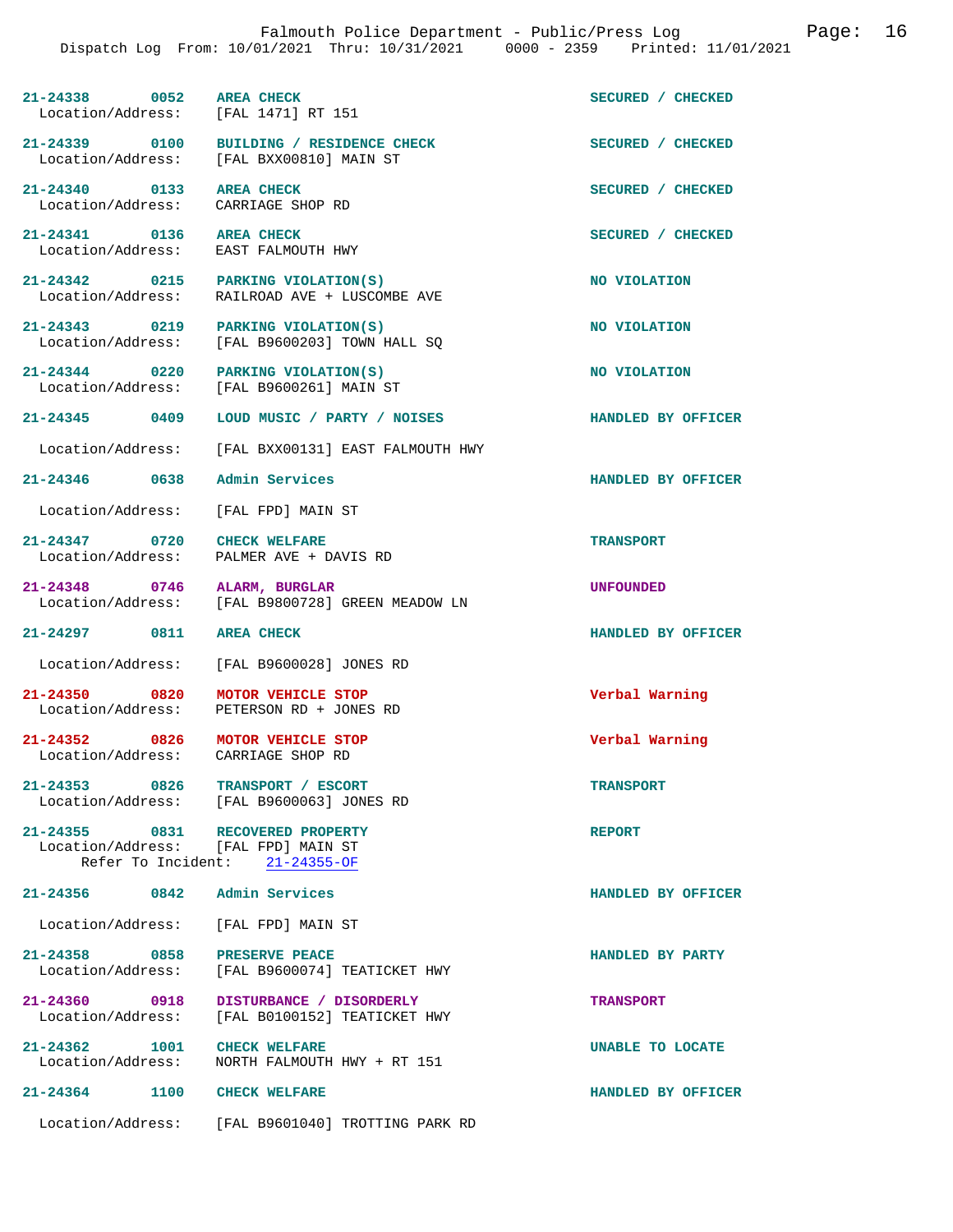Falmouth Police Department - Public/Press Log Page: 17

|                          | 21-24365 1104 PRESERVE PEACE                                                                                    | HANDLED BY OFFICER |
|--------------------------|-----------------------------------------------------------------------------------------------------------------|--------------------|
|                          | Location/Address: HOMESTEAD LN                                                                                  |                    |
|                          | 21-24367 1114 Admin Services                                                                                    | HANDLED BY OFFICER |
|                          | Location/Address: [FAL FPD] MAIN ST                                                                             |                    |
| 21-24369 1127            | <b>ABANDONED 911</b><br>Location/Address: [FAL B9600069] TER HEUN DR                                            | HANDLED BY PARTY   |
| 21-24370 1129            | <b>ABANDONED 911</b><br>Location/Address: [FAL 3313] EDGERTON DR                                                | HANDLED BY PARTY   |
|                          | 21-24371 1130 ALARM, BURGLAR                                                                                    | CANCELLED INCIDENT |
|                          | Location/Address: [FAL 1752] VINEYARD ST                                                                        |                    |
|                          | 21-24374 1153 ID Theft / Fraud                                                                                  | HANDLED BY OFFICER |
|                          | Location/Address: [FAL FPD] MAIN ST                                                                             |                    |
|                          | 21-24377 1239 ID Theft / Fraud<br>Location/Address: WINDWARD WAY<br>Refer To Incident: 21-24377-OF              | <b>REPORT</b>      |
|                          | 21-24378 1305 Admin Services                                                                                    | HANDLED BY OFFICER |
|                          | Location/Address: [FAL 464] LOCUST ST                                                                           |                    |
| 21-24380 1315 LARCENY    | Location/Address: [FAL B9800609] BIRCH LN<br>Refer To Incident: 21-24380-OF                                     | <b>REPORT</b>      |
| 21-24381 1317 Harassment | Location/Address: [FAL B9600197] PALMER AVE<br>Refer To Incident: 21-24381-OF                                   | <b>REPORT</b>      |
| 21-24382 1318 TRESPASS   |                                                                                                                 | HANDLED BY OFFICER |
|                          | Location/Address: [FAL B9600028] JONES RD                                                                       |                    |
|                          | 21-24384 1353 SUMMONS SERVICE                                                                                   | HANDLED BY OFFICER |
|                          | Location/Address: [FAL 3261] MAIN ST                                                                            |                    |
| 21-24385 1416 VANDALISM  | Location/Address: [FAL BXX00149] THEATRE DR<br>Refer To Incident: 21-24385-OF                                   | <b>REPORT</b>      |
|                          | 21-24387 1504 CHECK WELFARE                                                                                     | HANDLED BY OFFICER |
|                          | Location/Address: [FAL 3297] TEATICKET HWY                                                                      |                    |
|                          | 21-24389 1533 MOTOR VEHICLE STOP<br>Location/Address: [FAL BXX00561] GIFFORD ST                                 | Verbal Warning     |
|                          | 21-24390 1542 RECOVERED PROPERTY<br>Location/Address: [FAL 159] GRAND AVE<br>Refer To Incident: 21-24390-OF     | <b>REPORT</b>      |
|                          | 21-24391 1557 MOTOR VEHICLE STOP<br>Location/Address: [FAL B9600028] JONES RD<br>Refer To Incident: 21-24391-OF | <b>REPORT</b>      |
|                          | 21-24392 1601 TRAFFIC HAZARD                                                                                    | HANDLED BY OFFICER |
|                          | Location/Address: RT 151 + NORTH FALMOUTH HWY                                                                   |                    |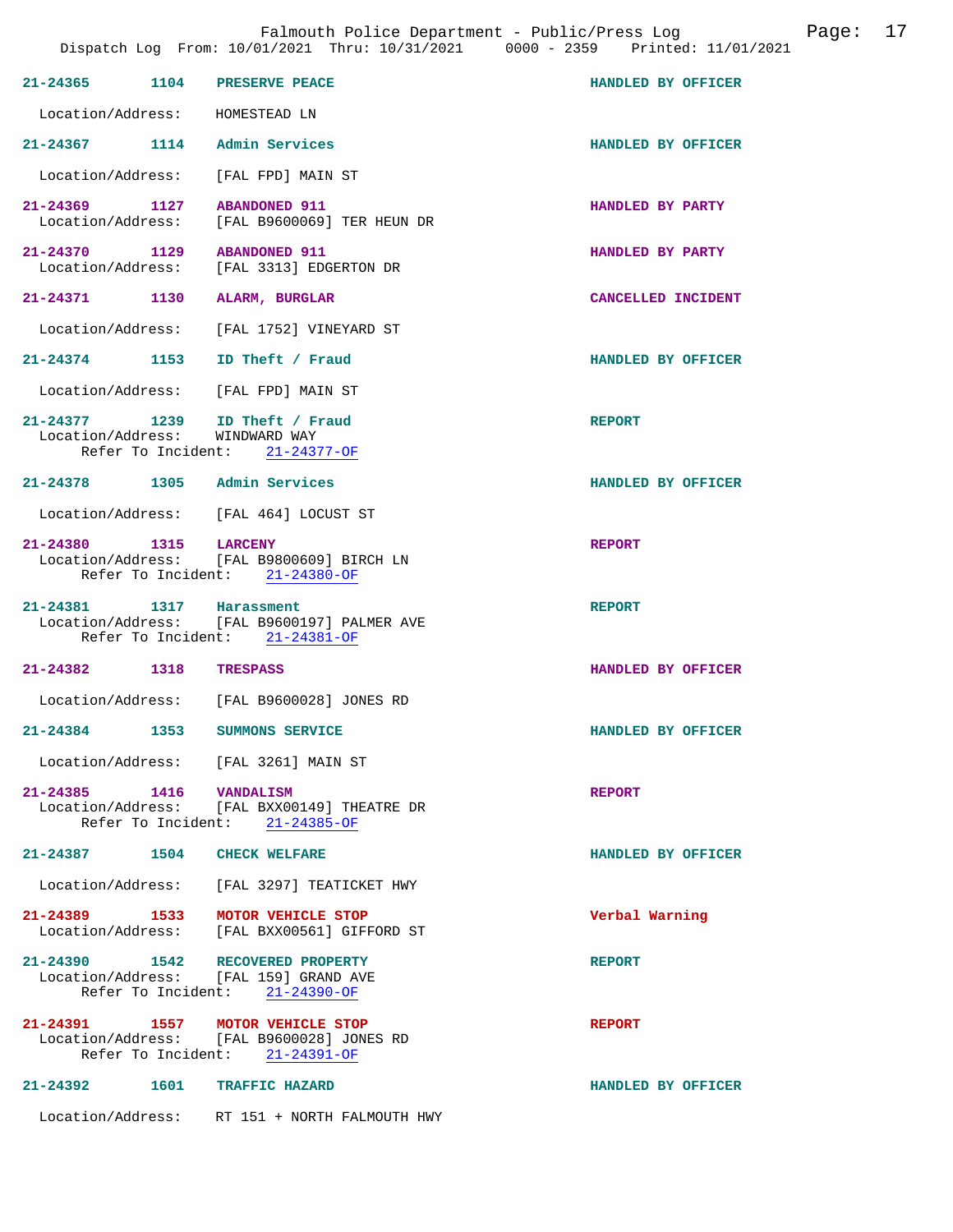| 21-24393 1609 ALARM, BURGLAR<br>Location/Address: CROSS RD              |                                                                                                                                                                                                                          | SECURED / CHECKED      |
|-------------------------------------------------------------------------|--------------------------------------------------------------------------------------------------------------------------------------------------------------------------------------------------------------------------|------------------------|
| 21-24395 1707 Admin Services                                            |                                                                                                                                                                                                                          | HANDLED BY OFFICER     |
| Location/Address: [FAL FPD] MAIN ST                                     |                                                                                                                                                                                                                          |                        |
| 21-24396 1714<br>Location/Address: [FAL 3113] MAIN ST                   | ALARM, BURGLAR                                                                                                                                                                                                           | SECURED / CHECKED      |
| 21-24397 1739                                                           | <b>ABANDONED 911</b>                                                                                                                                                                                                     | HANDLED BY OFFICER     |
| Location/Address:                                                       | SAINT ANDREWS WAY                                                                                                                                                                                                        |                        |
| 21-24398 1803 AREA CHECK<br>Location/Address: GIFFORD ST                |                                                                                                                                                                                                                          | <b>GONE ON ARRIVAL</b> |
|                                                                         | 21-24401 1817 FOLLOW UP INVESTIGATION                                                                                                                                                                                    | HANDLED BY OFFICER     |
| Location/Address: DAVIS STRAITS                                         |                                                                                                                                                                                                                          |                        |
| 21-24402 1830                                                           | ALARM, BURGLAR<br>Location/Address: [FAL B9701135] PALMER AVE                                                                                                                                                            | <b>UNFOUNDED</b>       |
| 21-24404 1935<br>Aqe:                                                   | INTOXICATED PERSON<br>Location/Address: [FAL B0200069] TEATICKET HWY<br>Refer To $P/C$ : 21-24404-AR<br>P/C: SEFTON, KEVIN F<br>Address: 19 RED BROOK RD EAST FALMOUTH, MA<br>51<br>Charges: PROTECTIVE CUSTODY (LIQUOR) | Arrest(s) Made         |
| 21-24406 2010 TRESPASS                                                  |                                                                                                                                                                                                                          | HANDLED BY OFFICER     |
|                                                                         | Location/Address: [FAL 964] TEATICKET HWY                                                                                                                                                                                |                        |
| $21 - 24407$ 2014                                                       | ALARM, BURGLAR                                                                                                                                                                                                           | HANDLED BY OFFICER     |
| Location/Address:                                                       | OLD DOCK RD                                                                                                                                                                                                              |                        |
| 21-24408 2059                                                           | MOTOR VEHICLE STOP<br>Location/Address: [FAL 1322] PALMER AVE                                                                                                                                                            | Verbal Warning         |
| 21-24409 2200<br>Location/Address: SHOREWOOD DR                         | <b>CHECK WELFARE</b><br>Refer To Incident: 21-24409-OF                                                                                                                                                                   | <b>REPORT</b>          |
| 21-24410 2225 MOTOR VEHICLE STOP<br>Location/Address: [FAL 473] MAIN ST | Refer To Incident: 21-24410-OF                                                                                                                                                                                           | <b>REPORT</b>          |
| 21-24412 2228 ASSIST CITIZEN                                            |                                                                                                                                                                                                                          | HANDLED BY OFFICER     |
|                                                                         | Location/Address: [FAL B9600037] SPRING BARS RD                                                                                                                                                                          |                        |
| For Date: $10/07/2021$ - Thursday                                       |                                                                                                                                                                                                                          |                        |
| $21 - 24413$ 0002                                                       | BUILDING / RESIDENCE CHECK<br>Location/Address: [FAL 964] TEATICKET HWY                                                                                                                                                  | SECURED / CHECKED      |
| 21-24414 0004                                                           | BUILDING / RESIDENCE CHECK<br>Location/Address: [FAL BXX00620] TEATICKET HWY                                                                                                                                             | SECURED / CHECKED      |
|                                                                         | 21-24415 0008 BUILDING / RESIDENCE CHECK<br>Location/Address: [FAL B9600031] MARAVISTA AVE EXT                                                                                                                           | SECURED / CHECKED      |
| Location/Address: EAST FALMOUTH HWY                                     | 21-24416 0017 BUILDING / RESIDENCE CHECK                                                                                                                                                                                 | SECURED / CHECKED      |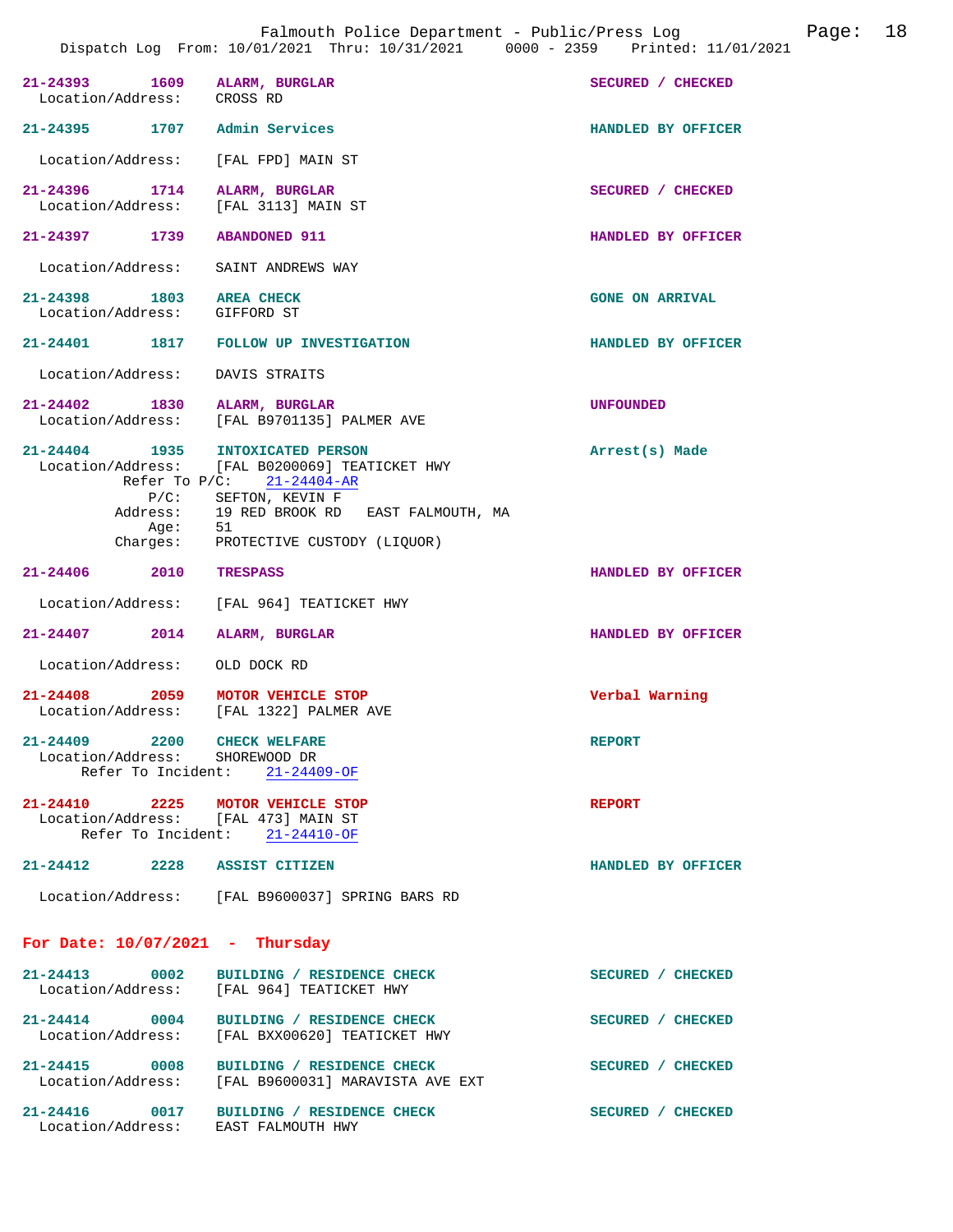**21-24417 0021 BUILDING / RESIDENCE CHECK SECURED / CHECKED** 

Location/Address: [FAL 3295] GRAND AVE

Location/Address: CARRIAGE SHOP RD

**21-24421 0026 AREA CHECK SECURED / CHECKED**  Location/Address: [FAL L71] MOSES RD

21-24424 0031 AREA CHECK SECURED / CHECKED Location/Address: [FAL BXX00810] MAIN ST

**21-24432** 0210 PARKING VIOLATION(S) NO VIOLATION Location/Address: WATER ST Location/Address:

**21-24433 0315 B & E, IN PROGRESS HANDLED BY OFFICER** 

Location/Address: SYKES LN

**21-24435 0420 LOUD MUSIC / PARTY / NOISES HANDLED BY OFFICER** 

**21-24439 0731 Admin Services HANDLED BY OFFICER** 

**21-24440 0748 CRASH CRASH REPORT** Location/Address: [FAL B9600026] GIFFORD EXT ST [FAL B9600026] GIFFORD EXT ST Refer To Accident: 21-24440-AC

**21-24441 0758 AREA CHECK SECURED / CHECKED**  Location/Address: [FAL 3214] HATCHVILLE RD

**21-24443 0808 DISTURBANCE / DISORDERLY HANDLED BY PARTY**  Location/Address: VEEDER DR

[FAL B0000328] MADELINE RD

**21-24418 0023 BUILDING / RESIDENCE CHECK SECURED / CHECKED** 

**21-24419 0023 BUILDING / RESIDENCE CHECK SECURED / CHECKED**  Location/Address: [FAL B9600029] KATHARINE LEE BATES

**21-24420 0025 BUILDING / RESIDENCE CHECK SECURED / CHECKED** 

21-24422 0027 BUILDING / RESIDENCE CHECK **SECURED** / CHECKED **SECURED** / CHECKED [FAL B9600027] LAKEVIEW AVE

21-24423 0031 BUILDING / RESIDENCE CHECK<br>
Location/Address: [FAL B9600025] DAVISVILLE RD [FAL B9600025] DAVISVILLE RD

[FAL BXX00810] MAIN ST

**21-24425 0033 BUILDING / RESIDENCE CHECK SECURED / CHECKED**  Location/Address: [FAL B9600237] EAST FALMOUTH HWY

**21-24426 0033 BUILDING / RESIDENCE CHECK SECURED / CHECKED**  Location/Address: [FAL B9600030] OLD MAIN RD

21-24428 0114 BUILDING / RESIDENCE CHECK<br>
Location/Address: [FAL B9600051] HATCHVILLE RD [FAL B9600051] HATCHVILLE RD

**21-24429** 0159 PARKING VIOLATION(S) NO VIOLATION<br>
Location/Address: [FAL B9600261] MAIN ST [FAL B9600261] MAIN ST

**21-24430 0202 PARKING VIOLATION(S) NO VIOLATION**  [FAL B9600203] TOWN HALL SQ

21-24431 0202 BUILDING / RESIDENCE CHECK **SECURED** / CHECKED Location/Address: [FAL B9900121] PALMER AVE [FAL B9900121] PALMER AVE

Location/Address: [FAL 2962] MAIN ST

**21-24438 0633 AREA CHECK UNFOUNDED**  Location/Address: SIPPEWISSETT RD + QUISSETT AVE

Location/Address: [FAL FFD5] EAST FALMOUTH HWY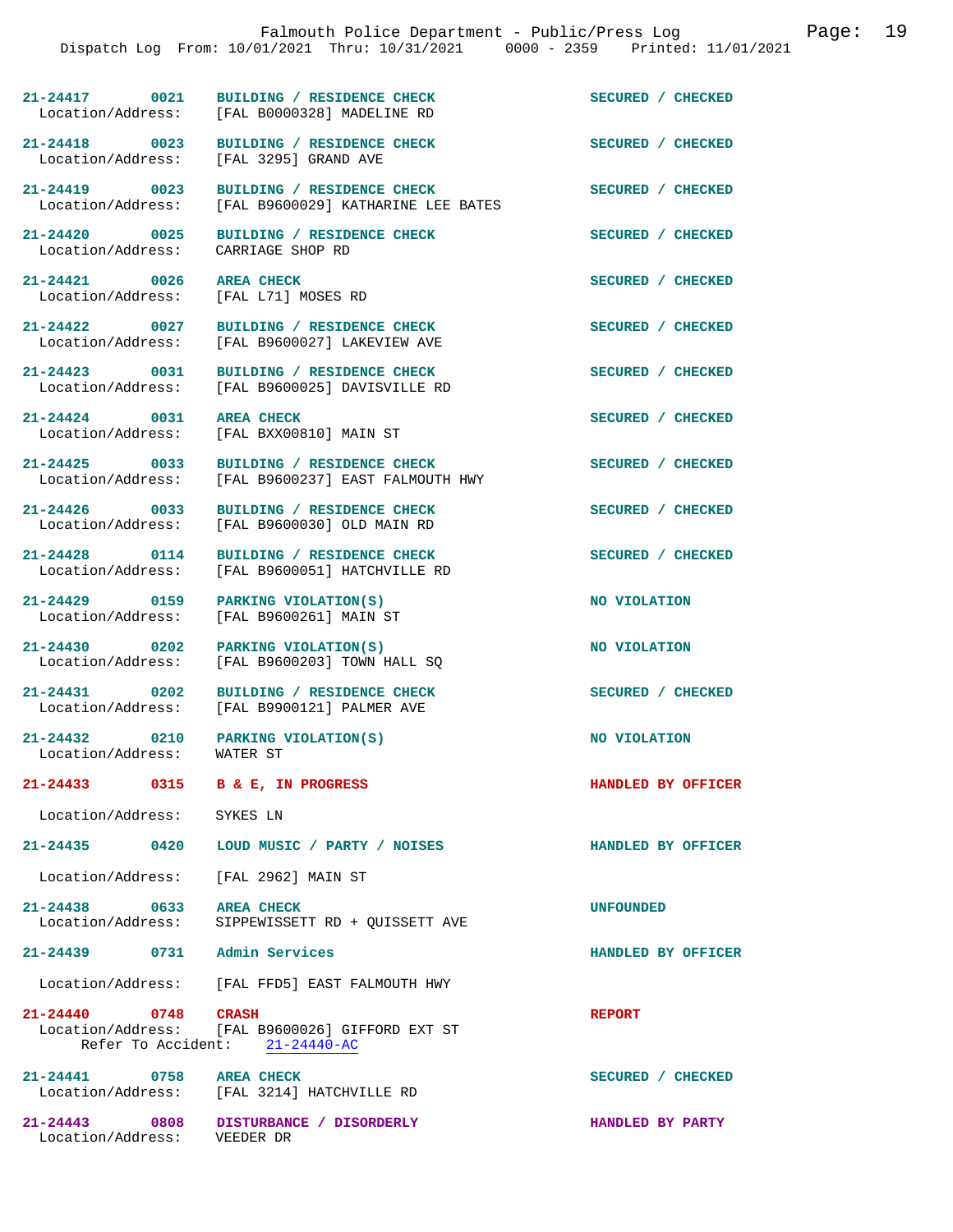| 21-24444 0826<br>Location/Address:                               | RECOVERED PROPERTY<br>WATER ST<br>Refer To Incident: 21-24444-OF | <b>REPORT</b>          |
|------------------------------------------------------------------|------------------------------------------------------------------|------------------------|
| 21-24447 0853                                                    | Admin Services                                                   | HANDLED BY OFFICER     |
| Location/Address: [FAL FPD] MAIN ST                              |                                                                  |                        |
| 21-24449 0915                                                    | <b>ABANDONED 911</b>                                             | HANDLED BY OFFICER     |
| Location/Address: [FAL 464] LOCUST ST                            |                                                                  |                        |
| 21-24450 0934                                                    | Admin Services                                                   | HANDLED BY OFFICER     |
|                                                                  | Location/Address: [FAL BA1436] MAIN ST                           |                        |
| $21 - 24452$ 0942<br>Location/Address: [FAL 1660] MAIN ST        | <b>ASSIST FIRE DEPT</b>                                          | HANDLED BY PARTY       |
| 21-24453 0947                                                    | <b>SHOPLIFTING</b>                                               | HANDLED BY OFFICER     |
|                                                                  | Location/Address: [FAL BXX00943] SCRANTON AVE                    |                        |
| 21-24456 1001 CHECK WELFARE                                      |                                                                  | HANDLED BY OFFICER     |
|                                                                  | Location/Address: [FAL B9800292] DAVIS STRAITS                   |                        |
| 21-24457 1005<br>Location/Address: EDGEWATER DR WEST             | <b>CHECK WELFARE</b>                                             | REF FIRE DEPT          |
| 21-24458 1018 Admin Services                                     |                                                                  | HANDLED BY OFFICER     |
| Location/Address:                                                | [FAL B0300005] EAST FALMOUTH HWY                                 |                        |
| 21-24462 1043<br>Location/Address:                               | MOTOR VEHICLE STOP<br>RT 28 SOUTH + THOMAS B LANDERS RD          | <b>CITATION ISSUED</b> |
| 21-24464 1045 ALARM, BURGLAR<br>Location/Address: DILLINGHAM AVE |                                                                  | SECURED / CHECKED      |
| 21-24466 1124 RECOVERED PROPERTY<br>Location/Address:            | MAIN ST<br>Refer To Incident: $21-24466-OF$                      | <b>REPORT</b>          |
| $21 - 24469$<br>1220                                             | RECOVERED PROPERTY                                               | <b>REPORT</b>          |
| Location/Address:<br>Refer To Incident:                          | SANDWICH RD<br>$21 - 24469 - OF$                                 |                        |
|                                                                  | 21-24470 1233 FOLLOW UP INVESTIGATION                            | HANDLED BY OFFICER     |
|                                                                  | Location/Address: [FAL B9600162] SIMPSON LN                      |                        |
| 1243<br>$21 - 24472$                                             | Admin Services                                                   | HANDLED BY OFFICER     |
|                                                                  | Location/Address: [FAL FFD5] EAST FALMOUTH HWY                   |                        |
| 21-24473 1252                                                    | <b>ABANDONED 911</b>                                             | HANDLED BY OFFICER     |
|                                                                  | Location/Address: [FAL 3190] OLD DOCK RD                         |                        |
| 21-24474 1302 AREA CHECK                                         |                                                                  | HANDLED BY OFFICER     |
|                                                                  | Location/Address: [FAL BXX00889] SPRING BARS RD                  |                        |
| 1302<br>21-24475<br>Location/Address: [FAL FPD] MAIN ST          | RECOVERED PROPERTY<br>Refer To Incident: 21-24475-OF             | <b>REPORT</b>          |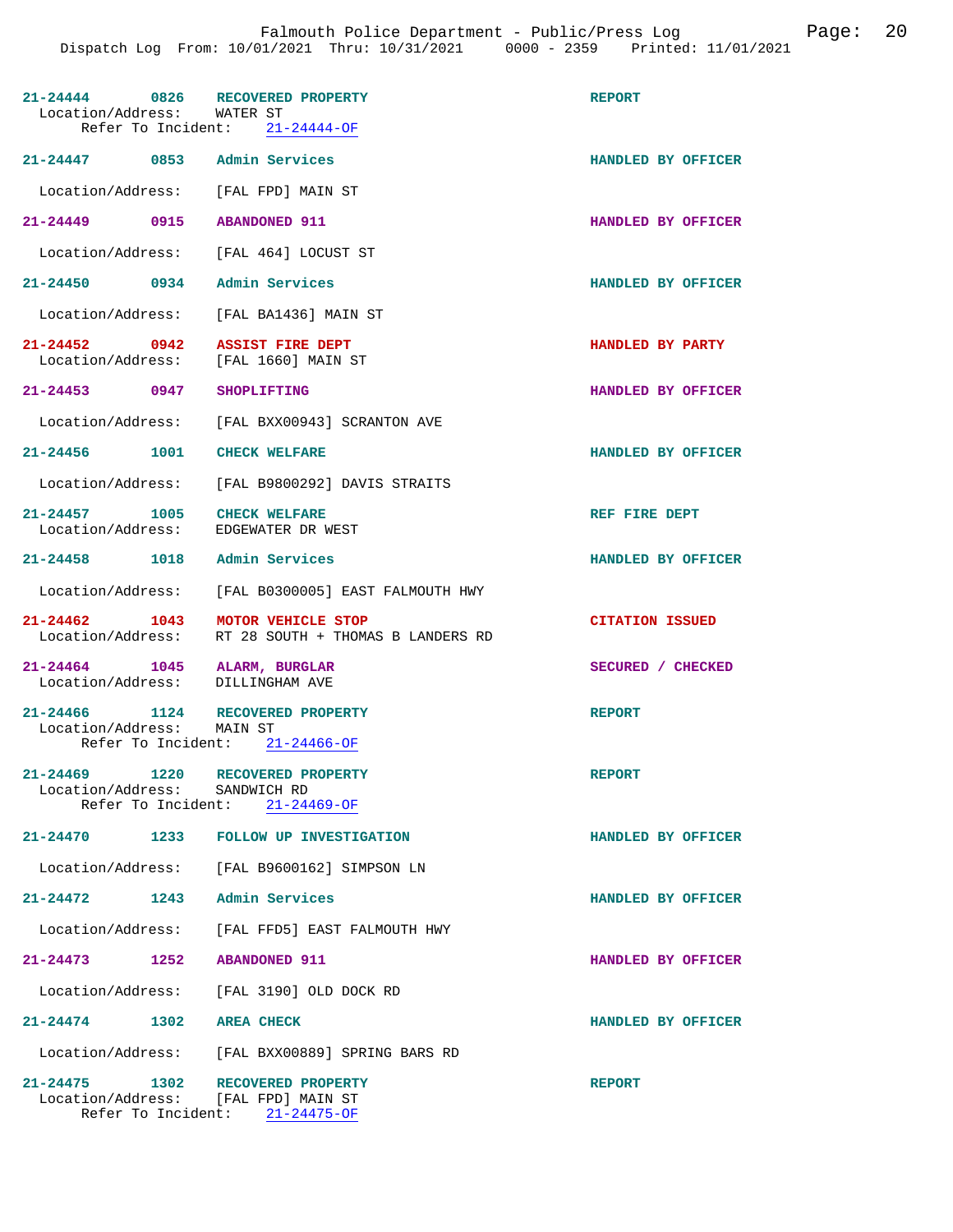|                              |      | Falmouth Police Department - Public/Press Log<br>Dispatch Log From: 10/01/2021 Thru: 10/31/2021 0000 - 2359 Printed: 11/01/2021 |                        | Page: 21 |  |
|------------------------------|------|---------------------------------------------------------------------------------------------------------------------------------|------------------------|----------|--|
| 21-24476 1307                |      | DISTURBANCE / DISORDERLY                                                                                                        | HANDLED BY OFFICER     |          |  |
|                              |      | Location/Address: [FAL 3075] JONES RD                                                                                           |                        |          |  |
|                              |      | 21-24477 1309 OTHER TRAFFIC<br>Location/Address: [FAL 187] EAST FALMOUTH HWY                                                    | HANDLED BY PARTY       |          |  |
| 21-24479 1318 CRASH          |      | Location/Address: KATHARINE LEE BATES + HADDON AVE<br>Refer To Accident: 21-24479-AC                                            | <b>REPORT</b>          |          |  |
|                              |      | 21-24481 1336 CHECK WELFARE                                                                                                     | HANDLED BY OFFICER     |          |  |
|                              |      | Location/Address: GREEN POND RD                                                                                                 |                        |          |  |
| 21-24480 1337 ERRATIC MV     |      | Location/Address: [FAL B9600237] EAST FALMOUTH HWY                                                                              | UNABLE TO LOCATE       |          |  |
| 21-24482 1343 DISABLED MV    |      | Location/Address: HAYWAY RD + CARRIAGE SHOP RD                                                                                  | UNABLE TO LOCATE       |          |  |
|                              |      | 21-24483 1352 CHECK WELFARE                                                                                                     | HANDLED BY OFFICER     |          |  |
|                              |      | Location/Address: [FAL B9700819] LAKEVIEW AVE                                                                                   |                        |          |  |
|                              |      | 21-24484 1406 ANIMAL COMPLAINT                                                                                                  | REF ANIMAL CONTROL     |          |  |
| Location/Address: GIFFORD ST |      |                                                                                                                                 |                        |          |  |
| 21-24485 1434 CRASH          |      | Location/Address: [FAL 378] COUNTY RD<br>Refer To Accident: 21-24485-AC                                                         | <b>REPORT</b>          |          |  |
| 21-24486 1441 DISABLED MV    |      |                                                                                                                                 | HANDLED BY OFFICER     |          |  |
|                              |      | Location/Address: LAKEVIEW AVE + HAMLIN AVE                                                                                     |                        |          |  |
|                              |      | 21-24488 1518 DRUG LAW VIOLATION<br>Location/Address: [FAL B9600063] JONES RD<br>Refer To Incident: 21-24488-OF                 | <b>REPORT</b>          |          |  |
| $21 - 24493$                 | 1649 | ASSIST CITIZEN                                                                                                                  | HANDLED BY OFFICER     |          |  |
|                              |      | Location/Address: NASHAWENA ST                                                                                                  |                        |          |  |
| 21-24494 1653 GUN SHOTS      |      |                                                                                                                                 | HANDLED BY OFFICER     |          |  |
|                              |      | Location/Address: SIPPEWISSETT RD                                                                                               |                        |          |  |
|                              |      | 21-24495 1714 FOLLOW UP INVESTIGATION                                                                                           | HANDLED BY OFFICER     |          |  |
|                              |      | Location/Address: LITTLE JOHN RD                                                                                                |                        |          |  |
| 21-24496 1724 ERRATIC MV     |      | Location/Address: [FAL B9600238] EAST FALMOUTH HWY                                                                              | <b>GONE ON ARRIVAL</b> |          |  |
|                              |      | 21-24497 1735 DISTURBANCE / DISORDERLY                                                                                          | HANDLED BY OFFICER     |          |  |
|                              |      | Location/Address: [FAL BXX00600] MAIN ST                                                                                        |                        |          |  |
| 21–24498 1737                |      | <b>CHECK WELFARE</b>                                                                                                            | HANDLED BY OFFICER     |          |  |
|                              |      | Location/Address: BLACKSMITH SHOP RD                                                                                            |                        |          |  |
| 21-24499 1739 AREA CHECK     |      | Location/Address: [FAL L95] FELLS RD                                                                                            | <b>GONE ON ARRIVAL</b> |          |  |
|                              |      | 21-24501 1755 DIRT BIKE / ATV COMPLAINT<br>Location/Address: HATCHVILLE RD + GEGGATT RD                                         | <b>REPORT</b>          |          |  |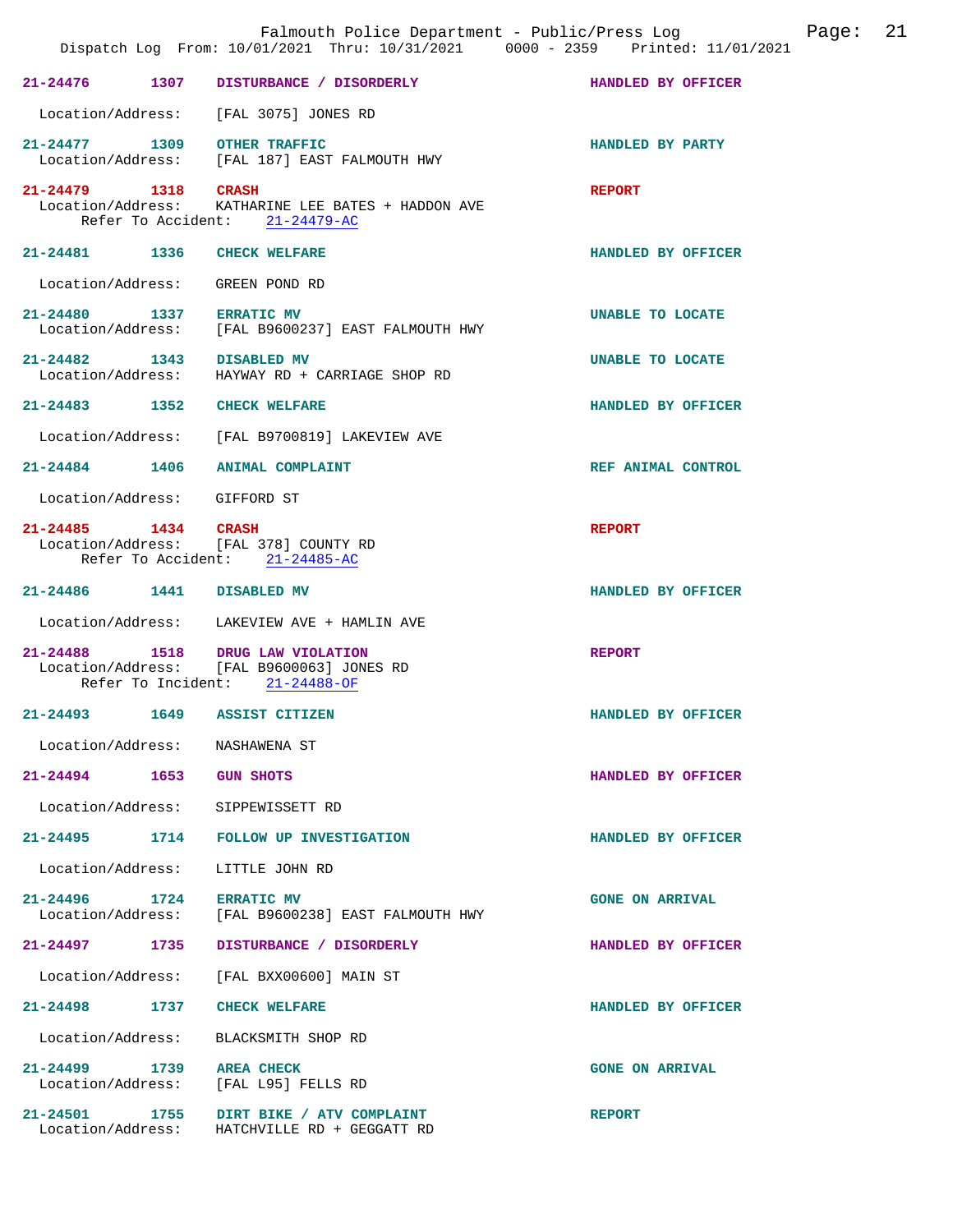|                                               | Falmouth Police Department - Public/Press Log <a>&gt;</a> Page: 22<br>Dispatch Log From: 10/01/2021 Thru: 10/31/2021 0000 - 2359 Printed: 11/01/2021 |                        |  |
|-----------------------------------------------|------------------------------------------------------------------------------------------------------------------------------------------------------|------------------------|--|
|                                               | Refer To Incident: 21-24501-OF                                                                                                                       |                        |  |
| 21-24502 1825                                 | ALARM, BURGLAR<br>Location/Address: [FAL B9600261] MAIN ST                                                                                           | <b>UNFOUNDED</b>       |  |
| 21-24504 1902 ERRATIC MV                      | Location/Address: WOODS HOLE RD + QUISSETT HARBOR RD                                                                                                 | <b>GONE ON ARRIVAL</b> |  |
| 21-24505 1918                                 | <b>AREA CHECK</b>                                                                                                                                    | HANDLED BY OFFICER     |  |
| Location/Address:                             | [FAL BXX00631] TEATICKET HWY                                                                                                                         |                        |  |
| 21-24506 1937 AREA CHECK                      |                                                                                                                                                      | HANDLED BY OFFICER     |  |
| Location/Address:                             | WINTHROP DR                                                                                                                                          |                        |  |
| 21-24507 1949                                 | DISTURBANCE / DISORDERLY<br>Location/Address: [FAL BXX00286] MAIN ST                                                                                 | <b>GONE ON ARRIVAL</b> |  |
| 21-24509 2027 CHECK WELFARE                   |                                                                                                                                                      | HANDLED BY OFFICER     |  |
| Location/Address:                             | GRASMERE DR                                                                                                                                          |                        |  |
| 21-24510 2048 ABANDONED 911                   | Location/Address: [FAL B9600069] TER HEUN DR                                                                                                         | HANDLED BY PARTY       |  |
| Location/Address: JONES RD                    | $21-24511 \hspace{1.5cm} 2107 \hspace{1.5cm} \text{ANIMAL COMPLAINT}$                                                                                | <b>UNFOUNDED</b>       |  |
| 21-24512 2208 CRASH                           | Location/Address: [FAL BXX00338] TEATICKET HWY<br>Refer To Accident: 21-24512-AC<br>Refer To Incident: 21-24512-OF                                   | <b>REPORT</b>          |  |
| Location/Address: ARDMORE ST                  | 21-24514 2219 ALARM, BURGLAR                                                                                                                         | <b>UNFOUNDED</b>       |  |
| For Date: 10/08/2021 - Friday                 |                                                                                                                                                      |                        |  |
|                                               | 21-24516 0011 Admin Services                                                                                                                         | HANDLED BY OFFICER     |  |
|                                               | Location/Address: [FAL FPD] MAIN ST                                                                                                                  |                        |  |
| Location/Address: SHOREWOOD DR                | 21-24517 0028 ASSIST CITIZEN                                                                                                                         | <b>TRANSPORT</b>       |  |
| 21-24518 0030 AREA CHECK                      | Location/Address: [FAL B9600084] TER HEUN DR                                                                                                         | SECURED / CHECKED      |  |
| Location/Address:                             | 21-24519 0036 BUILDING / RESIDENCE CHECK<br>[FAL 3214] HATCHVILLE RD                                                                                 | SECURED / CHECKED      |  |
|                                               | 21-24520 0036 BUILDING / RESIDENCE CHECK<br>Location/Address: [FAL BXX00810] MAIN ST                                                                 | SECURED / CHECKED      |  |
| 21-24521 0039 AREA CHECK<br>Location/Address: | MBL ST                                                                                                                                               | SECURED / CHECKED      |  |
|                                               | 21-24522 0040 BUILDING / RESIDENCE CHECK<br>Location/Address: [FAL 302] SANDWICH RD                                                                  | SECURED / CHECKED      |  |
| 21-24523 0042 AREA CHECK<br>Location/Address: | [FAL 2400] RAILROAD AVE                                                                                                                              | SECURED / CHECKED      |  |
|                                               | 21-24524 0046 BUILDING / RESIDENCE CHECK<br>Location/Address: [FAL 706] MAIN ST                                                                      | SECURED / CHECKED      |  |
| 21-24525 0048                                 | BUILDING / RESIDENCE CHECK                                                                                                                           | SECURED / CHECKED      |  |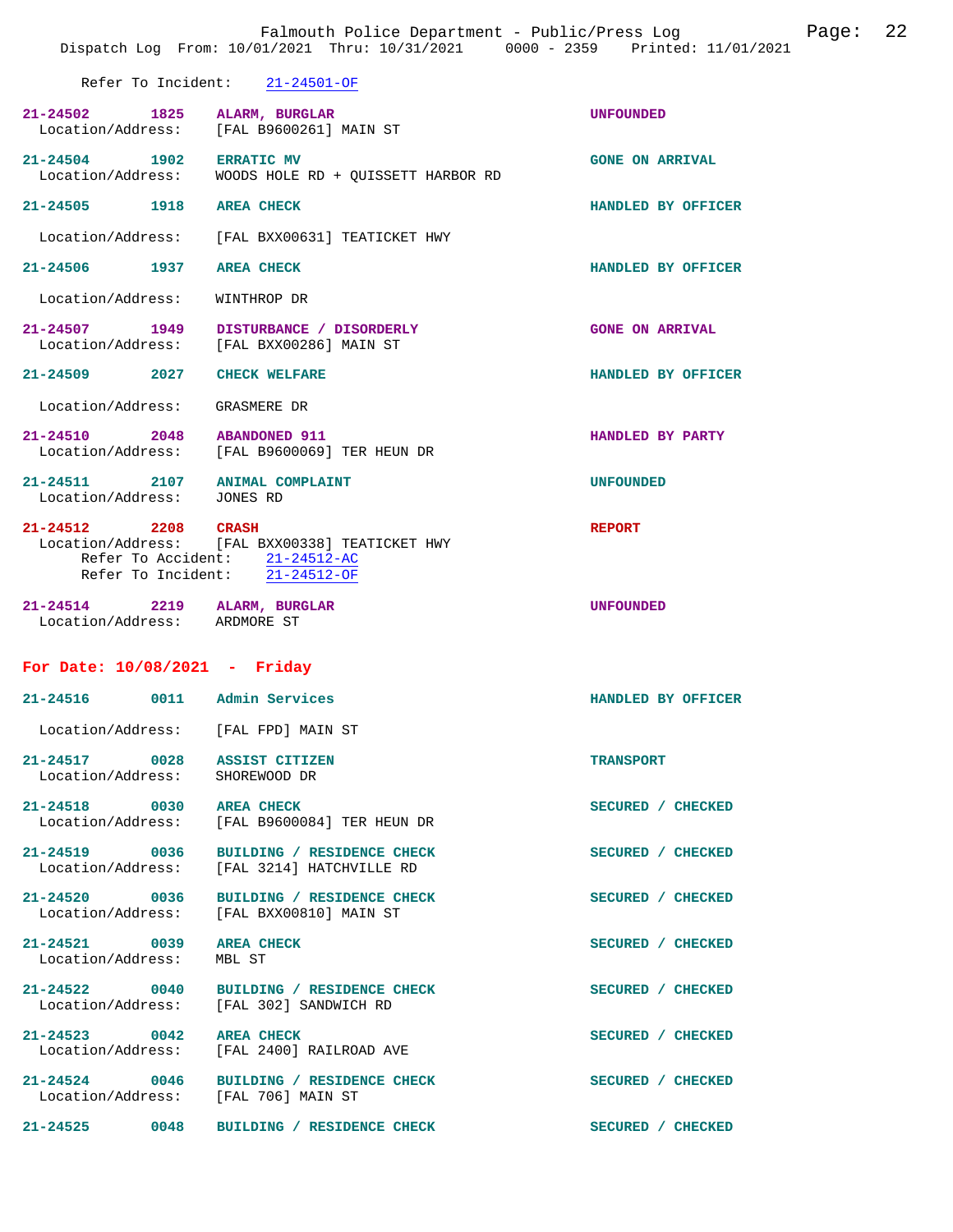|                                                                             | Falmouth Police Department - Public/Press Log<br>Dispatch Log From: 10/01/2021 Thru: 10/31/2021 0000 - 2359 Printed: 11/01/2021 |                    | Page: | 23 |
|-----------------------------------------------------------------------------|---------------------------------------------------------------------------------------------------------------------------------|--------------------|-------|----|
|                                                                             | Location/Address: [FAL B0100017] NORTH FALMOUTH HWY                                                                             |                    |       |    |
| 21-24526 0058                                                               | BUILDING / RESIDENCE CHECK<br>Location/Address: [FAL B9600030] OLD MAIN RD                                                      | SECURED / CHECKED  |       |    |
| $21 - 24527$ 0112                                                           | <b>AREA CHECK</b><br>Location/Address: [FAL BA170R] GIFFORD ST                                                                  | SECURED / CHECKED  |       |    |
| 21-24533 0118 Admin Services                                                |                                                                                                                                 | HANDLED BY OFFICER |       |    |
| Location/Address:                                                           | [FAL FPD] MAIN ST                                                                                                               |                    |       |    |
| 21-24528 0203<br>Location/Address:                                          | PARKING VIOLATION(S)<br>LUSCOMBE AVE                                                                                            | NO VIOLATION       |       |    |
| 21-24529 0212<br>Location/Address:                                          | BUILDING / RESIDENCE CHECK<br>[FAL B9600237] EAST FALMOUTH HWY                                                                  | SECURED / CHECKED  |       |    |
| 21-24530 0227                                                               | PARKING VIOLATION(S)<br>Location/Address: [FAL B9600077] TOWN HALL SQ                                                           | NO VIOLATION       |       |    |
| 21-24531 0228<br>Location/Address:                                          | PARKING VIOLATION(S)<br>[FAL B9600261] MAIN ST                                                                                  | NO VIOLATION       |       |    |
| 21-24534 0323                                                               | BUILDING / RESIDENCE CHECK<br>Location/Address: [FAL 494] EAST FALMOUTH HWY                                                     | SECURED / CHECKED  |       |    |
| 21-24535 0435<br>Location/Address:                                          | BUILDING / RESIDENCE CHECK<br>[FAL B9800292] DAVIS STRAITS                                                                      | SECURED / CHECKED  |       |    |
| 21-24536 0439<br>Location/Address:                                          | <b>AREA CHECK</b><br>[FAL 159] GRAND AVE                                                                                        | SECURED / CHECKED  |       |    |
| 21-24537 0440<br>Location/Address:                                          | <b>AREA CHECK</b><br>[FAL L8] MENAUHANT RD                                                                                      | SECURED / CHECKED  |       |    |
| 21-24538 0444                                                               | BUILDING / RESIDENCE CHECK<br>Location/Address: [FAL B9600031] MARAVISTA AVE EXT                                                | SECURED / CHECKED  |       |    |
|                                                                             | 21-24539 0445 BUILDING / RESIDENCE CHECK<br>Location/Address: [FAL 964] TEATICKET HWY                                           | SECURED / CHECKED  |       |    |
| 21-24542<br>0726                                                            | <b>VANDALISM</b><br>Location/Address: [FAL B9600025] DAVISVILLE RD<br>Refer To Incident: 21-24542-OF                            | <b>REPORT</b>      |       |    |
| 21-24544 0827 DISABLED MV                                                   | Location/Address: RT 28 NORTH + RT 151                                                                                          | NOTIFICATION MADE  |       |    |
| 21-24545 0829<br>Location/Address: HANDY LN                                 | <b>ASSIST OTHER AGENCY</b>                                                                                                      | UNABLE TO LOCATE   |       |    |
| 21-24547 0853<br>Location/Address:                                          | MOTOR VEHICLE STOP<br>NORTH FALMOUTH HWY                                                                                        | Verbal Warning     |       |    |
| 21-24548 0858 Admin Services                                                |                                                                                                                                 | HANDLED BY OFFICER |       |    |
| Location/Address:                                                           | [FAL B0300005] EAST FALMOUTH HWY                                                                                                |                    |       |    |
| $21 - 24549$<br>0904                                                        | <b>ANIMAL COMPLAINT</b>                                                                                                         | REF ANIMAL CONTROL |       |    |
| Location/Address:                                                           | DAVISVILLE RD                                                                                                                   |                    |       |    |
|                                                                             | 21-24552 0934 FOLLOW UP INVESTIGATION                                                                                           | HANDLED BY OFFICER |       |    |
| Location/Address: MILL FARM WAY                                             |                                                                                                                                 |                    |       |    |
| 21-24553 0945 RECOVERED PROPERTY<br>Location/Address:<br>Refer To Incident: | EAGLE DR<br>$21 - 24553 - OF$                                                                                                   | <b>REPORT</b>      |       |    |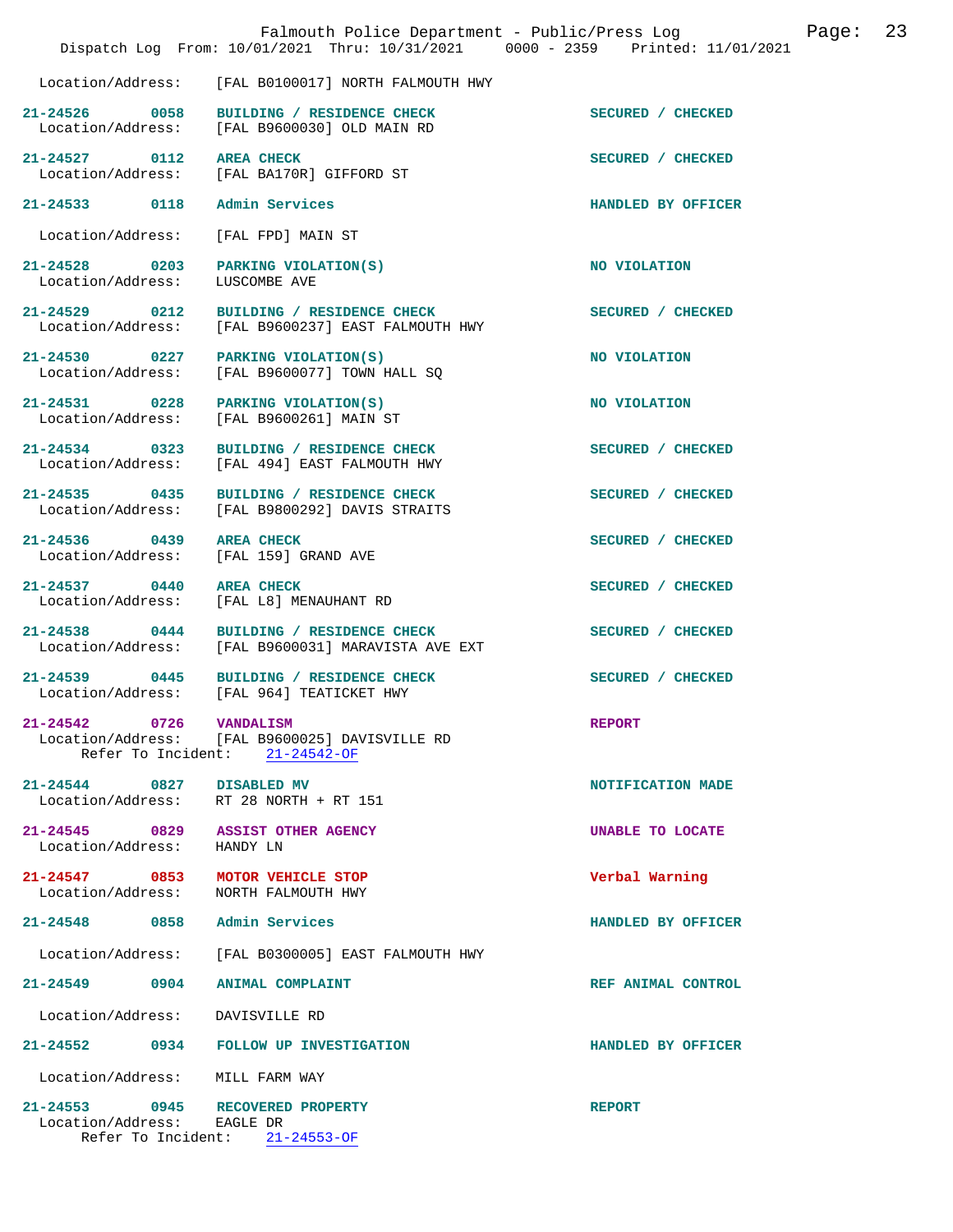Falmouth Police Department - Public/Press Log Page: 24

|                                    | 21-24554 0948 Admin Services                                                                                       | HANDLED BY OFFICER     |
|------------------------------------|--------------------------------------------------------------------------------------------------------------------|------------------------|
|                                    | Location/Address: [FAL FPD] MAIN ST                                                                                |                        |
| 21-24557 1019                      | <b>CHECK WELFARE</b>                                                                                               | HANDLED BY OFFICER     |
| Location/Address:                  | [FAL B9600326] TEATICKET HWY                                                                                       |                        |
| 21-24558 1022                      | TRAFFIC HAZARD                                                                                                     | HANDLED BY OFFICER     |
| Location/Address:                  | ELM RD                                                                                                             |                        |
|                                    | 21-24559 1110 Admin Services                                                                                       | HANDLED BY OFFICER     |
|                                    | Location/Address: [FAL FPD] MAIN ST                                                                                |                        |
| 21-24560 1113                      | Alcohol/Drug (Sec 35)<br>Location/Address: [FAL B9600158] FALMOUTH HEIGHTS RD<br>Refer To Incident: $21-24560-OF$  | <b>REPORT</b>          |
| 21-24561 1115                      | Admin Services                                                                                                     | HANDLED BY OFFICER     |
|                                    | Location/Address: [FAL 50] SHERIFFS PL                                                                             |                        |
| 21-24562 1118                      | SUMMONS SERVICE                                                                                                    | CANCELLED INCIDENT     |
|                                    | Location/Address: [FAL 1636] PONDVIEW DR                                                                           |                        |
| 21-24563 1118<br>Location/Address: | MOTOR VEHICLE STOP<br>RT 28 SOUTH + THOMAS B LANDERS RD                                                            | <b>CITATION ISSUED</b> |
|                                    | 21-24565 1119 RECOVERED PROPERTY<br>Location/Address: SANDWICH RD + CURRIER RD<br>Refer To Incident: $21-24565-OF$ | <b>REPORT</b>          |
|                                    | 21-24568 1145 DEAD ON ARRIVAL<br>Location/Address: ACAPESKET RD<br>Refer To Incident: 21-24568-OF                  | <b>REPORT</b>          |
| 21-24569 1154                      | <b>AREA CHECK</b>                                                                                                  | HANDLED BY OFFICER     |
| Location/Address:                  | ELM RD                                                                                                             |                        |
| 21-24571 1207                      | <b>LARCENY</b><br>Location/Address: [FAL B9900205] TEATICKET HWY<br>Refer To Incident: 21-24571-OF                 | <b>REPORT</b>          |
|                                    | 21-24572 1210 Cancelled Incident                                                                                   | CANCELLED INCIDENT     |
|                                    | Location/Address: [FAL FPD] MAIN ST                                                                                |                        |
| Location/Address:                  | 21-24573 1219 SUMMONS SERVICE<br>PONDVIEW DR                                                                       | UNABLE TO LOCATE       |
|                                    | 21-24575 1309 PARKING VIOLATION(S)                                                                                 | HANDLED BY OFFICER     |
|                                    | Location/Address: [FAL BXX00016] TEATICKET HWY                                                                     |                        |
|                                    | 21-24576 1321 ANIMAL COMPLAINT                                                                                     | REF ANIMAL CONTROL     |
|                                    | Location/Address: [FAL 1227] CARL LANDI CIR                                                                        |                        |
| 21-24577 1333<br>Location/Address: | ALARM, BURGLAR<br>DAVIS STRAITS                                                                                    | UNFOUNDED              |
|                                    | 21-24578 1337 PARKING VIOLATION(S)                                                                                 | HANDLED BY OFFICER     |
|                                    | Location/Address: PINE ST                                                                                          |                        |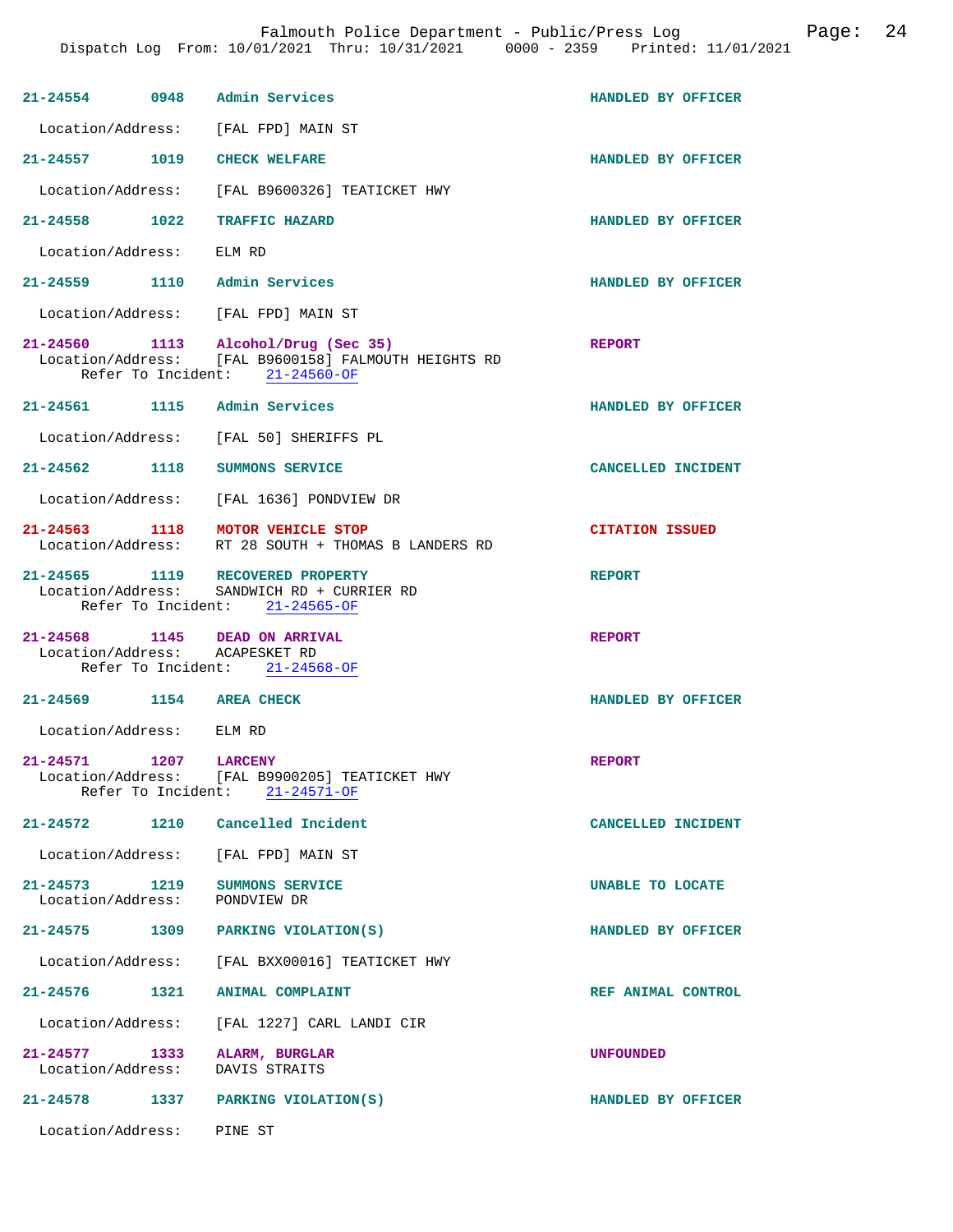|                                |      | 21-24579 1347 FOLLOW UP INVESTIGATION                                              | HANDLED BY OFFICER |
|--------------------------------|------|------------------------------------------------------------------------------------|--------------------|
|                                |      | Location/Address: BITTERSWEET RD                                                   |                    |
| 21-24582 1413 Admin Services   |      | Location/Address: [FAL FPD] MAIN ST<br>Refer To Incident: 21-24582-OF              | <b>REPORT</b>      |
|                                |      | 21-24581 1415 ASSIST FIRE DEPT<br>Location/Address: CHAPOQUOIT RD                  | REF FIRE DEPT      |
|                                |      | 21-24583 1425 ANIMAL COMPLAINT                                                     | REF ANIMAL CONTROL |
|                                |      | Location/Address: NORTH FALMOUTH HWY                                               |                    |
| 21-24584 1432 ASSIST CITIZEN   |      |                                                                                    | HANDLED BY OFFICER |
|                                |      | Location/Address: BRICK KILN RD + RT 28 NORTH                                      |                    |
|                                |      | 21-24585 1438 FOLLOW UP INVESTIGATION                                              | HANDLED BY OFFICER |
|                                |      | Location/Address: [FAL 171] DAVIS STRAITS                                          |                    |
|                                |      | 21-24589 1530 ASSIST OTHER AGENCY<br>Location/Address: TROTTING PARK RD            | REF OTHER          |
|                                |      | 21-24588 1531 FOLLOW UP INVESTIGATION                                              | HANDLED BY OFFICER |
| Location/Address: SHOREWOOD DR |      |                                                                                    |                    |
|                                |      | 21-24590 1536 ASSIST OTHER AGENCY                                                  | HANDLED BY OFFICER |
|                                |      | Location/Address: [FAL FPD] MAIN ST                                                |                    |
| 21-24591 1539 ALARM, BURGLAR   |      |                                                                                    | HANDLED BY OFFICER |
|                                |      | Location/Address: DAVIS STRAITS                                                    |                    |
| 21-24592 1549 CRASH            |      | Location/Address: [FAL B9600041] TEATICKET HWY<br>Refer To Accident: 21-24592-AC   | <b>REPORT</b>      |
| 21-24593 1551 CHECK WELFARE    |      | Location/Address: TEATICKET HWY<br>Refer To Incident: 21-24593-OF                  | <b>REPORT</b>      |
| 21-24594                       | 1600 | RECOVERED PROPERTY                                                                 | HANDLED BY OFFICER |
| Location/Address: MAIN ST      |      |                                                                                    |                    |
| 21-24596 1618 CRASH            |      | Location/Address: BRICK KILN RD + LOCUSTFIELD RD<br>Refer To Accident: 21-24596-AC | <b>REPORT</b>      |
|                                |      | 21-24597 1618 PARKING VIOLATION(S)                                                 | HANDLED BY OFFICER |
| Location/Address: OUEEN ST     |      |                                                                                    |                    |
| 21-24598 1643                  |      | <b>DISABLED MV</b><br>Location/Address: RT 28 NORTH + THOMAS B LANDERS RD          | HANDLED BY PARTY   |
| 21-24599 1723                  |      | Admin Services                                                                     | HANDLED BY OFFICER |
| Location/Address:              |      | [FAL FPD] MAIN ST                                                                  |                    |
| $21 - 24600$                   | 1733 | <b>GUN SHOTS</b><br>Location/Address: [FAL 2842] MILL FARM WAY                     | UNABLE TO LOCATE   |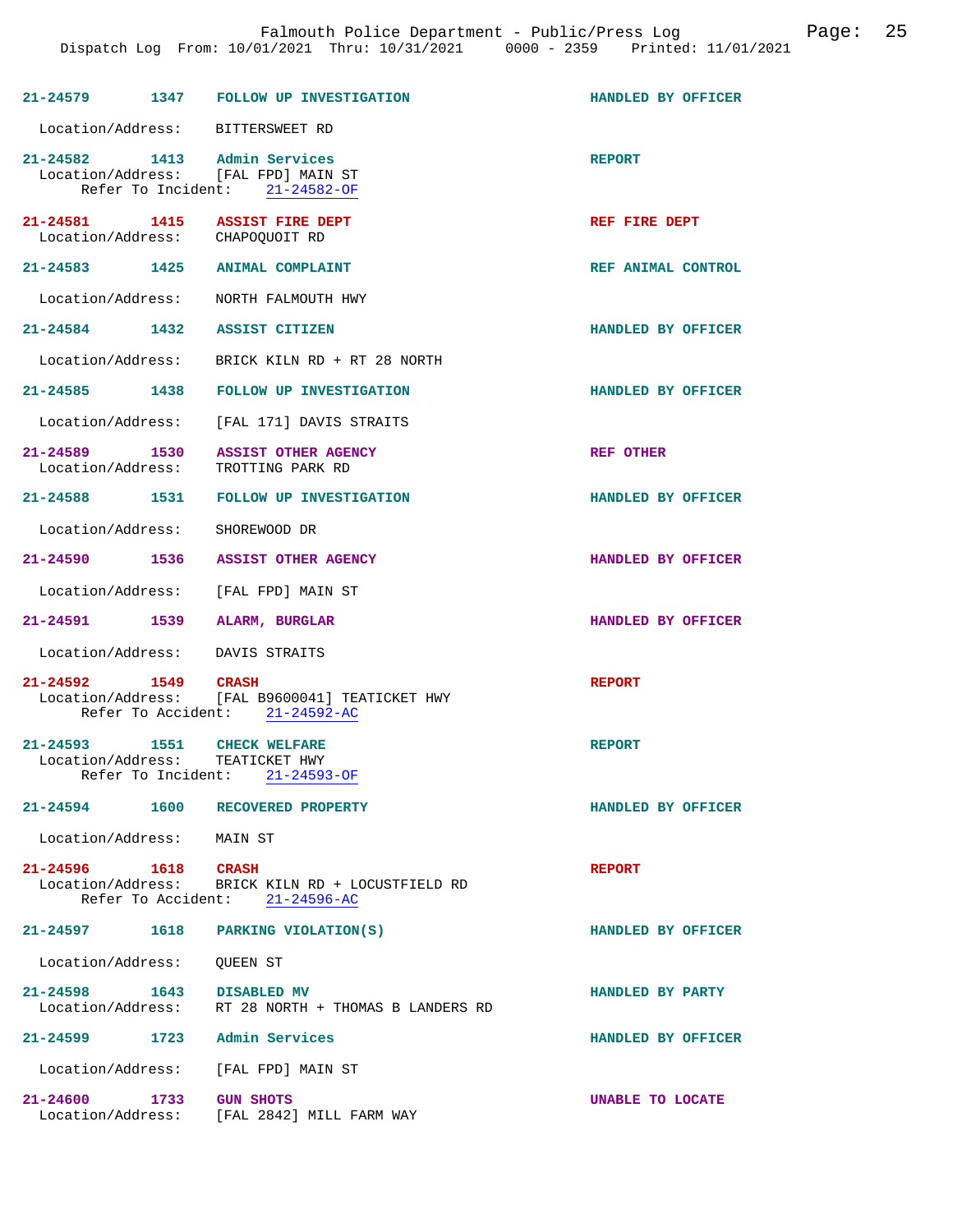|                                                       | Falmouth Police Department - Public/Press Log Fage: 26<br>Dispatch Log From: 10/01/2021 Thru: 10/31/2021 0000 - 2359 Printed: 11/01/2021 |                          |  |
|-------------------------------------------------------|------------------------------------------------------------------------------------------------------------------------------------------|--------------------------|--|
| 21-24601 1757                                         | DISTURBANCE / DISORDERLY<br>Location/Address: [FAL B9600077] TOWN HALL SQ                                                                | HANDLED BY PARTY         |  |
|                                                       | 21-24603 1848 BUILDING / RESIDENCE CHECK<br>Location/Address: [FAL 964] TEATICKET HWY                                                    | SECURED / CHECKED        |  |
| 21-24609 1943<br>Location/Address:                    | <b>ASSIST CITIZEN</b><br>EDGEWOOD DR                                                                                                     | UNABLE TO LOCATE         |  |
| 21-24610 1947 MOTOR VEHICLE STOP                      | Location/Address: RT 28 NORTH + RT 151                                                                                                   | <b>CITATION ISSUED</b>   |  |
| 21-24611 2038<br>Location/Address: OLD BARNSTABLE RD  | <b>AREA CHECK</b>                                                                                                                        | UNABLE TO LOCATE         |  |
| 21-24613 2104 MOTOR VEHICLE STOP                      | Location/Address: RT 28 NORTH + RT 151                                                                                                   | <b>CITATION ISSUED</b>   |  |
| $21 - 24614$ 2123<br>Location/Address: MEADOW NECK RD | <b>GUN SHOTS</b>                                                                                                                         | UNABLE TO LOCATE         |  |
|                                                       | 21-24617 2253 LOUD MUSIC / PARTY / NOISES                                                                                                | HANDLED BY OFFICER       |  |
| Location/Address: DARYLANE                            |                                                                                                                                          |                          |  |
| For Date: $10/09/2021$ - Saturday                     |                                                                                                                                          |                          |  |
| 21-24618 0015                                         | BUILDING / RESIDENCE CHECK<br>Location/Address: [FAL B0100017] NORTH FALMOUTH HWY                                                        | SECURED / CHECKED        |  |
| 21-24619 0020 AREA CHECK                              | Location/Address: [FAL L65] COUNTY RD                                                                                                    | SECURED / CHECKED        |  |
| 21-24620 0020                                         | BUILDING / RESIDENCE CHECK<br>Location/Address: [FAL B9800292] DAVIS STRAITS                                                             | SECURED / CHECKED        |  |
| $21 - 24621$<br>0023                                  | BUILDING / RESIDENCE CHECK                                                                                                               | HANDLED BY OFFICER       |  |
| Location/Address:                                     | MAIN ST                                                                                                                                  |                          |  |
|                                                       | 21-24622 0024 BUILDING / RESIDENCE CHECK<br>Location/Address: [FAL B9600237] EAST FALMOUTH HWY                                           | <b>SECURED / CHECKED</b> |  |
|                                                       | 21-24623 0026 BUILDING / RESIDENCE CHECK<br>Location/Address: [FAL B9600030] OLD MAIN RD                                                 | SECURED / CHECKED        |  |
|                                                       | 21-24624 0037 BUILDING / RESIDENCE CHECK<br>Location/Address: [FAL 3214] HATCHVILLE RD                                                   | SECURED / CHECKED        |  |
|                                                       | 21-24626 0103 LOUD MUSIC / PARTY / NOISES<br>Location/Address: BACKUS RIVER RD + OLD BARNSTABLE RD                                       | UNFOUNDED                |  |
| 21-24628 0125                                         | BUILDING / RESIDENCE CHECK<br>Location/Address: [FAL 28] EAST FALMOUTH HWY                                                               | SECURED / CHECKED        |  |
| 21-24629 0134 AREA CHECK                              | Location/Address: [FAL B9600012] DEPOT AVE                                                                                               | SECURED / CHECKED        |  |
| 21-24630 0135<br>Location/Address: LOCUST ST          | <b>AREA CHECK</b>                                                                                                                        | SECURED / CHECKED        |  |
|                                                       | 21-24634 0222 PARKING VIOLATION(S)<br>Location/Address: WATER ST + LUSCOMBE AVE                                                          | NO VIOLATION             |  |
| $21 - 24635$ 0223                                     | <b>AREA CHECK</b><br>Location/Address: [FAL L97] GOSNOLD RD                                                                              | SECURED / CHECKED        |  |
| 21-24636 0225                                         | BUILDING / RESIDENCE CHECK<br>Location/Address: [FAL B0000328] MADELINE RD                                                               | SECURED / CHECKED        |  |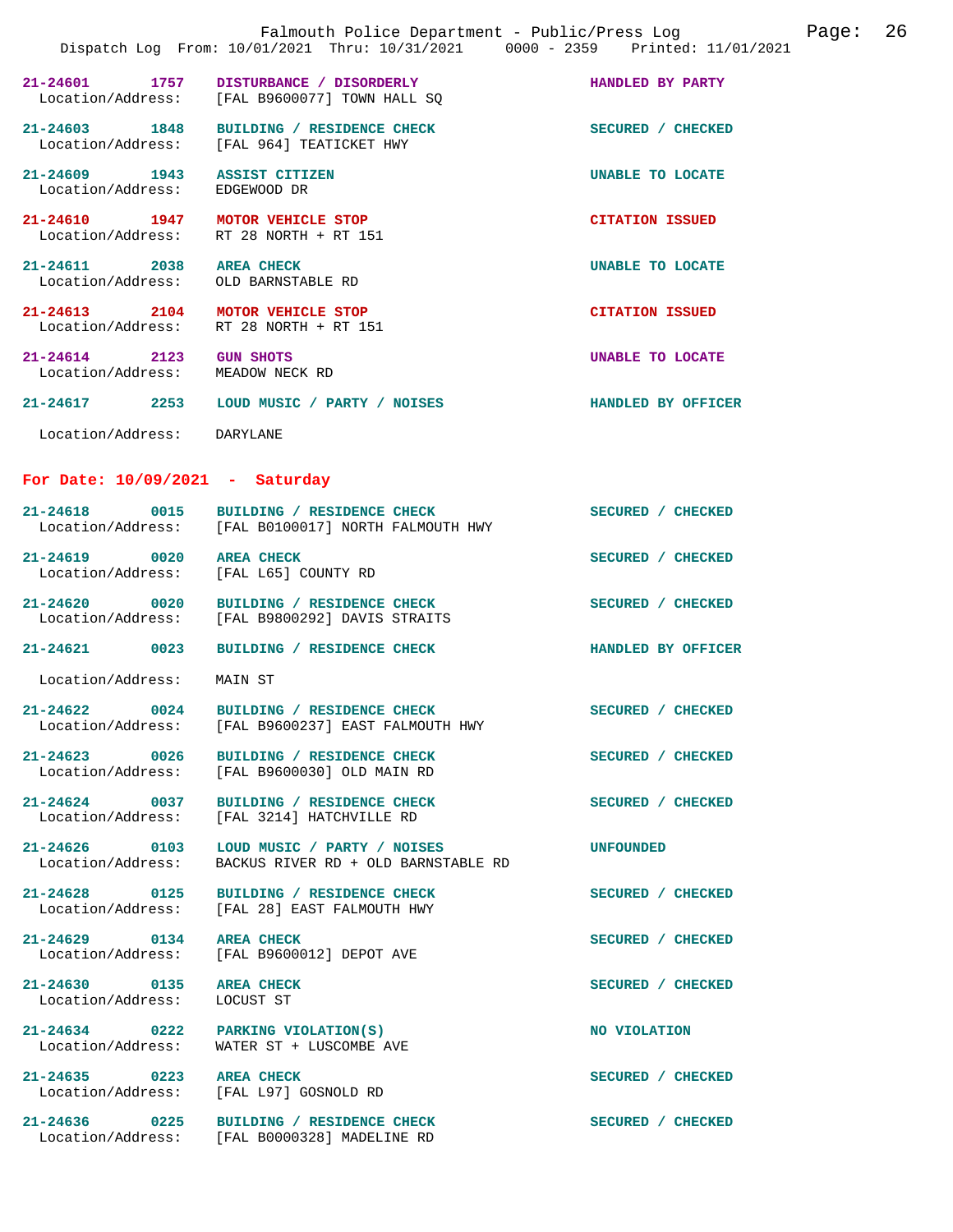|                                                   |                                                                     | 21-24637 0237 BUILDING / RESIDENCE CHECK<br>Location/Address: EAST FALMOUTH HWY                                                                                                                              | SECURED / CHECKED          |
|---------------------------------------------------|---------------------------------------------------------------------|--------------------------------------------------------------------------------------------------------------------------------------------------------------------------------------------------------------|----------------------------|
|                                                   |                                                                     | 21-24638 0239 PARKING VIOLATION(S)<br>Location/Address: [FAL B9600203] TOWN HALL SQ                                                                                                                          | SECURED / CHECKED          |
|                                                   |                                                                     | 21-24639 0252 SUSPICIOUS MV                                                                                                                                                                                  | HANDLED BY OFFICER         |
|                                                   |                                                                     | Location/Address: GREENWOOD ST                                                                                                                                                                               |                            |
|                                                   |                                                                     | 21-24640 0457 ALARM, BURGLAR                                                                                                                                                                                 | HANDLED BY OFFICER         |
|                                                   |                                                                     | Location/Address: [FAL 89] SANDWICH RD                                                                                                                                                                       |                            |
| 21-24641 0649 CRASH                               |                                                                     | Location/Address: RT 28 SOUTH + WEST FALMOUTH HWY<br>Refer To Accident: 21-24641-AC                                                                                                                          | <b>REPORT</b>              |
| 21-24643 0711 CRASH                               |                                                                     | Location/Address: RT 28 SOUTH + WEST FALMOUTH HWY<br>Refer To Accident: 21-24643-AC                                                                                                                          | <b>REPORT</b>              |
|                                                   |                                                                     | 21-24644 0741 SUMMONS SERVICE                                                                                                                                                                                | Merge: $21-24645$ By: FOLE |
|                                                   |                                                                     | Location/Address: [FAL 580] BRICK KILN RD                                                                                                                                                                    |                            |
|                                                   |                                                                     | 21-24645 0743 SUMMONS SERVICE<br>Location/Address: [FAL 580] BRICK KILN RD                                                                                                                                   | UNABLE TO LOCATE           |
|                                                   |                                                                     | 21-24646 0753 SUMMONS SERVICE                                                                                                                                                                                | Merge: $21-24645$ By: FOLE |
|                                                   |                                                                     | Location/Address: [FAL 580] BRICK KILN RD                                                                                                                                                                    |                            |
| 21-24649 0934 ERRATIC MV                          |                                                                     | Location/Address: PALMER AVE + JONES RD                                                                                                                                                                      | <b>GONE ON ARRIVAL</b>     |
|                                                   |                                                                     | 21-24650 0939 DISABLED MV<br>Location/Address: RT 151 + RT 28 SOUTH                                                                                                                                          | <b>REF OTHER</b>           |
|                                                   |                                                                     | 21-24651 0945 DISTURBANCE / DISORDERLY                                                                                                                                                                       | HANDLED BY OFFICER         |
|                                                   |                                                                     | Location/Address: BRAEBURN CT                                                                                                                                                                                |                            |
| 21-24652 1028 CRASH<br>Location/Address: JONES RD |                                                                     | Refer To Accident: 21-24652-AC                                                                                                                                                                               | <b>REPORT</b>              |
| 21-24656<br>Location/Address:                     | 1307<br>Refer To Arrest:<br>Arrest:<br>Address:<br>Age:<br>Charges: | DISTURBANCE / DISORDERLY<br>KERRYWOOD DR<br>$21 - 24656 - AR$<br>AUCOIN, RAYMOND<br>39 BRICK KILN RD EAST FALMOUTH, MA<br>19<br>ASSAULT TO MURDER, ARMED<br>A&B WITH DANGEROUS WEAPON<br>AFFRAY (Common Law) | <b>REPORT</b>              |
|                                                   |                                                                     | Refer To Incident: 21-24656-OF                                                                                                                                                                               |                            |
| 21-24659                                          | 1336                                                                | <b>CHECK WELFARE</b>                                                                                                                                                                                         | HANDLED BY OFFICER         |
| Location/Address:                                 |                                                                     | ESKER PL                                                                                                                                                                                                     |                            |
| 21-24660 1429<br>Location/Address:                |                                                                     | <b>ABANDONED 911</b><br>[FAL BXX00063] FALMOUTH WOODS RD                                                                                                                                                     | HANDLED BY PARTY           |
| 21-24663                                          | 1517                                                                | <b>AREA CHECK</b>                                                                                                                                                                                            | <b>GONE ON ARRIVAL</b>     |

Location/Address: [FAL BXX00062] FALMOUTH WOODS RD

Falmouth Police Department - Public/Press Log Page: 27

Dispatch Log From: 10/01/2021 Thru: 10/31/2021 0000 - 2359 Printed: 11/01/2021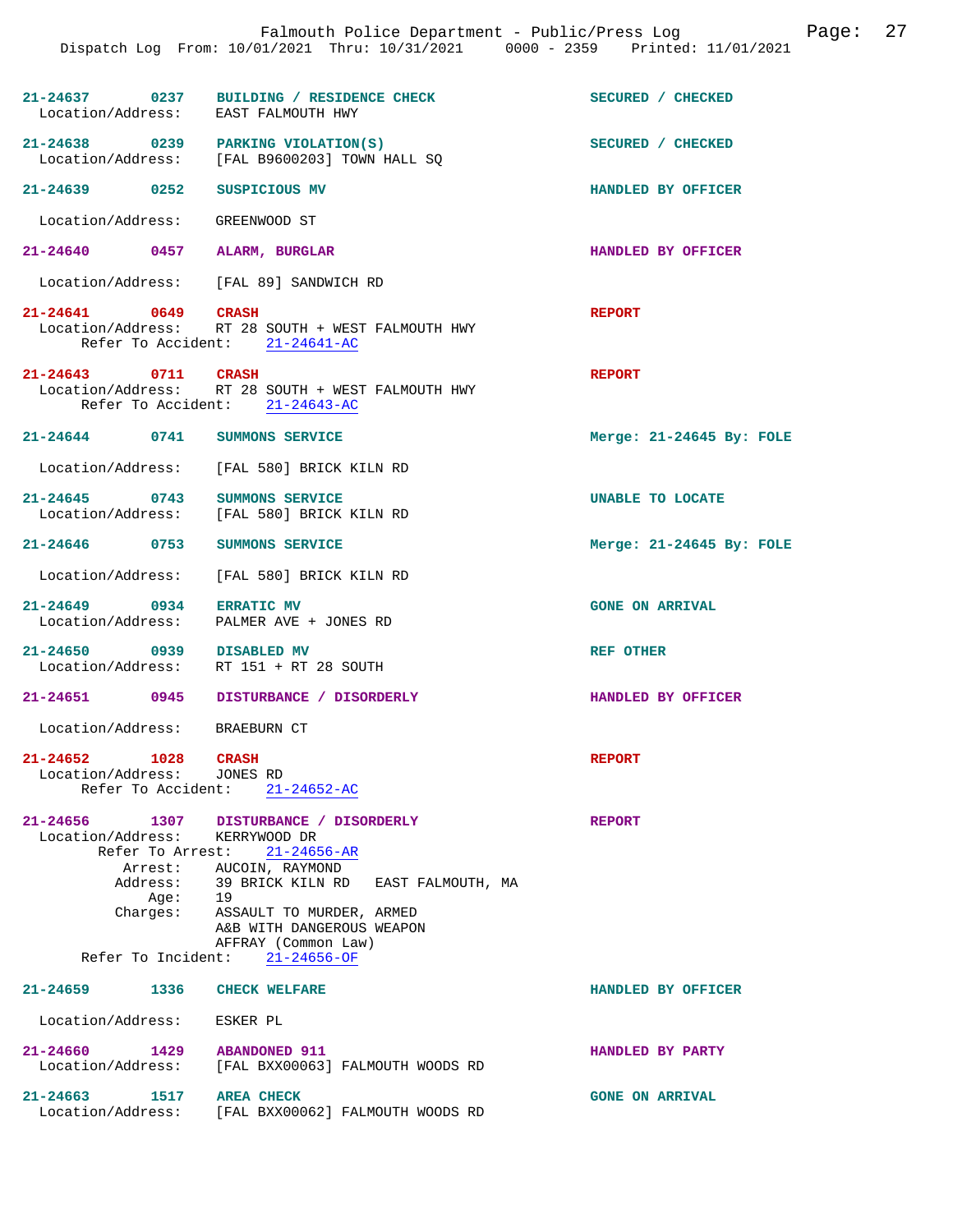| 21-24664 1543 ABANDONED 911                                 |                                                                                                               | HANDLED BY OFFICER       |
|-------------------------------------------------------------|---------------------------------------------------------------------------------------------------------------|--------------------------|
| Location/Address: LAKEWOOD DR                               |                                                                                                               |                          |
|                                                             | 21-24665 1615 ASSAULT, PAST<br>Location/Address: JONES RD + DOVE COTTAGE RD<br>Refer To Incident: 21-24665-OF | <b>REPORT</b>            |
|                                                             | 21-24667 1632 PARKING VIOLATION(S)<br>Location/Address: [FAL B9800715] OX BOW RD                              | <b>CITATION ISSUED</b>   |
|                                                             | 21-24669 1639 B & E MV / TRL<br>Location/Address: FALMOUTH LANDING RD<br>Refer To Incident: 21-24669-OF       | <b>REPORT</b>            |
| 21-24670 1645 ABANDONED 911                                 |                                                                                                               | CANCELLED INCIDENT       |
|                                                             | Location/Address: [FAL FPD] MAIN ST                                                                           |                          |
| 21-24671 1658 CHECK WELFARE                                 | Location/Address: [FAL B9600093] SCRANTON AVE                                                                 | REF FIRE DEPT            |
| 21-24672 1727 MEDICAL (PD)                                  |                                                                                                               | HANDLED BY OFFICER       |
|                                                             | Location/Address: [FAL FPD] MAIN ST                                                                           |                          |
|                                                             | 21-24675 1741 ANIMAL COMPLAINT                                                                                | REF ANIMAL CONTROL       |
|                                                             | Location/Address: SPECTACLE POND DR                                                                           |                          |
|                                                             | 21-24677 1808 FOLLOW UP INVESTIGATION                                                                         | HANDLED BY OFFICER       |
| Location/Address: MEREDITH DR                               |                                                                                                               |                          |
| 21-24678 1842 ERRATIC MV<br>Location/Address: WAQUOIT HWY   |                                                                                                               | <b>GONE ON ARRIVAL</b>   |
| Location/Address: BARROWS RD                                | 21-24679 1923 DISTURBANCE / DISORDERLY<br>Refer To Incident: 21-24679-OF                                      | <b>REPORT</b>            |
|                                                             | 21-24682 2009 Admin Services                                                                                  | HANDLED BY OFFICER       |
|                                                             | Location/Address: [FAL FPD] MAIN ST                                                                           |                          |
| $21 - 24685$ 2023<br>Location/Address:                      | LOUD MUSIC / PARTY / NOISES<br>WHITECAPS DR                                                                   | <b>UNFOUNDED</b>         |
| 21-24686 2023 CHECK WELFARE<br>Location/Address: KOMPASS DR |                                                                                                               | UNABLE TO LOCATE         |
| 21-24687 2036                                               | <b>ERRATIC MV</b><br>Location/Address: DAVIS STRAITS + JONES RD                                               | UNABLE TO LOCATE         |
| 21-24688 2038 ASSAULT, IP                                   |                                                                                                               | HANDLED BY OFFICER       |
| Location/Address: BARROWS RD                                |                                                                                                               |                          |
| 21-24689 2038 ERRATIC MV                                    |                                                                                                               | Merge: 21-24687 By: FOLE |
|                                                             | Location/Address: MAIN ST + SCRANTON AVE                                                                      |                          |
|                                                             | 21-24690 2051 MOTOR VEHICLE STOP                                                                              | HANDLED BY OFFICER       |
|                                                             | Location/Address: EAST FALMOUTH HWY + SEACOAST SHORES BLVD                                                    |                          |
| 21-24691                                                    | 2059 CHECK WELFARE<br>Location/Address: EAST FALMOUTH HWY + CENTRAL AVE                                       | UNABLE TO LOCATE         |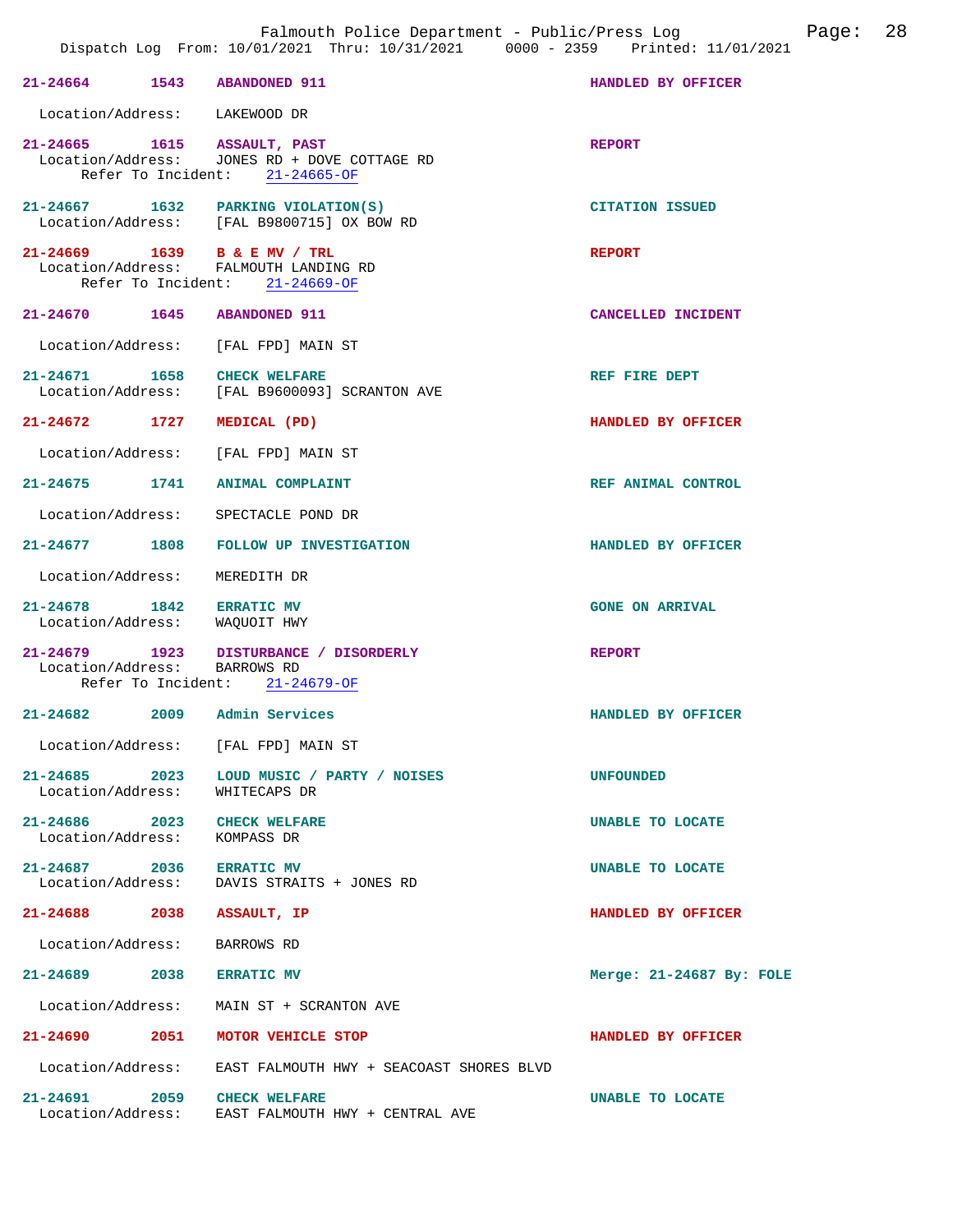|                                                                     | Falmouth Police Department - Public/Press Log<br>Dispatch Log From: 10/01/2021 Thru: 10/31/2021 0000 - 2359 Printed: 11/01/2021  |                        | Page: | 29 |
|---------------------------------------------------------------------|----------------------------------------------------------------------------------------------------------------------------------|------------------------|-------|----|
| 21-24693 2150 THREAT<br>Location/Address: FOX LN                    | Refer To Incident: 21-24693-OF                                                                                                   | <b>REPORT</b>          |       |    |
| 21-24692 2153 MOTOR VEHICLE STOP                                    | Location/Address: [FAL FFD5] EAST FALMOUTH HWY                                                                                   | <b>CITATION ISSUED</b> |       |    |
| 21-24694 2207 DISABLED MV                                           | Location/Address: RT 28 NORTH + THOMAS B LANDERS RD                                                                              | <b>GONE ON ARRIVAL</b> |       |    |
| 21-24697 2338 ALARM, BURGLAR<br>Location/Address: [FAL 180] MAIN ST |                                                                                                                                  | <b>UNFOUNDED</b>       |       |    |
|                                                                     | 21-24698 2338 BUILDING / RESIDENCE CHECK<br>Location/Address: [FAL B9600285] OLD MAIN RD                                         | SECURED / CHECKED      |       |    |
| For Date: $10/10/2021$ - Sunday                                     |                                                                                                                                  |                        |       |    |
|                                                                     | 21-24699 0006 CHECK WELFARE<br>Location/Address: [FAL 1436] ALPHONSE ST                                                          | <b>GONE ON ARRIVAL</b> |       |    |
| 21-24700 0012 ASSIST CITIZEN<br>Location/Address: [FAL FPD] MAIN ST | Refer To Incident: 21-24700-OF                                                                                                   | <b>REPORT</b>          |       |    |
|                                                                     | 21-24701 0108 DISTURBANCE / DISORDERLY<br>Location/Address: [FAL BXX00147] THOMAS B LANDERS RD<br>Refer To Incident: 21-24701-OF | <b>REPORT</b>          |       |    |
| 21-24703 0242 AREA CHECK                                            | Location/Address: [FAL LZ9] SANDWICH RD                                                                                          | SECURED / CHECKED      |       |    |
|                                                                     | $21-24704$ 0242 PARKING VIOLATION(S)<br>Location/Address: LUSCOMBE AVE + WATER ST                                                | NO VIOLATION           |       |    |
|                                                                     | 21-24705 0243 BUILDING / RESIDENCE CHECK<br>Location/Address: [FAL 964] TEATICKET HWY                                            | SECURED / CHECKED      |       |    |
|                                                                     | 21-24706 0243 BUILDING / RESIDENCE CHECK<br>Location/Address: [FAL B9700084] TEATICKET HWY                                       | SECURED / CHECKED      |       |    |
| 21-24707 0245<br>Location/Address:                                  | BUILDING / RESIDENCE CHECK<br>[FAL 302] SANDWICH RD                                                                              | SECURED / CHECKED      |       |    |
| 21-24708 0249<br>Location/Address:                                  | <b>AREA CHECK</b><br>[FAL B9800291] LOCUST ST                                                                                    | SECURED / CHECKED      |       |    |
| 21-24709 0251 AREA CHECK<br>Location/Address:                       | [FAL B9600069] TER HEUN DR                                                                                                       | SECURED / CHECKED      |       |    |
| 21-24710 0252<br>Location/Address:                                  | BUILDING / RESIDENCE CHECK<br>[FAL B9600026] GIFFORD EXT ST                                                                      | SECURED / CHECKED      |       |    |
| 21-24711 0254 AREA CHECK<br>Location/Address:                       | [FAL 1160] GIFFORD ST                                                                                                            | SECURED / CHECKED      |       |    |
|                                                                     | 21-24712 0315 PARKING VIOLATION(S)<br>Location/Address: [FAL B9600203] TOWN HALL SQ                                              | NO VIOLATION           |       |    |
| 21-24713 0319                                                       | BUILDING / RESIDENCE CHECK                                                                                                       | HANDLED BY OFFICER     |       |    |
| Location/Address:                                                   | MAIN ST                                                                                                                          |                        |       |    |
| 21-24714 0321<br>Location/Address:                                  | BUILDING / RESIDENCE CHECK<br>[FAL B9600028] JONES RD                                                                            | SECURED / CHECKED      |       |    |
|                                                                     | 21-24715 0333 BUILDING / RESIDENCE CHECK<br>Location/Address: [FAL B9600031] MARAVISTA AVE EXT                                   | SECURED / CHECKED      |       |    |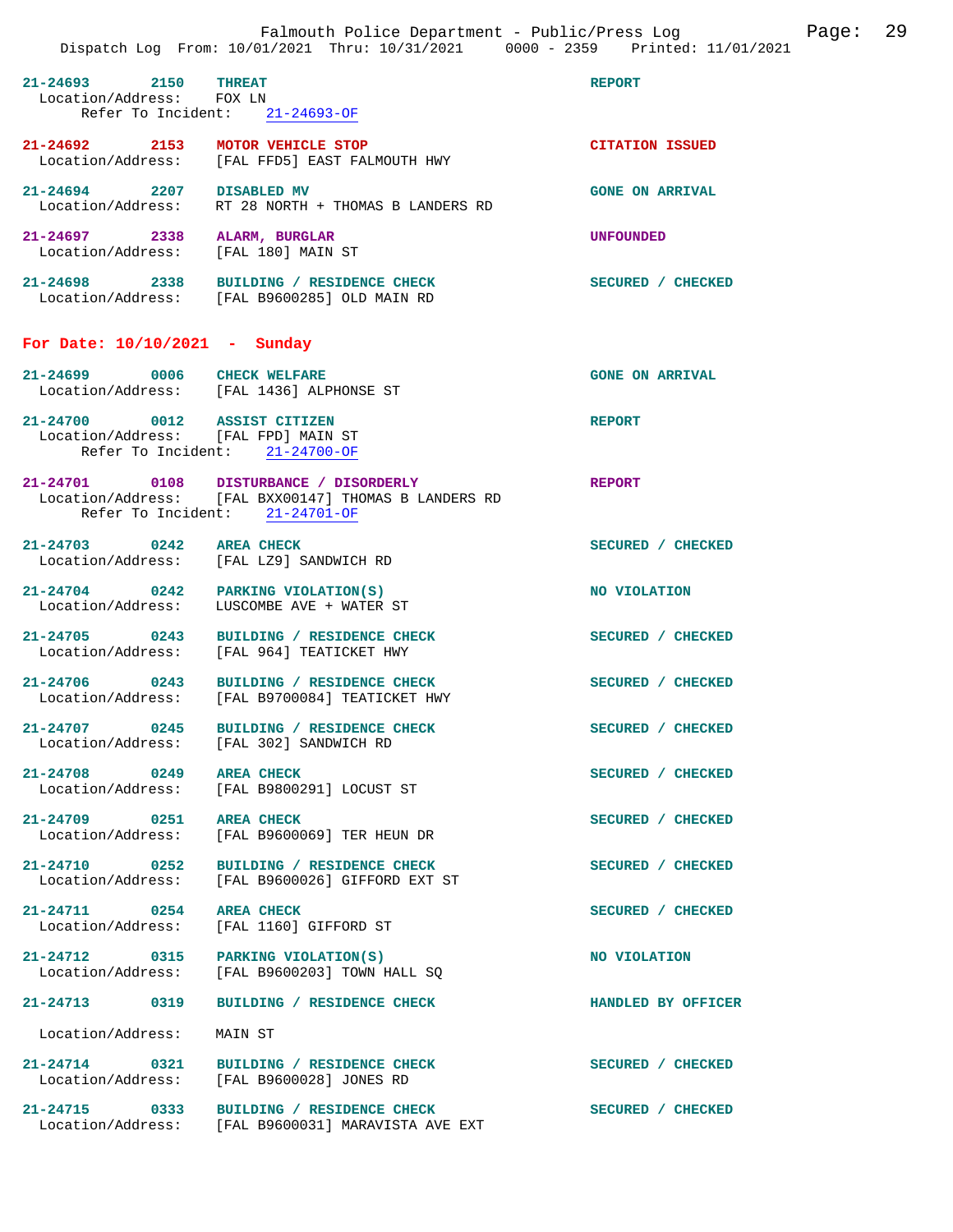|                                                                    | Dispatch Log From: 10/01/2021 Thru: 10/31/2021 0000 - 2359 Printed: 11/01/2021                                           | Page: 30<br>Falmouth Police Department - Public/Press Log |  |
|--------------------------------------------------------------------|--------------------------------------------------------------------------------------------------------------------------|-----------------------------------------------------------|--|
|                                                                    | 21-24716 0335 BUILDING / RESIDENCE CHECK<br>Location/Address: [FAL B9600025] DAVISVILLE RD                               | SECURED / CHECKED                                         |  |
|                                                                    | 21-24717 0338 BUILDING / RESIDENCE CHECK<br>Location/Address: [FAL B9600237] EAST FALMOUTH HWY                           | SECURED / CHECKED                                         |  |
| 21-24720 0413                                                      | LOUD MUSIC / PARTY / NOISES                                                                                              | HANDLED BY OFFICER                                        |  |
| Location/Address:                                                  | OLD BARNSTABLE RD                                                                                                        |                                                           |  |
| 21-24721 0515                                                      | ALARM, BURGLAR                                                                                                           | CANCELLED INCIDENT                                        |  |
| Location/Address:                                                  | [FAL 169] EAST FALMOUTH HWY                                                                                              |                                                           |  |
| 21-24723 0630<br>Location/Address:                                 | MEDICAL (PD)<br>MAIN ST                                                                                                  | <b>TRANSPORT</b>                                          |  |
|                                                                    | 21-24724 0637 Admin Services                                                                                             | HANDLED BY OFFICER                                        |  |
| Location/Address:                                                  | [FAL FPD] MAIN ST                                                                                                        |                                                           |  |
|                                                                    | 21-24725 0716 Admin Services                                                                                             | HANDLED BY OFFICER                                        |  |
| Location/Address:                                                  | [FAL BXX00810] MAIN ST                                                                                                   |                                                           |  |
|                                                                    | 21-24727 0841 RECOVERED PROPERTY<br>Location/Address: [FAL B0000242] EAST FALMOUTH HWY<br>Refer To Incident: 21-24727-OF | UNABLE TO LOCATE                                          |  |
|                                                                    | 21-24728 0855 ALARM, BURGLAR<br>Location/Address: BEECH PLUM DR                                                          | <b>UNFOUNDED</b>                                          |  |
|                                                                    | 21-24729 0907 ANIMAL COMPLAINT                                                                                           | REF ANIMAL CONTROL                                        |  |
| Location/Address:                                                  | BAYFRONT WAY                                                                                                             |                                                           |  |
| Location/Address: HARVARD DR                                       | 21-24731 0948 ASSIST OTHER AGENCY                                                                                        | UNABLE TO LOCATE                                          |  |
|                                                                    | 21-24730 0950 Water Complaint<br>Location/Address: [FAL 3267] MAIN ST                                                    | NOTIFICATION MADE                                         |  |
| 21-24732                                                           | 1016 ALARM, BURGLAR                                                                                                      | CANCELLED INCIDENT                                        |  |
|                                                                    | Location/Address: LITTLE NECK BARS RD                                                                                    |                                                           |  |
| 21-24733 1053 VANDALISM<br>Location/Address:<br>Refer To Incident: | FOSTER RD<br>$21 - 24733 - OF$                                                                                           | <b>REPORT</b>                                             |  |
| $21 - 24740$ 1220                                                  | Admin Services                                                                                                           | Merge: 21-24741 By: BLIN                                  |  |
| Location/Address:                                                  | [FAL BXX00810] MAIN ST                                                                                                   |                                                           |  |
| $21 - 24741$                                                       | Admin Services<br>1232                                                                                                   | HANDLED BY OFFICER                                        |  |
| Location/Address:                                                  | [FAL BXX00810] MAIN ST                                                                                                   |                                                           |  |
| 21-24743 1322                                                      | Admin Services                                                                                                           | HANDLED BY OFFICER                                        |  |
| Location/Address:                                                  | [FAL FPD] MAIN ST                                                                                                        |                                                           |  |
| 21-24744 1329                                                      | <b>ANIMAL COMPLAINT</b>                                                                                                  | REF ANIMAL CONTROL                                        |  |
| Location/Address:                                                  | NORTH FALMOUTH HWY + WILLOW FIELD DR                                                                                     |                                                           |  |
| 21-24745<br>Location/Address:                                      | 1338<br><b>ASSIST CITIZEN</b><br>[FAL 840] TECHNOLOGY PARK DR                                                            | <b>REPORT</b>                                             |  |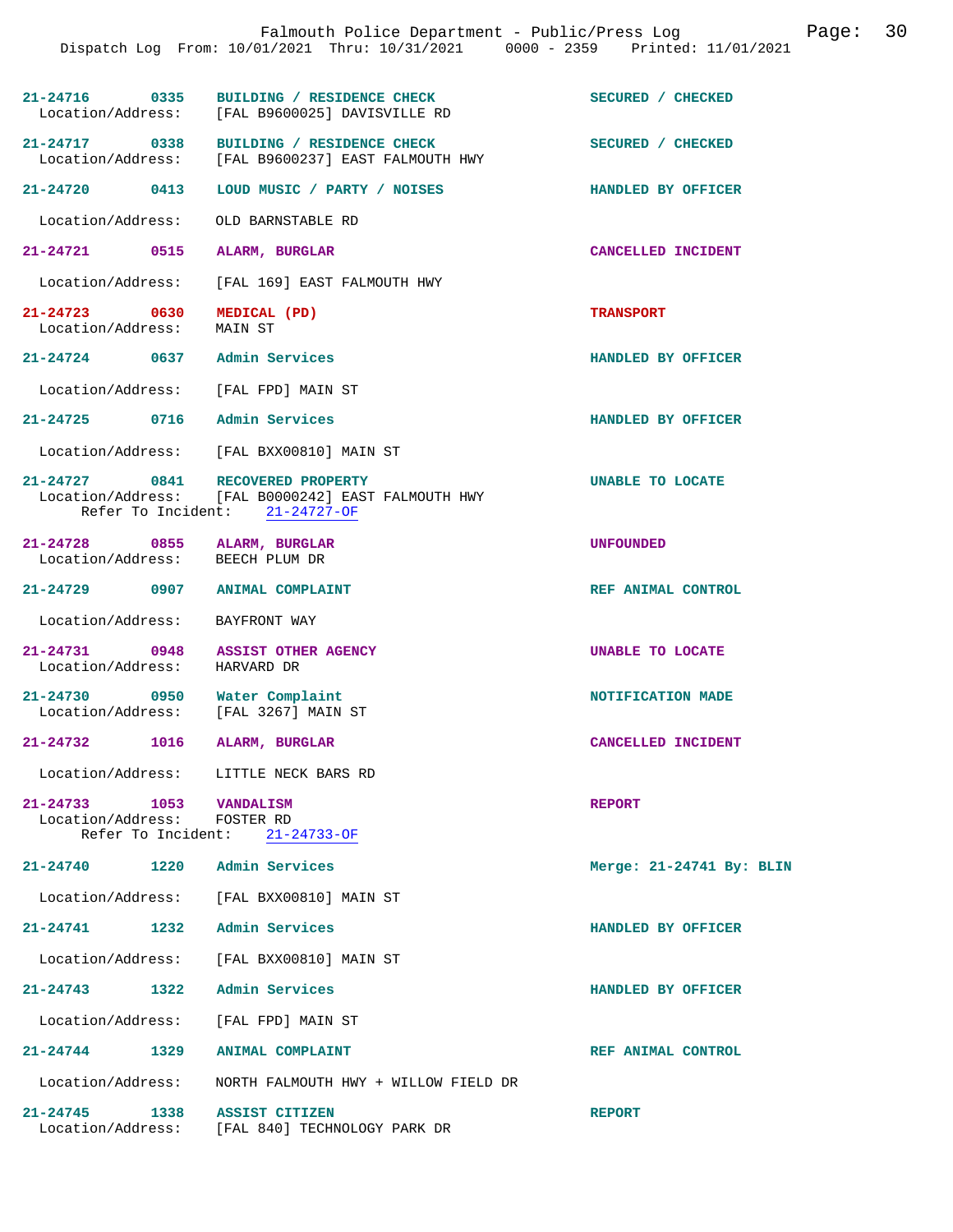|                                                             | Refer To Incident: $21-24745-OF$                                                               |                        |  |
|-------------------------------------------------------------|------------------------------------------------------------------------------------------------|------------------------|--|
| 21-24746 1351 RECOVERED PROPERTY                            | Location/Address: [FAL BXX00190] DAVIS STRAITS<br>Refer To Incident: 21-24746-OF               | <b>REPORT</b>          |  |
| 21-24748 1415 MOTOR VEHICLE STOP                            | Location/Address: [FAL 1322] PALMER AVE                                                        | Verbal Warning         |  |
| 21-24749 1432 PRIVATE TOW                                   | Location/Address: [FAL BXX00880] CLINTON AVE                                                   | PRIVATE TOW            |  |
| 21-24751 1533 ABANDONED 911                                 | Location/Address: [FAL BXX00783] COUNTY RD                                                     | HANDLED BY PARTY       |  |
| 21-24753 1618 ABANDONED 911                                 | Location/Address: [FAL B9600069] TER HEUN DR                                                   | HANDLED BY PARTY       |  |
| 21-24754 1633 ABANDONED 911                                 |                                                                                                | HANDLED BY OFFICER     |  |
| Location/Address: SCRANTON AVE                              |                                                                                                |                        |  |
| Location/Address: VEEDER DR                                 | 21-24756 1642 ASSIST OTHER AGENCY                                                              | REF OTHER              |  |
| 21-24755 1643 ERRATIC MV                                    | Location/Address: [FAL 787] SANDWICH RD                                                        | UNABLE TO LOCATE       |  |
| 21-24757 1719 Admin Services                                |                                                                                                | HANDLED BY OFFICER     |  |
| Location/Address: [FAL FPD] MAIN ST                         |                                                                                                |                        |  |
| 21-24759 1731 ASSIST CITIZEN<br>Location/Address: SUNSET DR | Refer To Incident: $21-24759-OF$                                                               | <b>REPORT</b>          |  |
|                                                             | 21-24762 1755 LOUD MUSIC / PARTY / NOISES                                                      | HANDLED BY OFFICER     |  |
| Location/Address: JOHN PARKER RD                            |                                                                                                |                        |  |
| 21-24764 1918 AREA CHECK                                    | Location/Address: [FAL B9900205] TEATICKET HWY                                                 | <b>GONE ON ARRIVAL</b> |  |
| 21-24767 2323 ASSIST CITIZEN                                |                                                                                                | HANDLED BY OFFICER     |  |
| Location/Address: [FAL FPD] MAIN ST                         |                                                                                                |                        |  |
| For Date: 10/11/2021 - Monday                               |                                                                                                |                        |  |
|                                                             | 21-24769 0004 BUILDING / RESIDENCE CHECK<br>Location/Address: [FAL 302] SANDWICH RD            | SECURED / CHECKED      |  |
| 21-24770 0006 ABANDONED 911                                 |                                                                                                | HANDLED BY OFFICER     |  |
|                                                             | Location/Address: [FAL BXX00620] TEATICKET HWY                                                 |                        |  |
| Location/Address: [FAL L98] SURF DR                         | 21-24771 0031 BUILDING / RESIDENCE CHECK                                                       | SECURED / CHECKED      |  |
|                                                             | 21-24772 0031 BUILDING / RESIDENCE CHECK<br>Location/Address: [FAL B9600237] EAST FALMOUTH HWY | SECURED / CHECKED      |  |
| 21-24773 0031 AREA CHECK                                    | Location/Address: [FAL B9600444] LUSCOMBE AVE                                                  | SECURED / CHECKED      |  |
|                                                             | 21-24774 0037 BUILDING / RESIDENCE CHECK<br>Location/Address: [FAL B9600028] JONES RD          | SECURED / CHECKED      |  |

Falmouth Police Department - Public/Press Log Page: 31

Dispatch Log From: 10/01/2021 Thru: 10/31/2021 0000 - 2359 Printed: 11/01/2021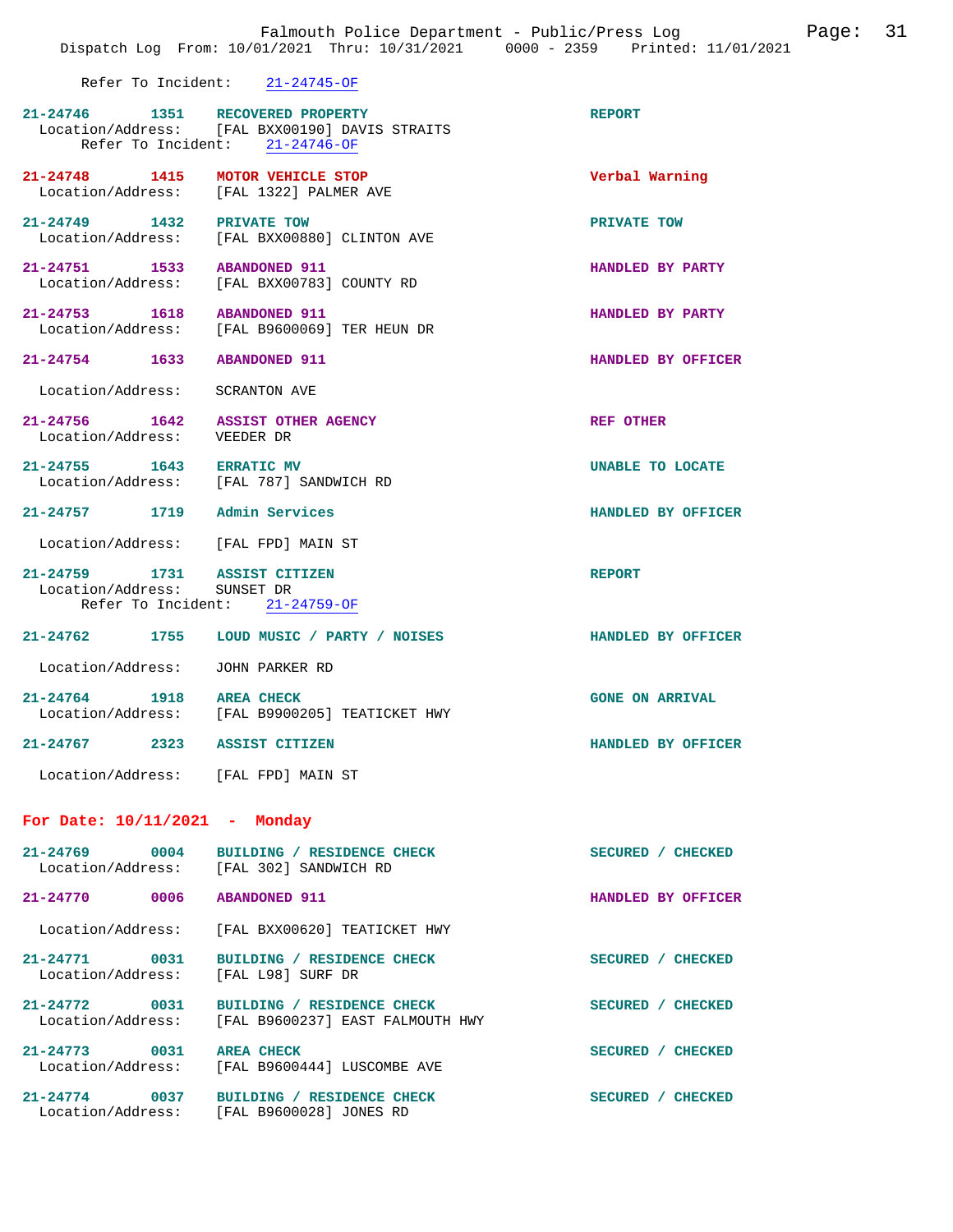|                                        | Dispatch Log From: 10/01/2021 Thru: 10/31/2021 0000 - 2359 Printed: 11/01/2021                 | Falmouth Police Department - Public/Press Log Cage: | 32 |
|----------------------------------------|------------------------------------------------------------------------------------------------|-----------------------------------------------------|----|
|                                        | 21-24775 0053 BUILDING / RESIDENCE CHECK<br>Location/Address: [FAL 494] EAST FALMOUTH HWY      | SECURED / CHECKED                                   |    |
|                                        | 21-24776 0054 BUILDING / RESIDENCE CHECK<br>Location/Address: [FAL B9700958] EAST FALMOUTH HWY | SECURED / CHECKED                                   |    |
| 21-24777 0055<br>Location/Address:     | BUILDING / RESIDENCE CHECK<br>MAIN ST                                                          | SECURED / CHECKED                                   |    |
| Location/Address:                      | 21-24778 0057 PARKING VIOLATION(S)<br>WATER ST + LUSCOMBE AVE                                  | NO VIOLATION                                        |    |
|                                        | 21-24779 0104 BUILDING / RESIDENCE CHECK<br>Location/Address: [FAL B9600051] HATCHVILLE RD     | SECURED / CHECKED                                   |    |
|                                        | 21-24780 0105 BUILDING / RESIDENCE CHECK<br>Location/Address: [FAL 964] TEATICKET HWY          | SECURED / CHECKED                                   |    |
| 21-24781 0106                          | <b>CHECK WELFARE</b>                                                                           | HANDLED BY OFFICER                                  |    |
|                                        | Location/Address: [FAL 464] LOCUST ST                                                          |                                                     |    |
|                                        | 21-24782 0107 BUILDING / RESIDENCE CHECK<br>Location/Address: [FAL B9800292] DAVIS STRAITS     | SECURED / CHECKED                                   |    |
| 21-24783 0121 Admin Services           |                                                                                                | HANDLED BY OFFICER                                  |    |
| Location/Address: [FAL FPD] MAIN ST    |                                                                                                |                                                     |    |
| 21-24784 0131                          | <b>AREA CHECK</b>                                                                              | HANDLED BY OFFICER                                  |    |
|                                        | Location/Address: [FAL 777] HIGHFIELD DR                                                       |                                                     |    |
|                                        | 21-24785 0143 BUILDING / RESIDENCE CHECK<br>Location/Address: [FAL B9600026] GIFFORD EXT ST    | SECURED / CHECKED                                   |    |
| 21-24786 0144                          | BUILDING / RESIDENCE CHECK<br>Location/Address: [FAL B9600031] MARAVISTA AVE EXT               | SECURED / CHECKED                                   |    |
| 21-24787 0146 AREA CHECK               |                                                                                                | HANDLED BY OFFICER                                  |    |
| Location/Address:                      | DEPOT AVE                                                                                      |                                                     |    |
| $21 - 24789$<br>0223                   | <b>CRASH</b><br>Location/Address: [FAL 3271] PALMER AVE<br>Refer To Accident: 21-24789-AC      | <b>REPORT</b>                                       |    |
| 21-24790 0224 Admin Services           |                                                                                                | HANDLED BY OFFICER                                  |    |
| Location/Address:                      | [FAL FPD] MAIN ST                                                                              |                                                     |    |
| 21-24791 0226                          | <b>CRASH</b>                                                                                   | Merge: 21-24789 By: SYLV                            |    |
| Location/Address:                      | [FAL 3271] PALMER AVE                                                                          |                                                     |    |
| 21-24793 0230<br>Location/Address:     | <b>AREA CHECK</b><br>SANDWICH RD                                                               | SECURED / CHECKED                                   |    |
| $21 - 24794$ 0242<br>Location/Address: | BUILDING / RESIDENCE CHECK<br>EAST FALMOUTH HWY                                                | SECURED / CHECKED                                   |    |
| 21-24795 0322                          | PARKING VIOLATION(S)<br>Location/Address: [FAL B9600203] TOWN HALL SO                          | NO VIOLATION                                        |    |
| 21-24796 0355                          | ALARM, BURGLAR                                                                                 | HANDLED BY OFFICER                                  |    |
| Location/Address:                      | [FAL 169] EAST FALMOUTH HWY                                                                    |                                                     |    |
| 0611<br>21-24797                       | <b>ABANDONED 911</b>                                                                           | NOTIFICATION MADE                                   |    |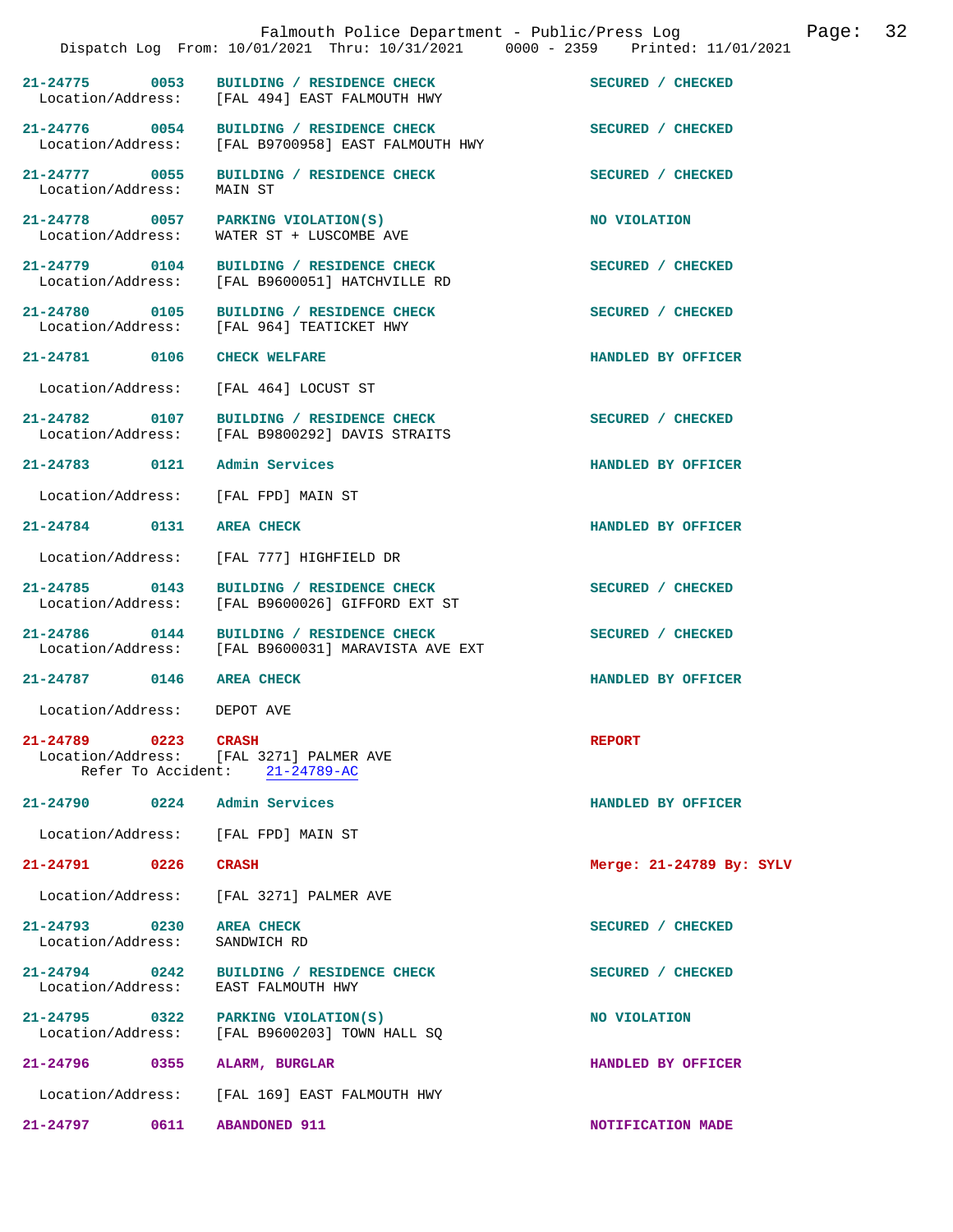|                                                                | Falmouth Police Department - Public/Press Log<br>Dispatch Log From: 10/01/2021 Thru: 10/31/2021 0000 - 2359 Printed: 11/01/2021 |                    | Page: | 33 |
|----------------------------------------------------------------|---------------------------------------------------------------------------------------------------------------------------------|--------------------|-------|----|
| Location/Address:                                              | [FAL B9600069] TER HEUN DR                                                                                                      |                    |       |    |
| 21-24798 0634 Admin Services                                   |                                                                                                                                 | HANDLED BY OFFICER |       |    |
| Location/Address:                                              | [FAL FPD] MAIN ST                                                                                                               |                    |       |    |
| 21-24799 0638                                                  | DISTURBANCE / DISORDERLY                                                                                                        | HANDLED BY OFFICER |       |    |
| Location/Address:                                              | [FAL B9700958] EAST FALMOUTH HWY                                                                                                |                    |       |    |
| 21-24800 0730                                                  | ALARM, BURGLAR                                                                                                                  | CANCELLED INCIDENT |       |    |
| Location/Address:                                              | [FAL 588] SPRING BARS RD                                                                                                        |                    |       |    |
| 21-24802 0757<br>Location/Address:                             | <b>ABANDONED 911</b><br>[FAL BXX00801] QUAKER RD                                                                                | HANDLED BY PARTY   |       |    |
| 21-24803 0828<br>Location/Address:                             | ALARM, BURGLAR<br>RACING BEACH AVE                                                                                              | <b>UNFOUNDED</b>   |       |    |
| 21-24804 0839 ALARM, BURGLAR<br>Location/Address: WORCESTER CT |                                                                                                                                 | <b>UNFOUNDED</b>   |       |    |
| 21-24805 0847 CRASH, HIT/RUN<br>Location/Address: GRAND AVE    | Refer To Accident: 21-24805-AC<br>Refer To Incident: 21-24805-OF                                                                | <b>REPORT</b>      |       |    |
|                                                                | 21-24806 0847 FOLLOW UP INVESTIGATION                                                                                           | HANDLED BY OFFICER |       |    |
| Location/Address: [FAL FPD] MAIN ST                            |                                                                                                                                 |                    |       |    |
| 21-24808 0928 TRAFFIC HAZARD<br>Location/Address:              | SEACOAST SHORES BLVD + PINE ROCK RD<br>Refer To Incident: 21-24808-OF                                                           | <b>REPORT</b>      |       |    |
| 21-24810<br>1021                                               | <b>CRASH</b><br>Location/Address: [FAL B9600444] LUSCOMBE AVE                                                                   | REF OTHER          |       |    |
| 21-24811 1025 ALARM, BURGLAR<br>Location/Address:              | [FAL 2880] MARVIN CIR                                                                                                           | <b>UNFOUNDED</b>   |       |    |
| 21-24812 1036<br>Location/Address:                             | <b>ABANDONED 911</b><br>[FAL B9600069] TER HEUN DR                                                                              | HANDLED BY PARTY   |       |    |
|                                                                | 21-24813 1109 DIRT BIKE / ATV COMPLAINT<br>Location/Address: CLUB VALLEY DR + SANDWICH RD                                       | UNABLE TO LOCATE   |       |    |
| 21-24814 1201 Admin Services                                   |                                                                                                                                 | HANDLED BY OFFICER |       |    |
| Location/Address:                                              | [FAL BXX00810] MAIN ST                                                                                                          |                    |       |    |
| 21-24815 1228<br>Location/Address:                             | <b>CHECK WELFARE</b><br>LAKE SHORE DR                                                                                           | UNABLE TO LOCATE   |       |    |
| 21-24817 1239<br>Location/Address:                             | MEDICAL (PD)<br>[FAL FPD] MAIN ST                                                                                               | <b>TRANSPORT</b>   |       |    |
| 21-24818 1247                                                  | RECOVERED PROPERTY                                                                                                              | HANDLED BY OFFICER |       |    |
| Location/Address:                                              | [FAL FPD] MAIN ST                                                                                                               |                    |       |    |
| 21-24819 1247 ABANDONED 911                                    |                                                                                                                                 | HANDLED BY OFFICER |       |    |
| Location/Address:                                              | WEST FALMOUTH HWY                                                                                                               |                    |       |    |
| 21-24821 1251 DEAD ON ARRIVAL<br>Location/Address: CINROC CIR  | Refer To Incident: 21-24821-A-OF                                                                                                | <b>REPORT</b>      |       |    |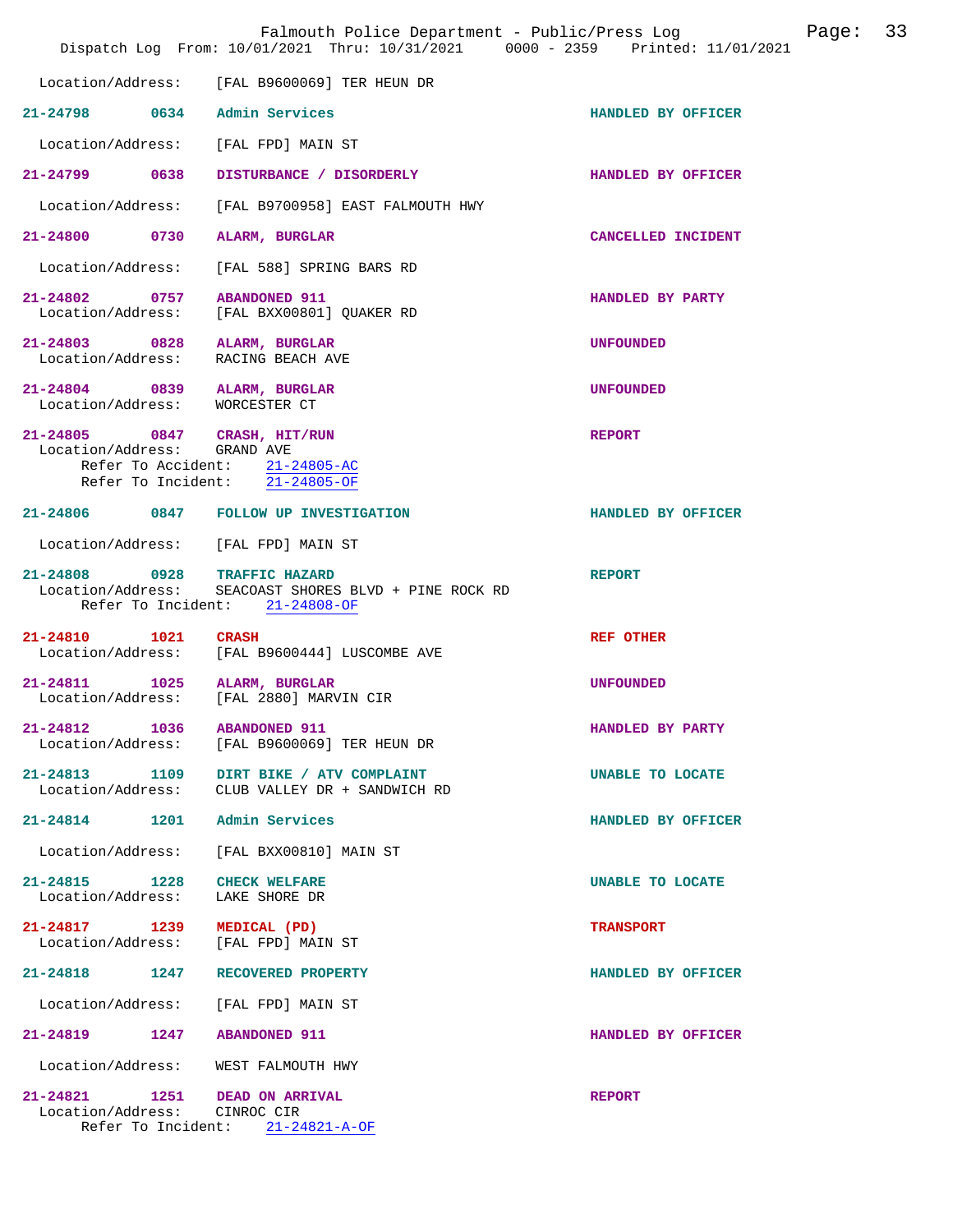| 21-24822 1320 ALARM, BURGLAR<br>Location/Address: OLD FORGE RD    |                                                                                                                        | <b>UNFOUNDED</b>   |
|-------------------------------------------------------------------|------------------------------------------------------------------------------------------------------------------------|--------------------|
|                                                                   | 21-24824 1338 SUMMONS SERVICE<br>Location/Address: [FAL 580] BRICK KILN RD                                             | UNABLE TO LOCATE   |
|                                                                   | 21-24828 1434 FOLLOW UP INVESTIGATION                                                                                  | HANDLED BY OFFICER |
| Location/Address: OLD MEETING HOUSE RD                            |                                                                                                                        |                    |
| 21-24830 1541                                                     | CRASH<br>Location/Address: [FAL BXX00539] EAST FALMOUTH HWY<br>Refer To Accident: 21-24830-AC                          | <b>REPORT</b>      |
|                                                                   | 21-24831 1543 DISTURBANCE / DISORDERLY<br>Location/Address: [FAL 3180] DAVIS STRAITS<br>Refer To Incident: 21-24831-OF | <b>REPORT</b>      |
| Location/Address: FAIRVIEW AVE                                    | 21-24832 1602 MENTAL ILLNESS (SEC 12)<br>Refer To Incident: 21-24832-OF                                                | <b>REPORT</b>      |
| 21-24833 1617 ALARM, BURGLAR                                      | Location/Address: [FAL B9701135] PALMER AVE                                                                            | SECURED / CHECKED  |
| 21-24835 1633 CHECK WELFARE                                       | Location/Address: OLD MEETING HOUSE RD + EAST FALMOUTH HWY                                                             | UNABLE TO LOCATE   |
| 21-24836 1634 VANDALISM<br>Location/Address: COUNTING HOUSE WAY   | Refer To Incident: 21-24836-OF                                                                                         | <b>REPORT</b>      |
| 21-24838 1742 Admin Services                                      |                                                                                                                        | HANDLED BY OFFICER |
| Location/Address: MAIN ST                                         |                                                                                                                        |                    |
| 21-24825 1800 CHECK WELFARE                                       |                                                                                                                        | HANDLED BY OFFICER |
| Location/Address: LAKE SHORE DR                                   |                                                                                                                        |                    |
| 21-24839 1805 MOTOR VEHICLE STOP<br>Location/Address: SANDWICH RD | Refer To Incident: 21-24839-OF                                                                                         | <b>REPORT</b>      |
| 21-24841 1823 AREA CHECK                                          |                                                                                                                        | HANDLED BY OFFICER |
|                                                                   | Location/Address: [FAL L42] GIFFORD ST                                                                                 |                    |
| 21-24842 1827 SUSPICIOUS PERSON(S)                                | Location/Address: [FAL BXX00235] MAIN ST                                                                               | UNABLE TO LOCATE   |
| 21-24843 1848 MOTOR VEHICLE STOP                                  |                                                                                                                        | HANDLED BY OFFICER |
|                                                                   | Location/Address: TROTTING PARK RD + TEATICKET HWY                                                                     |                    |
| 21-24844 1921 CRASH                                               | Location/Address: [FAL BXX00430] MAIN ST<br>Refer To Accident: 21-24844-AC                                             | <b>REPORT</b>      |
| 21-24845 1937 MOTOR VEHICLE STOP                                  | Location/Address: [FAL 187] EAST FALMOUTH HWY                                                                          | Verbal Warning     |
| 21-24846 1939                                                     | MOTOR VEHICLE STOP<br>Location/Address: [FAL 599] TEATICKET HWY                                                        | NO VIOLATION       |
| Location/Address: FLAX POND RD                                    | 21-24847 2103 SUICIDE ATTEMPT / THREAT<br>Refer To Incident: 21-24847-OF                                               | <b>REPORT</b>      |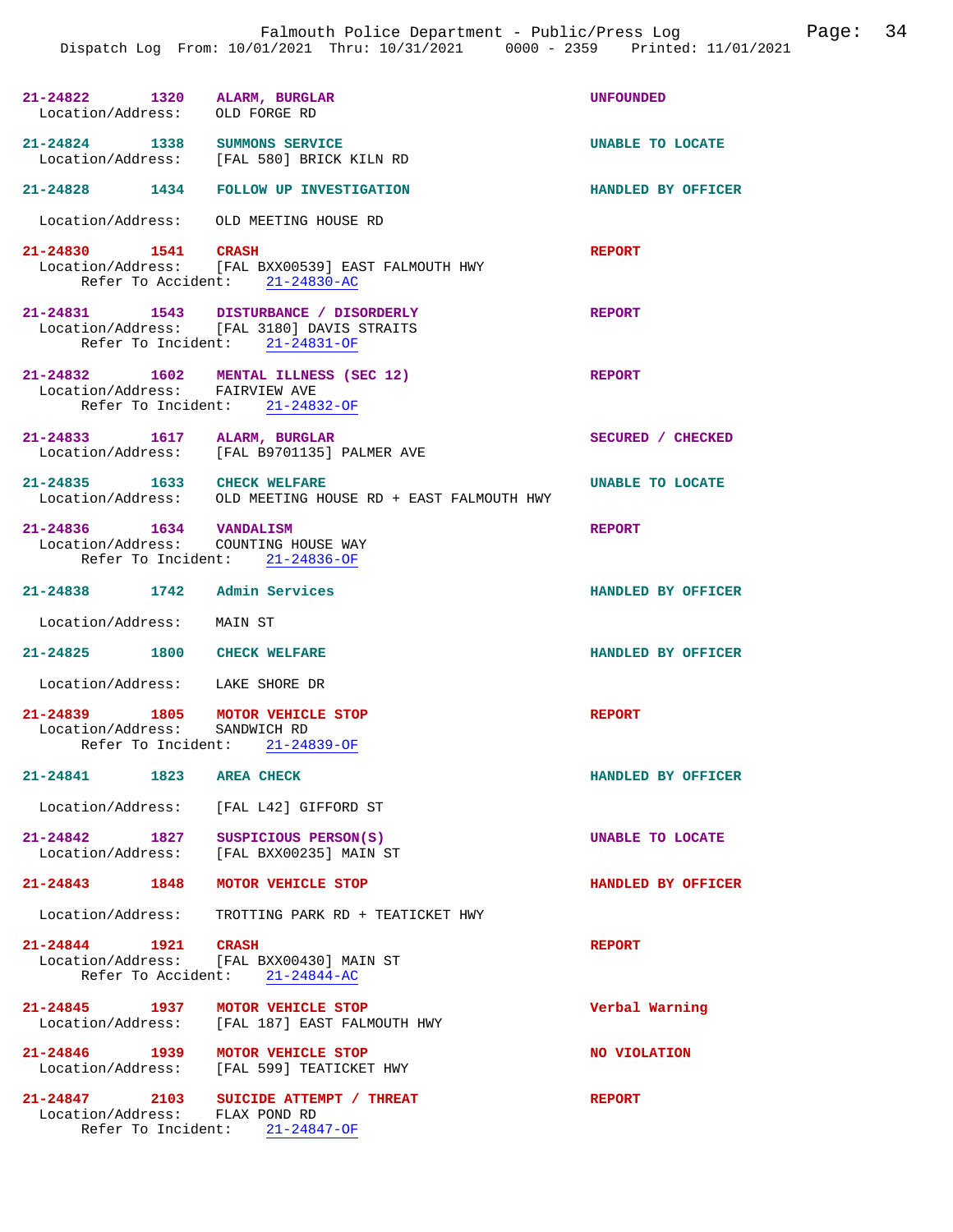|                                     | 21-24850 2127 ASSIST OTHER AGENCY<br>Location/Address: [OTH] WASHINGTON ST                     | REF OTHER                 |
|-------------------------------------|------------------------------------------------------------------------------------------------|---------------------------|
| 21-24849 2129 MOTOR VEHICLE STOP    | Location/Address: [FAL 2927] EAST FALMOUTH HWY<br>Refer To Incident: 21-24849-OF               | <b>REPORT</b>             |
|                                     | 21-24851 2143 MOTOR VEHICLE STOP<br>Location/Address: RT 28 NORTH + BRICK KILN RD              | <b>CITATION ISSUED</b>    |
| 21-24853 2156 CRASH                 |                                                                                                | HANDLED BY OFFICER        |
|                                     | Location/Address: [FAL BXX00810] MAIN ST                                                       |                           |
|                                     | 21-24854 2212 LOUD MUSIC / PARTY / NOISES                                                      | <b>HANDLED BY OFFICER</b> |
|                                     | Location/Address: [FAL BXX00880] CLINTON AVE                                                   |                           |
|                                     | 21-24856 2343 BUILDING / RESIDENCE CHECK<br>Location/Address: [FAL B9600028] JONES RD          | SECURED / CHECKED         |
| 21-24857 2344 ALARM, BURGLAR        |                                                                                                | CANCELLED INCIDENT        |
|                                     | Location/Address: [FAL B0000282] CAREY LN                                                      |                           |
| For Date: $10/12/2021$ - Tuesday    |                                                                                                |                           |
| Location/Address: MAIN ST           | 21-24858 0000 BUILDING / RESIDENCE CHECK                                                       | SECURED / CHECKED         |
| Location/Address: VIDAL AVE         | 21-24861 0137 BUILDING / RESIDENCE CHECK                                                       | SECURED / CHECKED         |
| 21-24863 0143 Admin Services        |                                                                                                | HANDLED BY OFFICER        |
| Location/Address: [FAL FPD] MAIN ST |                                                                                                |                           |
|                                     | 21-24865 0146 BUILDING / RESIDENCE CHECK<br>Location/Address: CARRIAGE SHOP RD                 | SECURED / CHECKED         |
|                                     | 21-24864 0147 BUILDING / RESIDENCE CHECK<br>Location/Address: [FAL B9600031] MARAVISTA AVE EXT | SECURED / CHECKED         |
| 21-24868 0150                       | BUILDING / RESIDENCE CHECK<br>Location/Address: [FAL B0000328] MADELINE RD                     | SECURED / CHECKED         |
| 21-24866 0152                       | <b>AREA CHECK</b><br>Location/Address: [FAL B9600047] TEATICKET HWY                            | SECURED / CHECKED         |
| 21-24867 0155 AREA CHECK            | Location/Address: [FAL B9600080] WORCESTER CT                                                  | SECURED / CHECKED         |
| Location/Address:                   | 21-24869 0207 PARKING VIOLATION(S)<br>WATER ST                                                 | NO VIOLATION              |
|                                     | 21-24870 0207 BUILDING / RESIDENCE CHECK<br>Location/Address: [FAL B9600025] DAVISVILLE RD     | SECURED / CHECKED         |
| 21-24871 0210                       | BUILDING / RESIDENCE CHECK<br>Location/Address: [FAL B9600237] EAST FALMOUTH HWY               | SECURED / CHECKED         |
|                                     | 21-24872 0215 BUILDING / RESIDENCE CHECK<br>Location/Address: [FAL B9900121] PALMER AVE        | SECURED / CHECKED         |
| 21-24873 0221                       | <b>AREA CHECK</b><br>Location/Address: [FAL B9600051] HATCHVILLE RD                            | SECURED / CHECKED         |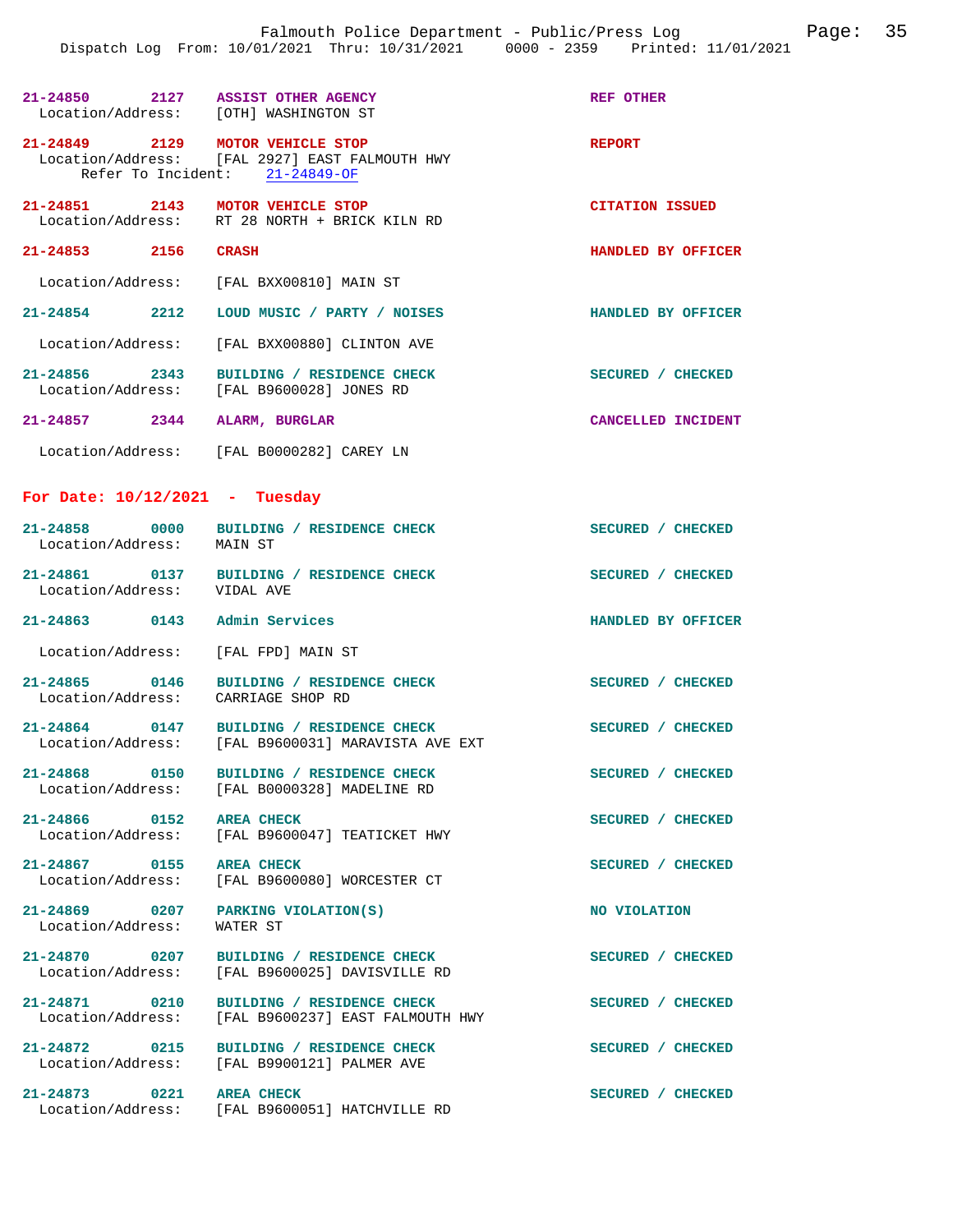|                                                       | Falmouth Police Department - Public/Press Log<br>Dispatch Log From: 10/01/2021 Thru: 10/31/2021 0000 - 2359 Printed: 11/01/2021 |                    | Page: | 36 |
|-------------------------------------------------------|---------------------------------------------------------------------------------------------------------------------------------|--------------------|-------|----|
| Location/Address: [FAL 1471] RT 151                   | 21-24875 0225 BUILDING / RESIDENCE CHECK                                                                                        | SECURED / CHECKED  |       |    |
|                                                       | 21-24874 0226 BUILDING / RESIDENCE CHECK<br>Location/Address: [FAL 302] SANDWICH RD                                             | SECURED / CHECKED  |       |    |
|                                                       | 21-24876 0247 PARKING VIOLATION(S)<br>Location/Address: [FAL B9600203] TOWN HALL SQ                                             | NO VIOLATION       |       |    |
|                                                       | 21-24877 0250 PARKING VIOLATION(S)<br>Location/Address: [FAL B9600261] MAIN ST                                                  | NO VIOLATION       |       |    |
| 21-24878 0414                                         | FOLLOW UP INVESTIGATION                                                                                                         | HANDLED BY OFFICER |       |    |
| Location/Address:                                     | [FAL B9800292] DAVIS STRAITS                                                                                                    |                    |       |    |
| 21-24879 0619 Admin Services                          |                                                                                                                                 | HANDLED BY OFFICER |       |    |
| Location/Address: [FAL FPD] MAIN ST                   |                                                                                                                                 |                    |       |    |
|                                                       | 21-24880 0727 ASSIST OTHER AGENCY                                                                                               | HANDLED BY OFFICER |       |    |
| Location/Address:                                     | ALTONS LN                                                                                                                       |                    |       |    |
| 21-24882 0812                                         | ANIMAL COMPLAINT                                                                                                                | REF ANIMAL CONTROL |       |    |
| Location/Address:                                     | MARAVISTA AVE                                                                                                                   |                    |       |    |
| 21-24883 0817 MOTOR VEHICLE STOP<br>Location/Address: | TEATICKET HWY                                                                                                                   | NO VIOLATION       |       |    |
| 21-24884 0817 ALARM, BURGLAR                          |                                                                                                                                 | CANCELLED INCIDENT |       |    |
| Location/Address:                                     | [FAL 804] POINT RD                                                                                                              |                    |       |    |
| 21-24885 0820                                         | Admin Services                                                                                                                  | HANDLED BY OFFICER |       |    |
| Location/Address: [FAL FPD] MAIN ST                   |                                                                                                                                 |                    |       |    |
| 21-24886 0820 Admin Services                          |                                                                                                                                 | HANDLED BY OFFICER |       |    |
| Location/Address: [FAL FPD] MAIN ST                   |                                                                                                                                 |                    |       |    |
| 21-24887 0831 Admin Services                          |                                                                                                                                 | HANDLED BY OFFICER |       |    |
| Location/Address: [FAL FPD] MAIN ST                   |                                                                                                                                 |                    |       |    |
| 21-24889 0844<br>Location/Address:                    | TRANSPORT / ESCORT<br>[FAL B9600063] JONES RD                                                                                   | <b>TRANSPORT</b>   |       |    |
| 21-24890 0855 ERRATIC MV                              | Location/Address: RT 28 SOUTH + RT 151                                                                                          | UNABLE TO LOCATE   |       |    |
| 21-24891 0901 CHECK WELFARE                           | Location/Address: [FAL BXX00338] TEATICKET HWY                                                                                  | UNABLE TO LOCATE   |       |    |
| 21-24892 0926 ASSAULT, PAST                           | Location/Address: OLD BARNSTABLE RD + OLD MEETING HOUSE RD<br>Refer To Incident: $21-24892-OF$                                  | <b>REPORT</b>      |       |    |
| 21-24894 0928 CHECK WELFARE                           | Location/Address: [FAL 2915] MAIN ST                                                                                            | UNABLE TO LOCATE   |       |    |
|                                                       | 21-24896 0943 ASSIST OTHER AGENCY<br>Location/Address: [FAL 637] SANDWICH RD                                                    | UNABLE TO LOCATE   |       |    |
| 21-24895 0947 AREA CHECK                              | Location/Address: [FAL B9600039] MAIN ST                                                                                        | UNABLE TO LOCATE   |       |    |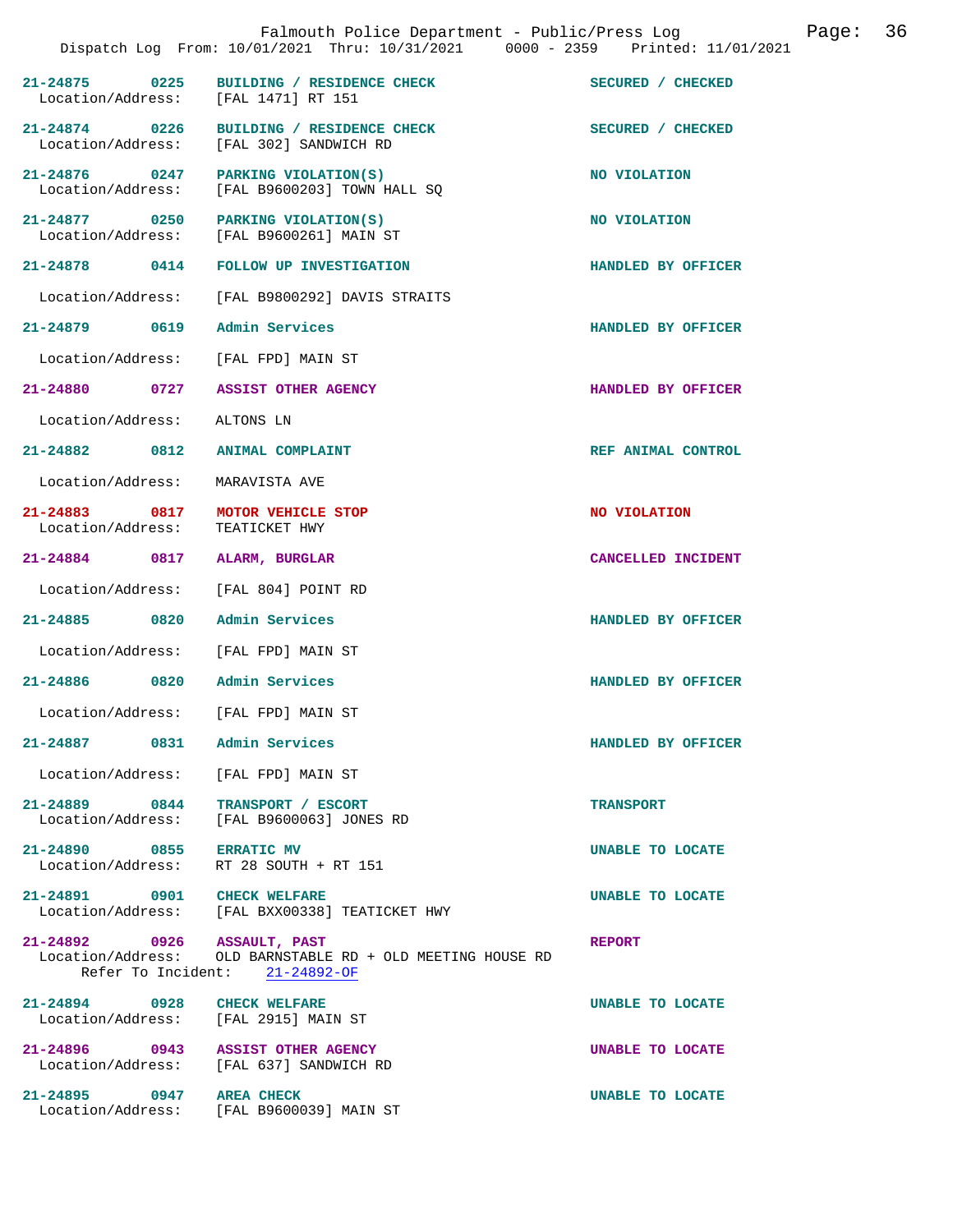|                                                             |      | Falmouth Police Department - Public/Press Log<br>Dispatch Log From: 10/01/2021 Thru: 10/31/2021 0000 - 2359 Printed: 11/01/2021 | Page: 37                 |  |
|-------------------------------------------------------------|------|---------------------------------------------------------------------------------------------------------------------------------|--------------------------|--|
|                                                             |      | 21-24897 1001 LOUD MUSIC / PARTY / NOISES HANDLED BY OFFICER                                                                    |                          |  |
|                                                             |      | Location/Address: WATER ST + MBL ST                                                                                             |                          |  |
|                                                             |      | 21-24898 1027 Admin Services                                                                                                    | HANDLED BY OFFICER       |  |
|                                                             |      | Location/Address: [FAL FPD] MAIN ST                                                                                             |                          |  |
|                                                             |      | 21-24899 1044 Admin Services                                                                                                    | HANDLED BY OFFICER       |  |
|                                                             |      | Location/Address: [FAL FPD] MAIN ST                                                                                             |                          |  |
|                                                             |      | 21-24900 1048 ASSIST CITIZEN                                                                                                    | HANDLED BY OFFICER       |  |
|                                                             |      | Location/Address: [FAL B9600163] CRYSTAL SPRING AVE                                                                             |                          |  |
| 21-24904 1216 SHOPLIFTING                                   |      | Location/Address: [FAL B0200069] TEATICKET HWY<br>Refer To Incident: 21-24904-OF                                                | <b>REPORT</b>            |  |
| 21-24906 1238 CHECK WELFARE<br>Location/Address: CAROLYN LN |      |                                                                                                                                 | HANDLED BY PARTY         |  |
|                                                             |      | 21-24907 1244 Alcohol/Drug (Sec 35)<br>Location/Address: [FAL B9600069] TER HEUN DR<br>Refer To Incident: 21-24907-OF           | <b>REPORT</b>            |  |
|                                                             |      | 21-24908 1255 DIRT BIKE / ATV COMPLAINT                                                                                         | HANDLED BY OFFICER       |  |
| Location/Address: FORDHAM RD                                |      |                                                                                                                                 |                          |  |
|                                                             |      | 21-24910 1311 RECOVERED PROPERTY                                                                                                | HANDLED BY OFFICER       |  |
|                                                             |      | Location/Address: [FAL FPD] MAIN ST                                                                                             |                          |  |
|                                                             |      | 21-24912 1316 ASSIST CITIZEN<br>Location/Address: [FAL 2861] THOMAS B LANDERS RD                                                | HANDLED BY PARTY         |  |
|                                                             |      | 21-24909 1319 ASSIST OTHER AGENCY                                                                                               | HANDLED BY OFFICER       |  |
| Location/Address: BRICK KILN RD                             |      |                                                                                                                                 |                          |  |
| $21 - 24911$                                                | 1321 | ASSIST OTHER AGENCY                                                                                                             | HANDLED BY OFFICER       |  |
| Location/Address: BRICK KILN RD                             |      |                                                                                                                                 |                          |  |
|                                                             |      | 21-24915 1353 ALARM, BURGLAR                                                                                                    | CANCELLED INCIDENT       |  |
|                                                             |      | Location/Address: [FAL B9600884] LAKE SHORE DR                                                                                  |                          |  |
| 21-24919 1450<br>Location/Address:                          |      | CRASH<br>WEST FALMOUTH HWY + BRAESIDE RD<br>Refer To Accident: 21-24919-AC                                                      | <b>REPORT</b>            |  |
| 21-24918 1451                                               |      | <b>CRASH</b>                                                                                                                    | Merge: 21-24919 By: FOLE |  |
|                                                             |      | Location/Address: WEST FALMOUTH HWY + BRAESIDE RD                                                                               |                          |  |
|                                                             |      | 21-24920 1452 Admin Services                                                                                                    | HANDLED BY OFFICER       |  |
| Location/Address:                                           |      | [FAL FPD] MAIN ST                                                                                                               |                          |  |
|                                                             |      | 21-24923 1528 FOLLOW UP INVESTIGATION                                                                                           | HANDLED BY OFFICER       |  |
| Location/Address:                                           |      | SHOREWOOD DR                                                                                                                    |                          |  |
|                                                             |      | 21-24924 1533 TRAFFIC HAZARD<br>Location/Address: [FAL B9600031] MARAVISTA AVE EXT                                              | <b>UNFOUNDED</b>         |  |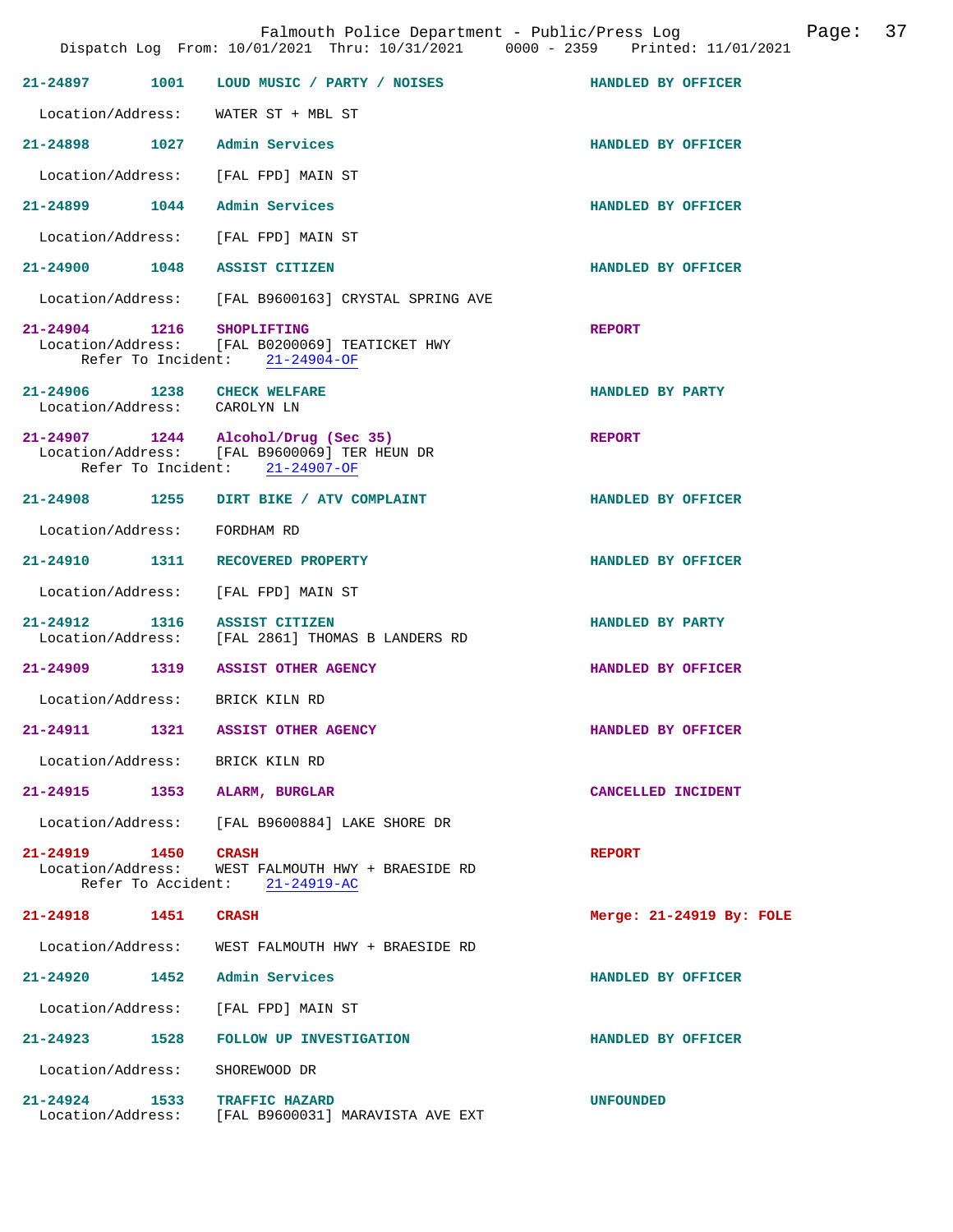| 21-24925 1540 CRASH<br>Location/Address: SANDWICH RD             | Refer To Accident: 21-24925-AC                                                  | <b>REPORT</b>           |
|------------------------------------------------------------------|---------------------------------------------------------------------------------|-------------------------|
| 21-24926 1601 CHECK WELFARE<br>Location/Address: TEATICKET HWY   | Refer To Incident: 21-24926-OF                                                  | REF FIRE DEPT           |
| 21-24927 1609 CHECK WELFARE                                      | Location/Address: [FAL B9600093] SCRANTON AVE<br>Refer To Incident: 21-24927-OF | <b>REPORT</b>           |
| 21-24929 1625 ASSIST CITIZEN                                     |                                                                                 | HANDLED BY OFFICER      |
|                                                                  | Location/Address: [FAL B9600069] TER HEUN DR                                    |                         |
| 21-24930 1633 AREA CHECK<br>Location/Address: RT 28 NORTH        |                                                                                 | NOTIFICATION MADE       |
| 21-24932 1658 RECOVERED PROPERTY                                 |                                                                                 | HANDLED BY OFFICER      |
|                                                                  | Location/Address: JOHN PARKER RD + HARRIS HILL RD                               |                         |
| 21-24933 1707 CRASH<br>Location/Address: HARNESS DR              | Refer To Accident: 21-24933-AC                                                  | <b>REPORT</b>           |
| 21-24935 1721 CHECK WELFARE                                      |                                                                                 | CANCELLED INCIDENT      |
|                                                                  | Location/Address: [FAL L74] NOBSKA RD                                           |                         |
| 21-24936 1804 CHECK WELFARE<br>Location/Address: MAIN ST         |                                                                                 | <b>GONE ON ARRIVAL</b>  |
| 21-24938 1815 ASSIST CITIZEN<br>Location/Address: TEATICKET PATH | Refer To Incident: 21-24938-OF                                                  | <b>REPORT</b>           |
| 21-24939 1818 ALARM, BURGLAR                                     | Location/Address: [FAL BA3138] EDGERTON DR                                      | SECURED / CHECKED       |
| 21-24941 1835 Admin Services                                     |                                                                                 | HANDLED BY OFFICER      |
| Location/Address: [FAL FPD] MAIN ST                              |                                                                                 |                         |
| 21-24942 1845 ANIMAL COMPLAINT                                   |                                                                                 | REF ANIMAL CONTROL      |
| Location/Address: KING ST                                        |                                                                                 |                         |
| 21-24943 1849 AREA CHECK<br>Location/Address: BRIDGE ST          |                                                                                 | HANDLED BY PARTY        |
| 21-24944 1854 ABANDONED 911                                      | Location/Address: [FAL B9600069] TER HEUN DR                                    | NOTIFICATION MADE       |
| 21-24945 1930 ASSIST CITIZEN                                     |                                                                                 | HANDLED BY OFFICER      |
| Location/Address:                                                | EDGEWATER DR WEST                                                               |                         |
| 21-24947 2009 ANIMAL COMPLAINT<br>Location/Address:              | WOODS HOLE RD + MULLEN WAY                                                      | <b>UNABLE TO LOCATE</b> |
| 21-24948 2028                                                    |                                                                                 |                         |
|                                                                  | MOTOR VEHICLE STOP<br>Location/Address: [FAL 6] DAVIS STRAITS                   | <b>CITATION ISSUED</b>  |
| 21-24949 2106 MOTOR VEHICLE STOP<br>Location/Address: CURRIER RD |                                                                                 | Verbal Warning          |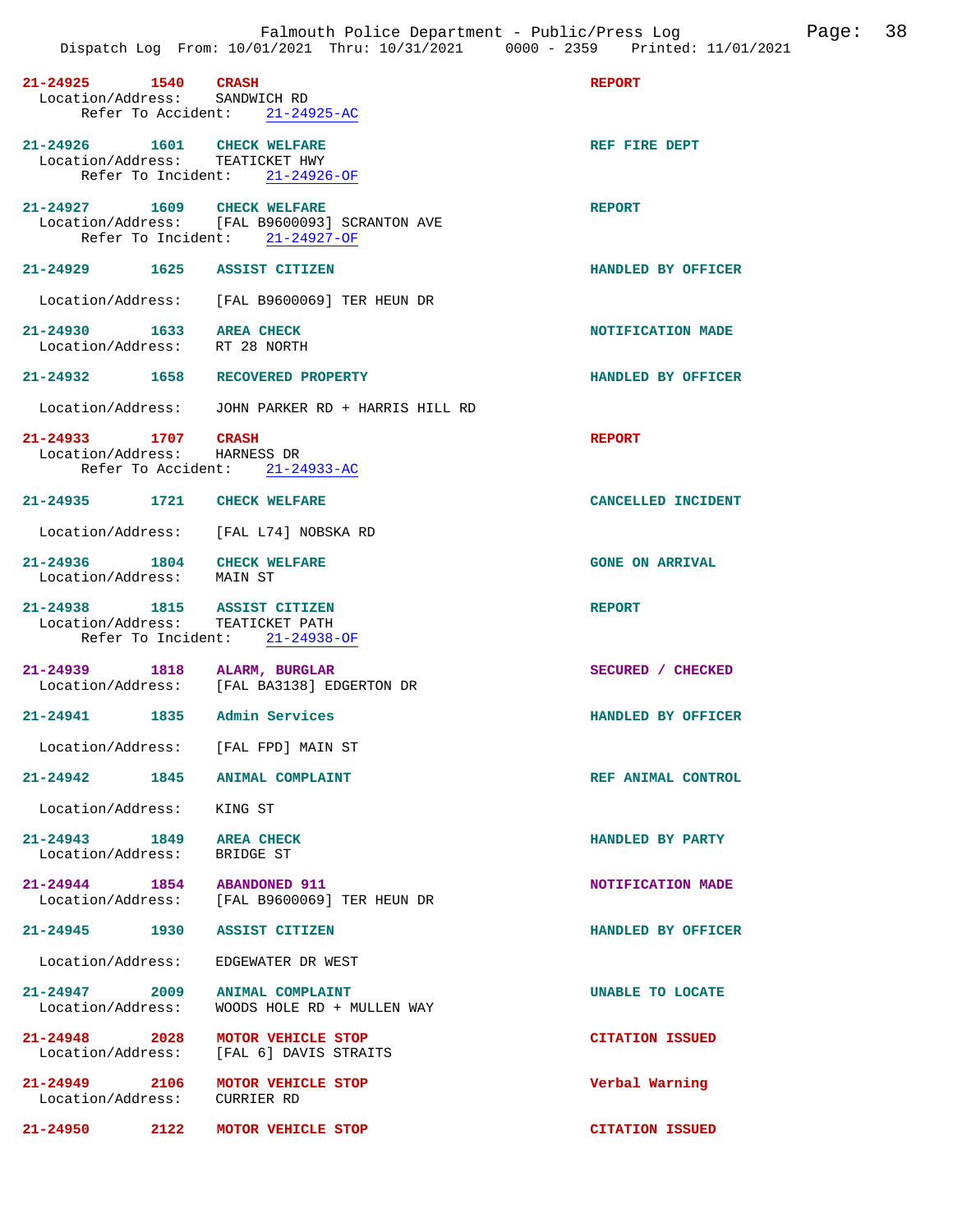|                                                                                         |                                                                                                                                                                                                                                                                                                                                                    | Falmouth Police Department - Public/Press Log<br>Dispatch Log From: 10/01/2021 Thru: 10/31/2021 0000 - 2359 Printed: 11/01/2021 | Page: 39 |
|-----------------------------------------------------------------------------------------|----------------------------------------------------------------------------------------------------------------------------------------------------------------------------------------------------------------------------------------------------------------------------------------------------------------------------------------------------|---------------------------------------------------------------------------------------------------------------------------------|----------|
|                                                                                         | Location/Address: [FAL B9600028] JONES RD                                                                                                                                                                                                                                                                                                          |                                                                                                                                 |          |
| 21-24951 2128 MOTOR VEHICLE STOP<br>Location/Address: [FAL 473] MAIN ST                 |                                                                                                                                                                                                                                                                                                                                                    | Verbal Warning                                                                                                                  |          |
| 21-24952 2135 TRAFFIC HAZARD                                                            | Location/Address: [FAL 2400] RAILROAD AVE                                                                                                                                                                                                                                                                                                          | NOTIFICATION MADE                                                                                                               |          |
| 21-24953 2142 MOTOR VEHICLE STOP<br>Aqe:<br>Charges:                                    | Location/Address: [FAL B9900129] DAVIS STRAITS<br>Refer To Arrest: 21-24953-AR<br>Arrest: PARRISH, BRUCE ARCHER<br>Address: 54 OSTROM RD E FALMOUTH, MA<br>59<br>OUI-LIQUOR OR .08%<br>NEGLIGENT OPERATION OF MOTOR VEHICLE c90 §24(2)(a) (OTE)<br>SPEEDING RATE OF SPEED EXCEEDING POSTED LIMIT<br>MARKED LANES VIOLATION<br>SEAT BELT, FAIL WEAR | <b>REPORT</b>                                                                                                                   |          |
| 21-24954 2227 ASSIST CITIZEN                                                            | Location/Address: [FAL B9600237] EAST FALMOUTH HWY<br>Refer To Incident: 21-24954-OF                                                                                                                                                                                                                                                               | <b>REPORT</b>                                                                                                                   |          |
|                                                                                         | 21-24955 2230 DISTURBANCE / DISORDERLY<br>Location/Address: [FAL L90] DEPOT AVE                                                                                                                                                                                                                                                                    | <b>UNFOUNDED</b>                                                                                                                |          |
| 21-24956 2248 MISSING PERSON<br>Location/Address: [FAL FPD] MAIN ST                     |                                                                                                                                                                                                                                                                                                                                                    | NOTIFICATION MADE                                                                                                               |          |
| 21-24957 2323 AREA CHECK<br>Location/Address: DEPOT AVE<br>Address:<br>Age:<br>Charges: | Refer To $P/C$ : 21-24957-AR<br>P/C: CUSOLITO, DANA STEVEN<br>11 BOUNTY LN WOODS HOLE, MA<br>29<br>DISORDERLY CONDUCT<br>RESIST ARREST<br>PROTECTIVE CUSTODY (LIQUOR)                                                                                                                                                                              | Arrest(s) Made                                                                                                                  |          |
|                                                                                         | 21-24958 2343 LOUD MUSIC / PARTY / NOISES<br>Location/Address: SEACOAST SHORES BLVD                                                                                                                                                                                                                                                                | HANDLED BY OFFICER                                                                                                              |          |
| For Date: $10/13/2021$ - Wednesday                                                      |                                                                                                                                                                                                                                                                                                                                                    |                                                                                                                                 |          |
|                                                                                         | 21-24959 0039 BUILDING / RESIDENCE CHECK<br>Location/Address: [FAL 2914] EAST FALMOUTH HWY                                                                                                                                                                                                                                                         | SECURED / CHECKED                                                                                                               |          |
|                                                                                         | 21-24960 0041 BUILDING / RESIDENCE CHECK<br>Location/Address: [FAL BXX00539] EAST FALMOUTH HWY                                                                                                                                                                                                                                                     | SECURED / CHECKED                                                                                                               |          |
|                                                                                         | 21-24961 0043 BUILDING / RESIDENCE CHECK<br>Location/Address: [FAL 494] EAST FALMOUTH HWY                                                                                                                                                                                                                                                          | SECURED / CHECKED                                                                                                               |          |
|                                                                                         | 21-24962 0045 BUILDING / RESIDENCE CHECK<br>Location/Address: [FAL B9600025] DAVISVILLE RD                                                                                                                                                                                                                                                         | SECURED / CHECKED                                                                                                               |          |
| 21-24964 0225 AREA CHECK                                                                | Location/Address: BRICK KILN RD + NICKEY LN                                                                                                                                                                                                                                                                                                        | <b>UNFOUNDED</b>                                                                                                                |          |
| Location/Address:                                                                       | 21-24965 0307 BUILDING / RESIDENCE CHECK<br>[FAL B9600051] HATCHVILLE RD                                                                                                                                                                                                                                                                           | SECURED / CHECKED                                                                                                               |          |
|                                                                                         | 21-24966 0311 BUILDING / RESIDENCE CHECK<br>Location/Address: [FAL 302] SANDWICH RD                                                                                                                                                                                                                                                                | SECURED / CHECKED                                                                                                               |          |
|                                                                                         | 21-24967 0312 PARKING VIOLATION(S)<br>Location/Address: [FAL B9600261] MAIN ST                                                                                                                                                                                                                                                                     | NO VIOLATION                                                                                                                    |          |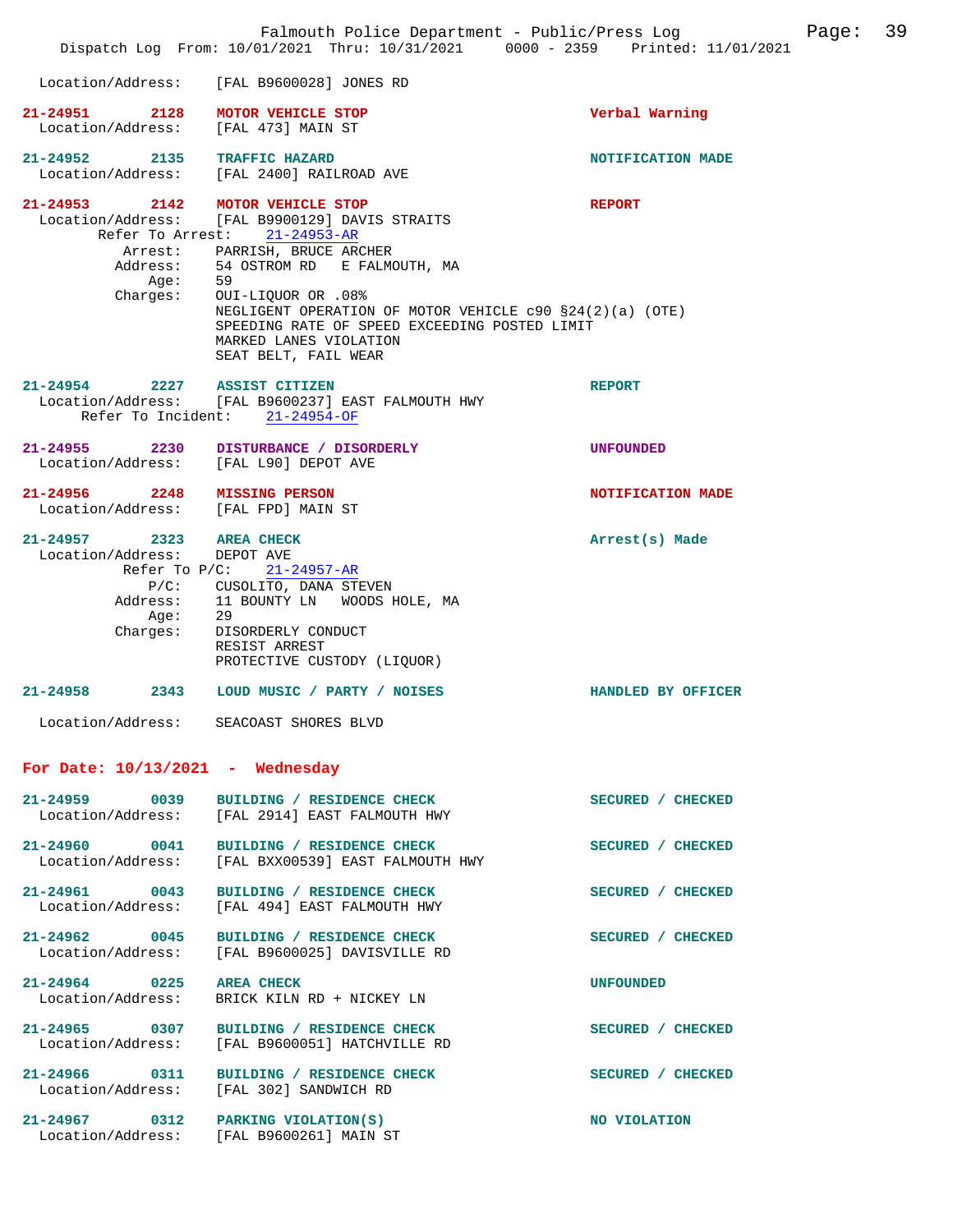| $21-24968$ 0316 PARKING VIOLATION(S)                                       | Location/Address: [FAL B9600203] TOWN HALL SQ                                                                               | NO VIOLATION        |
|----------------------------------------------------------------------------|-----------------------------------------------------------------------------------------------------------------------------|---------------------|
| 21-24969 0401 AREA CHECK<br>Location/Address: [FAL 396] LOCUST ST          |                                                                                                                             | UNABLE TO LOCATE    |
| 21-24970 0419 AREA CHECK                                                   |                                                                                                                             | HANDLED BY OFFICER  |
| Location/Address: [FAL 396] LOCUST ST                                      |                                                                                                                             |                     |
| 21-24971 0452                                                              | DISTURBANCE / DISORDERLY                                                                                                    | HANDLED BY OFFICER  |
| Location/Address: [FAL 396] LOCUST ST                                      |                                                                                                                             |                     |
| 21-24976 0802                                                              | Admin Services                                                                                                              | HANDLED BY OFFICER  |
| Location/Address:                                                          | WATER ST + LUSCOMBE AVE                                                                                                     |                     |
| 21-24977 0811 DISABLED MV<br>Location/Address:                             | RT 28 NORTH + RT 151                                                                                                        | REF OTHER           |
| 21-24978 0817 TRAFFIC HAZARD                                               |                                                                                                                             | HANDLED BY OFFICER  |
| Location/Address: RT 151 + RT 28 NORTH                                     |                                                                                                                             |                     |
| 21-24979 0852 OTHER TRAFFIC                                                |                                                                                                                             | HANDLED BY OFFICER  |
|                                                                            | Location/Address: CACHALOT LN + PALMER AVE                                                                                  |                     |
|                                                                            | 21-24981 0916 SUICIDE ATTEMPT / THREAT<br>Location/Address: [FAL B9600026] GIFFORD EXT ST<br>Refer To Incident: 21-24981-OF | <b>REPORT</b>       |
|                                                                            | 21-24983 0935 FOLLOW UP INVESTIGATION                                                                                       | HANDLED BY OFFICER  |
| Location/Address: [FAL FPD] MAIN ST                                        |                                                                                                                             |                     |
| 21-24905 1000 CHECK WELFARE                                                | Location/Address: [FAL B9601040] TROTTING PARK RD<br>Refer To Incident: 21-24905-OF                                         | <b>REPORT</b>       |
| 21-24985 1022 SELECTIVE ENFORCEMENT<br>Location/Address: RT 151 + RANCH RD |                                                                                                                             | <b>NO VIOLATION</b> |
| $21 - 24986$<br>1042<br>Location/Address:                                  | ID Theft / Fraud<br>WILLOW FIELD DR                                                                                         | HANDLED BY PARTY    |
| 21-24988                                                                   | 1057 ABANDONED 911                                                                                                          | HANDLED BY OFFICER  |
|                                                                            | Location/Address: [FAL B9600029] KATHARINE LEE BATES                                                                        |                     |
| 21-24989 1104 MISSING PERSON<br>Location/Address: [FAL FPD] MAIN ST        | Refer To Incident: 21-24989-OF                                                                                              | <b>REPORT</b>       |
| 21-24992 1211 CHECK WELFARE                                                |                                                                                                                             | HANDLED BY OFFICER  |
|                                                                            | Location/Address: [FAL B9600085] EAST FALMOUTH HWY                                                                          |                     |
| 1221<br>21-24993                                                           | <b>LARCENY</b>                                                                                                              | HANDLED BY OFFICER  |
| Location/Address: [FAL BA1436] MAIN ST                                     |                                                                                                                             |                     |
| 21-24995<br>1235                                                           | <b>CHECK WELFARE</b>                                                                                                        | HANDLED BY OFFICER  |
| Location/Address: HERITAGE CIR                                             |                                                                                                                             |                     |
| 21-24994<br>1240                                                           | FOLLOW UP INVESTIGATION                                                                                                     | HANDLED BY OFFICER  |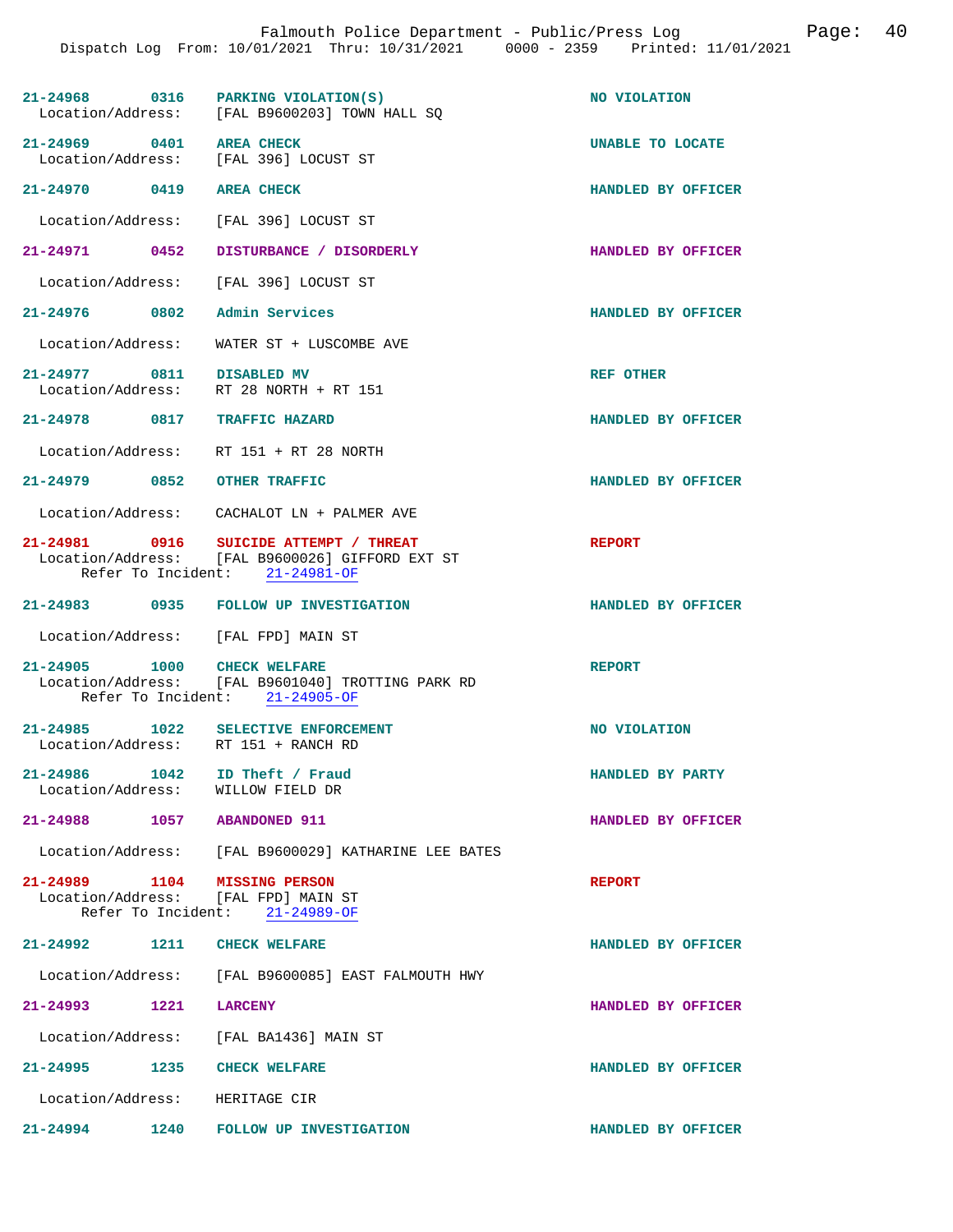Location/Address: [FAL B9600025] DAVISVILLE RD

|                                                   | LOCALION/AQQIESS: [FAL B9600025] DAVISVILLE RD                                       |                        |
|---------------------------------------------------|--------------------------------------------------------------------------------------|------------------------|
| 21-24996 1322 Down Wires                          | Location/Address: GEGGATT RD + SILENT WAY<br>Refer To Accident: 21-24996-AC          | <b>REPORT</b>          |
|                                                   |                                                                                      |                        |
| 21-24998 1349 ASSIST CITIZEN                      |                                                                                      | HANDLED BY OFFICER     |
|                                                   | Location/Address: [FAL FPD] MAIN ST                                                  |                        |
| Location/Address:                                 | 21-24999 1423 CRASH, HIT/RUN<br>[FAL BXX00484] NORTH FALMOUTH HWY                    | HANDLED BY PARTY       |
| 21-25001 1435 OTHER TRAFFIC                       |                                                                                      | HANDLED BY OFFICER     |
|                                                   | Location/Address: GIFFORD ST + JONES RD                                              |                        |
|                                                   | 21-25002 1444 SUMMONS SERVICE<br>Location/Address: [FAL B9600085] EAST FALMOUTH HWY  | UNABLE TO LOCATE       |
|                                                   |                                                                                      |                        |
| 21-25004 1502 ASSIST CITIZEN                      |                                                                                      | UNABLE TO LOCATE       |
| Location/Address:                                 | RT 151 + SANDWICH RD                                                                 |                        |
|                                                   | 21-25006 1602 SUMMONS SERVICE                                                        | <b>SERVED IN HAND</b>  |
|                                                   | Location/Address: [FAL FPD] MAIN ST                                                  |                        |
|                                                   |                                                                                      |                        |
|                                                   | 21-25007 1607 DISTURBANCE / DISORDERLY<br>Location/Address: [FAL 3173] DAVIS STRAITS | <b>REPORT</b>          |
|                                                   | Refer To P/C: 21-25007-AR                                                            |                        |
|                                                   | P/C: FARRO, BRENDA J                                                                 |                        |
|                                                   | Address: 5A INDIANA AVE FALMOUTH, MA                                                 |                        |
|                                                   | Age: 60<br>Charges: PROTECTIVE CUSTODY (LIQUOR)                                      |                        |
|                                                   |                                                                                      |                        |
| 21-25009 1613 CHECK WELFARE                       |                                                                                      | HANDLED BY OFFICER     |
| Location/Address:                                 | [FAL LZ12] MAIN ST                                                                   |                        |
| 21-25010 1648 GUN SHOTS                           | Location/Address: [FAL L16] RT 151                                                   | <b>GONE ON ARRIVAL</b> |
| Location/Address:                                 | 21-25011 1716 MOTOR VEHICLE STOP<br>[FAL 1320] RT 151                                | NO VIOLATION           |
| 21-25012 1727 ALARM, BURGLAR<br>Location/Address: | [FAL 761] MAIN ST                                                                    | <b>UNFOUNDED</b>       |
|                                                   | 21-25013 1810 SELECTIVE ENFORCEMENT                                                  | HANDLED BY OFFICER     |
|                                                   | Location/Address: THOMAS B LANDERS RD                                                |                        |
| 21-25014 1816 TRAFFIC HAZARD                      |                                                                                      | HANDLED BY OFFICER     |
|                                                   | Location/Address: RT 28 SOUTH + THOMAS B LANDERS RD                                  |                        |
| 21-25016 1829 CRASH                               | Location/Address: [FAL FPD] MAIN ST<br>Refer To Accident: 21-25016-AC                | <b>REPORT</b>          |
| 21-25020 1919 ASSAULT, IP                         | Location/Address: [FAL 396] LOCUST ST<br>Refer To Incident: 21-25020-OF              | <b>REPORT</b>          |
| 21-25022 1953 Admin Services                      |                                                                                      | HANDLED BY OFFICER     |
|                                                   | Location/Address: [FAL FPD] MAIN ST                                                  |                        |
| 21-25025 2029 ALARM, BURGLAR                      |                                                                                      | SECURED / CHECKED      |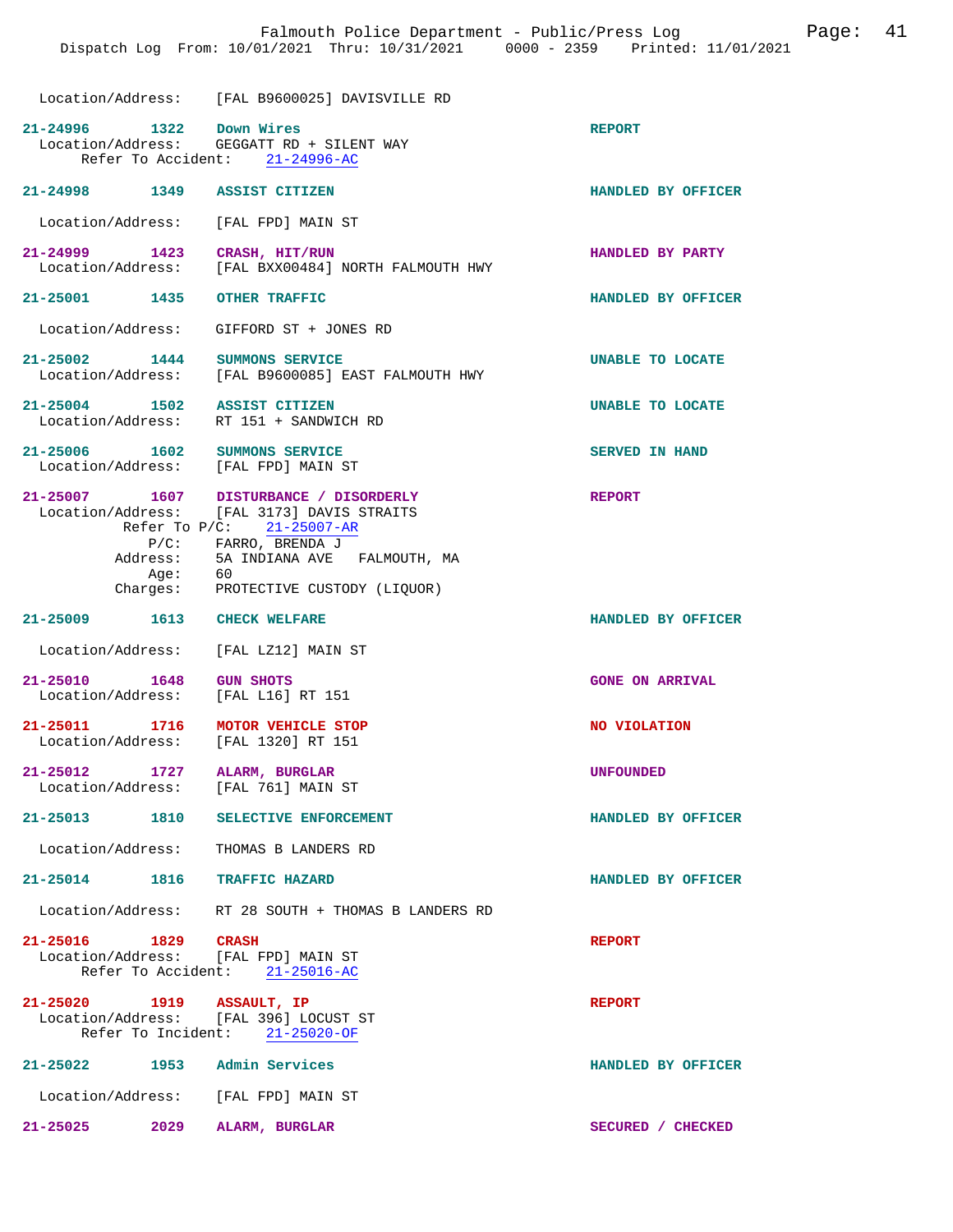|                                                              | Falmouth Police Department - Public/Press Log<br>Dispatch Log From: 10/01/2021 Thru: 10/31/2021 0000 - 2359 Printed: 11/01/2021                                                                                                                                                                                                                                                                                                    |                   | Page: | 42 |
|--------------------------------------------------------------|------------------------------------------------------------------------------------------------------------------------------------------------------------------------------------------------------------------------------------------------------------------------------------------------------------------------------------------------------------------------------------------------------------------------------------|-------------------|-------|----|
| Location/Address:                                            | [FAL BXX00316] BRAMBLE BUSH DR                                                                                                                                                                                                                                                                                                                                                                                                     |                   |       |    |
| 21-25026 2117 ALARM, BURGLAR                                 | Location/Address: [FAL B9600032] EAST FALMOUTH HWY                                                                                                                                                                                                                                                                                                                                                                                 | <b>UNFOUNDED</b>  |       |    |
| 21-25028 2131 MOTOR VEHICLE STOP<br>Location/Address:        | RT 28 SOUTH + BRICK KILN RD                                                                                                                                                                                                                                                                                                                                                                                                        | Verbal Warning    |       |    |
| 21-25029 2201 MOTOR VEHICLE STOP<br>Location/Address: RT 151 |                                                                                                                                                                                                                                                                                                                                                                                                                                    | Verbal Warning    |       |    |
|                                                              | 21-25031 2203 SUICIDE ATTEMPT / THREAT<br>Location/Address: [FAL BXX00539] EAST FALMOUTH HWY<br>Refer To Incident: 21-25031-OF                                                                                                                                                                                                                                                                                                     | <b>REPORT</b>     |       |    |
| Location/Address: MAIN ST                                    | 21-25033 2355 BUILDING / RESIDENCE CHECK                                                                                                                                                                                                                                                                                                                                                                                           | SECURED / CHECKED |       |    |
| For Date: $10/14/2021$ - Thursday                            |                                                                                                                                                                                                                                                                                                                                                                                                                                    |                   |       |    |
|                                                              | 21-25034 0006 BUILDING / RESIDENCE CHECK<br>Location/Address: [FAL BXX00307] EAST FALMOUTH HWY                                                                                                                                                                                                                                                                                                                                     | SECURED / CHECKED |       |    |
|                                                              | 21-25035 0012 BUILDING / RESIDENCE CHECK<br>Location/Address: [FAL 964] TEATICKET HWY                                                                                                                                                                                                                                                                                                                                              | SECURED / CHECKED |       |    |
| 21-25036 0014<br>Location/Address:                           | BUILDING / RESIDENCE CHECK<br>[FAL L98] SURF DR                                                                                                                                                                                                                                                                                                                                                                                    | SECURED / CHECKED |       |    |
|                                                              | 21-25037 0014 BUILDING / RESIDENCE CHECK<br>Location/Address: [FAL BXX00620] TEATICKET HWY                                                                                                                                                                                                                                                                                                                                         | SECURED / CHECKED |       |    |
| Location/Address:                                            | 21-25038 0019 BUILDING / RESIDENCE CHECK<br>[FAL B9600031] MARAVISTA AVE EXT                                                                                                                                                                                                                                                                                                                                                       | SECURED / CHECKED |       |    |
| Age:<br>Charges:                                             | 21-25039 0020 DISTURBANCE / DISORDERLY<br>Location/Address: [FAL B9900230] JONES RD<br>Refer To P/C: 21-25039-AR<br>P/C: DONOVAN, MEGAN REILLY<br>Address: 71 9TH ST EDGARTOWN, MA<br>22<br>DRUG, POSSESS CLASS E<br>PROTECTIVE CUSTODY (LIQUOR)<br>A&B SIMPLE<br>NEGLIGENT OPERATION OF MOTOR VEHICLE $c90$ $$24(2)(a)$ (OTE)<br>OUI-LIQUOR OR .08%<br>ALCOHOL IN MV, POSSESS OPEN CONTAINER OF<br>VANDALIZE PROPERTY c266 \$126A | Arrest(s) Made    |       |    |
| 21-25041 0034<br>Location/Address:                           | TRANSPORT / ESCORT<br>[FAL FPD] MAIN ST                                                                                                                                                                                                                                                                                                                                                                                            | <b>TRANSPORT</b>  |       |    |
| 21-25044 0120<br>Location/Address:                           | BUILDING / RESIDENCE CHECK<br>[FAL B9800292] DAVIS STRAITS                                                                                                                                                                                                                                                                                                                                                                         | SECURED / CHECKED |       |    |
| 21-25045 0145<br>Location/Address:                           | BUILDING / RESIDENCE CHECK<br>[FAL B9700958] EAST FALMOUTH HWY                                                                                                                                                                                                                                                                                                                                                                     | SECURED / CHECKED |       |    |
| 21-25046 0205<br>Location/Address:                           | BUILDING / RESIDENCE CHECK<br>[FAL B9600030] OLD MAIN RD                                                                                                                                                                                                                                                                                                                                                                           | SECURED / CHECKED |       |    |
| 21-25047 0210<br>Location/Address:                           | <b>AREA CHECK</b><br>[FAL L65] COUNTY RD                                                                                                                                                                                                                                                                                                                                                                                           | SECURED / CHECKED |       |    |
| 21-25048 0219<br>Location/Address:                           | <b>AREA CHECK</b><br>[FAL 302] SANDWICH RD                                                                                                                                                                                                                                                                                                                                                                                         | SECURED / CHECKED |       |    |
| 21-25049 0224<br>Location/Address:                           | <b>AREA CHECK</b><br>[FAL B9600051] HATCHVILLE RD                                                                                                                                                                                                                                                                                                                                                                                  | SECURED / CHECKED |       |    |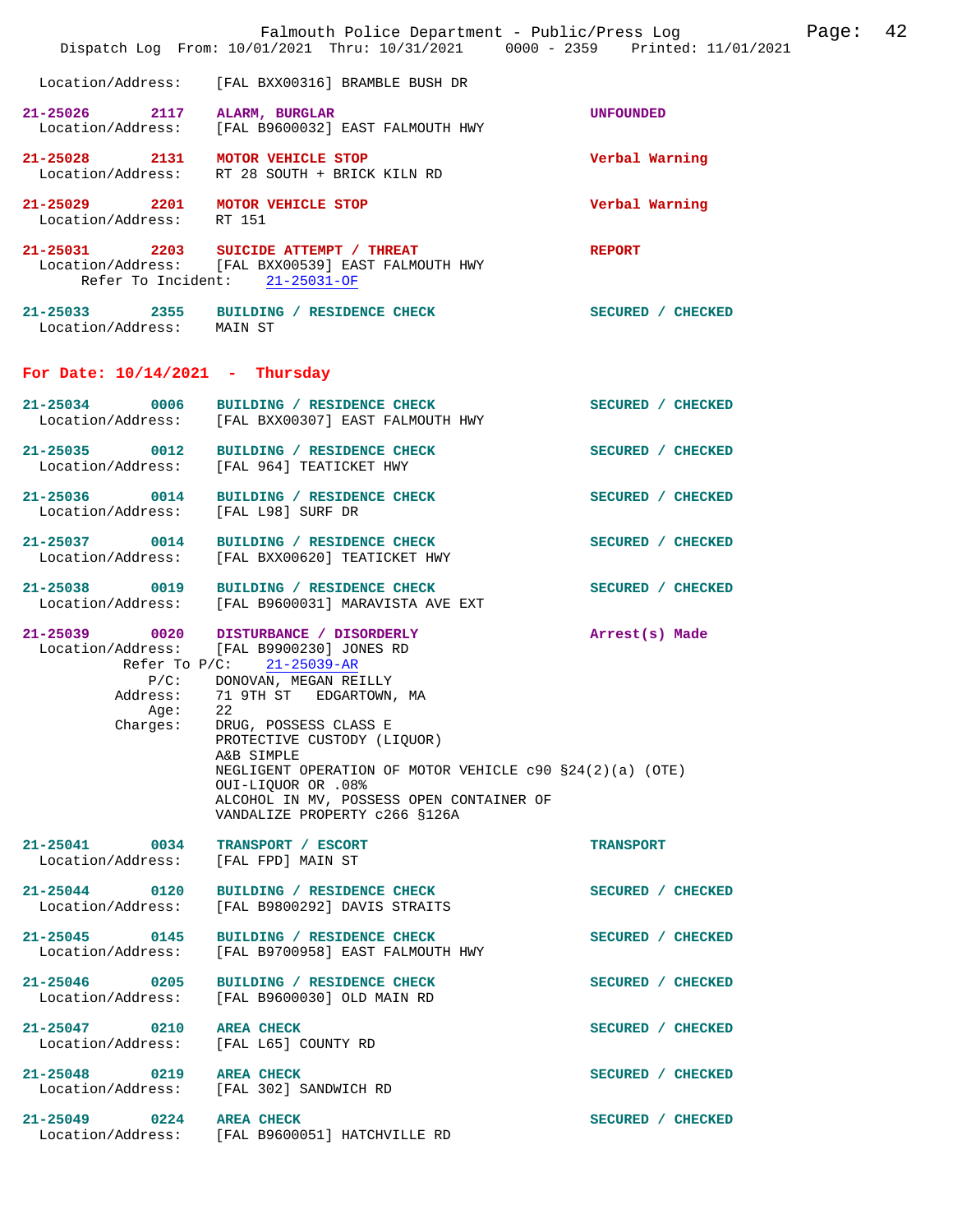|                     | Falmouth Police Department - Public/Press Log<br>Dispatch Log From: 10/01/2021 Thru: 10/31/2021 0000 - 2359 Printed: 11/01/2021 |                    | Page: 43 |  |
|---------------------|---------------------------------------------------------------------------------------------------------------------------------|--------------------|----------|--|
|                     | 21-25050 0311 BUILDING / RESIDENCE CHECK<br>Location/Address: [FAL 494] EAST FALMOUTH HWY                                       | SECURED / CHECKED  |          |  |
|                     | $21-25051$ 0324 PARKING VIOLATION(S)<br>Location/Address: [FAL B9600077] TOWN HALL SQ                                           | NO VIOLATION       |          |  |
|                     | 21-25052 0325 PARKING VIOLATION(S)<br>Location/Address: [FAL B9600261] MAIN ST                                                  | NO VIOLATION       |          |  |
|                     | 21-25053 0330 FOLLOW UP INVESTIGATION                                                                                           | HANDLED BY OFFICER |          |  |
| Location/Address:   | [FAL B9800292] DAVIS STRAITS                                                                                                    |                    |          |  |
| Location/Address:   | 21-25055 0411 PARKING VIOLATION(S)<br>WATER ST + LUSCOMBE AVE                                                                   | NO VIOLATION       |          |  |
|                     | 21-25056 0623 Admin Services                                                                                                    | HANDLED BY OFFICER |          |  |
| Location/Address:   | [FAL FPD] MAIN ST                                                                                                               |                    |          |  |
| 21-25058 0649       | <b>B &amp; E RESIDENT</b><br>Location/Address: OLD BARNSTABLE RD                                                                | SECURED / CHECKED  |          |  |
|                     | 21-25059 0729 Admin Services                                                                                                    | HANDLED BY OFFICER |          |  |
|                     | Location/Address: [FAL FFD5] EAST FALMOUTH HWY                                                                                  |                    |          |  |
|                     | 21-25060 0813 Admin Services                                                                                                    | HANDLED BY OFFICER |          |  |
| Location/Address:   | [FAL FPD] MAIN ST                                                                                                               |                    |          |  |
| 21-25063 0832       | OTHER TRAFFIC                                                                                                                   | HANDLED BY OFFICER |          |  |
| Location/Address:   | [FAL L78] QUAKER RD                                                                                                             |                    |          |  |
|                     | 21-25062 0833 Admin Services                                                                                                    | HANDLED BY OFFICER |          |  |
| Location/Address:   | [FAL BXX00801] QUAKER RD                                                                                                        |                    |          |  |
| 21-25065 0843       | <b>OTHER TRAFFIC</b>                                                                                                            | CANCELLED INCIDENT |          |  |
|                     | Location/Address: RT 28 SOUTH + THOMAS B LANDERS RD                                                                             |                    |          |  |
|                     | 21-25067 0922 TRANSPORT / ESCORT<br>Location/Address: [FAL B9600063] JONES RD                                                   | <b>TRANSPORT</b>   |          |  |
| 21-25069 0924 CRASH | Location/Address: [FAL 62] MAIN ST<br>Refer To Accident: 21-25069-AC                                                            | <b>REPORT</b>      |          |  |
|                     | 21-25071 0925 ASSIST FIRE DEPT<br>Location/Address: WATERS EDGE                                                                 | REF FIRE DEPT      |          |  |
|                     | 21-25073 1028 Admin Services                                                                                                    | HANDLED BY OFFICER |          |  |
|                     | Location/Address: [FAL BA1436] MAIN ST                                                                                          |                    |          |  |
|                     | 21-25075 1046 Admin Services                                                                                                    | HANDLED BY OFFICER |          |  |
| Location/Address:   | [FAL B0300005] EAST FALMOUTH HWY                                                                                                |                    |          |  |
|                     | 21-25076 1144 CHECK WELFARE                                                                                                     | HANDLED BY OFFICER |          |  |
|                     | Location/Address: [FAL 89] SANDWICH RD                                                                                          |                    |          |  |
|                     | 21-25077 1203 FOLLOW UP INVESTIGATION                                                                                           | HANDLED BY OFFICER |          |  |
|                     | Location/Address: [FAL 1595] DAVIS STRAITS                                                                                      |                    |          |  |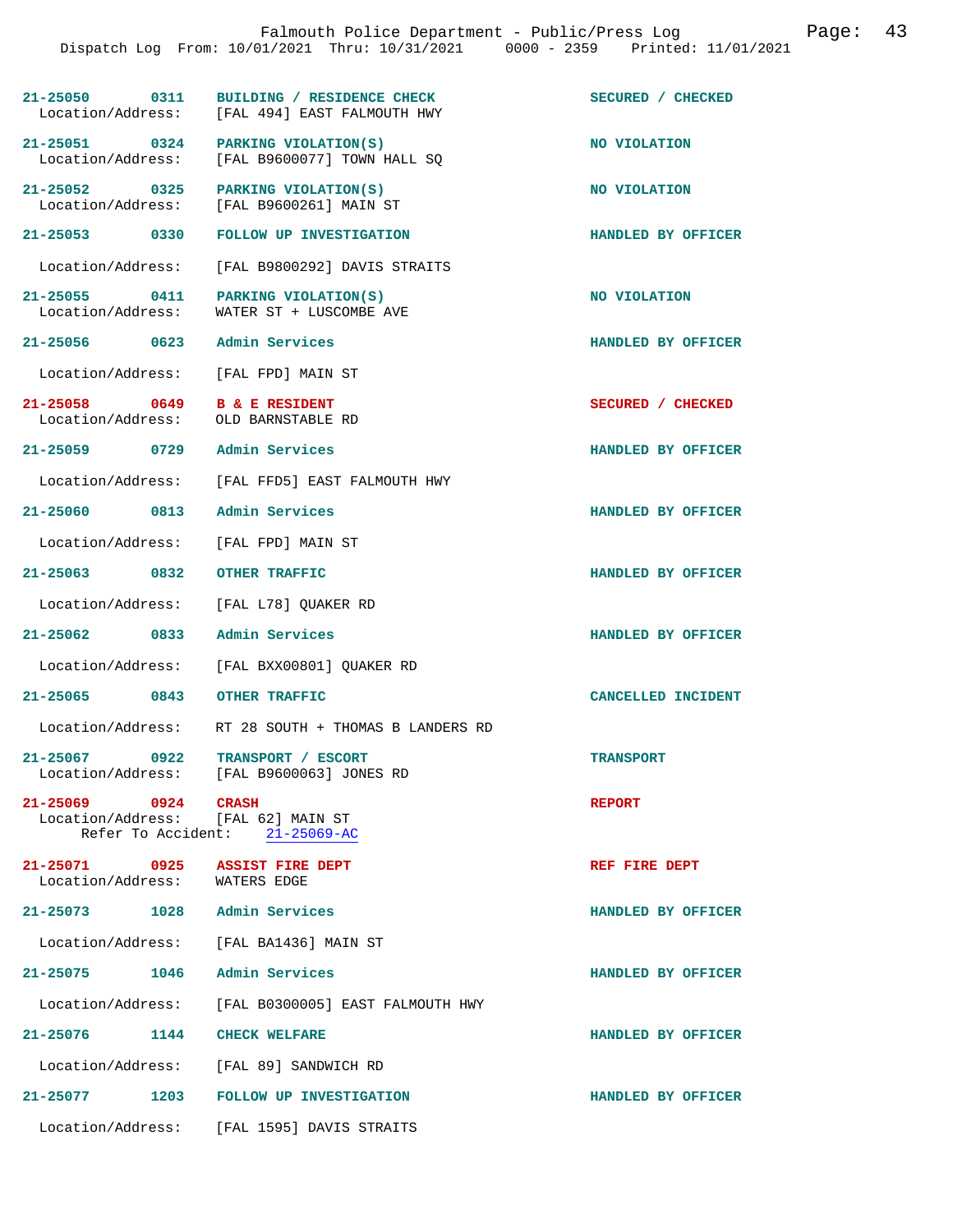| $21 - 25079$      | 1227 | <b>ERRATIC MV</b>         | UNABLE TO LOCATE |  |
|-------------------|------|---------------------------|------------------|--|
| Location/Address: |      | [FAL BXX00146] PALMER AVE |                  |  |

**21-25083 1359 ABANDONED 911 HANDLED BY PARTY**  [FAL B9600028] JONES RD

**21-25085 1420 DISABLED MV VEHICLE TOWED**  Location/Address:

**21-25064 1430 ASSIST OTHER AGENCY HANDLED BY OFFICER** 

Location/Address: JONES RD + GIFFORD ST

**21-25089 1503 CHECK WELFARE HANDLED BY OFFICER** 

Location/Address: OCEAN AVE + MENAUHANT RD

**21-25090 1509 CRASH HANDLED BY PARTY**  Location/Address: RT 151 + RT 28 SOUTH

**21-25091 1527 CRASH, HIT/RUN REPORT**  ALCOTT RD + EMERSON RD Refer To Accident: 21-25091-AC

**21-25093 1545 CHECK WELFARE REPORT**  Location/Address: GIFFORD ST + LAKEVIEW AVE Refer To Incident: 21-25093-OF

21-25096 1650 ERRATIC MV **SECURED** / CHECKED<br>Location/Address: W FALMOUTH HWY + THOMAS B LANDERS RD W FALMOUTH HWY + THOMAS B LANDERS RD

**21-25097 1703 MOTOR VEHICLE STOP Verbal Warning**  [FAL BXX00844] MAIN ST

**21-25099 1755 ASSIST CITIZEN CANCELLED INCIDENT** 

Location/Address: [FAL B9600069] TER HEUN DR

**21-25100 1835 ALARM, BURGLAR SECURED / CHECKED**  [FAL B9600007] ACADEMY LN

**21-25102 1852 MOTOR VEHICLE STOP Verbal Warning**  [FAL 3162] PALMER AVE

**21-25103 1901 MOTOR VEHICLE STOP Verbal Warning**  Location/Address:

**21-25104 1930 CHECK WELFARE REF FIRE DEPT** 

Location/Address: BEAGLE LN

**21-25105 1933 MOTOR VEHICLE STOP HANDLED BY OFFICER** 

 Location/Address: SALT POND RD Refer To Arrest: 21-25105-AR Arrest: CROSSEN, JAMESE M<br>Address: 5 KATY HATCHS RD

5 KATY HATCHS RD FALMOUTH, MA<br>67 OUI-LIQUOR OR .08% NEGLIGENT OPERATION OF MOTOR VEHICLE c90 §24(2)(a) (OTE) MARKED LANES VIOLATION

**21-25107 1953 CHECK WELFARE HANDLED BY OFFICER** 

Location/Address: WATERSIDE DR

Age:<br>:Charges

**21-25108 1955 ASSIST OTHER AGENCY UNABLE TO LOCATE**  Location/Address: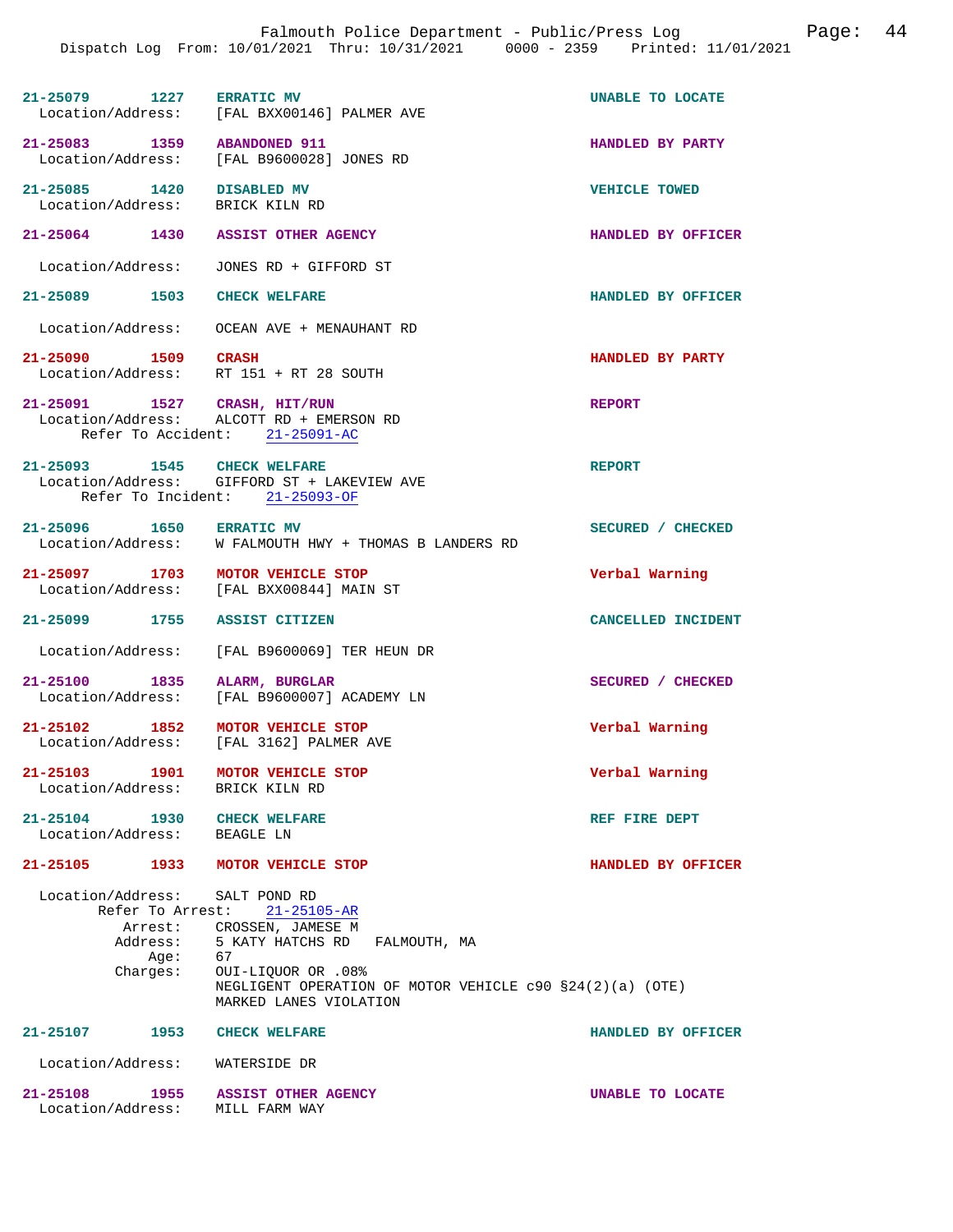| Falmouth Police Department - Public/Press Log<br>Page:<br>Dispatch Log From: 10/01/2021 Thru: 10/31/2021 0000 - 2359 Printed: 11/01/2021 |                                                                                                                                                                         |                    |  |
|------------------------------------------------------------------------------------------------------------------------------------------|-------------------------------------------------------------------------------------------------------------------------------------------------------------------------|--------------------|--|
| $21 - 25110$<br>2250<br>Location/Address: BRAEBURN CT                                                                                    | <b>THREAT</b><br>Refer To Incident: 21-25110-OF                                                                                                                         | <b>REPORT</b>      |  |
| 21-25111 2255 AREA CHECK                                                                                                                 | Location/Address: DILLINGHAM AVE + ROSE MORIN LN                                                                                                                        | <b>UNFOUNDED</b>   |  |
| For Date: $10/15/2021$ - Friday                                                                                                          |                                                                                                                                                                         |                    |  |
| 21-25113 0013                                                                                                                            | BUILDING / RESIDENCE CHECK<br>Location/Address: [FAL B9600051] HATCHVILLE RD                                                                                            | SECURED / CHECKED  |  |
|                                                                                                                                          | 21-25114 0031 BUILDING / RESIDENCE CHECK<br>Location/Address: [FAL B9600203] TOWN HALL SQ                                                                               | SECURED / CHECKED  |  |
| 21-25115 0035 CHECK WELFARE                                                                                                              |                                                                                                                                                                         | Protective Custody |  |
| Address:<br>Age:<br>Charges:                                                                                                             | Location/Address: [FAL 3162] PALMER AVE<br>Refer To P/C: 21-25115-AR<br>$P/C:$ DUNCAN, DAWN E<br>25 CANAL RD Apt. #4A SAGAMORE, MA<br>50<br>PROTECTIVE CUSTODY (LIQUOR) |                    |  |
| 21-25116 0043 ASSIST CITIZEN<br>Location/Address: ANTONE AVE                                                                             |                                                                                                                                                                         | NOTIFICATION MADE  |  |
|                                                                                                                                          | 21-25117 0101 BUILDING / RESIDENCE CHECK<br>Location/Address: [FAL B9600051] HATCHVILLE RD                                                                              | SECURED / CHECKED  |  |
| 21-25118 0104<br>Location/Address:                                                                                                       | BUILDING / RESIDENCE CHECK<br>[FAL 302] SANDWICH RD                                                                                                                     | SECURED / CHECKED  |  |
| 21-25119 0112<br>Location/Address:                                                                                                       | BUILDING / RESIDENCE CHECK<br>[FAL B9700291] KIRK ST                                                                                                                    | SECURED / CHECKED  |  |
| 21-25120 0114                                                                                                                            | BUILDING / RESIDENCE CHECK<br>Location/Address: [FAL BXX00810] MAIN ST                                                                                                  | SECURED / CHECKED  |  |
|                                                                                                                                          | 21-25121 0115 BUILDING / RESIDENCE CHECK<br>Location/Address: [FAL B9600030] OLD MAIN RD                                                                                | SECURED / CHECKED  |  |
|                                                                                                                                          | 21-25122 0122 BUILDING / RESIDENCE CHECK<br>Location/Address: [FAL B0100017] NORTH FALMOUTH HWY                                                                         | SECURED / CHECKED  |  |
| 21-25123 0124<br>Location/Address:                                                                                                       | BUILDING / RESIDENCE CHECK<br>[FAL BXX00539] EAST FALMOUTH HWY                                                                                                          | SECURED / CHECKED  |  |
| $21 - 25124$ 0127                                                                                                                        | BUILDING / RESIDENCE CHECK<br>Location/Address: [FAL B9700958] EAST FALMOUTH HWY                                                                                        | SECURED / CHECKED  |  |
| 21-25125 0135<br>Location/Address:                                                                                                       | <b>AREA CHECK</b><br>[FAL L98] SURF DR                                                                                                                                  | SECURED / CHECKED  |  |
| 21-25126 0136<br>Location/Address:                                                                                                       | <b>AREA CHECK</b><br>[FAL L65] COUNTY RD                                                                                                                                | SECURED / CHECKED  |  |
| 21-25127 0153<br>Location/Address:                                                                                                       | BUILDING / RESIDENCE CHECK<br>[FAL 840] TECHNOLOGY PARK DR                                                                                                              | SECURED / CHECKED  |  |
| 21-25128 0154<br>Location/Address:                                                                                                       | BUILDING / RESIDENCE CHECK<br>[FAL B9600051] HATCHVILLE RD                                                                                                              | SECURED / CHECKED  |  |
| 21-25129 0211 PARKING VIOLATION(S)<br>Location/Address:                                                                                  | [FAL B9600203] TOWN HALL SO                                                                                                                                             | NO VIOLATION       |  |
| 21-25130 0213 PARKING VIOLATION(S)                                                                                                       | Location/Address: [FAL B9600261] MAIN ST                                                                                                                                | NO VIOLATION       |  |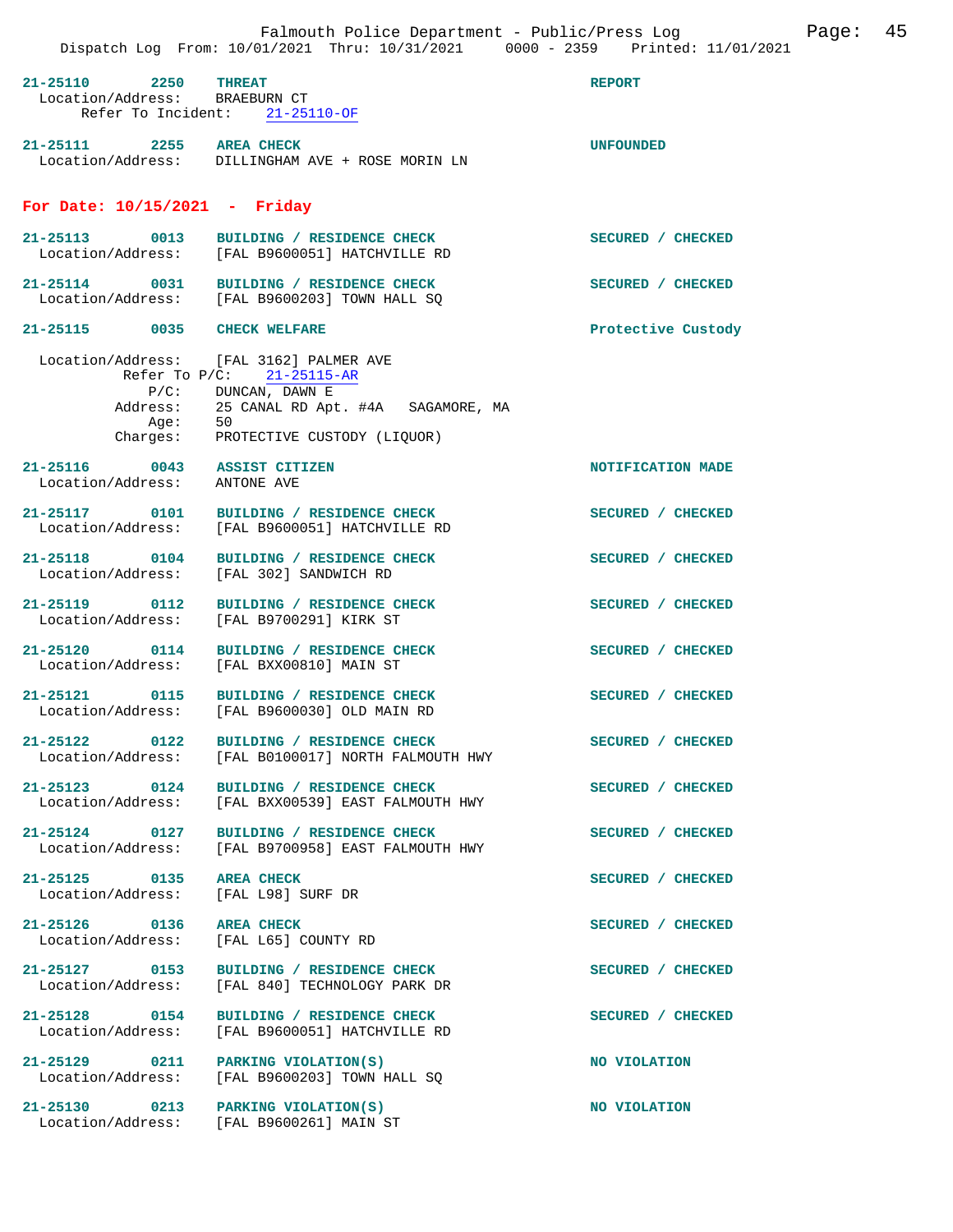|                                                         |      | Dispatch Log From: 10/01/2021 Thru: 10/31/2021 0000 - 2359 Printed: 11/01/2021             |                        |
|---------------------------------------------------------|------|--------------------------------------------------------------------------------------------|------------------------|
|                                                         |      | 21-25131 0223 BUILDING / RESIDENCE CHECK<br>Location/Address: [FAL 964] TEATICKET HWY      | SECURED / CHECKED      |
|                                                         |      | 21-25133 0253 BUILDING / RESIDENCE CHECK<br>Location/Address: [FAL B9800292] DAVIS STRAITS | SECURED / CHECKED      |
|                                                         |      | 21-25134 0624 Admin Services                                                               | HANDLED BY OFFICER     |
|                                                         |      | Location/Address: [FAL FPD] MAIN ST                                                        |                        |
|                                                         |      | 21-25135 0811 Admin Services                                                               | HANDLED BY OFFICER     |
|                                                         |      | Location/Address: [FAL FPD] MAIN ST                                                        |                        |
| 21-25136 0815 Harassment<br>Location/Address: LOCUST ST |      | Refer To Incident: $21-25136-OF$                                                           | <b>REPORT</b>          |
|                                                         |      | 21-25138 0839 RECOVERED PROPERTY                                                           | HANDLED BY OFFICER     |
|                                                         |      | Location/Address: [FAL 640] ACAPESKET RD                                                   |                        |
| 21-25139 0839                                           |      | VANDALISM                                                                                  | HANDLED BY OFFICER     |
| Location/Address: BRAEBURN CT                           |      |                                                                                            |                        |
| 21-25140 0844 CHECK WELFARE                             |      | Location/Address: SHORE ST + MAIN ST                                                       | UNABLE TO LOCATE       |
| 21-25141 0849                                           |      | <b>TRAFFIC HAZARD</b>                                                                      | HANDLED BY OFFICER     |
|                                                         |      | Location/Address: WILD HARBOR RD                                                           |                        |
| 21-25142 0851 CHECK WELFARE                             |      |                                                                                            | HANDLED BY OFFICER     |
| Location/Address:                                       |      | JONES RD                                                                                   |                        |
| 21-25143 0908                                           |      | ALARM, BURGLAR<br>Location/Address: [FAL B9600588] ALDER LN                                | <b>UNFOUNDED</b>       |
| 21-25146                                                |      | 0931 PARKING VIOLATION(S)                                                                  | HANDLED BY OFFICER     |
|                                                         |      | Location/Address: [FAL B9600163] CRYSTAL SPRING AVE                                        |                        |
| 21-25147 0941                                           |      | BUILDING / RESIDENCE CHECK<br>Location/Address: [FAL 1735] VILLAGE COMMON DR               | <b>GONE ON ARRIVAL</b> |
| 21-25148 1023 AREA CHECK                                |      | Location/Address: [FAL 54] SURF DR                                                         | UNABLE TO LOCATE       |
|                                                         |      | 21-25149    1049    Admin Services                                                         | HANDLED BY OFFICER     |
|                                                         |      | Location/Address: [FAL BXX00810] MAIN ST                                                   |                        |
| $21 - 25150$                                            | 1217 | <b>ALARM, BURGLAR</b>                                                                      | CANCELLED INCIDENT     |
| Location/Address:                                       |      | DILLINGHAM AVE                                                                             |                        |
| 21-25151 1221<br>Location/Address:                      |      | <b>CRASH</b><br>BRAESIDE RD + WEST FALMOUTH HWY                                            | HANDLED BY PARTY       |
| 21-25152 1222                                           |      | ALARM, BURGLAR                                                                             | CANCELLED INCIDENT     |
| Location/Address:                                       |      | [FAL B9700077] THOMAS B LANDERS RD                                                         |                        |
| 21-25155                                                | 1312 | ALARM, BURGLAR                                                                             | CANCELLED INCIDENT     |
|                                                         |      | Location/Address: [FAL B0000247] CAIRN RIDGE RD                                            |                        |

Falmouth Police Department - Public/Press Log Fage: 46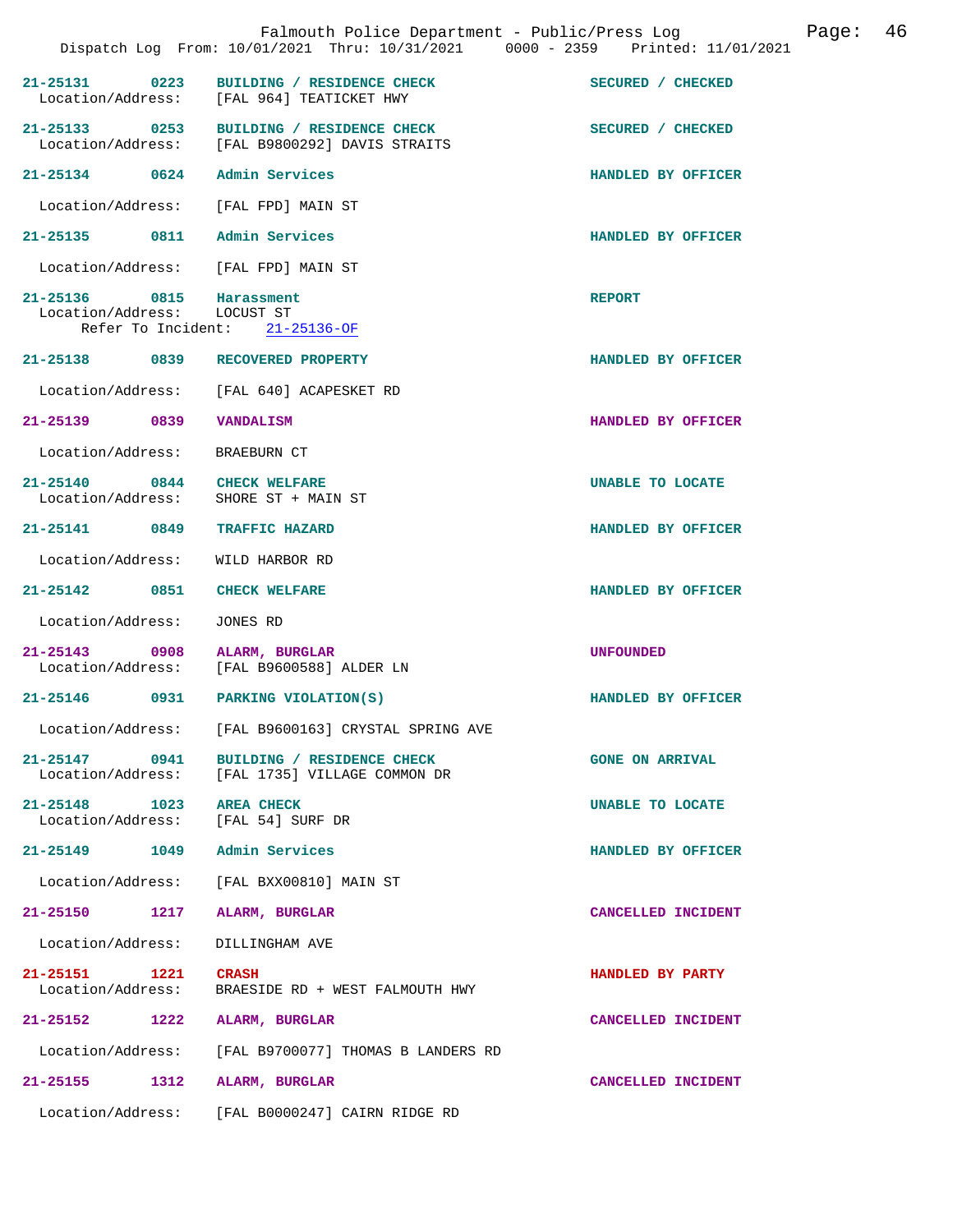|                                                                     | Falmouth Police Department - Public/Press Log<br>Dispatch Log From: 10/01/2021 Thru: 10/31/2021 0000 - 2359 Printed: 11/01/2021 |                    | Page: | 47 |
|---------------------------------------------------------------------|---------------------------------------------------------------------------------------------------------------------------------|--------------------|-------|----|
|                                                                     | 21-25156 1328 BUILDING / RESIDENCE CHECK<br>Location/Address: [FAL B9600455] SCRANTON AVE                                       | SECURED / CHECKED  |       |    |
|                                                                     | 21-25159 1350 PARKING VIOLATION(S)                                                                                              | HANDLED BY OFFICER |       |    |
|                                                                     | Location/Address: [FAL B9601134] PENNSYLVANIA AVE                                                                               |                    |       |    |
| 21-25160 1351                                                       | <b>ABANDONED 911</b>                                                                                                            | HANDLED BY OFFICER |       |    |
| Location/Address:                                                   | [FAL 3180] DAVIS STRAITS                                                                                                        |                    |       |    |
| 21-25161 1407 OTHER TRAFFIC<br>Location/Address:                    | GIFFORD ST + BRICK KILN RD                                                                                                      | <b>REF OTHER</b>   |       |    |
| 21-25162 1432 ABANDONED 911<br>Location/Address: TER HEUN DR        |                                                                                                                                 | HANDLED BY PARTY   |       |    |
| 21-25163 1436                                                       | Admin Services                                                                                                                  | HANDLED BY OFFICER |       |    |
|                                                                     | Location/Address: [FAL B9600063] JONES RD                                                                                       |                    |       |    |
| 21-25166 1526 CHECK WELFARE                                         |                                                                                                                                 | HANDLED BY OFFICER |       |    |
| Location/Address: RT 28 NORTH                                       |                                                                                                                                 |                    |       |    |
| 21-25165 1527                                                       | <b>THREAT</b><br>Location/Address: SANDWICH RD + JOHN PARKER RD<br>Refer To Incident: 21-25165-OF                               | <b>REPORT</b>      |       |    |
| 21-25167 1606 CRASH<br>Location/Address: KING ST                    | Refer To Accident: 21-25167-AC                                                                                                  | <b>REPORT</b>      |       |    |
| 21-25169 1607 Admin Services<br>Location/Address: [FAL FPD] MAIN ST |                                                                                                                                 | <b>REPORT</b>      |       |    |
| 21-25170   1607   ABANDONED   911                                   | Location/Address: [FAL 860] TEATICKET HWY                                                                                       | UNABLE TO LOCATE   |       |    |
| 21-25172 1628 Admin Services<br>Location/Address: [FAL FPD] MAIN ST | Refer To Incident: 21-25172-OF                                                                                                  | <b>REPORT</b>      |       |    |
| 21-25204 1630 THREAT                                                | Location/Address: [FAL BXX00301] DEPOT AVE<br>Refer To Incident: 21-25204-OF                                                    | <b>REPORT</b>      |       |    |
|                                                                     | 21-25174 1644 FOLLOW UP INVESTIGATION                                                                                           | HANDLED BY OFFICER |       |    |
| Location/Address: SHOREWOOD DR                                      |                                                                                                                                 |                    |       |    |
| 21-25175 1644 CHECK WELFARE                                         |                                                                                                                                 | HANDLED BY OFFICER |       |    |
| Location/Address: [FAL 1018] MAIN ST                                |                                                                                                                                 |                    |       |    |
| 21-25176 1702 CRASH                                                 | Location/Address: KATHARINE LEE BATES + SHORE ST<br>Refer To Accident: 21-25176-AC                                              | <b>REPORT</b>      |       |    |
| 21-25177 1714 ASSIST FIRE DEPT                                      | Location/Address: [FAL B9600084] TER HEUN DR<br>Refer To Incident: 21-25177-OF                                                  | <b>REPORT</b>      |       |    |
| 21-25179 1736 MISSING PERSON<br>Location/Address: FRESH POND RD     | Refer To Incident: $21-25179-OF$                                                                                                | <b>REPORT</b>      |       |    |
| Location/Address: ROSE MORIN LN                                     | 21-25180 1748 SUICIDE ATTEMPT / THREAT                                                                                          | <b>REPORT</b>      |       |    |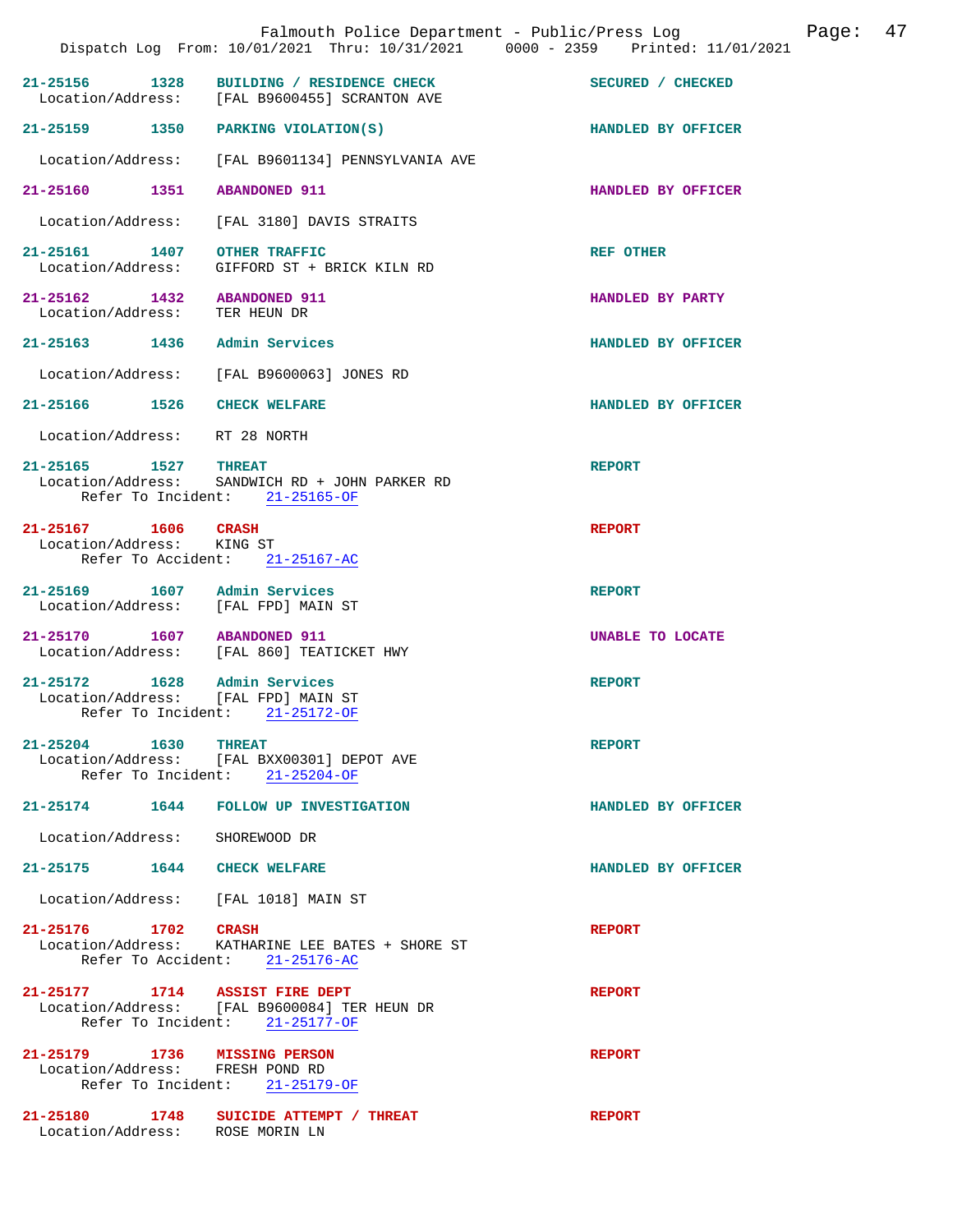Refer To Incident: 21-25180-OF

|                                                                     | 21-25185 1831 CRASH<br>Location/Address: SANDWICH RD + RT 151<br>Refer To Accident: 21-25185-AC | <b>REPORT</b>          |
|---------------------------------------------------------------------|-------------------------------------------------------------------------------------------------|------------------------|
| 21-25186 1834 ALARM, BURGLAR                                        | Location/Address: [FAL 1440] WORCESTER CT                                                       | UNFOUNDED              |
| 21-25187 1844 ABANDONED 911                                         |                                                                                                 | CANCELLED INCIDENT     |
|                                                                     | Location/Address: [FAL BXX00783] COUNTY RD                                                      |                        |
| 21-25190 1858 ASSIST FIRE DEPT                                      | Location/Address: [FAL B9600005] RT 151                                                         | REF FIRE DEPT          |
|                                                                     | 21-25191 1904 DISTURBANCE / DISORDERLY<br>Location/Address: SOUTHVIEW WAY                       | UNABLE TO LOCATE       |
| 21-25192 1931 CHECK WELFARE                                         |                                                                                                 | HANDLED BY OFFICER     |
|                                                                     | Location/Address: [FAL B9600296] DAVIS STRAITS                                                  |                        |
| 21-25193 1945 ALARM, BURGLAR<br>Location/Address: DAVIS STRAITS     |                                                                                                 | SECURED / CHECKED      |
| 21-25194 2043 Admin Services<br>Location/Address: [FAL FPD] MAIN ST |                                                                                                 | SECURED / CHECKED      |
| 21-25195 2047 CHECK WELFARE                                         |                                                                                                 | HANDLED BY OFFICER     |
|                                                                     | Location/Address: TEATICKET HWY + OX BOW RD                                                     |                        |
|                                                                     | 21-25196 2049 ERRATIC MV<br>Location/Address: OLD BARNSTABLE RD + EAST FALMOUTH HWY             | UNABLE TO LOCATE       |
| 21-25198 2121 CRASH                                                 | Location/Address: OLD MEETING HOUSE RD<br>Refer To Accident: 21-25198-AC                        | <b>REPORT</b>          |
| 21-25200 2229 AREA CHECK                                            | Location/Address: [FAL B9600053] HIGHFIELD DR                                                   | <b>GONE ON ARRIVAL</b> |
| 21-25201 2235 Admin Services                                        |                                                                                                 | HANDLED BY OFFICER     |
|                                                                     | Location/Address: [FAL BXX00810] MAIN ST                                                        |                        |
| 21-25202 2252 AREA CHECK                                            |                                                                                                 | CANCELLED INCIDENT     |
|                                                                     | Location/Address: [FAL B0200069] TEATICKET HWY                                                  |                        |
| 21-25203 2259 ALARM, BURGLAR                                        | Location/Address: [FAL BXX00659] NORTH FALMOUTH HWY                                             | SECURED / CHECKED      |
| For Date: $10/16/2021$ - Saturday                                   |                                                                                                 |                        |
| Location/Address: KIRK ST                                           | 21-25206 0013 BUILDING / RESIDENCE CHECK                                                        | SECURED / CHECKED      |
| 21-25207 0016 AREA CHECK                                            | Location/Address: [FAL B9600005] RT 151                                                         | SECURED / CHECKED      |
|                                                                     |                                                                                                 |                        |

**21-25208 0021 BUILDING / RESIDENCE CHECK SECURED / CHECKED**  Location/Address: [FAL 3202] PALMER AVE 21-25209 0029 AREA CHECK SECURED / CHECKED Location/Address: [FAL 55] MENAUHANT RD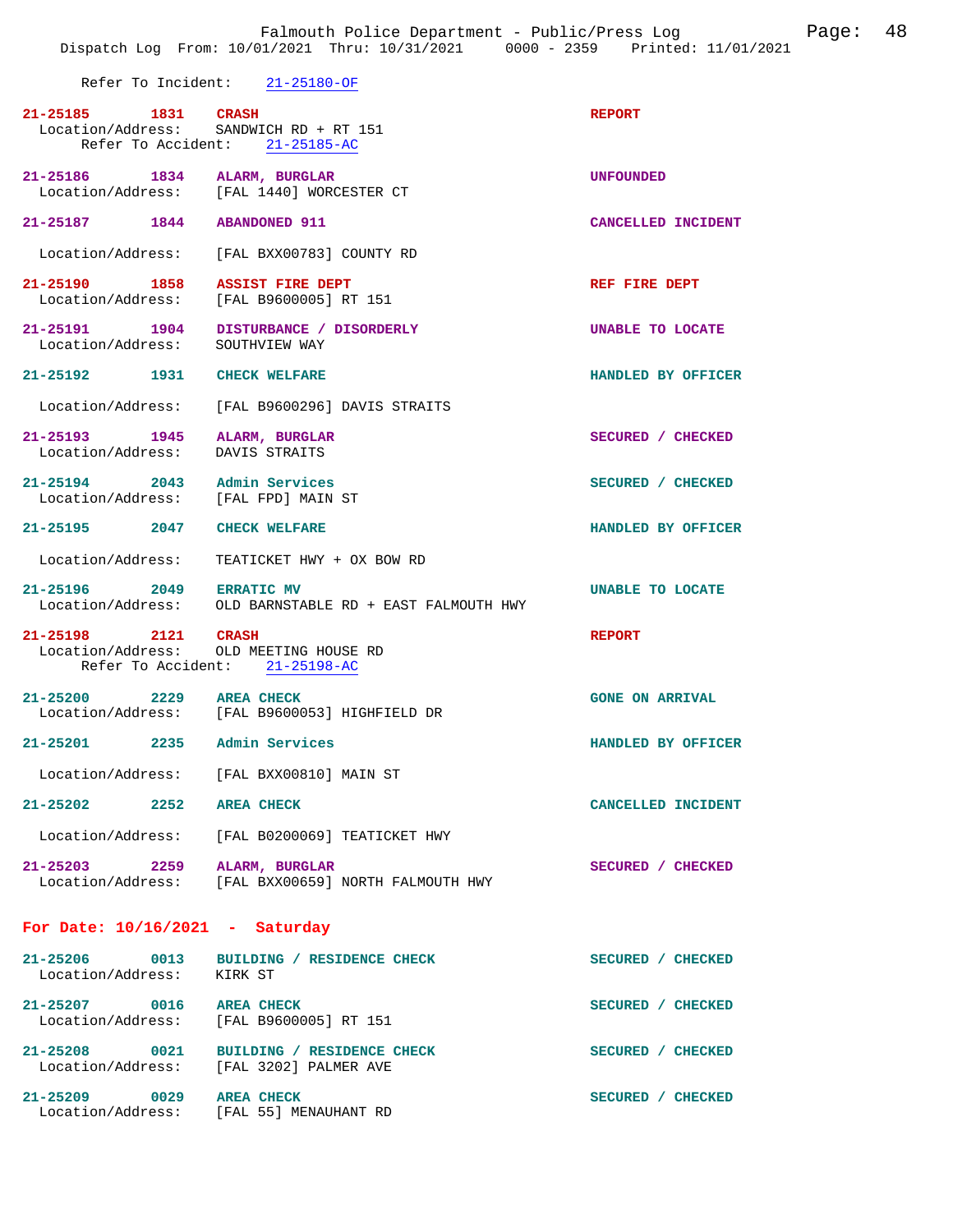|                                                              |                                                                                                                 | Falmouth Police Department - Public/Press Log<br>Dispatch Log From: 10/01/2021 Thru: 10/31/2021 0000 - 2359 Printed: 11/01/2021 | 49<br>Page: |
|--------------------------------------------------------------|-----------------------------------------------------------------------------------------------------------------|---------------------------------------------------------------------------------------------------------------------------------|-------------|
| Location/Address:                                            | 21-25210 0056 BUILDING / RESIDENCE CHECK<br>MAIN ST                                                             | SECURED / CHECKED                                                                                                               |             |
| 21-25211 0109                                                | BUILDING / RESIDENCE CHECK<br>Location/Address: [FAL L98] SURF DR                                               | SECURED / CHECKED                                                                                                               |             |
|                                                              | 21-25213 0153 BUILDING / RESIDENCE CHECK<br>Location/Address: [FAL BXX00965] WATER ST                           | SECURED / CHECKED                                                                                                               |             |
|                                                              | 21-25214 0154 PARKING VIOLATION(S)<br>Location/Address: LUSCOMBE AVE + WATER ST                                 | NO VIOLATION                                                                                                                    |             |
| 21-25212 0155 CRASH                                          | Location/Address: BOXBERRY HILL RD + RT 151<br>Refer To Accident: 21-25212-AC<br>Refer To Incident: 21-25212-OF | <b>REPORT</b>                                                                                                                   |             |
| 21-25215 0201 ALARM, BURGLAR                                 | Location/Address: [FAL 2960] SANDWICH RD                                                                        | SECURED / CHECKED                                                                                                               |             |
|                                                              | 21-25216 0204 BUILDING / RESIDENCE CHECK<br>Location/Address: [FAL B9900121] PALMER AVE                         | SECURED / CHECKED                                                                                                               |             |
| 21-25217 0224 CHECK WELFARE<br>Location/Address: CHESTNUT ST |                                                                                                                 | <b>UNABLE TO LOCATE</b>                                                                                                         |             |
|                                                              | 21-25218 0242 PARKING VIOLATION(S)<br>Location/Address: [FAL B9600203] TOWN HALL SQ                             | SECURED / CHECKED                                                                                                               |             |
| 21-25219 0243                                                | <b>BUILDING / RESIDENCE CHECK</b><br>Location/Address: [FAL B9600261] MAIN ST                                   | NO VIOLATION                                                                                                                    |             |
| 21-25220 0256                                                | <b>AREA CHECK</b>                                                                                               | HANDLED BY OFFICER                                                                                                              |             |
| Location/Address:                                            | MONTGOMERY CT                                                                                                   |                                                                                                                                 |             |
| 21-25222 0315<br>Location/Address:                           | <b>AREA CHECK</b><br>MORIN AVE                                                                                  | SECURED / CHECKED                                                                                                               |             |
| 21-25223 0402                                                | TRANSPORT / ESCORT                                                                                              | HANDLED BY OFFICER                                                                                                              |             |
| Location/Address:                                            | NORTH FALMOUTH HWY                                                                                              |                                                                                                                                 |             |
| 21-25224 0436                                                | BUILDING / RESIDENCE CHECK<br>Location/Address: [FAL B9600051] HATCHVILLE RD                                    | SECURED / CHECKED                                                                                                               |             |
| 21-25226 0529                                                | <b>ABANDONED 911</b>                                                                                            | CANCELLED INCIDENT                                                                                                              |             |
| Location/Address:                                            | [FAL B9600069] TER HEUN DR                                                                                      |                                                                                                                                 |             |
| 21-25227 0549                                                | <b>ABANDONED 911</b>                                                                                            | HANDLED BY OFFICER                                                                                                              |             |
| Location/Address:                                            | <b>OUEEN ST</b>                                                                                                 |                                                                                                                                 |             |
| 21-25228 0657<br>Location/Address:                           | <b>ERRATIC MV</b><br>DAVIS STRAITS + WORCESTER CT                                                               | <b>GONE ON ARRIVAL</b>                                                                                                          |             |
| 21-25229 0741<br>Location/Address:                           | <b>GUN SHOTS</b><br>[FAL 1343] BLACKSMITH SHOP RD                                                               | <b>REF OTHER</b>                                                                                                                |             |
| 21-25233 0852<br>Location/Address:                           | SUMMONS SERVICE<br>[FAL 1478] EAST FALMOUTH HWY                                                                 | UNABLE TO LOCATE                                                                                                                |             |
| 21-25234 0928                                                | <b>ANIMAL COMPLAINT</b>                                                                                         | REF ANIMAL CONTROL                                                                                                              |             |
| Location/Address:                                            | [FAL 2104] WAQUOIT HWY                                                                                          |                                                                                                                                 |             |
| 0931<br>21-25235                                             | ANIMAL COMPLAINT                                                                                                | REF ANIMAL CONTROL                                                                                                              |             |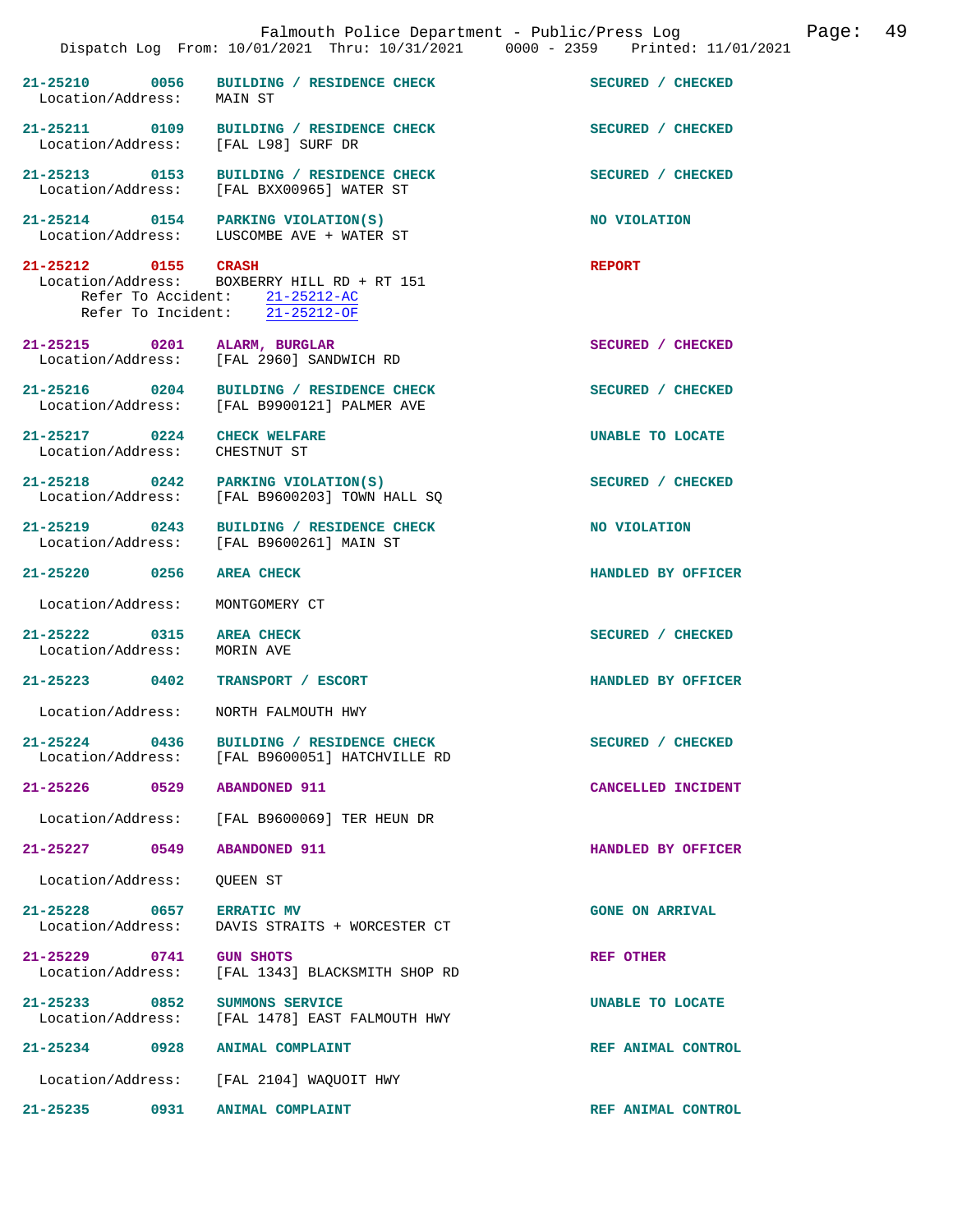|                                               |                                                                                                                                            | Falmouth Police Department - Public/Press Log<br>Dispatch Log From: 10/01/2021 Thru: 10/31/2021 0000 - 2359 Printed: 11/01/2021 | 50<br>Page: |
|-----------------------------------------------|--------------------------------------------------------------------------------------------------------------------------------------------|---------------------------------------------------------------------------------------------------------------------------------|-------------|
| Location/Address:                             | RT 151                                                                                                                                     |                                                                                                                                 |             |
|                                               | 21-25236 0945 DIRT BIKE / ATV COMPLAINT                                                                                                    | HANDLED BY OFFICER                                                                                                              |             |
| Location/Address:                             | OLD BARNSTABLE RD + CARRIAGE SHOP RD                                                                                                       |                                                                                                                                 |             |
| 21-25237 0950                                 | <b>ASSIST OTHER AGENCY</b>                                                                                                                 | HANDLED BY OFFICER                                                                                                              |             |
| Location/Address:                             | STANHOPE RD                                                                                                                                |                                                                                                                                 |             |
|                                               | 21-25238 1026 RECOVERED PROPERTY<br>Location/Address: HOMESTEAD LN + BRICK KILN RD<br>Refer To Incident: 21-25238-OF                       | <b>REPORT</b>                                                                                                                   |             |
|                                               | 21-25242 1206 ALARM, BURGLAR<br>Location/Address: [FAL 2922] MAIN ST                                                                       | SECURED / CHECKED                                                                                                               |             |
| 21-25245 1231 Down Wires                      |                                                                                                                                            | HANDLED BY OFFICER                                                                                                              |             |
| Location/Address:                             | [FAL B9600026] GIFFORD EXT ST                                                                                                              |                                                                                                                                 |             |
| 21-25249 1301<br>Location/Address:            | ALARM, BURGLAR<br>[FAL 488] BEDFORD ST                                                                                                     | <b>UNFOUNDED</b>                                                                                                                |             |
| 21-25251 1305                                 | <b>ABANDONED 911</b>                                                                                                                       | HANDLED BY OFFICER                                                                                                              |             |
| Location/Address:                             | ASPEN LN                                                                                                                                   |                                                                                                                                 |             |
| 21-25252 1415 AREA CHECK<br>Location/Address: | [FAL L80] MAIN ST                                                                                                                          | UNABLE TO LOCATE                                                                                                                |             |
| Location/Address:                             | 21-25253 1447 TRANSPORT / ESCORT<br>MAIN ST                                                                                                | <b>TRANSPORT</b>                                                                                                                |             |
| 21-25255 1456                                 | Harassment                                                                                                                                 | HANDLED BY OFFICER                                                                                                              |             |
| Location/Address:                             | [FAL BXX00437] TEATICKET HWY                                                                                                               |                                                                                                                                 |             |
| $21 - 25257$ 1522                             | <b>CHECK WELFARE</b>                                                                                                                       | HANDLED BY OFFICER                                                                                                              |             |
|                                               | Location/Address: FRESH POND RD                                                                                                            |                                                                                                                                 |             |
| Location/Address:                             | 21-25258 1528 ALARM, BURGLAR<br>RACING BEACH AVE                                                                                           | SECURED / CHECKED                                                                                                               |             |
|                                               | 21-25259 1534 UNWANTED GUEST<br>Location/Address: [FAL B9600069] TER HEUN DR                                                               | HANDLED BY PARTY                                                                                                                |             |
|                                               | 21-25260 1547 INTOXICATED PERSON<br>Location/Address: [FAL B9600307] PALMER AVE<br>Refer To Incident: 21-25260-OF                          | <b>REPORT</b>                                                                                                                   |             |
| 21-25262 1606 CRASH                           | Location/Address:    HAYWAY RD + OLD BARNSTABLE RD<br>Refer To Accident: 21-25262-AC                                                       | <b>REPORT</b>                                                                                                                   |             |
| Location/Address: ALLEN AVE                   | 21-25264 1620 ALARM, BURGLAR                                                                                                               | SECURED / CHECKED                                                                                                               |             |
|                                               | 21-25266 1630 ASSIST CITIZEN<br>Location/Address: CRYSTAL SPRING AVE                                                                       | HANDLED BY PARTY                                                                                                                |             |
|                                               | 21-25267 1645 CRASH, HIT/RUN<br>Location/Address: OLD MEETING HOUSE RD<br>Refer To Accident: 21-25267-AC<br>Refer To Incident: 21-25267-OF | <b>REPORT</b>                                                                                                                   |             |
| 21-25268 1652 AREA CHECK                      |                                                                                                                                            | HANDLED BY OFFICER                                                                                                              |             |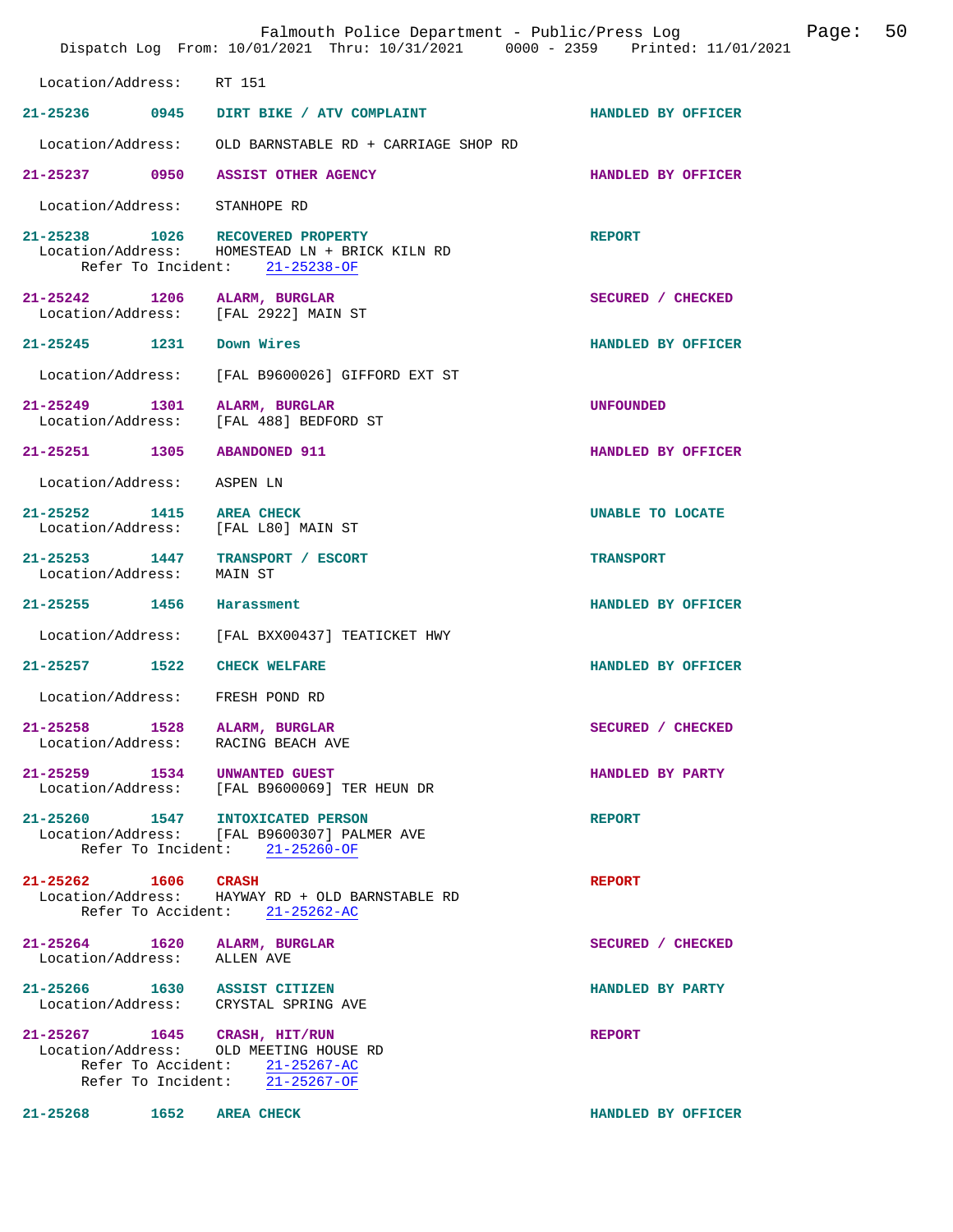|                               |                             | Dispatch Log From: 10/01/2021 Thru: 10/31/2021 0000 - 2359 Printed: 11/01/2021                                                                                                                            |                        |
|-------------------------------|-----------------------------|-----------------------------------------------------------------------------------------------------------------------------------------------------------------------------------------------------------|------------------------|
|                               |                             | Location/Address: [FAL B9600005] RT 151                                                                                                                                                                   |                        |
| 21-25269 1659 ERRATIC MV      |                             | Location/Address: ASSOCIATES RD + CHAPOQUOIT RD                                                                                                                                                           | <b>GONE ON ARRIVAL</b> |
|                               | $P/C$ :<br>Address:<br>Age: | 21-25271 1714 INTOXICATED PERSON<br>Location/Address: [FAL B9600069] TER HEUN DR<br>Refer To P/C: 21-25271-AR<br>EDDY, DAVID A<br>29 BASSETT LN HYANNIS, MA<br>44<br>Charges: PROTECTIVE CUSTODY (LIQUOR) | <b>REPORT</b>          |
| 21-25273 1724 ERRATIC MV      |                             | Location/Address: SIPPEWISSETT RD + PALMER AVE                                                                                                                                                            | <b>GONE ON ARRIVAL</b> |
| 21-25274 1758 AREA CHECK      |                             | Location/Address: [FAL L90] LOCUST ST                                                                                                                                                                     | UNABLE TO LOCATE       |
|                               |                             | 21-25275 1820 MOTOR VEHICLE STOP<br>Location/Address: JOHN PARKER RD                                                                                                                                      | Verbal Warning         |
| 21-25276 1835                 |                             | LOUD MUSIC / PARTY / NOISES                                                                                                                                                                               | HANDLED BY OFFICER     |
|                               |                             | Location/Address: [FAL 585] MAIN ST                                                                                                                                                                       |                        |
|                               |                             | 21-25277 1843 INTOXICATED PERSON                                                                                                                                                                          | HANDLED BY OFFICER     |
| Location/Address: PALMER AVE  |                             |                                                                                                                                                                                                           |                        |
|                               |                             | 21-25278 1954 ASSIST CITIZEN                                                                                                                                                                              | HANDLED BY OFFICER     |
|                               |                             | Location/Address: [FAL FPD] MAIN ST                                                                                                                                                                       |                        |
|                               |                             | 21-25281 2021 TRANSPORT / ESCORT<br>Location/Address: BRICK KILN RD                                                                                                                                       | <b>TRANSPORT</b>       |
|                               |                             | 21-25285 2104 TRAFFIC HAZARD                                                                                                                                                                              | HANDLED BY OFFICER     |
| Location/Address:             |                             | SCRANTON AVE + MAIN ST                                                                                                                                                                                    |                        |
| 21-25287 2125 ERRATIC MV      |                             | Location/Address: [FAL BXX00429] EAST FALMOUTH HWY                                                                                                                                                        | <b>GONE ON ARRIVAL</b> |
| 21-25289                      | 2137                        | UNWANTED GUEST                                                                                                                                                                                            | HANDLED BY OFFICER     |
|                               |                             | Location/Address: PLUM HOLLOW RD                                                                                                                                                                          |                        |
| 21-25290                      |                             | 2158 ALARM, BURGLAR                                                                                                                                                                                       | CANCELLED INCIDENT     |
| Location/Address:             |                             | [FAL BXX00484] NORTH FALMOUTH HWY                                                                                                                                                                         |                        |
| 21-25291                      | 2201                        | MOTOR VEHICLE STOP                                                                                                                                                                                        | HANDLED BY OFFICER     |
| Location/Address:             |                             | [FAL BXX00131] EAST FALMOUTH HWY                                                                                                                                                                          |                        |
| 21-25292<br>Location/Address: | 2229                        | ALARM, BURGLAR<br>[FAL 2223] WEST FALMOUTH HWY                                                                                                                                                            | SECURED / CHECKED      |
| 21-25294                      | 2244                        | MOTOR VEHICLE STOP                                                                                                                                                                                        | HANDLED BY OFFICER     |
| Location/Address:             |                             | [FAL B9800292] DAVIS STRAITS                                                                                                                                                                              |                        |
| 21-25295<br>Location/Address: | 2256                        | <b>CRASH</b><br>GIFFORD ST + JONES RD                                                                                                                                                                     | HANDLED BY PARTY       |
| 21-25297 2350                 |                             | <b>INTOXICATED PERSON</b>                                                                                                                                                                                 | HANDLED BY OFFICER     |
|                               |                             | Location/Address: [FAL B9600069] TER HEUN DR                                                                                                                                                              |                        |

Falmouth Police Department - Public/Press Log Page: 51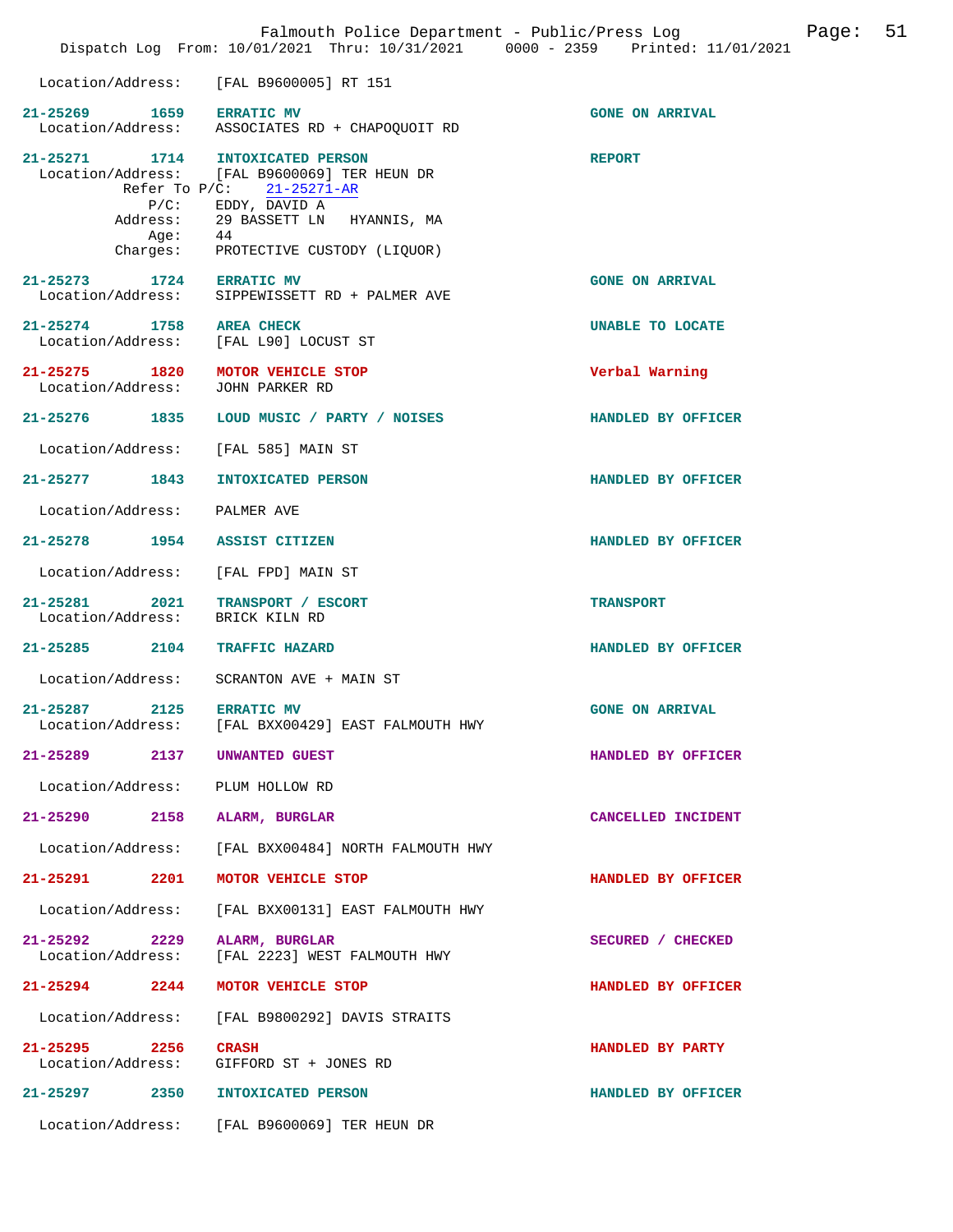| 21-25298 2355 AREA CHECK<br>Location/Address: KIRK ST                      |                                                                                               | SECURED / CHECKED      |
|----------------------------------------------------------------------------|-----------------------------------------------------------------------------------------------|------------------------|
| For Date: $10/17/2021$ - Sunday                                            |                                                                                               |                        |
| 21-25299 0000 SUSPICIOUS PERSON(S)<br>Location/Address: PINECREST BEACH DR |                                                                                               | <b>GONE ON ARRIVAL</b> |
| 21-25300 0010 AREA CHECK                                                   |                                                                                               | HANDLED BY OFFICER     |
| Location/Address: NEVES WAY                                                |                                                                                               |                        |
| 21-25301 0012 TRANSPORT / ESCORT                                           |                                                                                               | HANDLED BY OFFICER     |
| Location/Address: EDGEWATER DR EAST                                        |                                                                                               |                        |
| 21-25302 0012 CHECK WELFARE                                                |                                                                                               | HANDLED BY OFFICER     |
| Location/Address: GLORY LN                                                 | Refer To Incident: 21-25302-OF                                                                |                        |
| 21-25303 0017 ALARM, BURGLAR                                               |                                                                                               | SECURED / CHECKED      |
|                                                                            | Location/Address: [FAL 2223] WEST FALMOUTH HWY                                                |                        |
|                                                                            | 21-25304 0018 BUILDING / RESIDENCE CHECK<br>Location/Address: [FAL B9600095] BOXBERRY HILL RD | SECURED / CHECKED      |
|                                                                            | 21-25305 0025 BUILDING / RESIDENCE CHECK<br>Location/Address: [FAL 302] SANDWICH RD           | SECURED / CHECKED      |
| 21-25306 0027<br>Location/Address:                                         | BUILDING / RESIDENCE CHECK<br>[FAL LZ9] SANDWICH RD                                           | SECURED / CHECKED      |
|                                                                            | 21-25307 0045 BUILDING / RESIDENCE CHECK<br>Location/Address: [FAL B9600030] OLD MAIN RD      | SECURED / CHECKED      |
| 21-25308 0046                                                              | BUILDING / RESIDENCE CHECK<br>Location/Address: [FAL B9600128] OLD MAIN RD                    | SECURED / CHECKED      |
| 21-25310 0102 PARKING VIOLATION(S)                                         | Location/Address: [FAL B9600261] MAIN ST                                                      | NO VIOLATION           |
|                                                                            | 21-25311 0117 BUILDING / RESIDENCE CHECK<br>Location/Address: [FAL B9600026] GIFFORD EXT ST   | SECURED / CHECKED      |
| 21-25312 0118 PARKING VIOLATION(S)                                         | Location/Address: [FAL B9600203] TOWN HALL SQ                                                 | SECURED / CHECKED      |
|                                                                            | 21-25313 0131 BUILDING / RESIDENCE CHECK<br>Location/Address: [FAL B9700812] QUAKER RD        | SECURED / CHECKED      |
| 21-25314 0136 ALARM, BURGLAR<br>Location/Address:                          | [FAL BXX00863] TEATICKET HWY                                                                  | <b>UNFOUNDED</b>       |
| 21-25315 0138<br>Location/Address:                                         | BUILDING / RESIDENCE CHECK<br>[FAL 964] TEATICKET HWY                                         | SECURED / CHECKED      |
| 21-25316 0144                                                              | BUILDING / RESIDENCE CHECK<br>Location/Address: [FAL B9800292] DAVIS STRAITS                  | SECURED / CHECKED      |
| 21-25317 0149                                                              | BUILDING / RESIDENCE CHECK<br>Location/Address: [FAL BXX00810] MAIN ST                        | SECURED / CHECKED      |
| $21 - 25318$                                                               | 0226 FOLLOW UP INVESTIGATION                                                                  | HANDLED BY OFFICER     |
|                                                                            | Location/Address: [FAL B9800292] DAVIS STRAITS                                                |                        |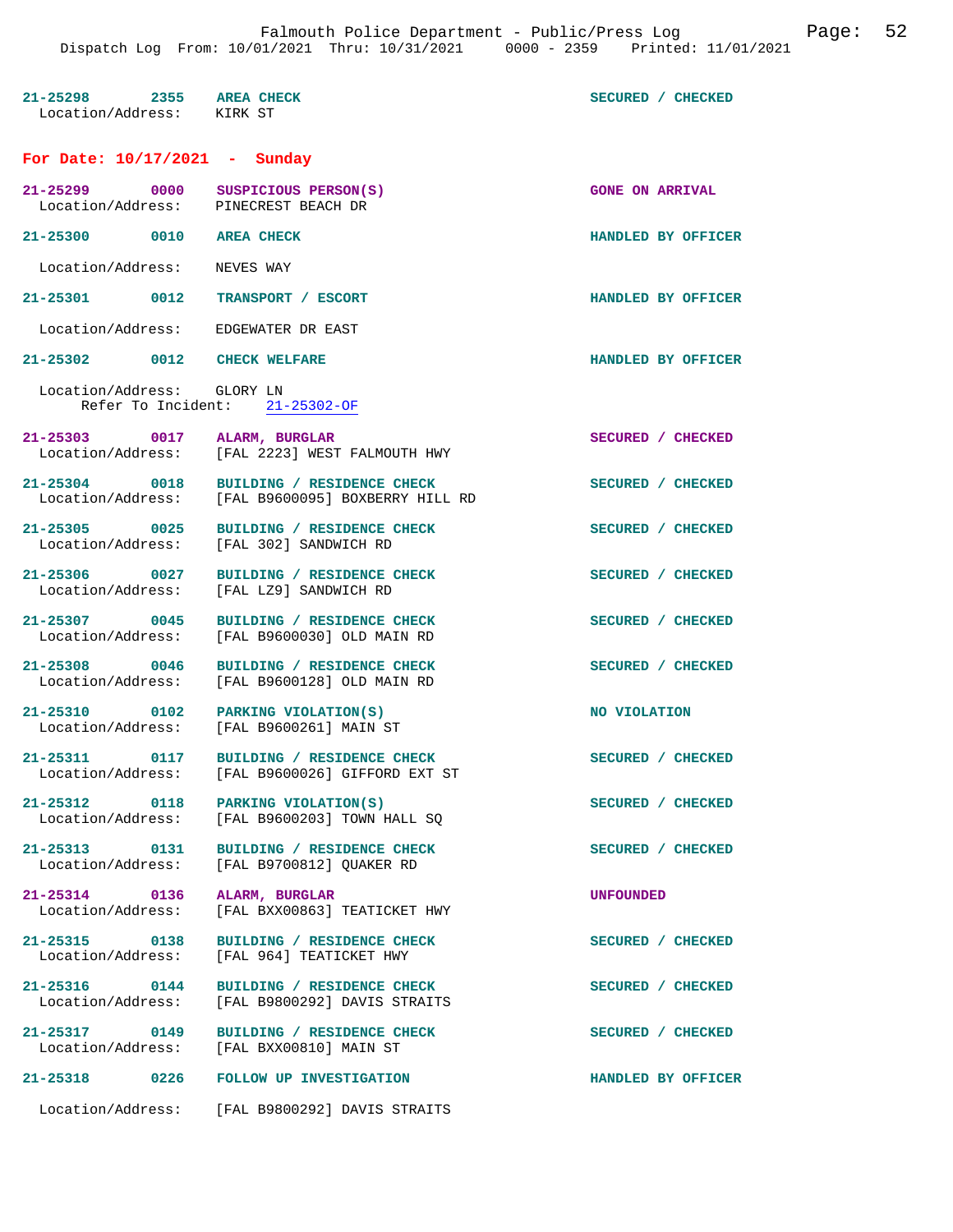|                                    |      | Falmouth Police Department - Public/Press Log<br>Dispatch Log From: 10/01/2021 Thru: 10/31/2021 0000 - 2359 Printed: 11/01/2021 |                    | Page: | 53 |
|------------------------------------|------|---------------------------------------------------------------------------------------------------------------------------------|--------------------|-------|----|
| 21-25319 0240                      |      | Admin Services                                                                                                                  | HANDLED BY OFFICER |       |    |
| Location/Address:                  |      | [FAL FPD] MAIN ST                                                                                                               |                    |       |    |
| 21-25320 0325<br>Location/Address: |      | PARKING VIOLATION(S)<br>WATER ST + LUSCOMBE AVE                                                                                 | NO VIOLATION       |       |    |
| 21-25321 0339                      |      | BUILDING / RESIDENCE CHECK<br>Location/Address: [FAL B9600110] GIFFORD ST                                                       | SECURED / CHECKED  |       |    |
| 21-25322 0407                      |      | Admin Services                                                                                                                  | HANDLED BY OFFICER |       |    |
| Location/Address:                  |      | [FAL FPD] MAIN ST                                                                                                               |                    |       |    |
| 21-25323 0506<br>Location/Address: |      | TRANSPORT / ESCORT<br>[FAL B9700454] PALMER AVE                                                                                 | <b>TRANSPORT</b>   |       |    |
| 21-25324 0510<br>Location/Address: |      | ALARM, BURGLAR<br>PALMER AVE                                                                                                    | <b>UNFOUNDED</b>   |       |    |
| 21-25326 0544<br>Location/Address: |      | BUILDING / RESIDENCE CHECK<br>[FAL B9600055] CENTRAL PARK CT                                                                    | SECURED / CHECKED  |       |    |
| 21-25327 0550<br>Location/Address: |      | BUILDING / RESIDENCE CHECK<br>[FAL B9600241] GRAND AVE                                                                          | SECURED / CHECKED  |       |    |
| 21-25328 0725                      |      | ANIMAL COMPLAINT                                                                                                                | REF ANIMAL CONTROL |       |    |
| Location/Address:                  |      | OSTROM RD                                                                                                                       |                    |       |    |
|                                    |      | 21-25329 0834 ALARM, BURGLAR<br>Location/Address: [FAL 1808] PHEASANT LN                                                        | <b>UNFOUNDED</b>   |       |    |
| Location/Address: OAK ST           |      | 21-25330 0920 ASSIST CITIZEN<br>Refer To Incident: 21-25330-OF                                                                  | <b>REPORT</b>      |       |    |
|                                    |      | 21-25333 1040 OTHER TRAFFIC                                                                                                     | HANDLED BY OFFICER |       |    |
| Location/Address:                  |      | ACAPESKET RD                                                                                                                    |                    |       |    |
| 21-25334                           | 1055 | LOUD MUSIC / PARTY / NOISES                                                                                                     | HANDLED BY OFFICER |       |    |
| Location/Address:                  |      | SHOREWOOD DR                                                                                                                    |                    |       |    |
| $21 - 25335$<br>Location/Address:  | 1056 | ALARM, BURGLAR<br>[FAL 3290] DAVISVILLE RD                                                                                      | <b>UNFOUNDED</b>   |       |    |
| $21 - 25336$<br>Location/Address:  | 1132 | SUSPICIOUS MV<br>ALCOTT RD                                                                                                      | <b>UNFOUNDED</b>   |       |    |
| 21-25337 1136                      |      | <b>CHECK WELFARE</b>                                                                                                            | HANDLED BY OFFICER |       |    |
| Location/Address:                  |      | OCEAN AVE + VINEYARD ST                                                                                                         |                    |       |    |
| 21-25338                           | 1202 | ALARM, BURGLAR                                                                                                                  | CANCELLED INCIDENT |       |    |
| Location/Address:                  |      | [FAL 2803] SANDPIPER CIR                                                                                                        |                    |       |    |
| $21 - 25339$                       | 1224 | OTHER TRAFFIC                                                                                                                   | HANDLED BY OFFICER |       |    |
| Location/Address:                  |      | ACAPESKET RD                                                                                                                    |                    |       |    |
| 21-25344 1512                      |      | PARKING VIOLATION(S)                                                                                                            | HANDLED BY OFFICER |       |    |
| Location/Address:                  |      | [FAL 3162] PALMER AVE                                                                                                           |                    |       |    |
| 21-25346<br>Location/Address:      | 1521 | <b>CRASH</b><br>[FAL 964] TEATICKET HWY                                                                                         | <b>REPORT</b>      |       |    |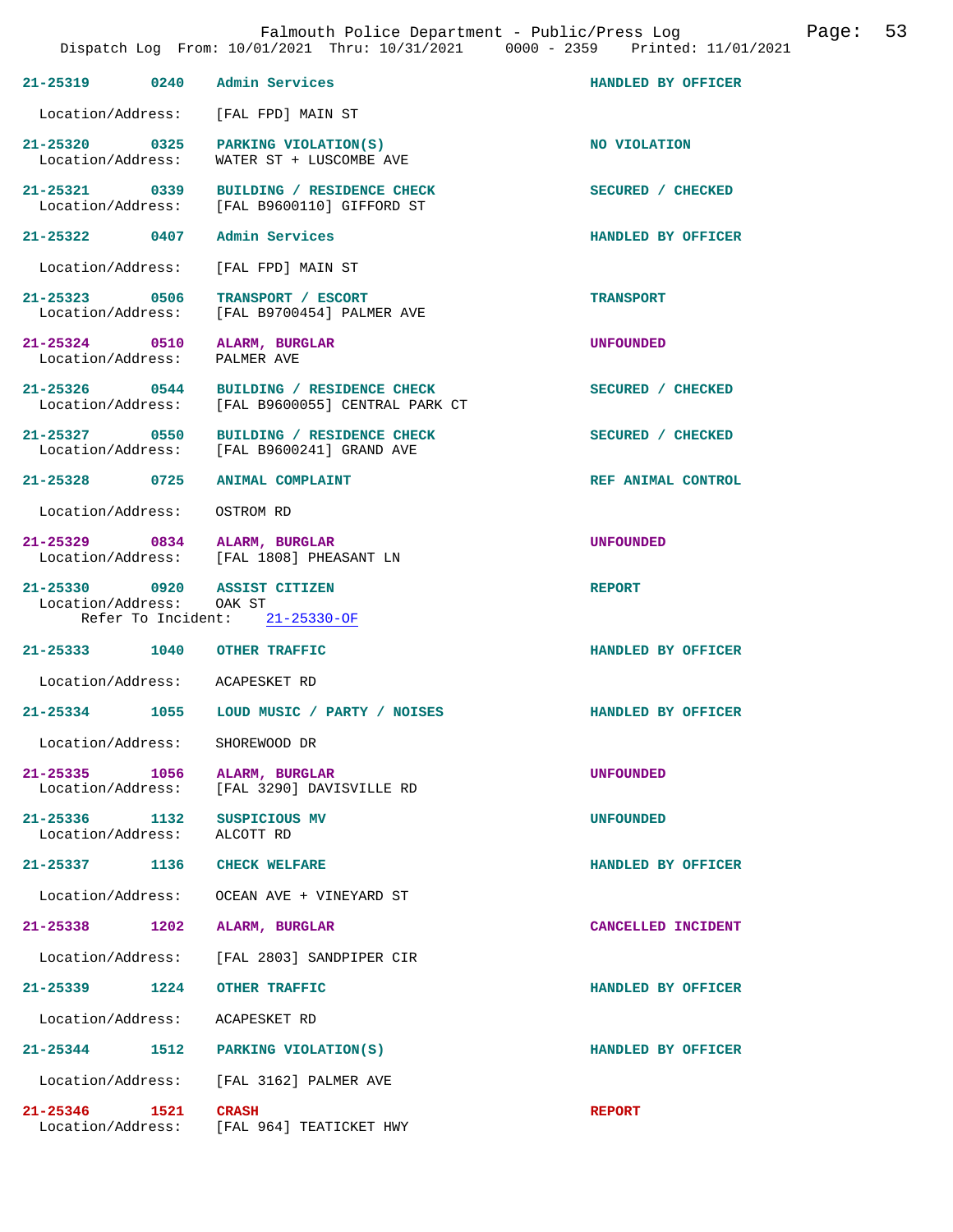|                                                                          | Falmouth Police Department - Public/Press Log<br>Dispatch Log From: 10/01/2021 Thru: 10/31/2021 0000 - 2359 Printed: 11/01/2021                 | Page: 54               |
|--------------------------------------------------------------------------|-------------------------------------------------------------------------------------------------------------------------------------------------|------------------------|
|                                                                          | Refer To Accident: 21-25346-AC                                                                                                                  |                        |
| 21-25347 1523 ALARM, BURGLAR                                             | Location/Address: [FAL 1549] EAST FALMOUTH HWY                                                                                                  | SECURED / CHECKED      |
| 21-25348 1530 AREA CHECK                                                 |                                                                                                                                                 | HANDLED BY OFFICER     |
|                                                                          | Location: RAILROAD TRACKS BEHIND COOP BANK OF CC                                                                                                |                        |
| 21-25350 1600 AREA CHECK                                                 |                                                                                                                                                 | HANDLED BY OFFICER     |
| Location/Address: [FAL L90] LOCUST ST                                    | Refer To Incident: 21-25350-OF                                                                                                                  |                        |
| 21-25351 1605 RECOVERED PROPERTY<br>Location/Address: SHAGBARK LN        | Refer To Incident: 21-25351-OF                                                                                                                  | <b>REPORT</b>          |
| 21-25355 1737 ATTEMPT TO LOCATE<br>Location/Address: COLERIDGE DR        | Refer To Incident: 21-25355-OF                                                                                                                  | <b>REPORT</b>          |
| 21-25356 1815 ERRATIC MV                                                 | Location/Address: RT 28 NORTH + BRICK KILN RD                                                                                                   | <b>GONE ON ARRIVAL</b> |
|                                                                          | 21-25357 1843 FOLLOW UP INVESTIGATION                                                                                                           | HANDLED BY OFFICER     |
| Location/Address: [FAL FPD] MAIN ST                                      |                                                                                                                                                 |                        |
|                                                                          | 21-25358 1846 BUILDING / RESIDENCE CHECK<br>Location/Address: [FAL BA170R] GIFFORD ST                                                           | UNABLE TO LOCATE       |
| 21-25359 1937 AREA CHECK<br>Location/Address: FRESH POND RD              |                                                                                                                                                 | UNABLE TO LOCATE       |
| 21-25361 2040 INTOXICATED PERSON<br>Location/Address: PINECREST BEACH DR | Refer To Incident: 21-25361-OF                                                                                                                  | <b>REPORT</b>          |
| 21-25362 2102 AREA CHECK                                                 |                                                                                                                                                 | HANDLED BY OFFICER     |
|                                                                          | Location/Address: CROSS RD + DA SILVA DR                                                                                                        |                        |
| 21-25364 2104 ROBBERY<br>Location/Address: MARAVISTA AVE                 | Refer To Incident: 21-25364-OF                                                                                                                  | <b>REPORT</b>          |
| Location/Address: PINECREST BEACH DR<br>Age: 55                          | 21-25365 2149 DISTURBANCE / DISORDERLY<br>Refer To P/C: 21-25365-AR<br>P/C: COSTA, DEBRA M<br>Address: 155 PINECREST BEACH DR EAST FALMOUTH, MA | Arrest(s) Made         |
| Location/Address: CAROLYN LN                                             | Charges: PROTECTIVE CUSTODY (LIQUOR)<br>21-25366 2247 DISTURBANCE / DISORDERLY<br>Refer To Incident: 21-25366-OF                                | <b>REPORT</b>          |
| 21-25368 2320 CHECK WELFARE                                              |                                                                                                                                                 | HANDLED BY OFFICER     |
|                                                                          | Location/Address: [FAL B9600326] TEATICKET HWY                                                                                                  |                        |
| Location/Address: [FAL L98] SURF DR                                      | 21-25369 2352 BUILDING / RESIDENCE CHECK                                                                                                        | SECURED / CHECKED      |
|                                                                          |                                                                                                                                                 |                        |

**For Date: 10/18/2021 - Monday**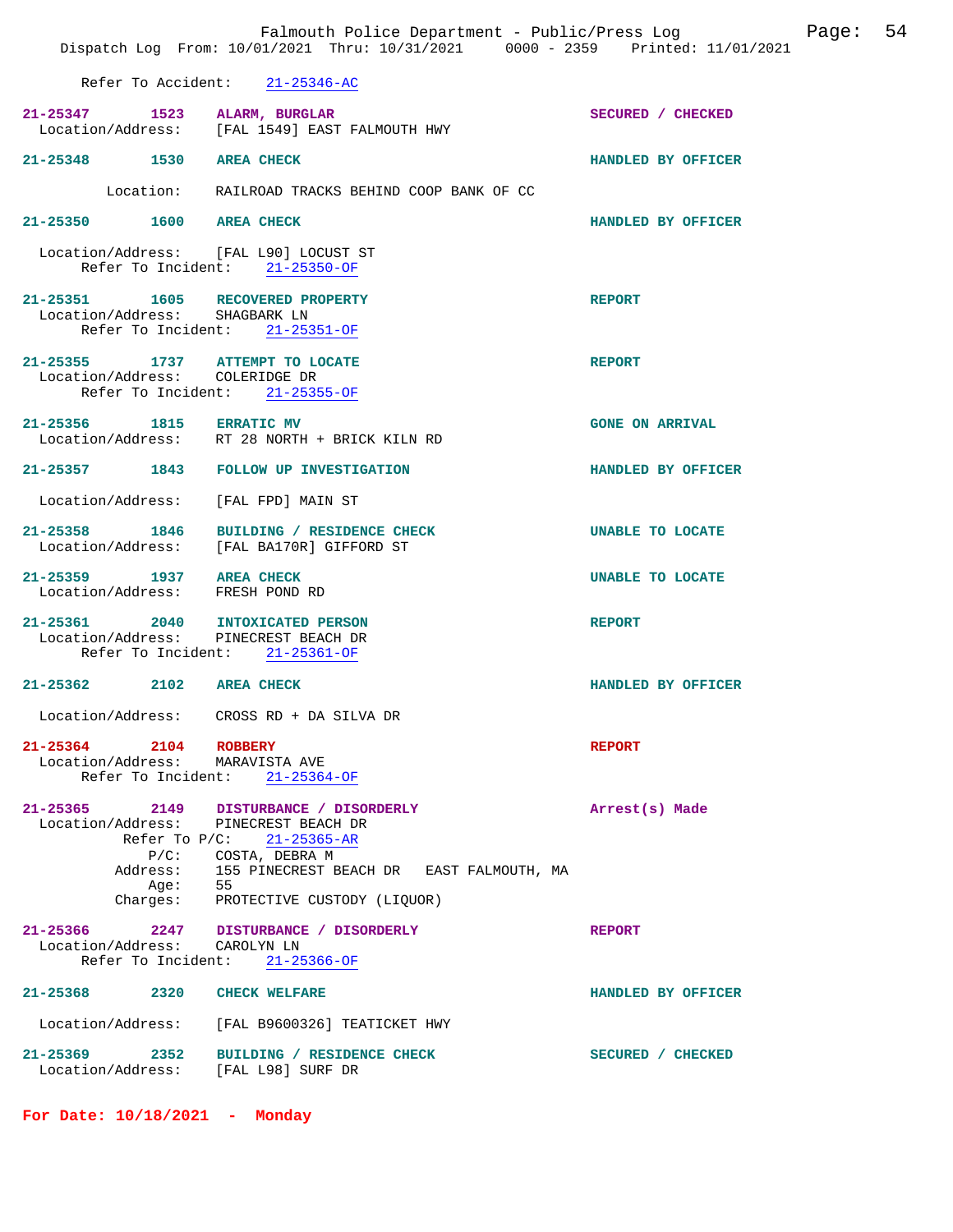|                                                       |                                                                                                | Dispatch Log From: 10/01/2021 Thru: 10/31/2021 0000 - 2359 Printed: 11/01/2021 |
|-------------------------------------------------------|------------------------------------------------------------------------------------------------|--------------------------------------------------------------------------------|
|                                                       | 21-25370 0017 BUILDING / RESIDENCE CHECK<br>Location/Address: [FAL LZ9] SANDWICH RD            | SECURED / CHECKED                                                              |
| 21-25371 0036 ALARM, BURGLAR                          |                                                                                                | HANDLED BY OFFICER                                                             |
| Location/Address:                                     | SYCAMORE ST                                                                                    |                                                                                |
| 21-25372 0041 AREA CHECK                              | Location/Address: [FAL B9600444] LUSCOMBE AVE                                                  | SECURED / CHECKED                                                              |
| Location/Address:                                     | 21-25373 0041 BUILDING / RESIDENCE CHECK<br>[FAL 1471] RT 151                                  | SECURED / CHECKED                                                              |
|                                                       | 21-25374 0101 BUILDING / RESIDENCE CHECK<br>Location/Address: [FAL B9600025] DAVISVILLE RD     | SECURED / CHECKED                                                              |
| 21-25375 0101 AREA CHECK<br>Location/Address: MAIN ST |                                                                                                | SECURED / CHECKED                                                              |
|                                                       | 21-25376 0103 BUILDING / RESIDENCE CHECK<br>Location/Address: [FAL BXX00131] EAST FALMOUTH HWY | SECURED / CHECKED                                                              |
| 21-25377 0115<br>Location/Address: [FAL 1471] RT 151  | <b>AREA CHECK</b>                                                                              | SECURED / CHECKED                                                              |
| 21-25378 0125                                         | BUILDING / RESIDENCE CHECK<br>Location/Address: [FAL B9600028] JONES RD                        | SECURED / CHECKED                                                              |
| 21-25379 0128<br>Location/Address: VIDAL AVE          | <b>AREA CHECK</b>                                                                              | SECURED / CHECKED                                                              |
| 21-25380 0130 CHECK WELFARE                           |                                                                                                | HANDLED BY OFFICER                                                             |
|                                                       | Location/Address: [FAL B9600326] TEATICKET HWY                                                 |                                                                                |
| 21-25381 0135                                         | BUILDING / RESIDENCE CHECK<br>Location/Address: [FAL B0000328] MADELINE RD                     | SECURED / CHECKED                                                              |
|                                                       | 21-25382 0147 PARKING VIOLATION(S)<br>Location/Address: WATER ST + LUSCOMBE AVE                | NO VIOLATION                                                                   |
|                                                       | 21-25383 0154 BUILDING / RESIDENCE CHECK<br>Location/Address: [FAL 3202] PALMER AVE            | SECURED / CHECKED                                                              |
| 21-25384 0155                                         | BUILDING / RESIDENCE CHECK<br>Location/Address: [FAL 964] TEATICKET HWY                        | SECURED / CHECKED                                                              |
|                                                       | 21-25385 0201 PARKING VIOLATION(S)<br>Location/Address: [FAL B9600203] TOWN HALL SQ            | <b>NO VIOLATION</b>                                                            |
| 21-25386 0201<br>Location/Address: CARRIAGE SHOP RD   | <b>AREA CHECK</b>                                                                              | SECURED / CHECKED                                                              |
|                                                       | 21-25387 0201 PARKING VIOLATION(S)<br>Location/Address: [FAL B9600261] MAIN ST                 | NO VIOLATION                                                                   |
| 21-25388 0214 CRASH<br>Location/Address: MENAUHANT RD | Refer To Accident: $\frac{21-25388-AC}{21-2538}$<br>Refer To Incident: 21-25388-OF             | <b>REPORT</b>                                                                  |
|                                                       | 21-25390 0218 FOLLOW UP INVESTIGATION                                                          | HANDLED BY OFFICER                                                             |
|                                                       | Location/Address: [FAL B9800292] DAVIS STRAITS                                                 |                                                                                |
| 21-25391 0218<br>Location/Address: WHITE PINE LN      | <b>ASSIST OTHER AGENCY</b>                                                                     | UNABLE TO LOCATE                                                               |
| 21-25392 0350                                         | <b>BUILDING / RESIDENCE CHECK</b><br>Location/Address: [FAL B9800292] DAVIS STRAITS            | SECURED / CHECKED                                                              |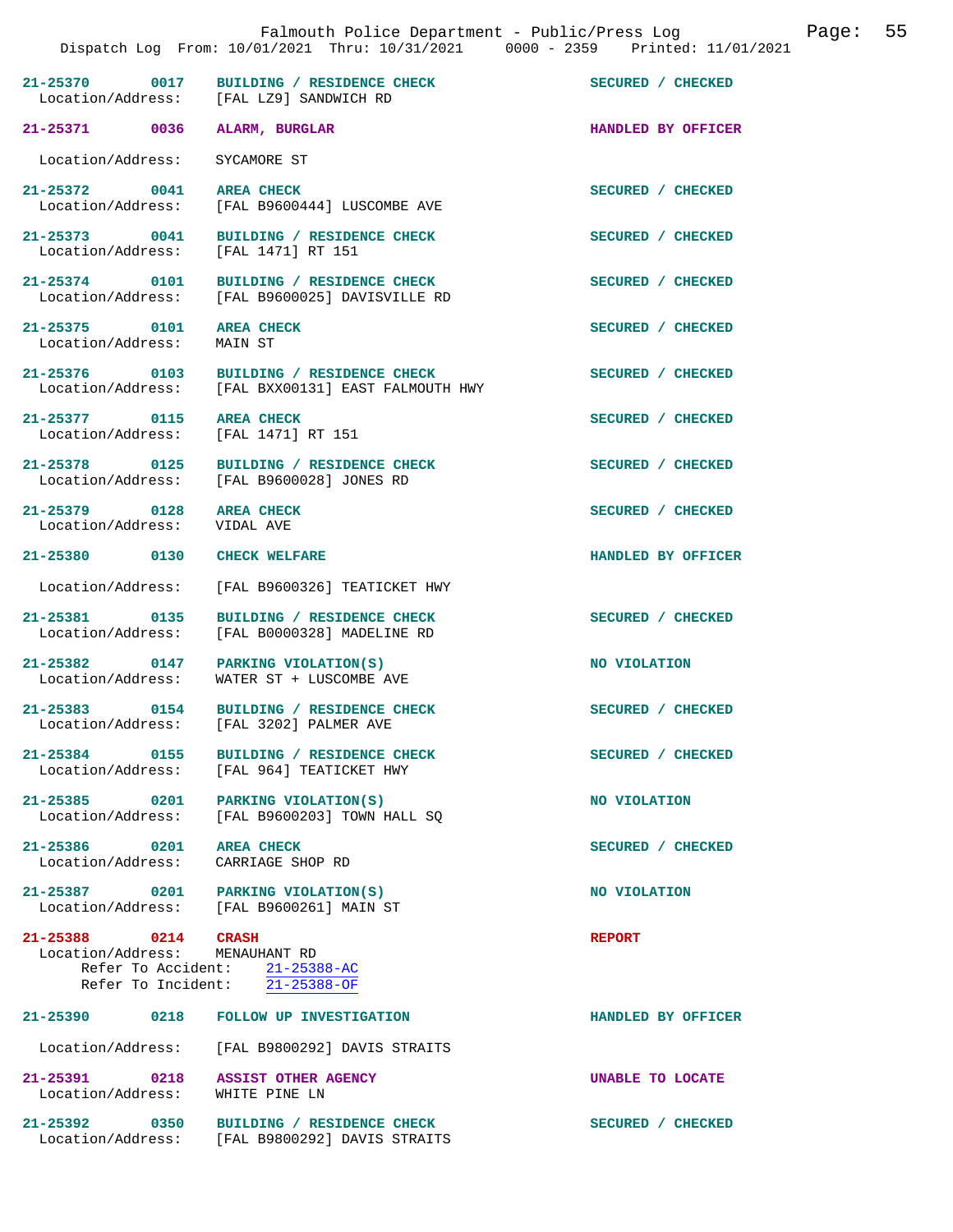| $21 - 25394$                                        | 0419 | <b>ASSIST CITIZEN</b>                                                                            | CANCELLED INCIDENT |
|-----------------------------------------------------|------|--------------------------------------------------------------------------------------------------|--------------------|
| Location/Address:                                   |      | [FAL B9600069] TER HEUN DR                                                                       |                    |
| 21-25395 0606                                       |      | Admin Services                                                                                   | HANDLED BY OFFICER |
| Location/Address:                                   |      | [FAL FPD] MAIN ST                                                                                |                    |
| 21-25396 0653                                       |      | <b>FOLLOW UP INVESTIGATION</b>                                                                   | HANDLED BY OFFICER |
| Location/Address:                                   |      | CENTRAL AVE                                                                                      |                    |
| $21 - 25398$                                        | 0713 | <b>FOLLOW UP INVESTIGATION</b>                                                                   | HANDLED BY OFFICER |
| Location/Address:                                   |      | [FAL FPD] MAIN ST                                                                                |                    |
| 21-25400 0752<br>Location/Address:                  |      | BUILDING / RESIDENCE CHECK<br>[FAL 3214] HATCHVILLE RD                                           | SECURED / CHECKED  |
| $21 - 25296$ 0810<br>Location/Address:              |      | <b>TRAFFIC HAZARD</b><br>SCRANTON AVE + MAIN ST                                                  | NOTIFICATION MADE  |
| 21-25401 0829                                       |      | Illegal Dumping<br>Location/Address: [FAL B9600110] GIFFORD ST<br>Refer To Incident: 21-25401-OF | <b>REPORT</b>      |
| 21-25402 0837 CHECK WELFARE                         |      |                                                                                                  | HANDLED BY OFFICER |
|                                                     |      | Location/Address: KATHARINE LEE BATES                                                            |                    |
| $21 - 25404$<br>0839<br>Location/Address:           |      | <b>LARCENY</b><br>SPRING BARS RD<br>Refer To Incident: 21-25404-OF                               | <b>REPORT</b>      |
| 21-25403 0840                                       |      | FOLLOW UP INVESTIGATION                                                                          | HANDLED BY OFFICER |
| Location/Address:                                   |      | [FAL FPD] MAIN ST                                                                                |                    |
| $21 - 25405$ 0902                                   |      | <b>ABANDONED 911</b>                                                                             | HANDLED BY OFFICER |
|                                                     |      | Location/Address: [FAL B9800292] DAVIS STRAITS                                                   |                    |
| $21 - 25406$<br>Location/Address:                   | 0911 | <b>AREA CHECK</b><br>[FAL B0000328] MADELINE RD                                                  | SECURED / CHECKED  |
| 21-25408 0927 Illegal Dumping                       |      | Location/Address: [FAL B9600030] OLD MAIN RD<br>Refer To Incident: 21-25408-OF                   | <b>REPORT</b>      |
| 21-25409 0936 CHECK WELFARE<br>Location/Address:    |      | NORTH FALMOUTH HWY                                                                               | SECURED / CHECKED  |
| 21-25411 0943                                       |      | <b>SUMMONS SERVICE</b><br>Location/Address: [MAP] UNCATENA RD                                    | UNABLE TO LOCATE   |
| 21-25413                                            | 1006 | ALARM, BURGLAR                                                                                   | CANCELLED INCIDENT |
| Location/Address:                                   |      | PERCH POND CIR                                                                                   |                    |
| 21-25417 1039                                       |      | ALARM, BURGLAR                                                                                   | CANCELLED INCIDENT |
| Location/Address: CHURCH ST                         |      |                                                                                                  |                    |
| 21-25419 1049 CRASH<br>Location/Address: PALMER AVE |      | Refer To Accident: 21-25419-AC                                                                   | <b>REPORT</b>      |
| 21-25421                                            | 1052 | <b>ASSIST FIRE DEPT</b>                                                                          | REF FIRE DEPT      |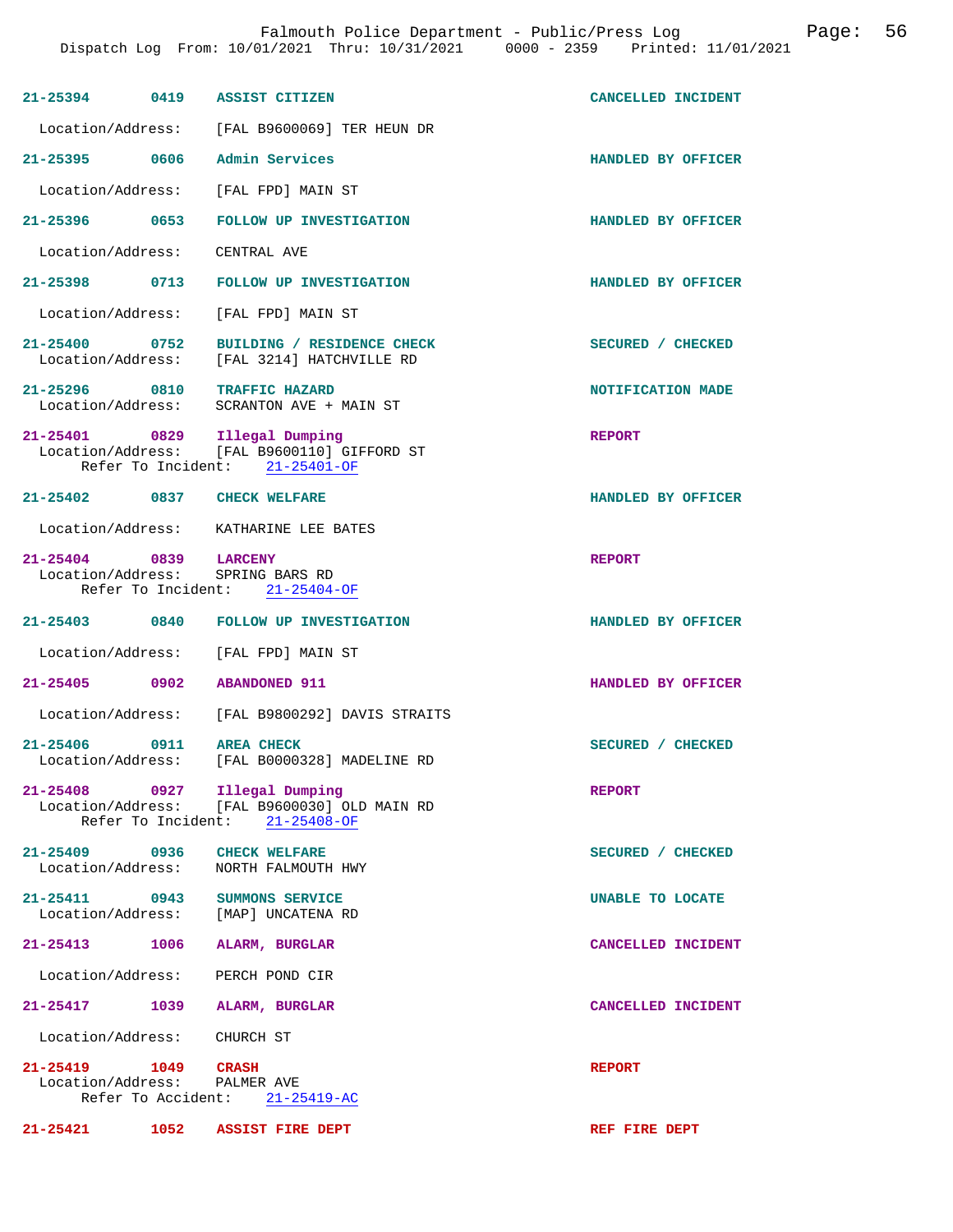|                                                               | Falmouth Police Department - Public/Press Log<br>Dispatch Log From: 10/01/2021 Thru: 10/31/2021 0000 - 2359 Printed: 11/01/2021 |                        | Page: | 57 |
|---------------------------------------------------------------|---------------------------------------------------------------------------------------------------------------------------------|------------------------|-------|----|
|                                                               | Location/Address: WORCESTER CT + LAKE LEAMAN RD                                                                                 |                        |       |    |
| 21-25422 1100 PRESERVE PEACE                                  | Location/Address: [FAL B9600077] TOWN HALL SQ                                                                                   | <b>GONE ON ARRIVAL</b> |       |    |
|                                                               | 21-25423 1117 Alcohol/Drug (Sec 35)<br>Location/Address: [FAL B9600326] TEATICKET HWY                                           | UNABLE TO LOCATE       |       |    |
| 21-25424 1134 CHECK WELFARE                                   |                                                                                                                                 | CANCELLED INCIDENT     |       |    |
| Location/Address: PENNY ROYAL LN                              |                                                                                                                                 |                        |       |    |
| Location/Address: THOMAS B LANDERS RD                         | 21-25425 1139 MENTAL ILLNESS (SEC 12)<br>Refer To Incident: 21-25425-OF                                                         | <b>REPORT</b>          |       |    |
| 21-25426 1144 CHECK WELFARE                                   |                                                                                                                                 | CANCELLED INCIDENT     |       |    |
|                                                               | Location/Address: [FAL 273] EAST FALMOUTH HWY                                                                                   |                        |       |    |
| 21-25427 1148 Admin Services                                  |                                                                                                                                 | HANDLED BY OFFICER     |       |    |
| Location/Address: [FAL FPD] MAIN ST                           |                                                                                                                                 |                        |       |    |
|                                                               | 21-25428 1149 Admin Services<br>Location/Address: [FAL B9600203] TOWN HALL SQ                                                   | <b>SERVED IN HAND</b>  |       |    |
| 21-25429 1154 MISSING PERSON                                  | Location/Address: [FAL B9601318] FIGUERIDO WAY                                                                                  | HANDLED BY PARTY       |       |    |
| 21-25430 1157 B & E RESIDENT<br>Location/Address: ALLEN AVE   | Refer To Incident: 21-25430-OF                                                                                                  | <b>REPORT</b>          |       |    |
| 21-25431 1211 CHECK WELFARE                                   |                                                                                                                                 | CANCELLED INCIDENT     |       |    |
| Location/Address: CANTERBURY LN                               |                                                                                                                                 |                        |       |    |
| Location/Address: BRIGANTINE DR                               | 21-25432 1211 Alcohol/Drug (Sec 35)<br>Refer To Incident: 21-25432-OF                                                           | <b>REPORT</b>          |       |    |
|                                                               | 21-25433 1239 DISTURBANCE / DISORDERLY<br>Location/Address: [FAL B9600080] WORCESTER CT<br>Refer To Incident: 21-25433-OF       | <b>REPORT</b>          |       |    |
|                                                               | 21-25436 1251 Alcohol/Drug (Sec 35)<br>Location/Address: [FAL B9600069] TER HEUN DR<br>Refer To Incident: 21-25436-OF           | <b>REPORT</b>          |       |    |
| 21-25438 1308 B & E RESIDENT<br>Location/Address: GOELETTA DR | Refer To Incident: 21-25438-OF                                                                                                  | <b>REPORT</b>          |       |    |
| 21-25439 1308 UNWANTED GUEST                                  | Location/Address: [FAL B9700958] EAST FALMOUTH HWY                                                                              | UNABLE TO LOCATE       |       |    |
| 21-25442 1345 RECOVERED PROPERTY                              |                                                                                                                                 | HANDLED BY OFFICER     |       |    |
| Location/Address:                                             | MARLIN DR                                                                                                                       |                        |       |    |
| 21-25443 1358 CHECK WELFARE                                   | Location/Address: WAQUOIT HWY + RED BROOK RD                                                                                    | <b>GONE ON ARRIVAL</b> |       |    |
| 21-25444 1412 Admin Services                                  |                                                                                                                                 | HANDLED BY OFFICER     |       |    |
| Location/Address: [FAL FPD] MAIN ST                           |                                                                                                                                 |                        |       |    |
| 21-25445 1502                                                 | <b>AREA CHECK</b>                                                                                                               | <b>REPORT</b>          |       |    |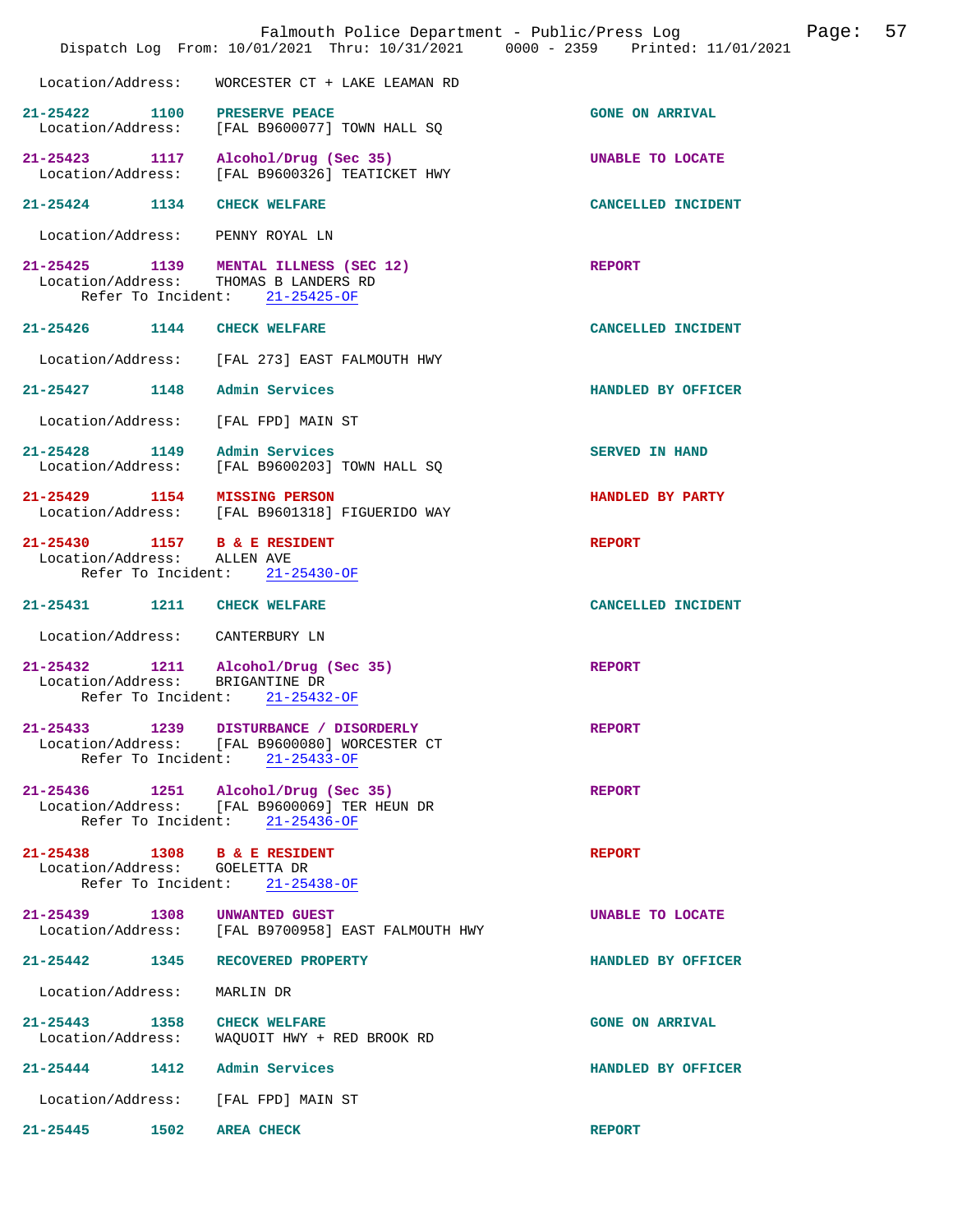Location/Address: GRAND AVE + PENNSYLVANIA AVE Refer To Incident: 21-25445-OF

| 21-25446 | 1504 | <b>CRASH</b> | Location/Address: WOODS HOLE RD + CHURCH ST<br>Refer To Accident: $21-25446-AC$ | <b>REPORT</b>      |
|----------|------|--------------|---------------------------------------------------------------------------------|--------------------|
| 21-25447 | 1507 |              | Admin Services                                                                  | HANDLED BY OFFICER |

Location/Address: [FAL FPD] MAIN ST

**21-25449 1527 MOTOR VEHICLE STOP CONCLUSION VEHICLE TOWED**<br>
Location/Address: [FAL 1058] TEATICKET HWY Location/Address:

**21-25450 1643 B & E RESIDENT REPORT REPORT LOCALION/Address:** GRASMERE DR Location/Address: Refer To Incident: 21-25450-OF

- **21-25451 1702 ANIMAL COMPLAINT HANDLED BY OFFICER**
- Location/Address: [FAL L113] WOOD NECK RD
- **21-25454 1726 FOLLOW UP INVESTIGATION HANDLED BY OFFICER** 
	- Location/Address: [FAL BXX00551] LUSCOMBE AVE
- **21-25456 1756 MOTOR VEHICLE STOP CITATION ISSUED**<br>
Location/Address: [FAL B9800292] DAVIS STRAITS [FAL B9800292] DAVIS STRAITS
- **21-25457 1835 DISABLED MV HANDLED BY OFFICER**
- Location/Address: SANDWICH RD + JOHN PARKER RD
- **21-25458 1840 ALARM, BURGLAR UNFOUNDED**  [FAL 1777] WEST FALMOUTH HWY
- **21-25459 1917 ALARM, BURGLAR SECURED / CHECKED**  Location/Address:

- Location/Address: [FAL BXX00819] NORTH FALMOUTH HWY
- **21-25465 2047 ASSIST OTHER AGENCY HANDLED BY OFFICER** 
	- Location/Address: [FAL 840] TECHNOLOGY PARK DR
- **21-25467 2211 ALARM, BURGLAR CANCELLED INCIDENT** 
	- Location/Address: [FAL 1777] WEST FALMOUTH HWY
- **21-25468 2249 CRASH REPORT**  Location/Address: [FAL B9800542] CARRIAGE SHOP RD Refer To Accident: 21-25468-AC

21-25471 2314 AREA CHECK **REPORT** Location/Address: TER HEUN DR + PALMER AVE TER HEUN DR + PALMER AVE Refer To Incident: 21-25471-OF

**21-25470 2315 ALARM, BURGLAR CANCELLED INCIDENT** 

Location/Address: [FAL 160] TEATICKET HWY

## **For Date: 10/19/2021 - Tuesday**

| 21-25472          | 0045 | BUILDING / RESIDENCE CHECK | SECURED / CHECKED |
|-------------------|------|----------------------------|-------------------|
| Location/Address: |      | [FAL B9900121] PALMER AVE  |                   |

**21-25462 2017 AREA CHECK HANDLED BY OFFICER**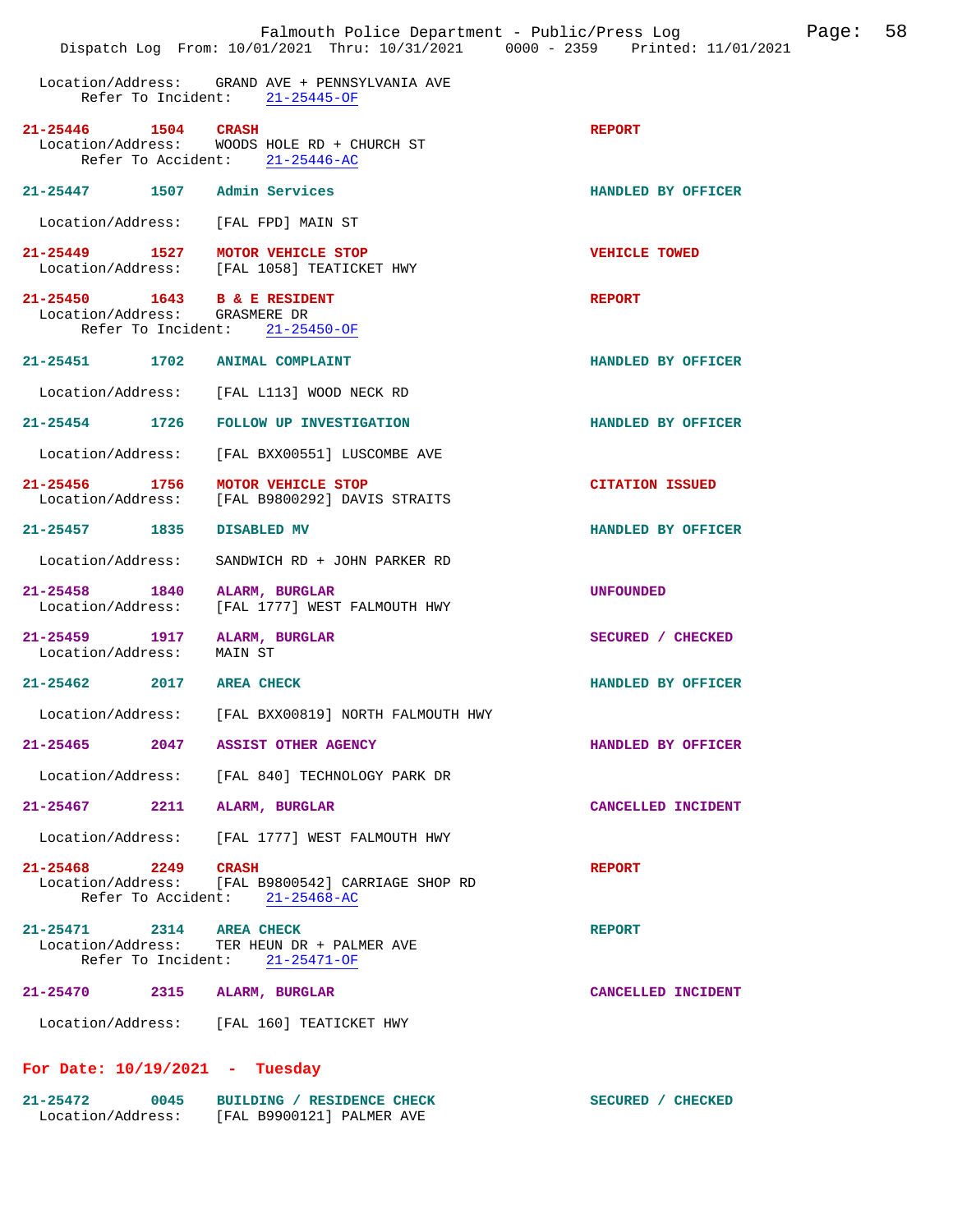|                                                      | Dispatch Log From: 10/01/2021 Thru: 10/31/2021 0000 - 2359 Printed: 11/01/2021   |                    |
|------------------------------------------------------|----------------------------------------------------------------------------------|--------------------|
| 21-25473 0056                                        | BUILDING / RESIDENCE CHECK<br>Location/Address: [FAL B9600027] LAKEVIEW AVE      | SECURED / CHECKED  |
| 21-25474 0057                                        | <b>AREA CHECK</b><br>Location/Address: [FAL B9600027] LAKEVIEW AVE               | SECURED / CHECKED  |
| 21-25475 0058<br>Location/Address:                   | BUILDING / RESIDENCE CHECK<br>[FAL B9600029] KATHARINE LEE BATES                 | SECURED / CHECKED  |
| 21-25476 0058<br>Location/Address:                   | BUILDING / RESIDENCE CHECK<br>[FAL B9600031] MARAVISTA AVE EXT                   | SECURED / CHECKED  |
| 21-25477 0101<br>Location/Address: [FAL L98] SURF DR | <b>AREA CHECK</b>                                                                | SECURED / CHECKED  |
| 21-25478 0102                                        | <b>AREA CHECK</b><br>Location/Address: [FAL B9600047] TEATICKET HWY              | SECURED / CHECKED  |
| 21-25479 0107                                        | <b>AREA CHECK</b><br>Location/Address: [FAL L34] SCRANTON AVE                    | SECURED / CHECKED  |
| 21-25480 0108<br>Location/Address:                   | <b>AREA CHECK</b><br>[FAL 159] GRAND AVE                                         | SECURED / CHECKED  |
| 21-25481 0117                                        | BUILDING / RESIDENCE CHECK<br>Location/Address: [FAL B9800292] DAVIS STRAITS     | SECURED / CHECKED  |
| 21-25482 0124                                        | BUILDING / RESIDENCE CHECK<br>Location/Address: [FAL B9600237] EAST FALMOUTH HWY | SECURED / CHECKED  |
| 21-25483 0124<br>Location/Address:                   | <b>AREA CHECK</b><br>KIRK ST                                                     | SECURED / CHECKED  |
| 21-25484 0127                                        | BUILDING / RESIDENCE CHECK<br>Location/Address: [FAL B9600030] OLD MAIN RD       | SECURED / CHECKED  |
| 21-25485 0135<br>Location/Address:                   | BUILDING / RESIDENCE CHECK<br>[FAL B9600025] DAVISVILLE RD                       | SECURED / CHECKED  |
| 21-25486 0136                                        | <b>AREA CHECK</b><br>Location/Address: [FAL B9600080] WORCESTER CT               | SECURED / CHECKED  |
| 21-25487 0141 ASSIST CITIZEN                         | Location/Address: SANDWICH RD + HAYWAY RD                                        | <b>TRANSPORT</b>   |
| $21 - 25488$<br>0147                                 | BUILDING / RESIDENCE CHECK<br>Location/Address: [FAL B9700958] EAST FALMOUTH HWY | SECURED / CHECKED  |
| 21-25489 0151                                        | Admin Services                                                                   | HANDLED BY OFFICER |
| Location/Address:                                    | [FAL FPD] MAIN ST                                                                |                    |
| 21-25490 0200<br>Location/Address:                   | BUILDING / RESIDENCE CHECK<br>[FAL 302] SANDWICH RD                              | SECURED / CHECKED  |
| 21-25491 0205<br>Location/Address:                   | BUILDING / RESIDENCE CHECK<br>[FAL B9600051] HATCHVILLE RD                       | SECURED / CHECKED  |
| $21 - 25492$ 0212<br>Location/Address:               | PARKING VIOLATION(S)<br>WATER ST                                                 | NO VIOLATION       |
| 21-25493 0213<br>Location/Address:                   | PARKING VIOLATION(S)<br>[FAL B9600203] TOWN HALL SO                              | NO VIOLATION       |
| $21 - 25494$ 0214                                    | PARKING VIOLATION(S)<br>Location/Address: [FAL B9600261] MAIN ST                 | NO VIOLATION       |
| 21-25495 0238                                        | <b>FOLLOW UP INVESTIGATION</b>                                                   | HANDLED BY OFFICER |
|                                                      | Location/Address: [FAL B9800292] DAVIS STRAITS                                   |                    |

Falmouth Police Department - Public/Press Log Page: 59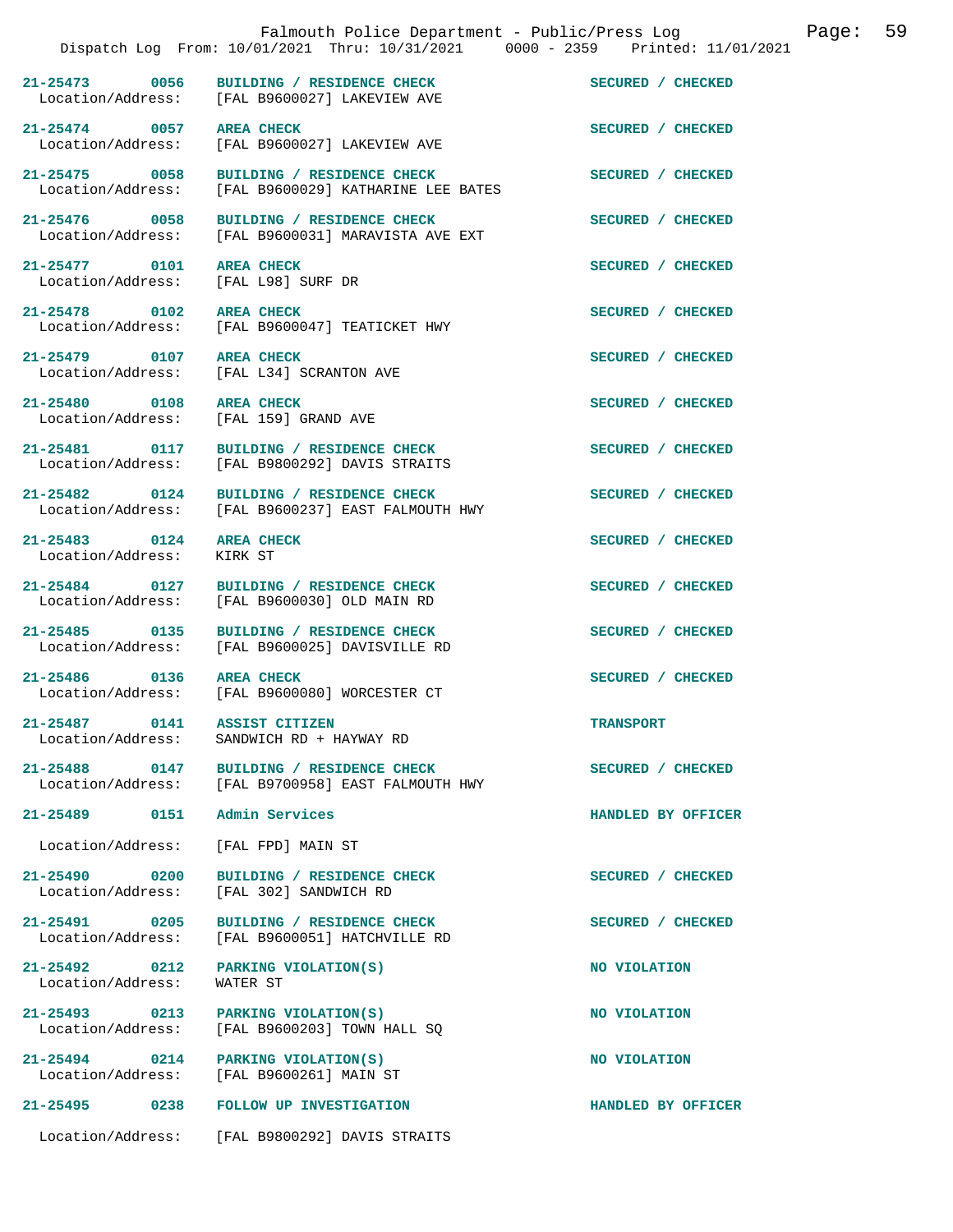| 21-25497 0550 ALARM, BURGLAR                                    | Location/Address: [FAL BXX00672] SPRING BARS RD                                                                                                                                                              | SECURED / CHECKED  |
|-----------------------------------------------------------------|--------------------------------------------------------------------------------------------------------------------------------------------------------------------------------------------------------------|--------------------|
| 21-25498 0557 CRASH                                             | Location/Address: [FAL B9700106] MAIN ST<br>Refer To Accident: 21-25498-AC<br>Refer To Incident: 21-25498-OF                                                                                                 | <b>REPORT</b>      |
| 21-25500 0625 ASSIST CITIZEN                                    |                                                                                                                                                                                                              | CANCELLED INCIDENT |
| Location/Address: TEATICKET HWY                                 |                                                                                                                                                                                                              |                    |
| 21-25501 0649 ALARM, BURGLAR                                    | Location/Address: [FAL BXX00177] THOMAS B LANDERS RD                                                                                                                                                         | <b>UNFOUNDED</b>   |
| 21-25504 0743 CHECK WELFARE<br>Location/Address: TEATICKET HWY  | Refer To Incident: 21-25504-OF                                                                                                                                                                               | <b>REPORT</b>      |
| 21-25505 0835 Admin Services                                    |                                                                                                                                                                                                              | HANDLED BY OFFICER |
| Location/Address: [FAL FPD] MAIN ST                             |                                                                                                                                                                                                              |                    |
| 21-25508 1016 CHECK WELFARE<br>Location/Address: OLD MAIN RD    |                                                                                                                                                                                                              | REF FIRE DEPT      |
| 21-25510 1049 ID Theft / Fraud<br>Location/Address: TAMARACK RD | Refer To Incident: 21-25510-OF                                                                                                                                                                               | <b>REPORT</b>      |
| 21-25513 1121 ASSIST CITIZEN                                    |                                                                                                                                                                                                              | HANDLED BY OFFICER |
| Location/Address: [FAL FPD] MAIN ST                             |                                                                                                                                                                                                              |                    |
| 21-25514 1139 ASSIST FIRE DEPT<br>Location/Address: SADYS LN    |                                                                                                                                                                                                              | REF FIRE DEPT      |
| 21-25515 1201 ABANDONED 911                                     | Location/Address: [FAL B9600029] KATHARINE LEE BATES                                                                                                                                                         | HANDLED BY PARTY   |
| 21-25516 1224 AREA CHECK                                        |                                                                                                                                                                                                              | HANDLED BY OFFICER |
| Location/Address: [FAL 1814] MAIN ST                            |                                                                                                                                                                                                              |                    |
| 1244<br>$21 - 25520$                                            | BUILDING / RESIDENCE CHECK                                                                                                                                                                                   | HANDLED BY OFFICER |
|                                                                 | Location/Address: [FAL 1814] MAIN ST                                                                                                                                                                         |                    |
| 21-25519 1247                                                   | ALARM, BURGLAR<br>Location/Address: [FAL 2022] NASHAWENA ST                                                                                                                                                  | <b>UNFOUNDED</b>   |
| 21-25521 1304 AREA CHECK                                        |                                                                                                                                                                                                              | HANDLED BY OFFICER |
|                                                                 | Location/Address: [FAL 1814] MAIN ST                                                                                                                                                                         |                    |
| $21 - 25522$<br>Address:<br>Age: 23<br>Charges:                 | 1306 SUSPICIOUS PERSON(S)<br>Location/Address: [FAL BXX00323] TEATICKET HWY<br>Refer To Arrest: 21-25522-A-AR<br>Arrest: COSTA-TOBEY, DAMIEN T<br>32 BRUSH HILL CIR HATCHVILLE, MA<br>ARREST WARRANT SERVICE | <b>REPORT</b>      |
|                                                                 | ARREST WARRANT SERVICE<br>ARREST WARRANT SERVICE<br>Refer To Arrest: 21-25522-AR                                                                                                                             |                    |

Arrest: JOHNSON, GABRIEL A<br>Address: 108 FALMOUTH LANDIN 108 FALMOUTH LANDING RD EAST FALMOUTH, MA Age: 19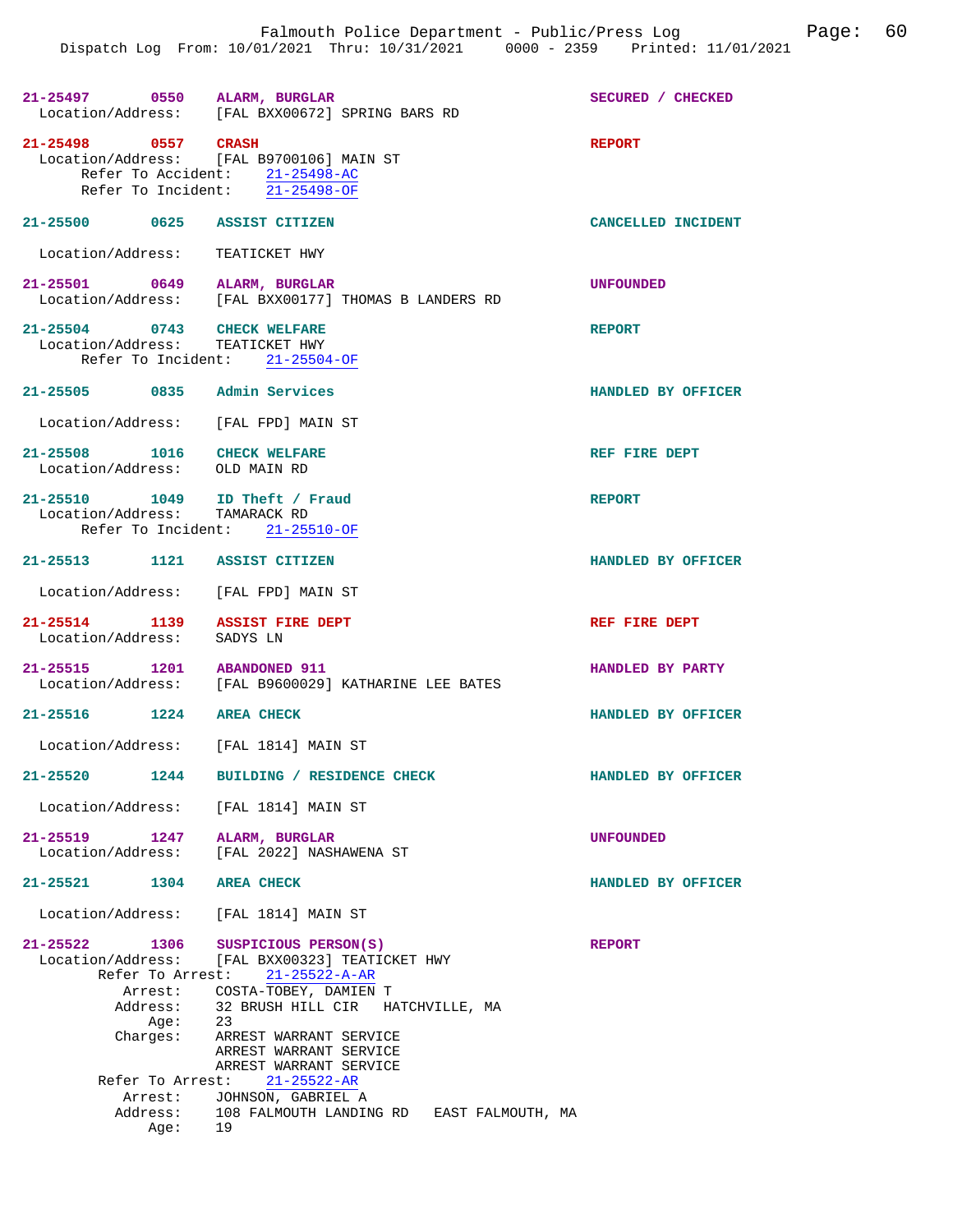|                                                              | Dispatch Log From: 10/01/2021 Thru: 10/31/2021 0000 - 2359 Printed: 11/01/2021                                      | Falmouth Police Department - Public/Press Log<br>Page: | 61 |
|--------------------------------------------------------------|---------------------------------------------------------------------------------------------------------------------|--------------------------------------------------------|----|
| Charges:                                                     | ARREST WARRANT SERVICE<br>ARREST WARRANT SERVICE<br>DANGEROUS WEAPON, CARRY                                         |                                                        |    |
| 21-25523 1320 ANIMAL COMPLAINT                               |                                                                                                                     | REF ANIMAL CONTROL                                     |    |
| Location/Address: WOODVIEW DR                                |                                                                                                                     |                                                        |    |
|                                                              | 21-25524 1332 FOLLOW UP INVESTIGATION                                                                               | HANDLED BY OFFICER                                     |    |
|                                                              | Location/Address: [FAL 402] GREENWOOD ST                                                                            |                                                        |    |
|                                                              | 21-25526 1425 RECOVERED PROPERTY                                                                                    | HANDLED BY OFFICER                                     |    |
|                                                              | Location/Address: [FAL FPD] MAIN ST                                                                                 |                                                        |    |
| 21-25528 1455 Admin Services                                 |                                                                                                                     | HANDLED BY OFFICER                                     |    |
|                                                              | Location/Address: [FAL FPD] MAIN ST                                                                                 |                                                        |    |
| 21-25530<br>Location/Address:                                | 1532 PRIVATE TOW<br>MYERS RD                                                                                        | PRIVATE TOW                                            |    |
| 21-25531 1543 ALARM, BURGLAR                                 |                                                                                                                     | CANCELLED INCIDENT                                     |    |
|                                                              | Location/Address: [FAL B9701196] MARAVISTA AVE                                                                      |                                                        |    |
| 21-25532 1554 CRASH                                          | Location/Address: [FAL 169] EAST FALMOUTH HWY<br>Refer To Accident: 21-25532-AC                                     | <b>REPORT</b>                                          |    |
| 21-25533 1651 AREA CHECK                                     |                                                                                                                     | HANDLED BY OFFICER                                     |    |
|                                                              | Location/Address:     NORTH MAIN ST + DEPOT AVE                                                                     |                                                        |    |
|                                                              | 21-25534 1654 MOTOR VEHICLE STOP<br>Location/Address: RT 28 NORTH + BRICK KILN RD                                   | NO VIOLATION                                           |    |
| 21-25535 1704 Admin Services                                 |                                                                                                                     | HANDLED BY OFFICER                                     |    |
|                                                              | Location/Address: [FAL BXX00810] MAIN ST                                                                            |                                                        |    |
| 21-25536 1728 CHECK WELFARE<br>Location/Address:             | HELEN DR + PINE RIDGE RD                                                                                            | <b>UNFOUNDED</b>                                       |    |
|                                                              | 21-25537 1801 MOTOR VEHICLE STOP<br>Location/Address: [FAL L42] GIFFORD ST                                          | Verbal Warning                                         |    |
| 21-25540 1831 ABANDONED 911                                  |                                                                                                                     | HANDLED BY OFFICER                                     |    |
|                                                              | Location/Address: [FAL B9600029] KATHARINE LEE BATES                                                                |                                                        |    |
| 21-25541 1853 CHECK WELFARE                                  | Location/Address: [FAL BXX00620] TEATICKET HWY                                                                      | <b>GONE ON ARRIVAL</b>                                 |    |
|                                                              | 21-25542 1906 MOTOR VEHICLE STOP                                                                                    | HANDLED BY OFFICER                                     |    |
|                                                              | Location/Address: [FAL BXX00668] TEATICKET HWY                                                                      |                                                        |    |
|                                                              | 21-25543 1927 MOTOR VEHICLE STOP<br>Location/Address: RT 28 NORTH + BRICK KILN RD<br>Refer To Incident: 21-25543-OF | <b>REPORT</b>                                          |    |
|                                                              | 21-25545 1956 MOTOR VEHICLE STOP<br>Location/Address: PALMER AVE + KATHARINE LEE BATES                              | Verbal Warning                                         |    |
| 21-25546 2139 ANIMAL COMPLAINT<br>Location/Address: JONES RD |                                                                                                                     | <b>UNFOUNDED</b>                                       |    |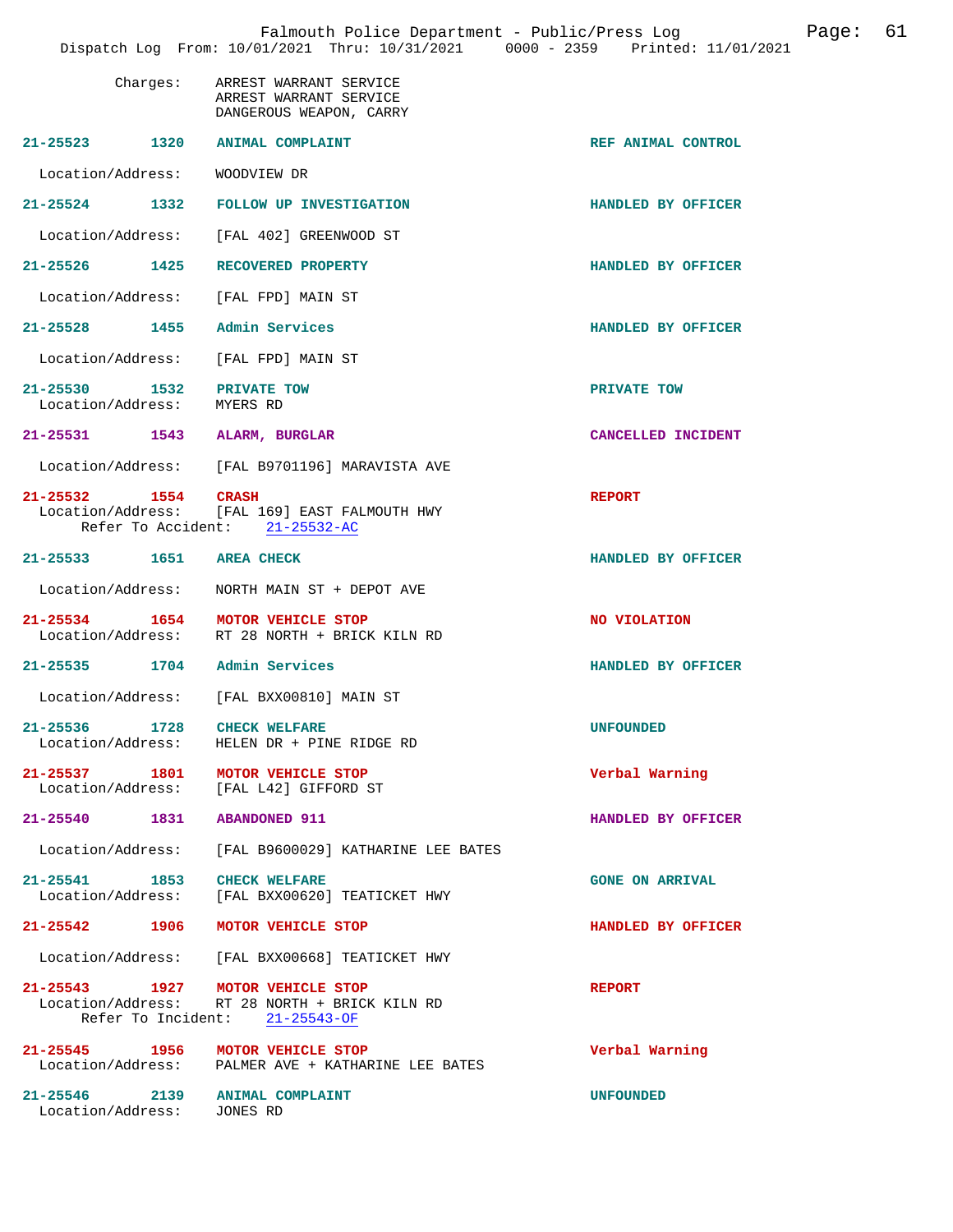| 21-25548 2216 AREA CHECK<br>Location/Address: EDGEWATER DR WEST   |                                                                                                                    | <b>UNFOUNDED</b>  |
|-------------------------------------------------------------------|--------------------------------------------------------------------------------------------------------------------|-------------------|
| For Date: $10/20/2021$ - Wednesday                                |                                                                                                                    |                   |
| 21-25550 0009 ALARM, BURGLAR<br>Location/Address:                 | SHOREWOOD DR                                                                                                       | <b>UNFOUNDED</b>  |
|                                                                   | 21-25551 0033 BUILDING / RESIDENCE CHECK<br>Location/Address: [FAL B9600025] DAVISVILLE RD                         | SECURED / CHECKED |
|                                                                   | 21-25553 0130 BUILDING / RESIDENCE CHEC<br>Location/Address: [FAL 964] TEATICKET HWY<br>BUILDING / RESIDENCE CHECK | SECURED / CHECKED |
| 21-25554 0133                                                     | BUILDING / RESIDENCE CHECK<br>Location/Address: [FAL B9600029] KATHARINE LEE BATES                                 | SECURED / CHECKED |
|                                                                   | 21-25555 0137 BUILDING / RESIDENCE CHECK<br>Location/Address: [FAL B9600027] LAKEVIEW AVE                          | SECURED / CHECKED |
| 21-25556 0141 AREA CHECK                                          | Location/Address: [FAL BXX00810] MAIN ST                                                                           | SECURED / CHECKED |
|                                                                   | 21-25557 0141 BUILDING / RESIDENCE CHECK<br>Location/Address: [FAL 3214] HATCHVILLE RD                             | SECURED / CHECKED |
| Location/Address: WATER ST                                        | 21-25558 0144 PARKING VIOLATION(S)                                                                                 | NO VIOLATION      |
|                                                                   | 21-25559 0144 BUILDING / RESIDENCE CHECK<br>Location/Address: [FAL BXX00620] TEATICKET HWY                         | SECURED / CHECKED |
|                                                                   | 21-25560 0145 BUILDING / RESIDENCE CHECK<br>Location/Address: [FAL 302] SANDWICH RD                                | SECURED / CHECKED |
|                                                                   | 21-25561 0152 BUILDING / RESIDENCE CHECK<br>Location/Address: KIRK ST                                              | SECURED / CHECKED |
|                                                                   | 21-25562 0154 BUILDING / RESIDENCE CHECK<br>Location/Address: [FAL B9600030] OLD MAIN RD                           | SECURED / CHECKED |
|                                                                   | 21-25563 0155 BUILDING / RESIDENCE CHECK<br>Location/Address: [FAL B9700958] EAST FALMOUTH HWY                     | SECURED / CHECKED |
|                                                                   | 21-25564 0159 PARKING VIOLATION(S)<br>Location/Address: [FAL B9600261] MAIN ST                                     | NO VIOLATION      |
| 21-25565 0200                                                     | BUILDING / RESIDENCE CHECK<br>Location/Address: [FAL B0100017] NORTH FALMOUTH HWY                                  | SECURED / CHECKED |
|                                                                   | 21-25566 0202 PARKING VIOLATION(S)<br>Location/Address: [FAL B9600203] TOWN HALL SQ                                | NO VIOLATION      |
| 21-25567 0206 AREA CHECK<br>Location/Address: [FAL L65] COUNTY RD |                                                                                                                    | SECURED / CHECKED |
| 21-25568 0206 AREA CHECK                                          | Location/Address: [FAL L4] HIGHFIELD DR                                                                            | SECURED / CHECKED |
|                                                                   | 21-25569 0211 BUILDING / RESIDENCE CHECK<br>Location/Address: [FAL B9900121] PALMER AVE                            | SECURED / CHECKED |
|                                                                   | 21-25570 0214 BUILDING / RESIDENCE CHECK<br>Location/Address: [FAL B9600031] MARAVISTA AVE EXT                     | SECURED / CHECKED |
|                                                                   | 21-25571 0235 BUILDING / RESIDENCE CHECK<br>Location/Address: [FAL B9800292] DAVIS STRAITS                         | SECURED / CHECKED |
|                                                                   | 21-25572 0345 BUILDING / RESIDENCE CHECK                                                                           | SECURED / CHECKED |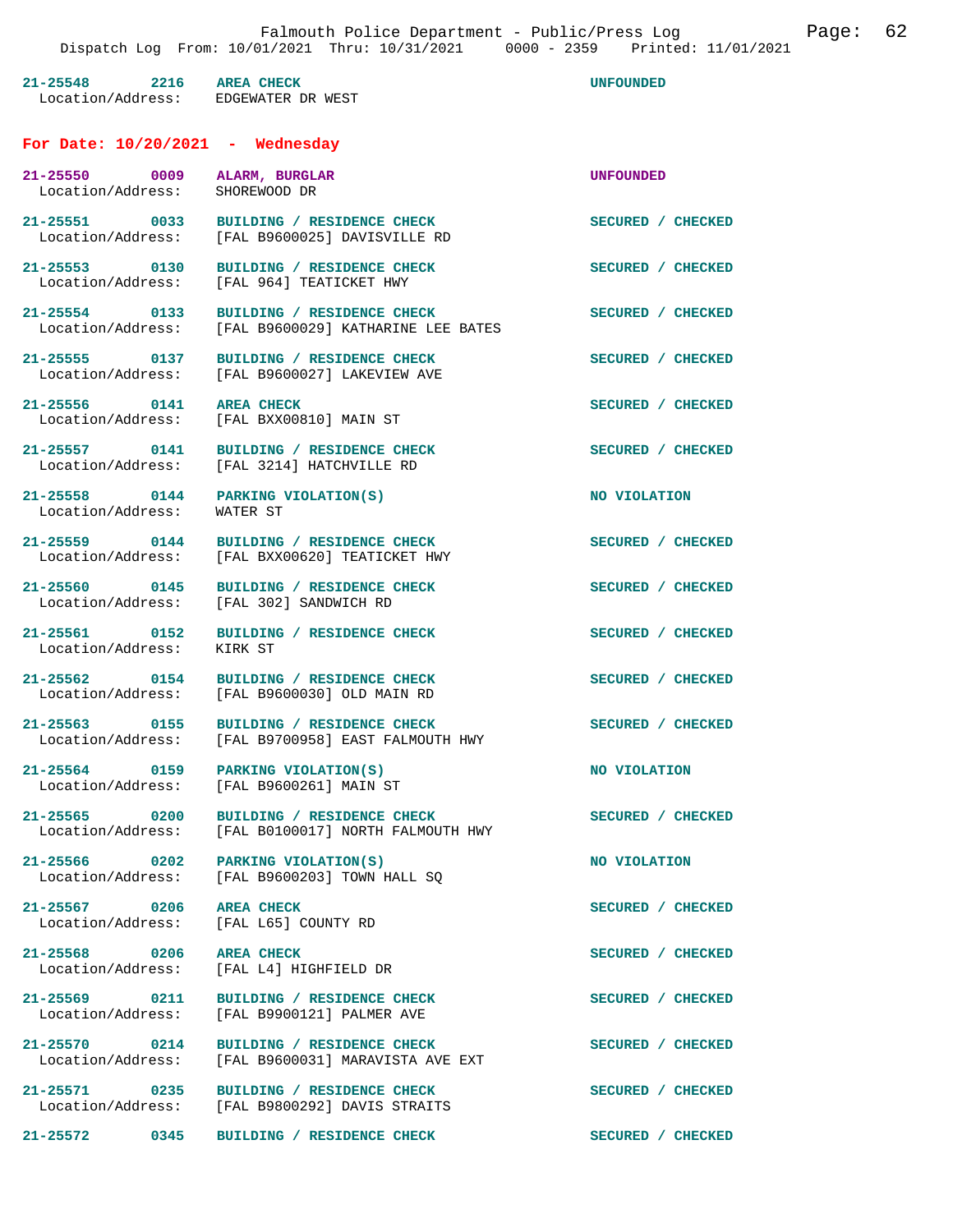|                                           | Falmouth Police Department - Public/Press Log<br>Dispatch Log From: 10/01/2021 Thru: 10/31/2021 0000 - 2359 Printed: 11/01/2021 | 63<br>Page:        |
|-------------------------------------------|---------------------------------------------------------------------------------------------------------------------------------|--------------------|
| Location/Address:                         | [FAL 494] EAST FALMOUTH HWY                                                                                                     |                    |
| 0504<br>$21 - 25573$<br>Location/Address: | <b>ANIMAL COMPLAINT</b><br>JONES RD                                                                                             | <b>UNFOUNDED</b>   |
| $21 - 25574$<br>0539<br>Location/Address: | FOLLOW UP INVESTIGATION<br>[FAL L104] MAIN ST                                                                                   | SECURED / CHECKED  |
| 21-25575 0546                             | Admin Services                                                                                                                  | HANDLED BY OFFICER |
| Location/Address:                         | [FAL FPD] MAIN ST                                                                                                               |                    |
| 21-25576<br>0607                          | FOLLOW UP INVESTIGATION                                                                                                         | HANDLED BY OFFICER |
| Location/Address:                         | [FAL B9700933] LOCUST ST                                                                                                        |                    |
| $21 - 25577$<br>0612                      | ASSIST CITIZEN                                                                                                                  | HANDLED BY OFFICER |
| Location/Address:                         | [FAL 2702] SHORELAND PATH                                                                                                       |                    |
| 0621<br>$21 - 25578$                      | FOLLOW UP INVESTIGATION                                                                                                         | HANDLED BY OFFICER |
| Location/Address:                         | TRADESMAN CIR                                                                                                                   |                    |
| 21-25579 0634<br>Location/Address:        | <b>AREA CHECK</b><br>[FAL B9600026] GIFFORD EXT ST                                                                              | SECURED / CHECKED  |
| 21-25580 0644                             | Admin Services                                                                                                                  | HANDLED BY OFFICER |
| Location/Address:                         | [FAL BXX00810] MAIN ST                                                                                                          |                    |
| $21 - 25581$<br>0735                      | Admin Services                                                                                                                  | HANDLED BY OFFICER |
| Location/Address:                         | [FAL FPD] MAIN ST                                                                                                               |                    |
| $21 - 25583$<br>0747<br>Location/Address: | <b>AREA CHECK</b><br>[FAL 1058] TEATICKET HWY                                                                                   | NOTIFICATION MADE  |
| 21-25584 0750                             | FOLLOW UP INVESTIGATION                                                                                                         | HANDLED BY OFFICER |
|                                           | Location/Address: [FAL B0200069] TEATICKET HWY                                                                                  |                    |
| 21-25587<br>0831                          | Admin Services                                                                                                                  | HANDLED BY OFFICER |
| Location/Address: [FAL FPD] MAIN ST       |                                                                                                                                 |                    |
| 21-25588 0847                             | <b>LARCENY</b><br>Location/Address: [FAL 3202] PALMER AVE<br>Refer To Incident: 21-25588-OF                                     | <b>REPORT</b>      |
| 21-25589 0854                             | <b>CHECK WELFARE</b><br>Location/Address: [FAL BXX00698] DAVIS STRAITS                                                          | UNABLE TO LOCATE   |
| 21-25590 0946<br>Location/Address:        | TRANSPORT / ESCORT<br>[FAL B9600063] JONES RD                                                                                   | <b>TRANSPORT</b>   |
| 21-25591 0950 CHECK WELFARE               |                                                                                                                                 | HANDLED BY OFFICER |
| Location/Address:                         | DEPOT AVE                                                                                                                       |                    |
| 21-25593<br>1018                          | <b>AREA CHECK</b>                                                                                                               | HANDLED BY OFFICER |
| Location/Address:                         | NATAL AVE                                                                                                                       |                    |
| 21-25594 1048                             | DISTURBANCE / DISORDERLY<br>Location/Address: [FAL 1360] CURRIER RD                                                             | UNABLE TO LOCATE   |
| 21-25596<br>1131                          | DISTURBANCE / DISORDERLY                                                                                                        | HANDLED BY OFFICER |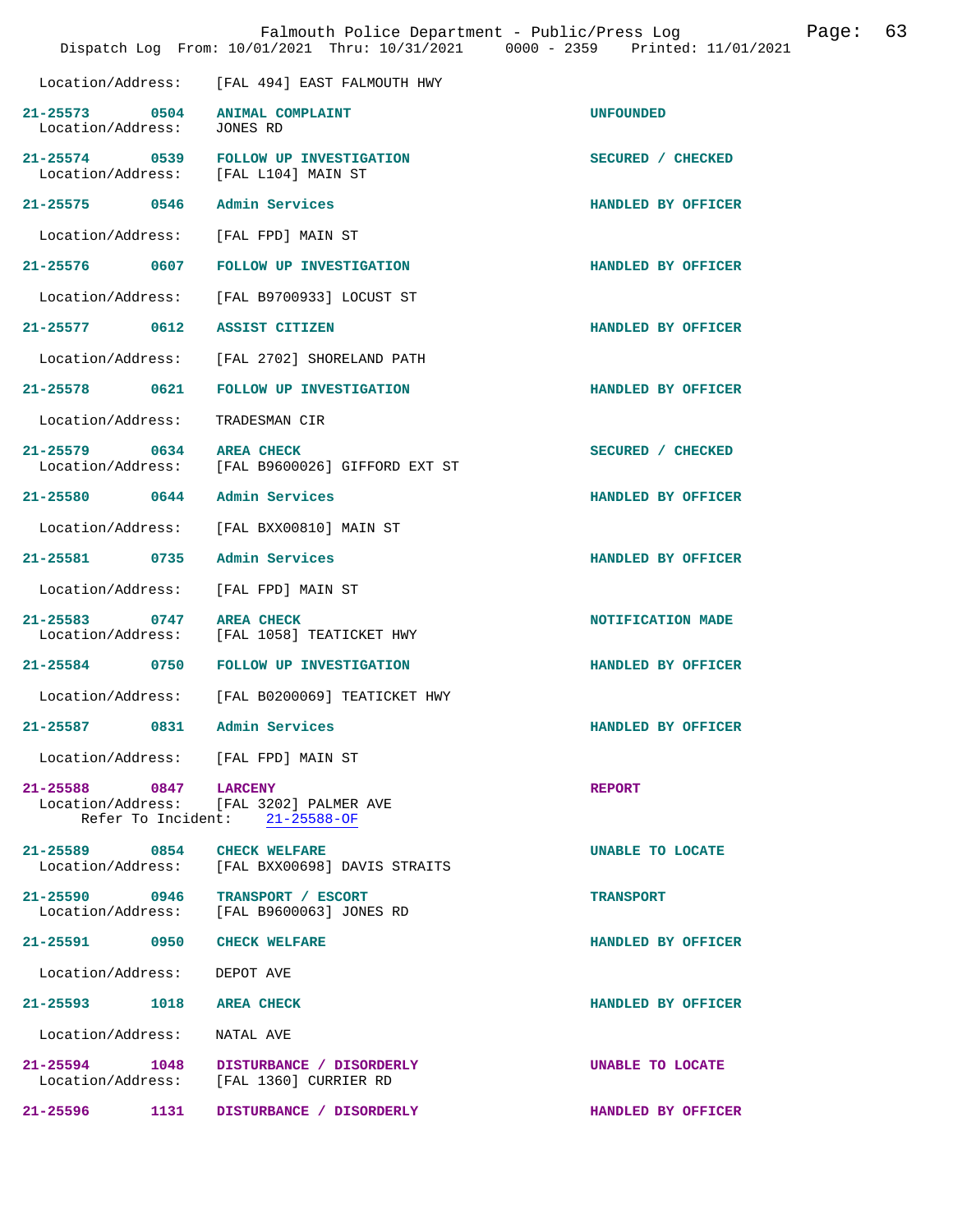|                                                                   | Location/Address: [FAL BXX00190] DAVIS STRAITS                                                 |                         |
|-------------------------------------------------------------------|------------------------------------------------------------------------------------------------|-------------------------|
| 21-25597 1137<br>Location/Address: GIFFORD ST                     | <b>B &amp; E RESIDENT</b>                                                                      | HANDLED BY PARTY        |
| 21-25598 1139 Admin Services                                      |                                                                                                | HANDLED BY OFFICER      |
|                                                                   | Location: DESK COVERAGE                                                                        |                         |
| $21 - 25599$                                                      | 1229 ASSIST CITIZEN                                                                            | HANDLED BY OFFICER      |
| Location/Address: CAREY LN                                        |                                                                                                |                         |
| 21-25600 1251 ATTEMPT TO LOCATE                                   |                                                                                                | CANCELLED INCIDENT      |
| Location/Address: CARRIAGE SHOP RD                                |                                                                                                |                         |
| 21-25602 1302                                                     | Illegal Dumping<br>Location/Address: [FAL L106] LAKEVIEW AVE<br>Refer To Incident: 21-25602-OF | <b>REPORT</b>           |
| 21-25603 1325                                                     | <b>CHECK WELFARE</b>                                                                           | HANDLED BY OFFICER      |
| Location/Address: [FAL 159] GRAND AVE                             |                                                                                                |                         |
| 21-25605 1337 ALARM, BURGLAR                                      |                                                                                                | CANCELLED INCIDENT      |
|                                                                   | Location/Address: [FAL B9601088] WATERSIDE DR                                                  |                         |
| 1358<br>$21 - 25606$                                              | <b>CHECK WELFARE</b><br>Location/Address: [FAL 3061] RED BROOK RD                              | REF FIRE DEPT           |
| 21-25608 1438                                                     | Admin Services                                                                                 | HANDLED BY OFFICER      |
|                                                                   |                                                                                                |                         |
| Location/Address: OLD BARNSTABLE RD                               |                                                                                                |                         |
| 21-25609 1448                                                     | <b>AREA CHECK</b>                                                                              | HANDLED BY OFFICER      |
| Location/Address: DAVIS STRAITS                                   |                                                                                                |                         |
| 21-25610                                                          | 1516 DISTURBANCE / DISORDERLY                                                                  | HANDLED BY OFFICER      |
|                                                                   | Location/Address: [FAL BXX00668] TEATICKET HWY                                                 |                         |
| $21 - 25611$<br>1541                                              | Admin Services                                                                                 | HANDLED BY OFFICER      |
| Location/Address: [FAL FPD] MAIN ST                               |                                                                                                |                         |
| 21-25614 1640 ABANDONED 911                                       |                                                                                                | HANDLED BY OFFICER      |
|                                                                   | Location/Address: [FAL 3312] PALMER AVE                                                        |                         |
| 21-25615 1644 ERRATIC MV<br>Location/Address: RT 151 + CURRIER RD |                                                                                                | <b>REF OTHER</b>        |
| 21-25617 1722 ABANDONED 911                                       | Location/Address: [FAL B9600069] TER HEUN DR                                                   | HANDLED BY PARTY        |
| 21-25620 1748 Admin Services                                      |                                                                                                | HANDLED BY OFFICER      |
| Location/Address: [FAL FPD] MAIN ST                               |                                                                                                |                         |
| 21-25622 1801                                                     | <b>SEX OFFENSES</b><br>Location/Address: [FAL 3138] RIVER HILL RD                              | <b>UNABLE TO LOCATE</b> |
| 21-25623 1810 CHECK WELFARE                                       |                                                                                                | HANDLED BY OFFICER      |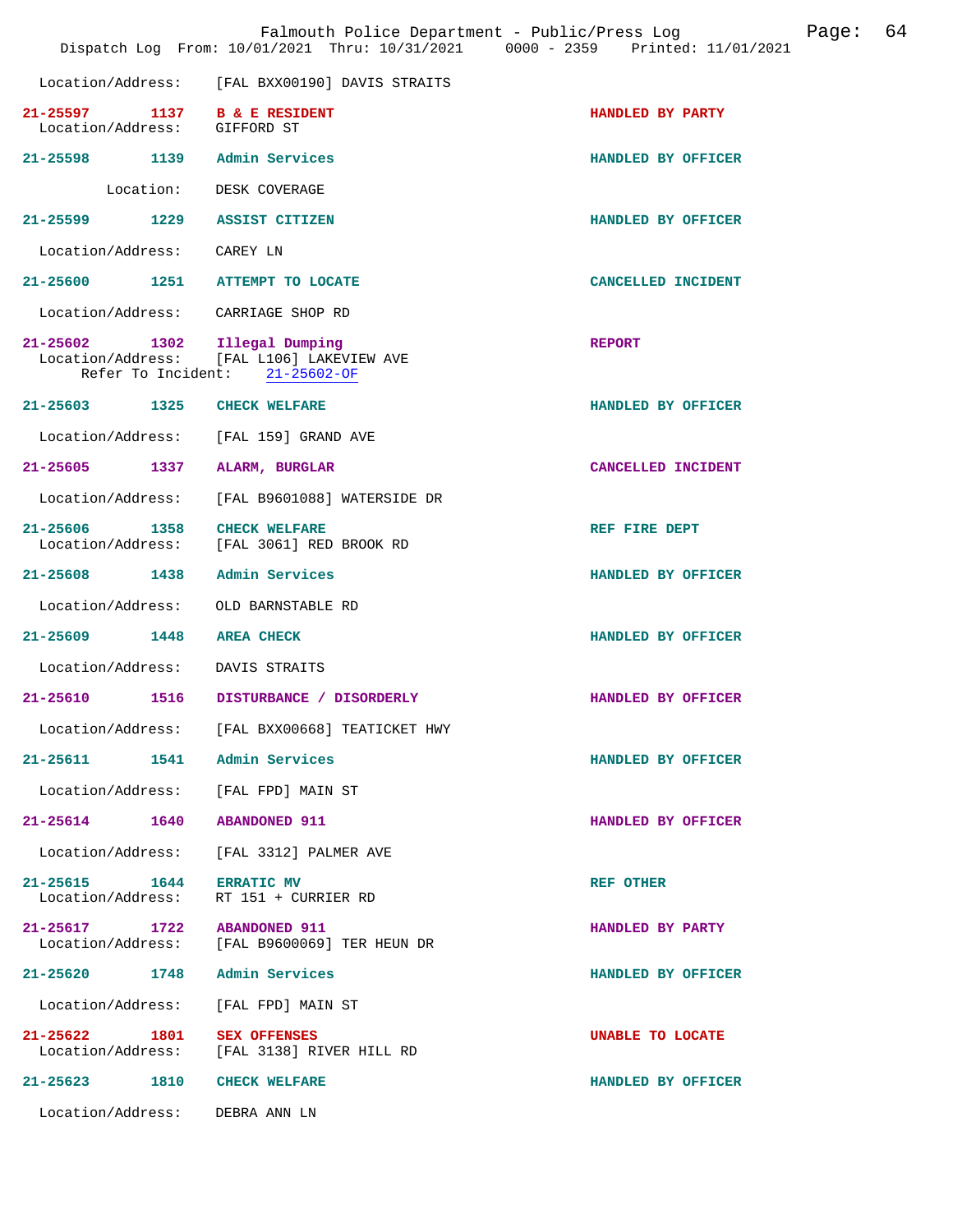|                                                       | Falmouth Police Department - Public/Press Log Fage: 65<br>Dispatch Log From: 10/01/2021 Thru: 10/31/2021 0000 - 2359 Printed: 11/01/2021 |                    |  |
|-------------------------------------------------------|------------------------------------------------------------------------------------------------------------------------------------------|--------------------|--|
|                                                       | 21-25625 1852 MOTOR VEHICLE STOP<br>Location/Address: [FAL B9700084] TEATICKET HWY<br>Refer To Incident: 21-25625-OF                     | <b>REPORT</b>      |  |
|                                                       | 21-25627 1904 SUICIDE ATTEMPT / THREAT<br>Location/Address: [FAL 964] TEATICKET HWY<br>Refer To Incident: 21-25627-OF                    | <b>REPORT</b>      |  |
|                                                       | 21-25628 1940 BUILDING / RESIDENCE CHECK                                                                                                 | HANDLED BY OFFICER |  |
| Location/Address: QUAHOG POND LN                      |                                                                                                                                          |                    |  |
|                                                       | 21-25629 1951 LARCENY<br>Location/Address: [FAL 3295] GRAND AVE<br>Refer To Incident: 21-25629-OF                                        | <b>REPORT</b>      |  |
| 21-25631 2013 CHECK WELFARE                           |                                                                                                                                          | HANDLED BY OFFICER |  |
| Location/Address: MAIN ST                             |                                                                                                                                          |                    |  |
| Location/Address: HAYWAY RD                           | 21-25632 2015 FIREWORKS COMPLAINT                                                                                                        | UNABLE TO LOCATE   |  |
| 21-25634 2303 AREA CHECK                              |                                                                                                                                          | HANDLED BY OFFICER |  |
| Location/Address: DAVISVILLE RD                       |                                                                                                                                          |                    |  |
|                                                       | 21-25635 2341 ALARM, BURGLAR<br>Location/Address: [FAL 180] MAIN ST                                                                      | SECURED / CHECKED  |  |
|                                                       | 21-25636 2347 BUILDING / RESIDENCE CHECK<br>Location/Address: [FAL BXX00567] MAIN ST                                                     | SECURED / CHECKED  |  |
|                                                       | 21-25638 2354 BUILDING / RESIDENCE CHECK<br>Location/Address: [FAL B9600025] DAVISVILLE RD                                               | SECURED / CHECKED  |  |
| For Date: $10/21/2021$ - Thursday                     |                                                                                                                                          |                    |  |
|                                                       | 21-25639 0002 BUILDING / RESIDENCE CHECK<br>Location/Address: [FAL B9600012] DEPOT AVE                                                   | SECURED / CHECKED  |  |
| 21-25640 0011                                         | BUILDING / RESIDENCE CHECK<br>Location/Address: [FAL BXX00272] LOCUST ST                                                                 | SECURED / CHECKED  |  |
| Location/Address:                                     | 21-25641 0024 ALARM, BURGLAR<br>[FAL B9700053] LAMBERT LN                                                                                | UNFOUNDED          |  |
| 21-25642 0055<br>Location/Address:                    | BUILDING / RESIDENCE CHECK<br>[FAL B9600237] EAST FALMOUTH HWY                                                                           | SECURED / CHECKED  |  |
| 21-25643 0126<br>Location/Address:                    | BUILDING / RESIDENCE CHECK<br>[FAL B9900121] PALMER AVE                                                                                  | SECURED / CHECKED  |  |
| 21-25644 0126<br>Location/Address:                    | BUILDING / RESIDENCE CHECK<br>[FAL B9600031] MARAVISTA AVE EXT                                                                           | SECURED / CHECKED  |  |
| Location/Address:                                     | 21-25654 0126 PARKING VIOLATION(S)<br>WATER ST + LUSCOMBE AVE                                                                            | NO VIOLATION       |  |
| 21-25645 0130<br>Location/Address:                    | BUILDING / RESIDENCE CHECK<br>[FAL B9600030] OLD MAIN RD                                                                                 | SECURED / CHECKED  |  |
| 21-25646 0132 AREA CHECK<br>Location/Address: KIRK ST |                                                                                                                                          | SECURED / CHECKED  |  |
|                                                       | 21-25647 0134 PARKING VIOLATION(S)<br>Location/Address: [FAL B9600261] MAIN ST                                                           | NO VIOLATION       |  |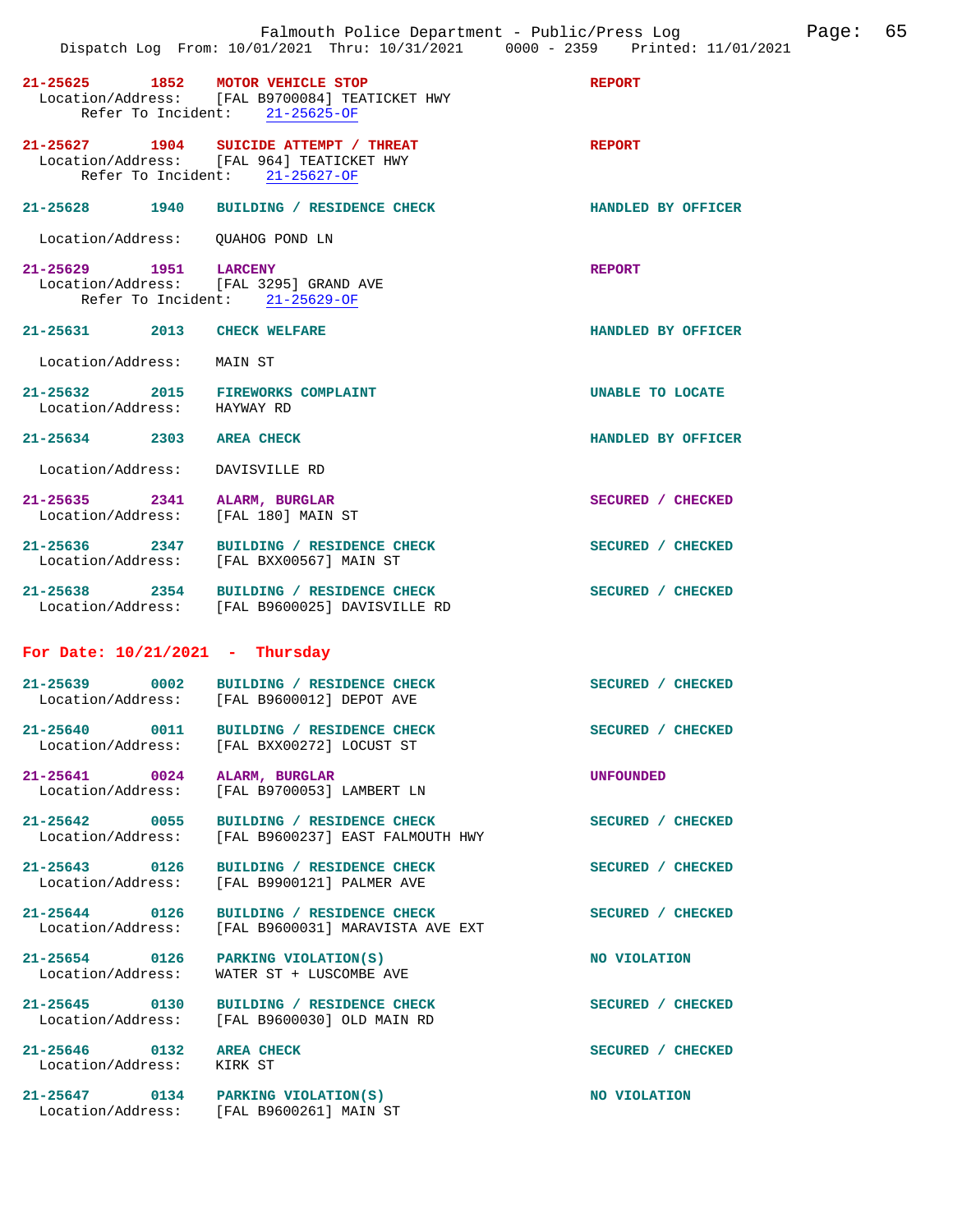|                                                                     |                    | Falmouth Police Department - Public/Press Log<br>Dispatch Log From: 10/01/2021 Thru: 10/31/2021 0000 - 2359 Printed: 11/01/2021 | 66<br>Page:        |
|---------------------------------------------------------------------|--------------------|---------------------------------------------------------------------------------------------------------------------------------|--------------------|
| 21-25648 0140 AREA CHECK                                            |                    | Location/Address: [FAL 302] SANDWICH RD                                                                                         | SECURED / CHECKED  |
| 21-25649 0145 AREA CHECK                                            |                    | Location/Address: [FAL B9600051] HATCHVILLE RD                                                                                  | SECURED / CHECKED  |
| 21-25650 0149<br>Location/Address:                                  |                    | <b>AREA CHECK</b><br>MARAVISTA AVE                                                                                              | SECURED / CHECKED  |
|                                                                     |                    | 21-25651 0150 BUILDING / RESIDENCE CHECK<br>Location/Address: [FAL 28] EAST FALMOUTH HWY                                        | SECURED / CHECKED  |
| $21 - 25652$ 0223                                                   |                    | BUILDING / RESIDENCE CHECK<br>Location/Address: [FAL B9600074] TEATICKET HWY                                                    | SECURED / CHECKED  |
| $21 - 25653$ 0224                                                   |                    | BUILDING / RESIDENCE CHECK<br>Location/Address: [FAL B9700958] EAST FALMOUTH HWY                                                | SECURED / CHECKED  |
| 21-25656 0401                                                       |                    | ALARM, BURGLAR                                                                                                                  | CANCELLED INCIDENT |
| Location/Address:                                                   |                    | [FAL 964] TEATICKET HWY                                                                                                         |                    |
| 21-25657 0519                                                       |                    | Water Complaint<br>Location/Address: [FAL 1734] WEST FALMOUTH HWY                                                               | NOTIFICATION MADE  |
| 21-25658 0622                                                       |                    | Admin Services                                                                                                                  | HANDLED BY OFFICER |
| Location/Address:                                                   |                    | [FAL FFD5] EAST FALMOUTH HWY                                                                                                    |                    |
| 21-25659 0659 Admin Services<br>Location/Address: [FAL FPD] MAIN ST |                    |                                                                                                                                 | HANDLED BY PARTY   |
| 21-25660 0704 ALARM, BURGLAR                                        |                    |                                                                                                                                 | CANCELLED INCIDENT |
|                                                                     |                    | Location/Address: [FAL B9601091] EDGEWATER DR WEST                                                                              |                    |
| 21-25661 0721 ASSIST OTHER AGENCY                                   |                    | Location/Address: [FAL 3138] RIVER HILL RD<br>Refer To Incident: 21-25661-OF                                                    | UNABLE TO LOCATE   |
| 21-25171<br>Location/Address: KING ST + QUEEN ST                    | 0730 OTHER TRAFFIC |                                                                                                                                 | NOTIFICATION MADE  |
| Location/Address: BOXBERRY HILL RD                                  |                    | 21-25662 0738 MENTAL ILLNESS (SEC 12)<br>Refer To Incident: 21-25662-OF                                                         | <b>REPORT</b>      |
| 21-25665 0813                                                       |                    | ALARM, BURGLAR                                                                                                                  | CANCELLED INCIDENT |
| Location/Address:                                                   |                    | NEMASKET RD                                                                                                                     |                    |
| 21-25667 0837<br>Location/Address:                                  |                    | SUMMONS SERVICE<br>HUDSON ST                                                                                                    | UNABLE TO LOCATE   |
| 21-25668                                                            | 0852               | ASSIST CITIZEN                                                                                                                  | HANDLED BY OFFICER |
| Location/Address:                                                   |                    | [FAL FPD] MAIN ST                                                                                                               |                    |
| 21-25669 0910<br>Location/Address:                                  |                    | SUMMONS SERVICE<br>[FAL 860] TEATICKET HWY                                                                                      | UNABLE TO LOCATE   |
| 21-25670 0911<br>Location/Address:                                  |                    | DISABLED MV<br>[FAL B9600029] KATHARINE LEE BATES                                                                               | PRIVATE TOW        |
| 21-25673 0951<br>Location/Address:                                  |                    | MOTOR VEHICLE STOP<br>TER HEUN DR + PALMER AVE                                                                                  | Verbal Warning     |
| 21-25675                                                            | 1008               | Admin Services                                                                                                                  | HANDLED BY OFFICER |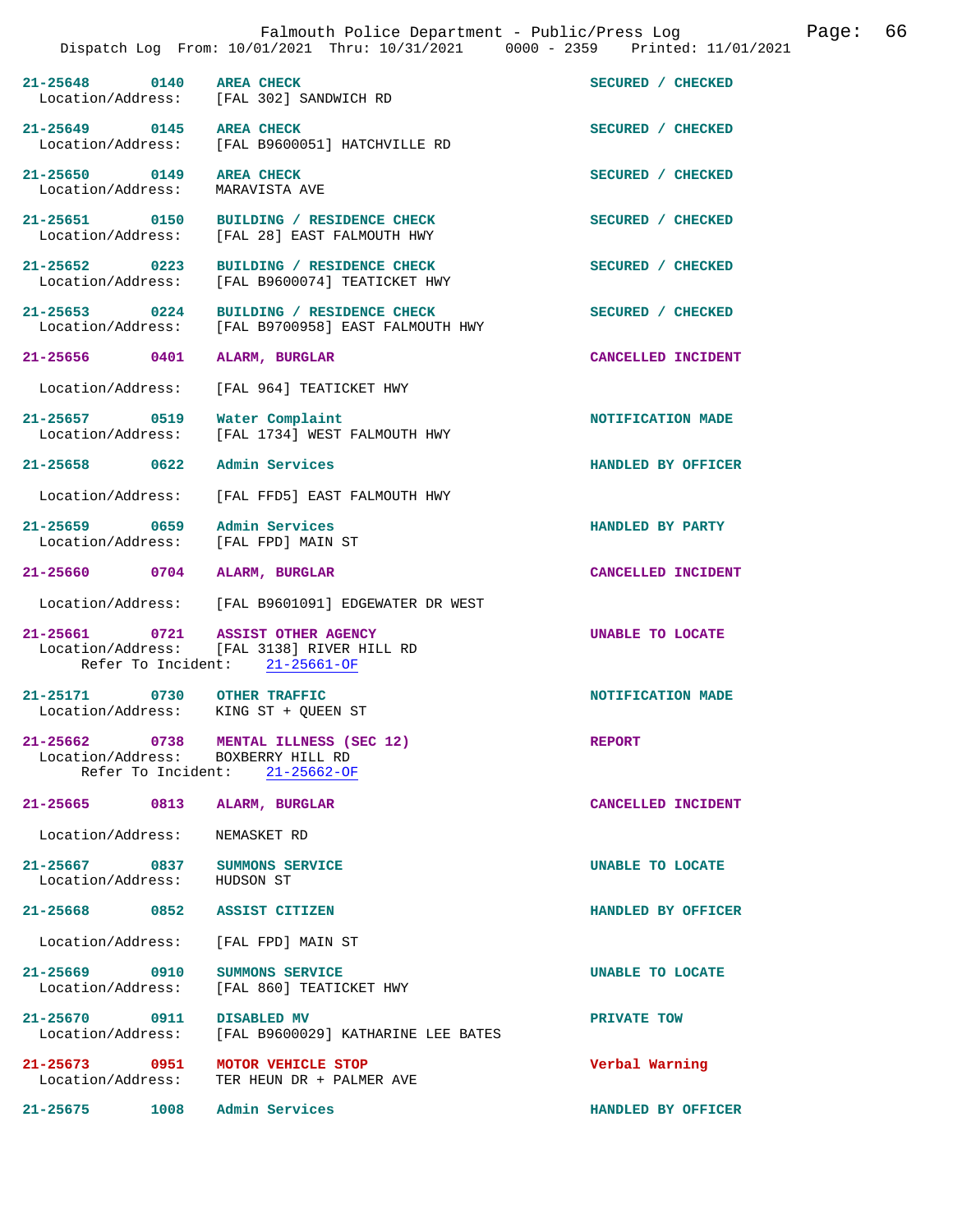| Location/Address: [FAL FPD] MAIN ST                              |                                                                                          |                        |
|------------------------------------------------------------------|------------------------------------------------------------------------------------------|------------------------|
| 21-25676 1031 CHECK WELFARE                                      | Location/Address: [FAL B9600326] TEATICKET HWY<br>Refer To Arrest: 21-25676-AR           | Arrest(s) Made         |
| Aqe:                                                             | Arrest: CASTELLON, MOISES<br>Address: HOMELESS HOMELESS, MA<br>-26                       |                        |
| Charges:                                                         | DRUG, POSSESS CLASS B<br>DRUG, POSSESS CLASS E<br>FUGITIVE FROM JUSTICE ON COURT WARRANT |                        |
| 21-25677 1035 ALARM, BURGLAR                                     | Location/Address: [FAL B9700642] PINE BANK RD                                            | <b>UNFOUNDED</b>       |
| 21-25678 1052<br>Location/Address: [MAP] UNCANTENA DR            | SUMMONS SERVICE                                                                          | SERVED IN HAND         |
| 21-25680 1119 ALARM, BURGLAR<br>Location/Address: DILLINGHAM AVE |                                                                                          | <b>UNFOUNDED</b>       |
| 21-25681 1156 Admin Services                                     |                                                                                          | HANDLED BY OFFICER     |
| Location/Address: [FAL FPD] MAIN ST                              |                                                                                          |                        |
| 21-25682 1202 Admin Services                                     |                                                                                          | HANDLED BY OFFICER     |
|                                                                  | Location/Address: [FAL B0300005] EAST FALMOUTH HWY                                       |                        |
| 21-25684 1249 Admin Services                                     |                                                                                          | HANDLED BY OFFICER     |
| Location/Address: [FAL FPD] MAIN ST                              |                                                                                          |                        |
|                                                                  | 21-25685 1302 ASSIST OTHER AGENCY                                                        | HANDLED BY OFFICER     |
| Location/Address: CLUB VALLEY DR                                 |                                                                                          |                        |
| 21-25686 1323 LOST PROPERTY                                      |                                                                                          | HANDLED BY OFFICER     |
| Location: BIKE PATH                                              |                                                                                          |                        |
| 21-25689 1346 CHECK WELFARE                                      |                                                                                          | HANDLED BY OFFICER     |
|                                                                  | Location/Address: [FAL L34] SCRANTON AVE                                                 |                        |
| 21-25683 1350 ASSIST OTHER AGENCY                                |                                                                                          | HANDLED BY OFFICER     |
|                                                                  | Location/Address: GIFFORD ST + BRICK KILN RD                                             |                        |
| 21-25690 1355 ALARM, BURGLAR<br>Location/Address: ANCHORAGE RD   |                                                                                          | <b>UNFOUNDED</b>       |
| 21-25693 1434 Admin Services                                     |                                                                                          | HANDLED BY OFFICER     |
| Location/Address:                                                | [FAL FFD5] EAST FALMOUTH HWY                                                             |                        |
|                                                                  | 21-25694 1436 ASSIST OTHER AGENCY<br>Location/Address: [FAL B0200069] TEATICKET HWY      | UNABLE TO LOCATE       |
| 21-25696 1501 Admin Services                                     |                                                                                          | HANDLED BY OFFICER     |
| Location/Address: [FAL FPD] MAIN ST                              |                                                                                          |                        |
| 21-25701 1544                                                    | <b>ABANDONED MV</b>                                                                      | HANDLED BY OFFICER     |
| Location/Address:                                                | TWIN HILL RD                                                                             |                        |
| 21-25703 1620                                                    | DRUG LAW VIOLATION<br>Location/Address: [FAL B9600070] SCRANTON AVE                      | <b>GONE ON ARRIVAL</b> |

Falmouth Police Department - Public/Press Log Canade: 67

Dispatch Log From: 10/01/2021 Thru: 10/31/2021 0000 - 2359 Printed: 11/01/2021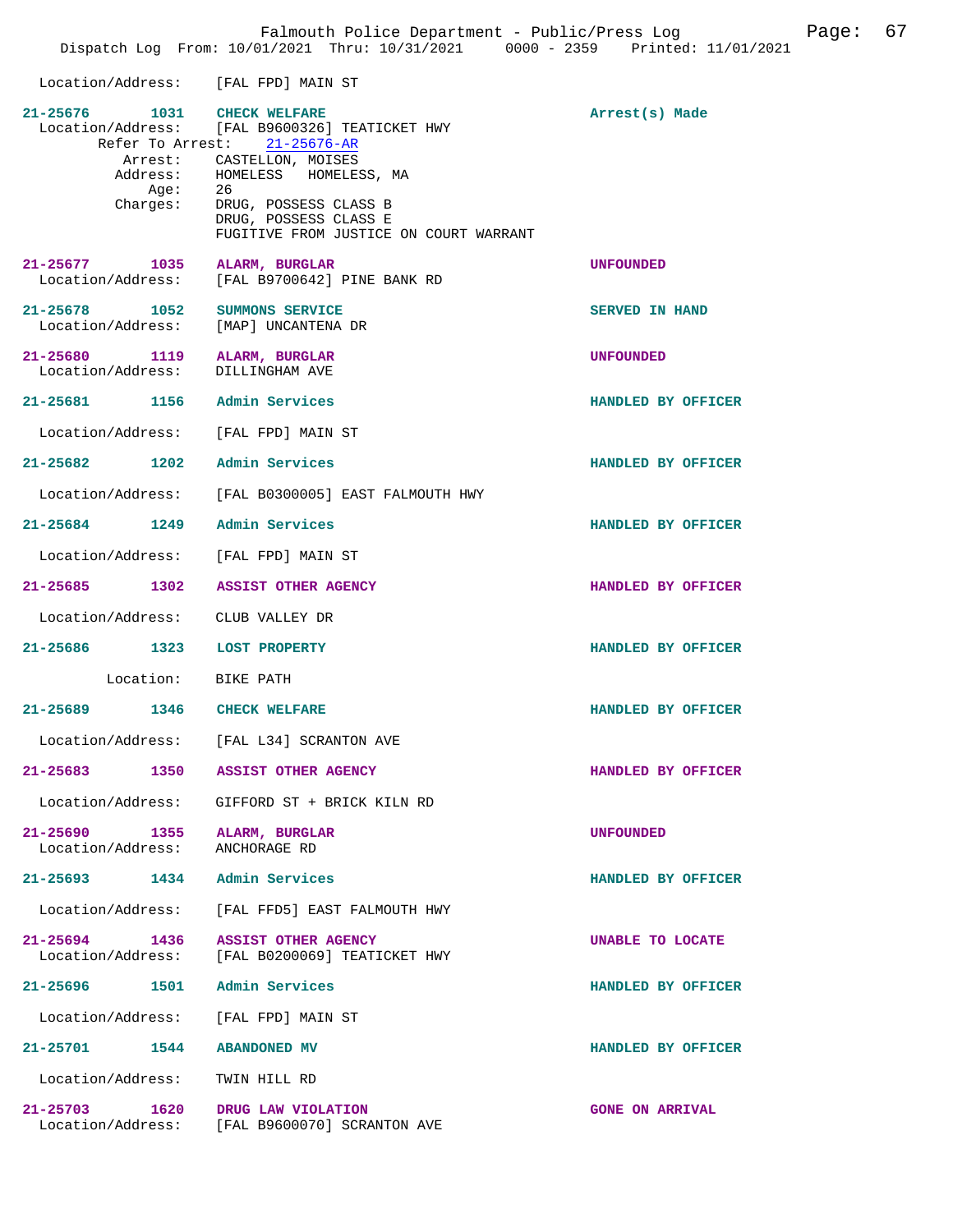| 21-25704 1635                                                    | <b>CRASH</b>                                                                | <b>REPORT</b>          |
|------------------------------------------------------------------|-----------------------------------------------------------------------------|------------------------|
|                                                                  | Location/Address: [FAL BXX00235] MAIN ST                                    |                        |
|                                                                  | Refer To Accident: 21-25704-AC                                              |                        |
|                                                                  |                                                                             |                        |
| 21-25705 1641 ASSIST CITIZEN                                     |                                                                             | <b>REPORT</b>          |
| Location/Address: CORTE REAL AVE                                 |                                                                             |                        |
|                                                                  | Refer To Incident: 21-25705-OF                                              |                        |
|                                                                  |                                                                             |                        |
| 21-25706 1642 ASSIST CITIZEN                                     |                                                                             | HANDLED BY OFFICER     |
|                                                                  |                                                                             |                        |
| Location/Address:                                                | SEAGULL LN                                                                  |                        |
|                                                                  |                                                                             |                        |
| 21-25709 1650 ERRATIC MV                                         | Location/Address: PALMER AVE + JONES RD                                     | <b>GONE ON ARRIVAL</b> |
|                                                                  |                                                                             |                        |
|                                                                  | 21-25710 1653 DISTURBANCE / DISORDERLY                                      | <b>GONE ON ARRIVAL</b> |
|                                                                  | Location/Address: [FAL B0200069] TEATICKET HWY                              |                        |
|                                                                  |                                                                             |                        |
| 21-25711 1654 ASSIST OTHER AGENCY                                |                                                                             | Arrest(s) Made         |
|                                                                  | Location/Address: [FAL B0100152] TEATICKET HWY                              |                        |
|                                                                  | Refer To Arrest: 21-25711-A-AR                                              |                        |
|                                                                  | Arrest: DEPRIEST, NATASHA MARIE                                             |                        |
|                                                                  | Address: 94 MAIN ST HYANNIS, MA                                             |                        |
| Aqe:                                                             | 32                                                                          |                        |
|                                                                  | Charges: ARREST WARRANT SERVICE                                             |                        |
|                                                                  | Refer To Arrest: 21-25711-AR                                                |                        |
|                                                                  | Arrest: WOOD, TRAYCORDI                                                     |                        |
|                                                                  | Address: 767 INDEPENDENCE PARK Apt. #B105 HYANNIS, MA                       |                        |
|                                                                  |                                                                             |                        |
|                                                                  | Age: 28<br>Charges: ARREST WARRANT SERVICE                                  |                        |
|                                                                  | ARREST WARRANT SERVICE                                                      |                        |
|                                                                  |                                                                             |                        |
| 21-25712 1727 CRASH                                              |                                                                             | <b>REPORT</b>          |
| Location/Address: WEST FALMOUTH HWY                              |                                                                             |                        |
|                                                                  | Refer To Accident: 21-25712-AC                                              |                        |
|                                                                  |                                                                             |                        |
| 21-25715 1749 ALARM, BURGLAR<br>Location/Address: CLUB VALLEY DR |                                                                             | SECURED / CHECKED      |
|                                                                  |                                                                             |                        |
| 21-25716 1750 DISABLED MV                                        |                                                                             | HANDLED BY PARTY       |
|                                                                  | Location/Address: [FAL B9600069] PALMER AVE + JONES RD                      |                        |
|                                                                  |                                                                             |                        |
| 21-25718 1807                                                    | Admin Services                                                              | HANDLED BY OFFICER     |
|                                                                  |                                                                             |                        |
| Location/Address: [FAL FPD] MAIN ST                              |                                                                             |                        |
|                                                                  |                                                                             |                        |
| 21-25719 1814 ALARM, BURGLAR                                     |                                                                             | SECURED / CHECKED      |
| Location/Address:                                                | HIGHWOOD LN                                                                 |                        |
|                                                                  |                                                                             |                        |
| 21-25720 1823 CRASH                                              |                                                                             | UNABLE TO LOCATE       |
|                                                                  | Location/Address: [FAL B9600983] WILD HARBOR RD                             |                        |
|                                                                  |                                                                             |                        |
| 21-25722 1857                                                    | DISTURBANCE / DISORDERLY                                                    | HANDLED BY OFFICER     |
|                                                                  |                                                                             |                        |
|                                                                  | Location/Address: [FAL B9600069] TER HEUN DR                                |                        |
|                                                                  |                                                                             |                        |
| 21-25725 1945                                                    | ASSIST CITIZEN                                                              | HANDLED BY OFFICER     |
|                                                                  |                                                                             |                        |
| Location/Address: CRICKET LN                                     |                                                                             |                        |
|                                                                  |                                                                             |                        |
| 21-25727 1957 CHECK WELFARE                                      |                                                                             | CANCELLED INCIDENT     |
|                                                                  |                                                                             |                        |
|                                                                  |                                                                             |                        |
|                                                                  | Location/Address: [FAL 3175] DAVIS STRAITS                                  |                        |
|                                                                  |                                                                             |                        |
|                                                                  | 21-25732 2209 ASSAULT, IP<br>Location/Address: [FAL BXX00322] TEATICKET HWY | <b>REPORT</b>          |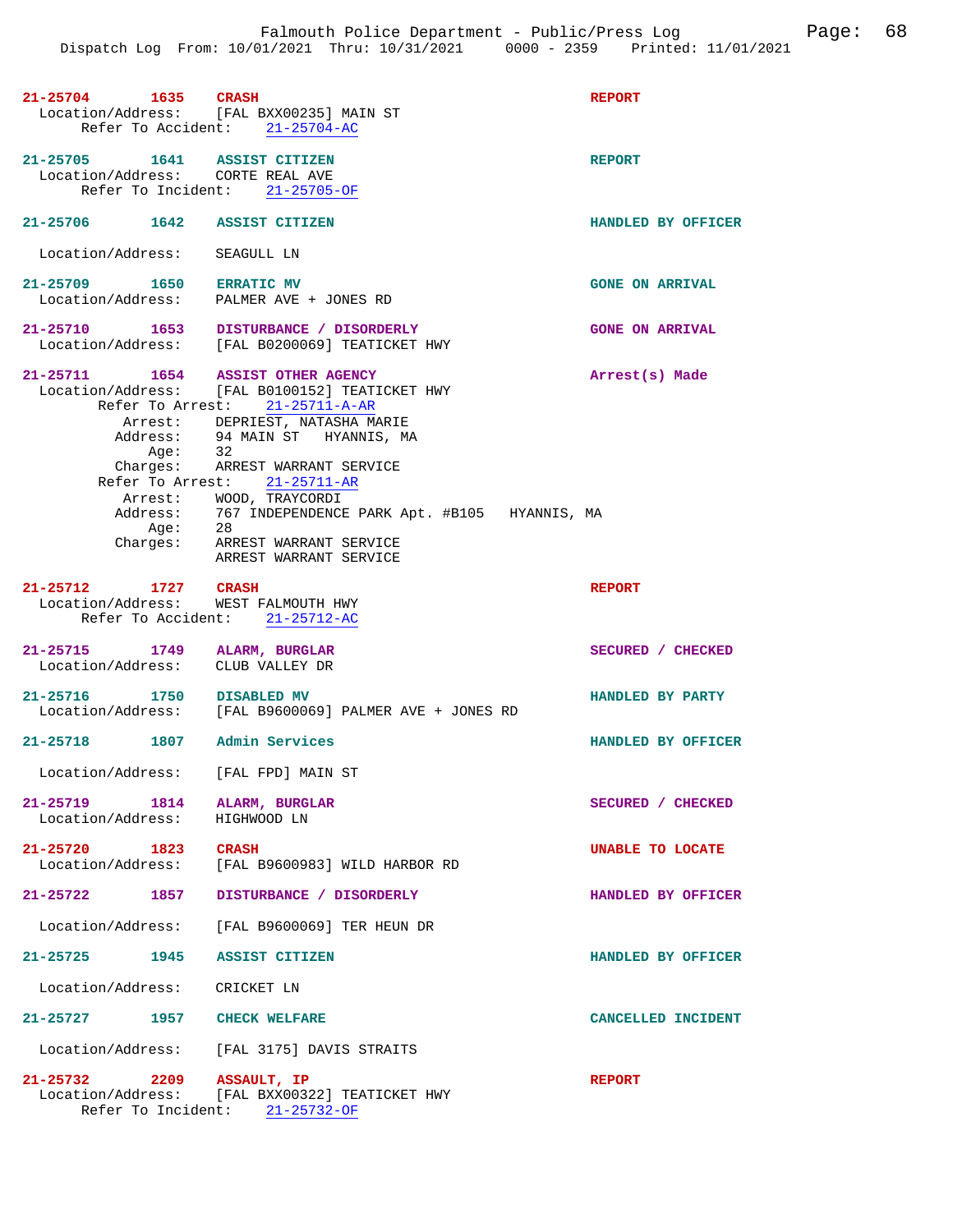|                                    |      | Falmouth Police Department - Public/Press Log<br>Dispatch Log From: 10/01/2021 Thru: 10/31/2021 0000 - 2359 Printed: 11/01/2021 | 69<br>Page:           |
|------------------------------------|------|---------------------------------------------------------------------------------------------------------------------------------|-----------------------|
| $21 - 25734$                       | 2314 | UNWANTED GUEST                                                                                                                  | HANDLED BY OFFICER    |
|                                    |      | Location/Address: [FAL BXX00016] TEATICKET HWY                                                                                  |                       |
| For Date: $10/22/2021$ - Friday    |      |                                                                                                                                 |                       |
|                                    |      | 21-25736 0012 BUILDING / RESIDENCE CHECK<br>Location/Address: [FAL B9600028] JONES RD                                           | <b>SERVED IN HAND</b> |
| 21-25737 0018                      |      | <b>ABANDONED 911</b>                                                                                                            | CANCELLED INCIDENT    |
| Location/Address:                  |      | [FAL B9600069] TER HEUN DR                                                                                                      |                       |
| 21-25738 0036                      |      | LOUD MUSIC / PARTY / NOISES                                                                                                     | HANDLED BY OFFICER    |
| Location/Address:                  |      | [FAL 2097] NORTH FALMOUTH HWY                                                                                                   |                       |
| 21-25739 0039<br>Location/Address: |      | BUILDING / RESIDENCE CHECK<br>[FAL B9600027] LAKEVIEW AVE                                                                       | SECURED / CHECKED     |
| 21-25740 0046                      |      | DISTURBANCE / DISORDERLY                                                                                                        | HANDLED BY OFFICER    |
| Location/Address:                  |      | [FAL B9600069] TER HEUN DR                                                                                                      |                       |
| 21-25741 0128<br>Location/Address: |      | BUILDING / RESIDENCE CHECK<br>[FAL B0100017] NORTH FALMOUTH HWY                                                                 | SECURED / CHECKED     |
| 21-25742 0131<br>Location/Address: |      | BUILDING / RESIDENCE CHECK<br>[FAL 964] TEATICKET HWY                                                                           | SECURED / CHECKED     |
| 21-25743 0131<br>Location/Address: |      | BUILDING / RESIDENCE CHECK<br>[FAL 302] SANDWICH RD                                                                             | SECURED / CHECKED     |
| 21-25744 0136                      |      | <b>AREA CHECK</b>                                                                                                               | HANDLED BY OFFICER    |
| Location/Address:                  |      | [FAL B9600203] TOWN HALL SQ                                                                                                     |                       |
| $21 - 25745$<br>Location/Address:  | 0144 | BUILDING / RESIDENCE CHECK<br>[FAL 964] TEATICKET HWY                                                                           | SECURED / CHECKED     |
| 21-25746 0148<br>Location/Address: |      | BUILDING / RESIDENCE CHECK<br>[FAL B9700958] EAST FALMOUTH HWY                                                                  | SECURED / CHECKED     |
| 21-25747 0149                      |      | BUILDING / RESIDENCE CHECK<br>Location/Address: [FAL B9600240] MAIN ST                                                          | SECURED / CHECKED     |
| Location/Address:                  |      | 21-25748 0155 BUILDING / RESIDENCE CHECK<br>[FAL B9600031] MARAVISTA AVE EXT                                                    | SECURED / CHECKED     |
|                                    |      | 21-25749 0155 PARKING VIOLATION(S)                                                                                              | HANDLED BY OFFICER    |
| Location/Address:                  |      | [FAL B9600261] MAIN ST                                                                                                          |                       |
|                                    |      | 21-25750 0201 BUILDING / RESIDENCE CHECK<br>Location/Address: [FAL BXX00810] MAIN ST                                            | SECURED / CHECKED     |
| 21-25751 0203<br>Location/Address: |      | PARKING VIOLATION(S)<br>WATER ST + LUSCOMBE AVE                                                                                 | SECURED / CHECKED     |
| 21-25752 0203 AREA CHECK           |      | Location/Address: [FAL BXX00965] WATER ST                                                                                       | SECURED / CHECKED     |
| Location/Address:                  |      | 21-25753 0215 BUILDING / RESIDENCE CHECK<br>[FAL 3202] PALMER AVE                                                               | SECURED / CHECKED     |
|                                    |      | 21-25754 0217 BUILDING / RESIDENCE CHECK<br>Location/Address: [FAL B9900121] PALMER AVE                                         | SECURED / CHECKED     |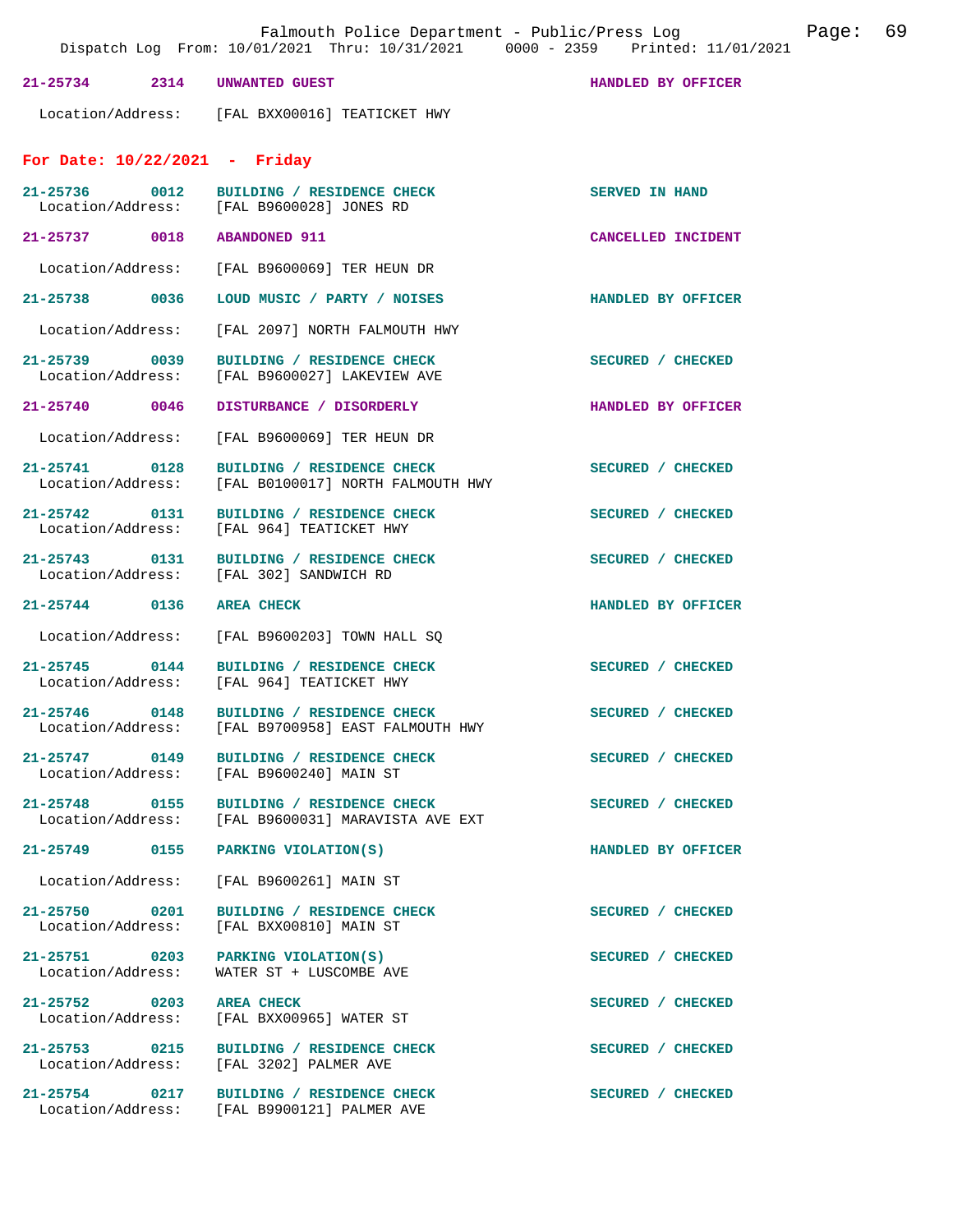|               |                                                                   | Falmouth Police Department - Public/Press Log<br>Dispatch Log From: 10/01/2021 Thru: 10/31/2021 0000 - 2359 Printed: 11/01/2021                                                                                                                        |                                        | Page: | 70 |
|---------------|-------------------------------------------------------------------|--------------------------------------------------------------------------------------------------------------------------------------------------------------------------------------------------------------------------------------------------------|----------------------------------------|-------|----|
| $21 - 25755$  | 0233                                                              | PARKING VIOLATION(S)<br>Location/Address: [FAL B9600203] TOWN HALL SQ                                                                                                                                                                                  | <b>VEHICLE TOWED</b>                   |       |    |
|               | 21-25757 0235<br>Location/Address:                                | BUILDING / RESIDENCE CHECK<br>[FAL B9800292] DAVIS STRAITS                                                                                                                                                                                             | SECURED / CHECKED                      |       |    |
|               | 21-25758 0242<br>Location/Address:                                | <b>AREA CHECK</b><br>[FAL 3175] DAVIS STRAITS                                                                                                                                                                                                          | SECURED / CHECKED                      |       |    |
|               | 21-25759 0307                                                     | <b>CHECK WELFARE</b>                                                                                                                                                                                                                                   | HANDLED BY OFFICER                     |       |    |
|               | Location/Address:                                                 | FRESH POND RD                                                                                                                                                                                                                                          |                                        |       |    |
| 21-25760 0435 |                                                                   | <b>AREA CHECK</b>                                                                                                                                                                                                                                      | HANDLED BY OFFICER                     |       |    |
|               | Location/Address:                                                 | FRESH POND RD                                                                                                                                                                                                                                          |                                        |       |    |
|               | 21-25761 0507                                                     | <b>ABANDONED 911</b>                                                                                                                                                                                                                                   | HANDLED BY OFFICER                     |       |    |
|               | Location/Address:                                                 | [FAL BXX00783] COUNTY RD                                                                                                                                                                                                                               |                                        |       |    |
| 21-25762 0636 |                                                                   | Admin Services                                                                                                                                                                                                                                         | HANDLED BY OFFICER                     |       |    |
|               | Location/Address:                                                 | [FAL FPD] MAIN ST                                                                                                                                                                                                                                      |                                        |       |    |
|               | 21-25763 0700<br>Location/Address:                                | BUILDING / RESIDENCE CHECK<br>[FAL B9600026] GIFFORD EXT ST                                                                                                                                                                                            | SECURED / CHECKED                      |       |    |
|               | 21-25764 0713<br>Location/Address:                                | MOTOR VEHICLE STOP<br>OLD BARNSTABLE RD + PLUM HOLLOW RD                                                                                                                                                                                               | Verbal Warning                         |       |    |
|               | 21-25766 0724<br>Location/Address:                                | MOTOR VEHICLE STOP<br>OLD BARNSTABLE RD + KOMPASS DR                                                                                                                                                                                                   | Verbal Warning                         |       |    |
|               | 21-25767 0729<br>Location/Address:                                | TRANSPORT / ESCORT<br>[FAL B0100152] TEATICKET HWY                                                                                                                                                                                                     | <b>TRANSPORT</b>                       |       |    |
|               | 21-25772 0839<br>Location/Address:                                | ALARM, BURGLAR<br>[FAL B0300096] TEATICKET HWY                                                                                                                                                                                                         | NOTIFICATION MADE                      |       |    |
| $21 - 25773$  | 0847<br>Location/Address:                                         | SUMMONS SERVICE<br>SEACOAST SHORES BLVD                                                                                                                                                                                                                | <b>UNABLE TO LOCATE</b>                |       |    |
|               | 21-25775 0854<br>Location/Address: OUEEN ST                       | PARKING VIOLATION(S)                                                                                                                                                                                                                                   | NO VIOLATION                           |       |    |
|               | 21-25774 0855<br>Location/Address:                                | PRIVATE TOW<br>[FAL 3094] TEATICKET HWY                                                                                                                                                                                                                | PRIVATE TOW                            |       |    |
|               | 21-25776 0911                                                     | <b>ERRATIC MV</b><br>Location/Address: [FAL 3202] PALMER AVE                                                                                                                                                                                           | <b>GONE ON ARRIVAL</b>                 |       |    |
|               | 21-25778 0938<br>Location/Address:                                | <b>ABANDONED 911</b><br>HILL AND PLAIN RD                                                                                                                                                                                                              | <b>UNABLE TO LOCATE</b>                |       |    |
|               |                                                                   | 21-25779 0942 RECOVERED PROPERTY<br>Location/Address: [FAL FPD] MAIN ST<br>Refer To Incident: 21-25779-OF                                                                                                                                              | <b>REPORT</b>                          |       |    |
| 21-25788      | Location/Address:<br>Refer To Arrest:<br>Age:<br>Charges:<br>1159 | 21-25783 1052 B & E, IN PROGRESS<br>PETERSON RD<br>21-25783-AR<br>Arrest: HINES, DONALD H<br>Address: 54 WINTHROP DR EAST FALMOUTH, MA<br>62<br>B&E FOR MISDEMEANOR<br>VANDALIZE PROPERTY c266 §126A<br>BURGLARIOUS INSTRUMENT, POSSESS<br>PRIVATE TOW | Arrest(s) Made<br><b>VEHICLE TOWED</b> |       |    |
|               |                                                                   |                                                                                                                                                                                                                                                        |                                        |       |    |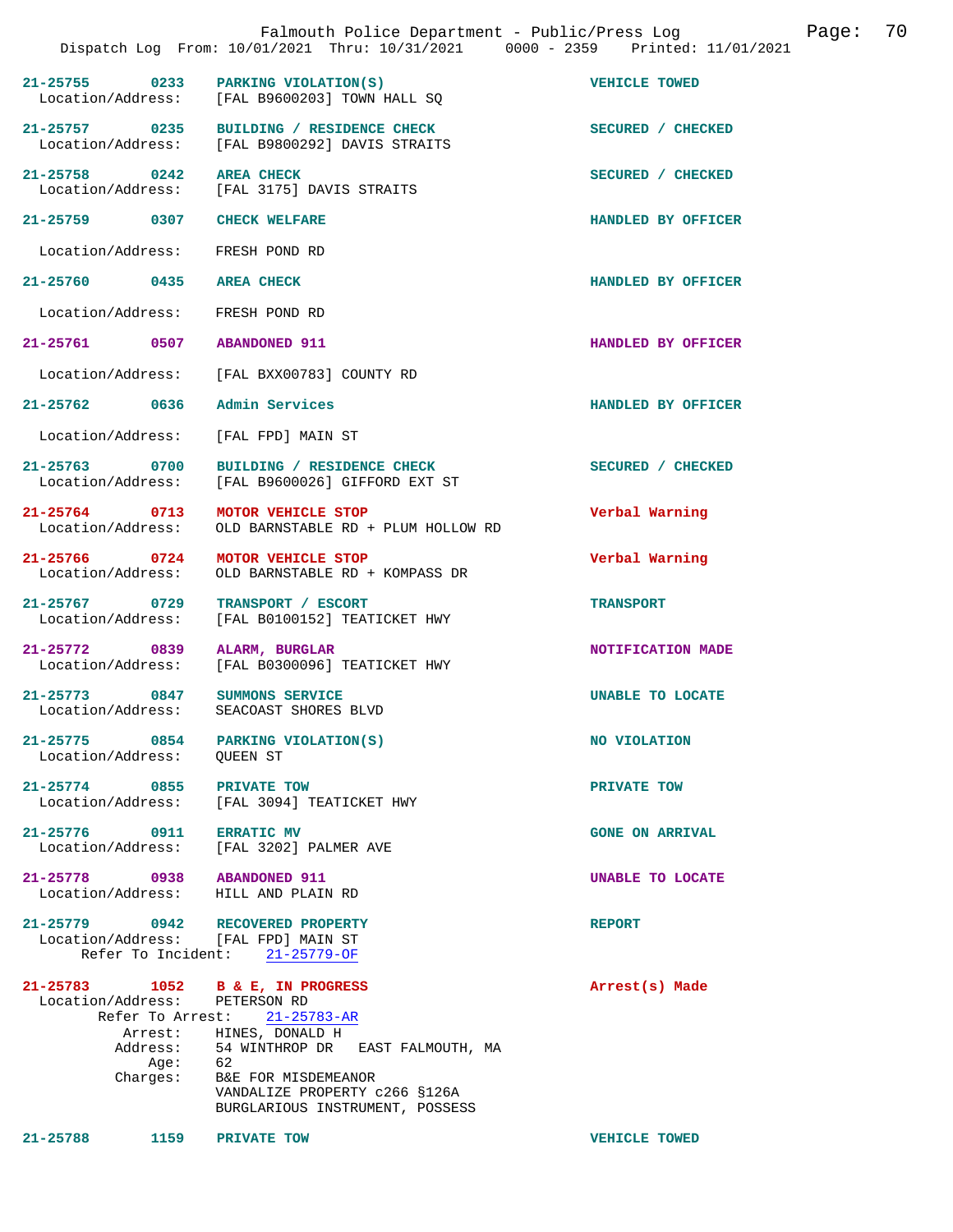|                                               |      | Falmouth Police Department - Public/Press Log<br>Dispatch Log From: 10/01/2021 Thru: 10/31/2021 0000 - 2359 Printed: 11/01/2021 |                    | Page: | 71 |
|-----------------------------------------------|------|---------------------------------------------------------------------------------------------------------------------------------|--------------------|-------|----|
|                                               |      | Location/Address: [FAL FPD] MAIN ST                                                                                             |                    |       |    |
| 21-25792 1235 AREA CHECK                      |      |                                                                                                                                 | HANDLED BY OFFICER |       |    |
| Location/Address:                             |      | [FAL B9600029] KATHARINE LEE BATES                                                                                              |                    |       |    |
| 21-25699 1345                                 |      | PRESERVE PEACE                                                                                                                  | HANDLED BY OFFICER |       |    |
|                                               |      | Location/Address: [FAL B9600419] TEATICKET HWY                                                                                  |                    |       |    |
| Refer To Incident:                            |      | 21-25794 1358 ID Theft / Fraud<br>Location/Address: [FAL FPD] MAIN ST<br>$21 - 25794 - OF$                                      | <b>REPORT</b>      |       |    |
|                                               |      | 21-25797 1423 TRANSPORT / ESCORT<br>Location/Address: [FAL B9600063] JONES RD                                                   | <b>TRANSPORT</b>   |       |    |
| 21-25801 1441 ASSIST CITIZEN                  |      |                                                                                                                                 | HANDLED BY OFFICER |       |    |
| Location/Address:                             |      | HARRIETTE RD                                                                                                                    |                    |       |    |
|                                               |      | 21-25803 1532 RECOVERED PROPERTY<br>Location/Address: [FAL FPD] MAIN ST<br>Refer To Incident: 21-25803-OF                       | <b>REPORT</b>      |       |    |
| 21-25808 1636 CHECK WELFARE                   |      |                                                                                                                                 | HANDLED BY OFFICER |       |    |
| Location/Address:                             |      | [FAL 3228] GIFFORD ST                                                                                                           |                    |       |    |
| 21-25806 1637 ERRATIC MV<br>Location/Address: |      | EAST FALMOUTH HWY                                                                                                               | Verbal Warning     |       |    |
| 21-25809 1752 CHECK WELFARE                   |      |                                                                                                                                 | HANDLED BY OFFICER |       |    |
| Location/Address:                             |      | [FAL 1696] OX BOW RD                                                                                                            |                    |       |    |
| $21 - 25811$                                  | 1813 | <b>FOLLOW UP INVESTIGATION</b>                                                                                                  | HANDLED BY OFFICER |       |    |
| Location/Address:                             |      | TWIN HILL RD + DORAN DR                                                                                                         |                    |       |    |
| 21-25812<br>Location/Address:                 | 1827 | MOTOR VEHICLE STOP<br>SHOREWOOD DR                                                                                              | Verbal Warning     |       |    |
|                                               |      | 21-25814 1834 ALARM, BURGLAR<br>Location/Address: [FAL 1811] LITTLE NECK BARS RD                                                | HANDLED BY PARTY   |       |    |
| Location/Address:                             |      | 21-25813 1837 ALARM, BURGLAR<br>[FAL B9600038] EAST FALMOUTH HWY                                                                | SECURED / CHECKED  |       |    |
| 21-25816 2002<br>Location/Address:            |      | MOTOR VEHICLE STOP<br>[FAL B9600326] TEATICKET HWY                                                                              | Verbal Warning     |       |    |
| 21-25817 2036                                 |      | MOTOR VEHICLE STOP<br>Location/Address: [FAL 273] EAST FALMOUTH HWY                                                             | Verbal Warning     |       |    |
| 21-25818 2057 ABANDONED 911                   |      |                                                                                                                                 | HANDLED BY OFFICER |       |    |
| Location/Address:                             |      | GARRISON RD                                                                                                                     |                    |       |    |
| 21-25819 2107 AREA CHECK<br>Location/Address: |      | BARROWS RD + FRESH POND RD                                                                                                      | HANDLED BY PARTY   |       |    |
|                                               |      | 21-25820 2111 MOTOR VEHICLE STOP<br>Location/Address: [FAL FFD5] EAST FALMOUTH HWY<br>Refer To Incident: 21-25820-OF            | <b>REPORT</b>      |       |    |
| 21-25821 2116 LARCENY                         |      | Location/Address: [FAL 3271] PALMER AVE                                                                                         | HANDLED BY PARTY   |       |    |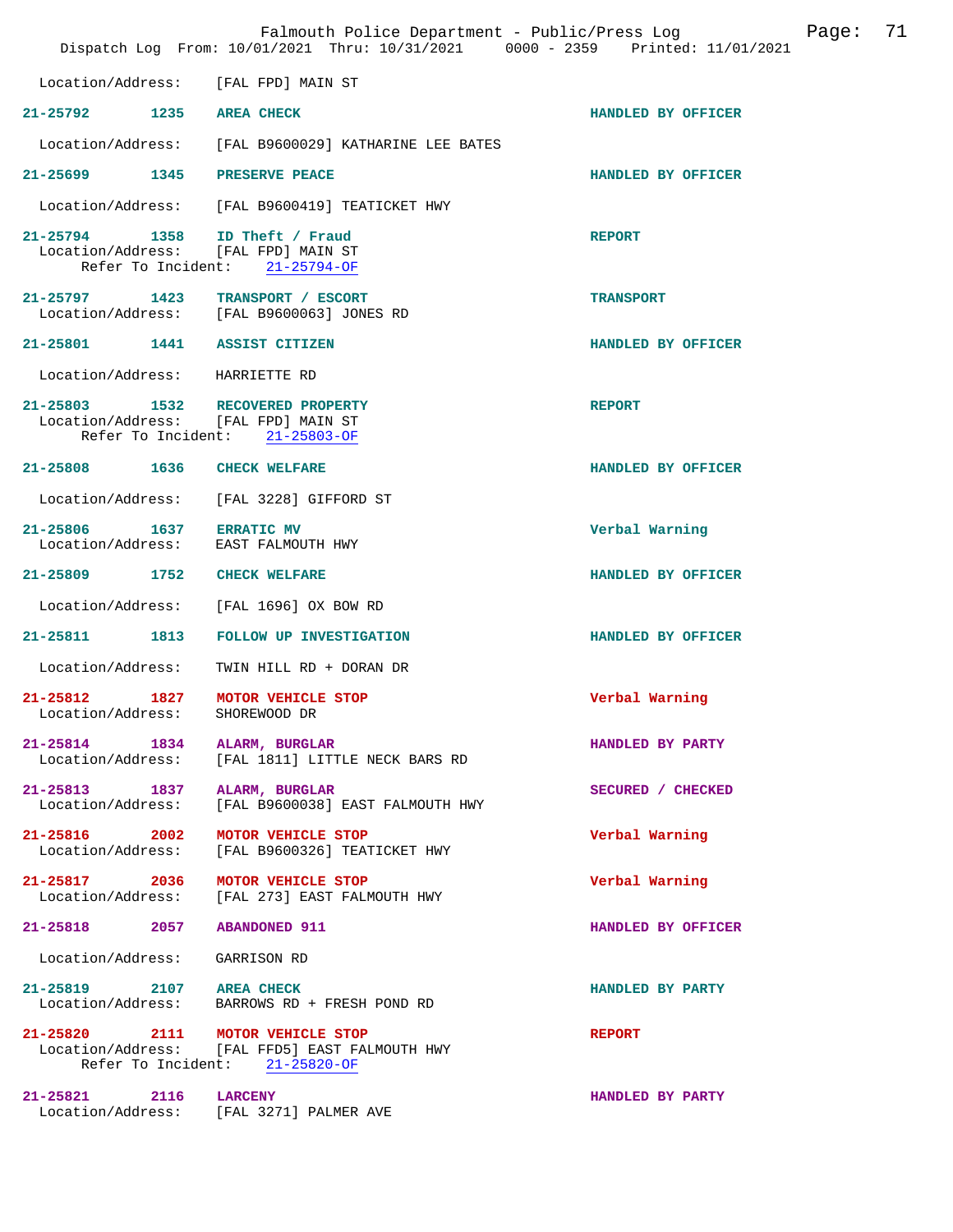|                                                             |          | Falmouth Police Department - Public/Press Log<br>Dispatch Log From: 10/01/2021 Thru: 10/31/2021 0000 - 2359 Printed: 11/01/2021                                                                    |                    | Page: | 72 |
|-------------------------------------------------------------|----------|----------------------------------------------------------------------------------------------------------------------------------------------------------------------------------------------------|--------------------|-------|----|
| 21-25823                                                    |          | 2128 LOUD MUSIC / PARTY / NOISES<br>Location/Address: ROSE MORIN LN + DILLINGHAM AVE                                                                                                               | UNABLE TO LOCATE   |       |    |
| 21-25824                                                    |          | 2205 RECOVERED PROPERTY<br>Location/Address: [FAL FPD] MAIN ST<br>Refer To Incident: 21-25824-OF                                                                                                   | <b>REPORT</b>      |       |    |
| 21-25826 2240 AREA CHECK                                    |          |                                                                                                                                                                                                    | HANDLED BY OFFICER |       |    |
| Location/Address: FRESH POND RD                             |          |                                                                                                                                                                                                    |                    |       |    |
|                                                             |          | 21-25827 2249 MOTOR VEHICLE STOP<br>Location/Address: OLD BARNSTABLE RD<br>Refer To Arrest: 21-25827-AR<br>Arrest: BLAKE, DONNA ELAINE                                                             | Arrest(s) Made     |       |    |
|                                                             | Charges: | Address: 46 ANDREWS ST EAST FALMOUTH, MA<br>Age: 57<br>0UI-LIQUOR OR .08%<br>NEGLIGENT OPERATION OF MOTOR VEHICLE c90 §24(2)(a) (OTE)<br>MARKED LANES VIOLATION<br>STATE HWAY - FOLLOW TOO CLOSELY |                    |       |    |
| For Date: $10/23/2021$ - Saturday                           |          |                                                                                                                                                                                                    |                    |       |    |
| 21-25829 0010 AREA CHECK<br>Location/Address: FRESH POND RD |          | Refer To Incident: 21-25829-OF                                                                                                                                                                     | <b>REPORT</b>      |       |    |
|                                                             |          | 21-25830 0018 BUILDING / RESIDENCE CHECK<br>Location/Address: [FAL B9600029] KATHARINE LEE BATES                                                                                                   | SECURED / CHECKED  |       |    |
| 21-25831                                                    |          | 0031 BUILDING / RESIDENCE CHECK<br>Location/Address: [FAL 3202] PALMER AVE                                                                                                                         | SECURED / CHECKED  |       |    |
| 21-25832 0041 ASSAULT, IP                                   |          | Location/Address: [FAL BXX00698] DAVIS STRAITS<br>Refer To Incident: 21-25832-OF                                                                                                                   | <b>REPORT</b>      |       |    |
| 21-25834                                                    |          | 0154 PARKING VIOLATION(S)<br>Location/Address: WATER ST + LUSCOMBE AVE                                                                                                                             | NO VIOLATION       |       |    |
| 21-25835                                                    |          | 0204 PARKING VIOLATION(S)<br>Location/Address: WATER ST + LUSCOMBE AVE                                                                                                                             | NO VIOLATION       |       |    |
|                                                             |          | 21-25836 0204 PARKING VIOLATION(S)<br>Location/Address: [FAL B9600203] TOWN HALL SQ                                                                                                                | NO VIOLATION       |       |    |
| 21-25837                                                    | 0206     | PARKING VIOLATION(S)                                                                                                                                                                               | NO VIOLATION       |       |    |

Location/Address: [FAL B9600261] MAIN ST

**21-25838 0217 BUILDING / RESIDENCE CHECK SECURED / CHECKED**  Location/Address: [FAL B9700958] EAST FALMOUTH HWY

**21-25839 0219 BUILDING / RESIDENCE CHECK SECURED / CHECKED**  Location/Address: [FAL B9600025] DAVISVILLE RD

**21-25840 0320 BUILDING / RESIDENCE CHECK SECURED / CHECKED**  Location/Address: [FAL 302] SANDWICH RD

**21-25842 0424 ABANDONED 911 NOTIFICATION MADE**  Location/Address: [FAL B9600069] TER HEUN DR

**21-25843 0436 ABANDONED 911 NOTIFICATION MADE**  Location/Address: [FAL B9600069] TER HEUN DR

21-25845 0703 Admin Services **SECURED** / CHECKED Location/Address: [FAL FPD] MAIN ST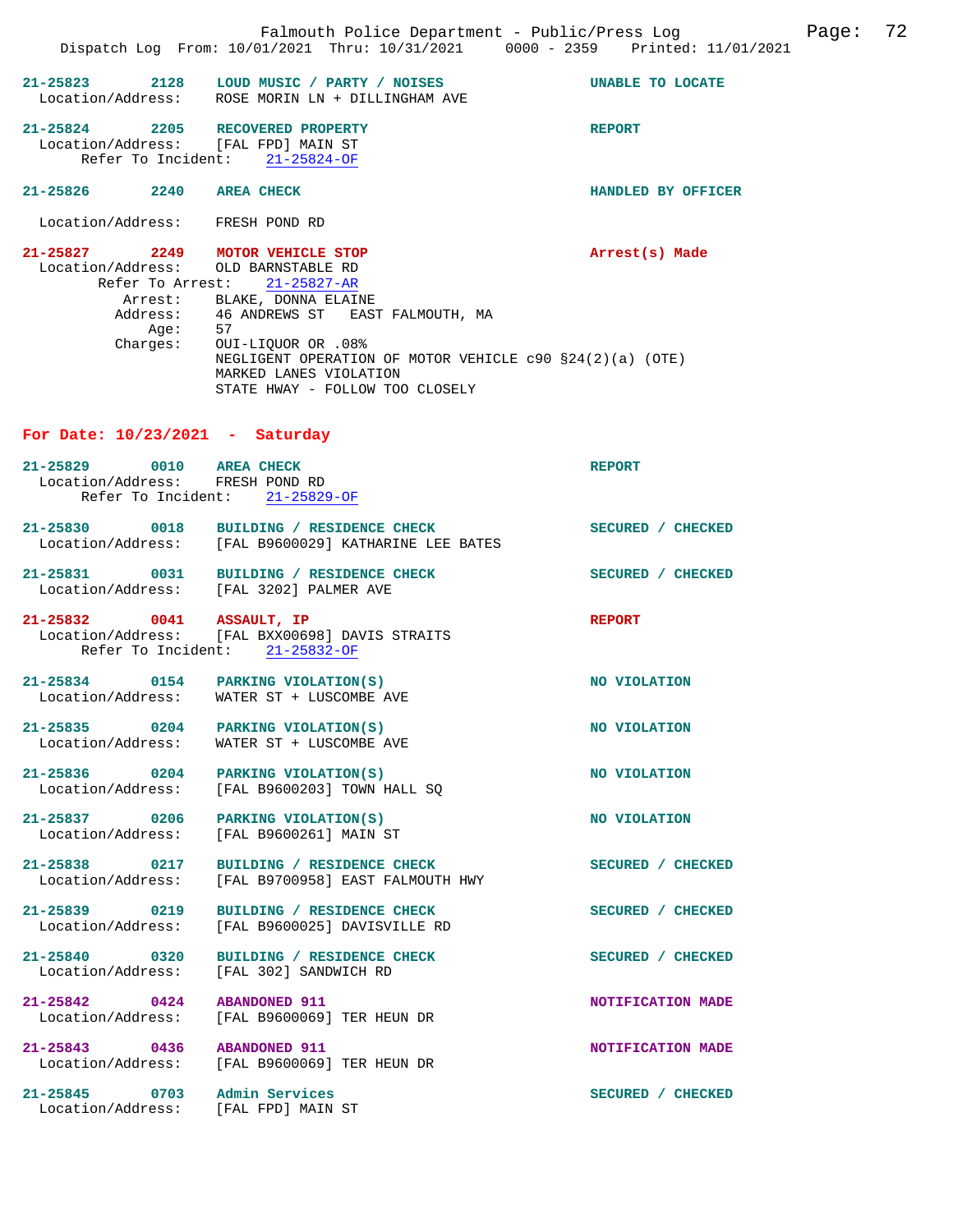|                                    |                     | Falmouth Police Department - Public/Press Log<br>Dispatch Log From: 10/01/2021 Thru: 10/31/2021 0000 - 2359 Printed: 11/01/2021 |                        | Page: | 73 |
|------------------------------------|---------------------|---------------------------------------------------------------------------------------------------------------------------------|------------------------|-------|----|
|                                    |                     | 21-25846 0755 ABANDONED MV                                                                                                      | HANDLED BY OFFICER     |       |    |
|                                    |                     | Location/Address: [FAL 1075] TEATICKET HWY                                                                                      |                        |       |    |
| Location/Address:                  |                     | 21-25847 0927 ASSIST OTHER AGENCY<br>TASINA DR                                                                                  | <b>REF OTHER</b>       |       |    |
|                                    |                     | 21-25848 0933 FOLLOW UP INVESTIGATION                                                                                           | HANDLED BY OFFICER     |       |    |
| Location/Address:                  |                     | [FAL B0200069] TEATICKET HWY                                                                                                    |                        |       |    |
| Location/Address:                  |                     | 21-25850 0959 SEARCH WARRANT<br>EAST FALMOUTH HWY                                                                               | SERVED IN HAND         |       |    |
| Location/Address: SENECA RD        |                     | 21-25851 1009 BUILDING / RESIDENCE CHECK                                                                                        | <b>GONE ON ARRIVAL</b> |       |    |
| 21-25855 1137 LARCENY              |                     | Location/Address: [FAL BXX00631] TEATICKET HWY<br>Refer To Incident: 21-25855-OF                                                | <b>REPORT</b>          |       |    |
|                                    |                     | 21-25856 1204 ASSIST OTHER AGENCY                                                                                               | HANDLED BY OFFICER     |       |    |
|                                    |                     | Location/Address: [FAL 1549] EAST FALMOUTH HWY                                                                                  |                        |       |    |
|                                    |                     | 21-25857 1208 ASSIST OTHER AGENCY                                                                                               | HANDLED BY OFFICER     |       |    |
|                                    |                     | Location/Address: [FAL B9601679] CARRIAGE SHOP RD                                                                               |                        |       |    |
| 21-25858 1218 VANDALISM            |                     | Location/Address: BRICK KILN RD<br>Refer To Incident: 21-25858-OF                                                               | <b>REPORT</b>          |       |    |
|                                    |                     | 21-25860 1315 ANIMAL COMPLAINT<br>Location/Address: TEATICKET HWY + TEATICKET PATH                                              | UNABLE TO LOCATE       |       |    |
|                                    |                     | 21-25861 1327 INVESTIGATION<br>Location/Address: [FAL 964] TEATICKET HWY<br>Refer To Incident: 21-25861-OF                      | <b>REPORT</b>          |       |    |
|                                    |                     | 21-25862 1401 CHECK WELFARE<br>Location/Address: [FAL B0000225] TEATICKET HWY<br>Refer To Incident: 21-25862-OF                 | <b>REPORT</b>          |       |    |
| 21-25864 1412                      |                     | <b>ASSIST CITIZEN</b><br>Location/Address: [FAL BXX00863] TEATICKET HWY                                                         | REF FIRE DEPT          |       |    |
|                                    |                     | 21-25865 1413 LOST PROPERTY                                                                                                     | HANDLED BY OFFICER     |       |    |
| Location/Address:                  |                     | [FAL B0200069] TEATICKET HWY                                                                                                    |                        |       |    |
|                                    |                     | 21-25868 1443 ASSIST CITIZEN                                                                                                    | HANDLED BY OFFICER     |       |    |
| Location/Address:                  |                     | [FAL 3202] PALMER AVE                                                                                                           |                        |       |    |
| 21-25871                           |                     | 1517 FOLLOW UP INVESTIGATION                                                                                                    | HANDLED BY OFFICER     |       |    |
| Location/Address:                  |                     | [FAL 1549] EAST FALMOUTH HWY                                                                                                    |                        |       |    |
| 21-25872 1527<br>Location/Address: |                     | <b>DISABLED MV</b><br>WAQUOIT HWY + RED BROOK RD                                                                                | <b>GONE ON ARRIVAL</b> |       |    |
| Location/Address:                  |                     | 21-25873 1635 DISTURBANCE / DISORDERLY<br>[FAL B9600069] TER HEUN DR<br>Refer To Arrest: 21-25873-AR                            | Arrest(s) Made         |       |    |
|                                    | Arrest:<br>Address: | ALI, SALIM<br>12 HARVARD DR – EAST FALMOUTH, MA                                                                                 |                        |       |    |
|                                    | Aqe:<br>Charges:    | 37<br>A&B SIMPLE                                                                                                                |                        |       |    |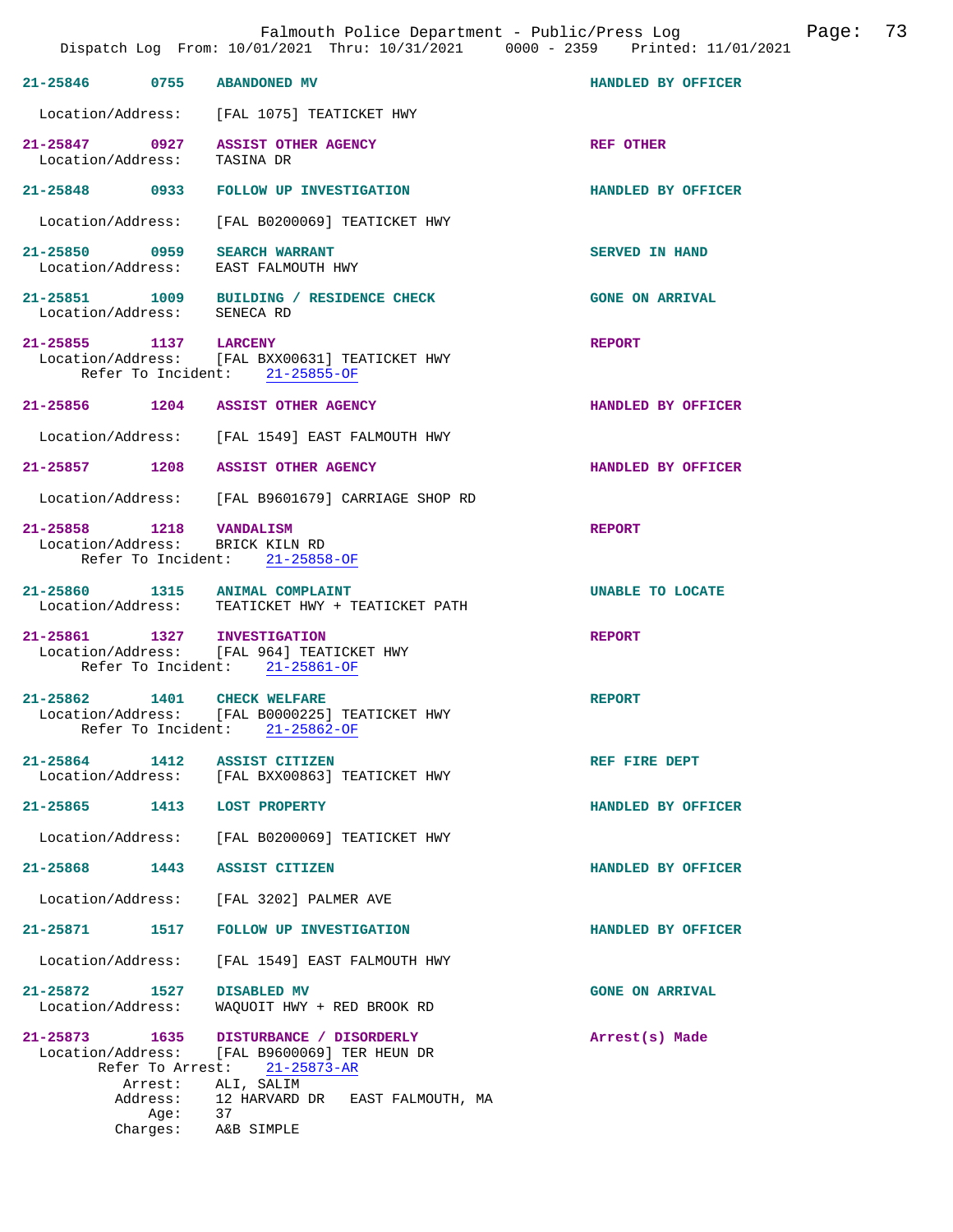|                                                              | Falmouth Police Department - Public/Press Log<br>Dispatch Log From: 10/01/2021 Thru: 10/31/2021 0000 - 2359 Printed: 11/01/2021                                                                                                                                                   |                       | Page: | 74 |
|--------------------------------------------------------------|-----------------------------------------------------------------------------------------------------------------------------------------------------------------------------------------------------------------------------------------------------------------------------------|-----------------------|-------|----|
|                                                              | DISTURBING THE PEACE<br>RESIST ARREST<br>DESTRUCTION OF PROPERTY -\$1200, WANTON c266 §127                                                                                                                                                                                        |                       |       |    |
| 21-25874 1703                                                | ALARM, BURGLAR<br>Location/Address: [FAL 2815] HIGHWOOD LN                                                                                                                                                                                                                        | <b>UNFOUNDED</b>      |       |    |
| 21-25875 1716 ABANDONED 911                                  |                                                                                                                                                                                                                                                                                   | HANDLED BY OFFICER    |       |    |
|                                                              | Location/Address: [FAL 3180] DAVIS STRAITS                                                                                                                                                                                                                                        |                       |       |    |
| 21-25876 1720 CHECK WELFARE                                  |                                                                                                                                                                                                                                                                                   | HANDLED BY OFFICER    |       |    |
|                                                              | Location/Address: COLLINS RD + CARRIAGE SHOP RD                                                                                                                                                                                                                                   |                       |       |    |
| 21-25878 1722<br>Location/Address:                           | <b>SUMMONS SERVICE</b><br>HUDSON ST                                                                                                                                                                                                                                               | <b>SERVED IN HAND</b> |       |    |
| 21-25877 1724 ABANDONED MV                                   |                                                                                                                                                                                                                                                                                   | HANDLED BY OFFICER    |       |    |
|                                                              | Location/Address: [FAL BXX00844] MAIN ST                                                                                                                                                                                                                                          |                       |       |    |
| Age:                                                         | 21-25883 1939 DISTURBANCE / DISORDERLY<br>Location/Address: [FAL B9600005] RT 151<br>Refer To $P/C$ : 21-25883-AR<br>P/C: TRIOLI, NICHOLAS JOSEPH<br>Address: 169 WATERSIDE DR NORTH FALMOUTH, MA<br>32<br>Charges: PROTECTIVE CUSTODY (LIQUOR)<br>Refer To Incident: 21-25883-OF | Arrest(s) Made        |       |    |
| 21-25884 2045 AREA CHECK<br>Location/Address: CORTE REAL AVE |                                                                                                                                                                                                                                                                                   | <b>UNFOUNDED</b>      |       |    |
| 21-25885 2103 MOTOR VEHICLE STOP<br>Location/Address:        | [FAL BXX00335] MAIN ST                                                                                                                                                                                                                                                            | Verbal Warning        |       |    |
| 2113<br>21-25886<br>Location/Address:                        | MOTOR VEHICLE STOP<br>[FAL 1512] DAVIS STRAITS                                                                                                                                                                                                                                    | Verbal Warning        |       |    |
| 21-25887 2209<br>Location/Address:                           | MOTOR VEHICLE STOP<br>SANDWICH RD                                                                                                                                                                                                                                                 | Verbal Warning        |       |    |
| 21-25888 2235 B & E MV / TRL                                 | Location/Address: [FAL 3131] EAST FALMOUTH HWY                                                                                                                                                                                                                                    | <b>UNFOUNDED</b>      |       |    |
| 21-25889 2316 ALARM, BURGLAR<br>Location/Address:            | [FAL BXX00707] BENHAM RD                                                                                                                                                                                                                                                          | <b>UNFOUNDED</b>      |       |    |
| 21-25890<br>2319                                             | Admin Services                                                                                                                                                                                                                                                                    | HANDLED BY OFFICER    |       |    |
| Location/Address:                                            | [FAL FPD] MAIN ST                                                                                                                                                                                                                                                                 |                       |       |    |
| 21-25891 2320<br>Location/Address:                           | ALARM, BURGLAR<br>WOOD NECK RD                                                                                                                                                                                                                                                    | SECURED / CHECKED     |       |    |
|                                                              | 21-25893 2350 BUILDING / RESIDENCE CHECK<br>Location/Address: [FAL 302] SANDWICH RD                                                                                                                                                                                               | SECURED / CHECKED     |       |    |
| 21-25894<br>2350                                             | DISTURBANCE / DISORDERLY                                                                                                                                                                                                                                                          | HANDLED BY OFFICER    |       |    |
|                                                              | Location/Address: MARAVISTA AVE + OAK ST                                                                                                                                                                                                                                          |                       |       |    |

## **For Date: 10/24/2021 - Sunday**

| 21-25895          | 0004 | <b>ABANDONED 911</b>     | <b>UNFOUNDED</b> |
|-------------------|------|--------------------------|------------------|
| Location/Address: |      | [FAL BXX00801] OUAKER RD |                  |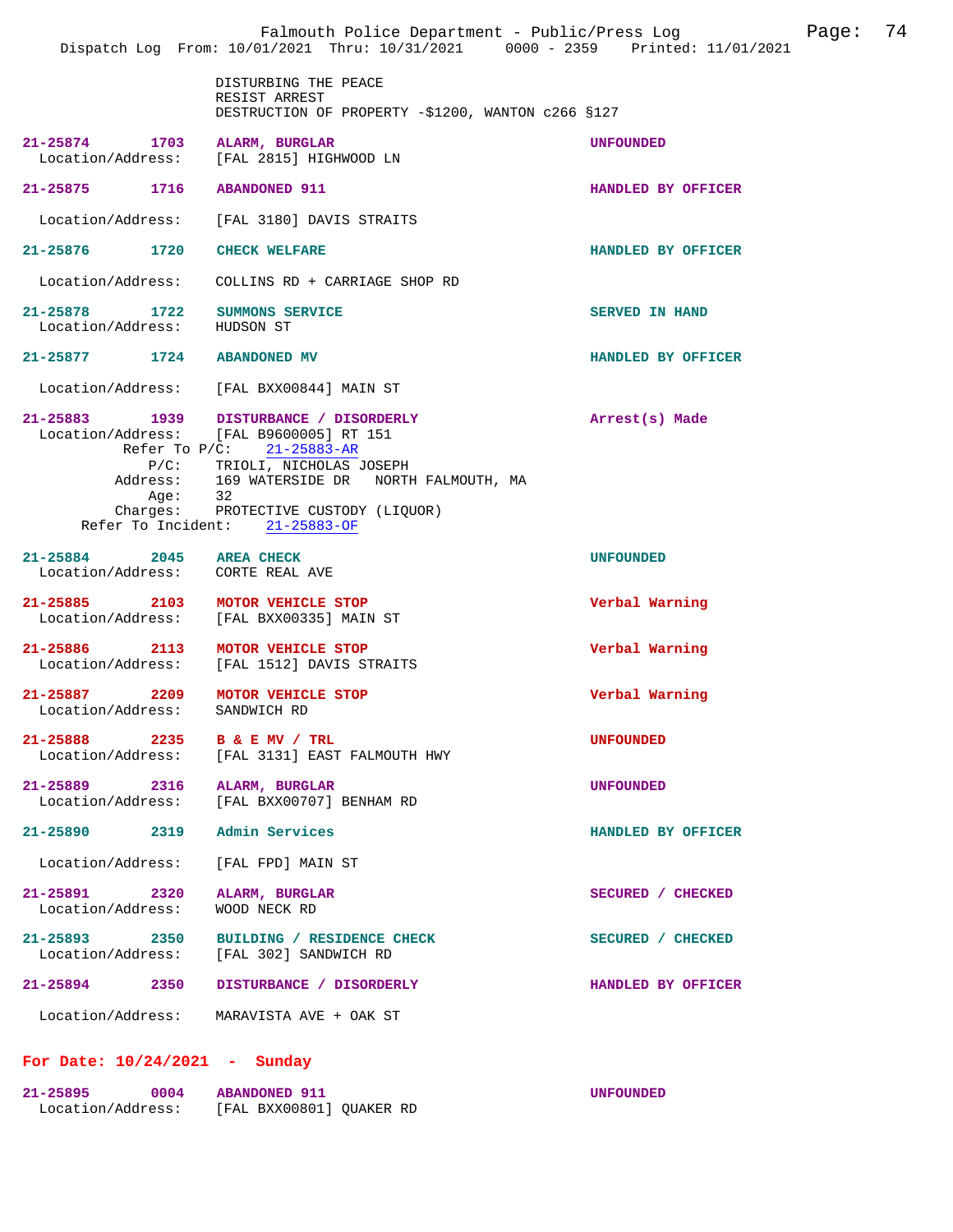|                             | Falmouth Police Department - Public/Press Log<br>Dispatch Log From: 10/01/2021 Thru: 10/31/2021 0000 - 2359 Printed: 11/01/2021 |                          | Page: 75 |  |
|-----------------------------|---------------------------------------------------------------------------------------------------------------------------------|--------------------------|----------|--|
|                             | 21-25896 0006 DISABLED MV                                                                                                       | HANDLED BY OFFICER       |          |  |
|                             | Location/Address: [FAL 1322] PALMER AVE                                                                                         |                          |          |  |
|                             | 21-25897 0030 BUILDING / RESIDENCE CHECK<br>Location/Address: [FAL B9600025] DAVISVILLE RD                                      | SECURED / CHECKED        |          |  |
|                             | 21-25898 0038 ASSAULT, IP<br>Location/Address: [FAL L78] QUAKER RD<br>Refer To Incident: 21-25898-OF                            | <b>REPORT</b>            |          |  |
|                             | 21-25899 0105 FOLLOW UP INVESTIGATION                                                                                           | HANDLED BY OFFICER       |          |  |
| Location/Address:           | [FAL 1322] PALMER AVE                                                                                                           |                          |          |  |
|                             | 21-25900 0115 BUILDING / RESIDENCE CHECK<br>Location/Address: [FAL BXX00229] WAQUOIT HWY                                        | SECURED / CHECKED        |          |  |
|                             | 21-25901 0115 PARKING VIOLATION(S)                                                                                              | HANDLED BY OFFICER       |          |  |
| Location/Address:           | WATER ST + LUSCOMBE AVE                                                                                                         |                          |          |  |
| Location/Address:           | 21-25902 0117 BUILDING / RESIDENCE CHECK<br>[FAL B9600031] MARAVISTA AVE EXT                                                    | <b>SECURED / CHECKED</b> |          |  |
|                             | 21-25903 0122 SUSPICIOUS MV                                                                                                     | HANDLED BY OFFICER       |          |  |
| Location/Address:           | [FAL BXX00220] PALMER AVE                                                                                                       |                          |          |  |
| Location/Address:           | 21-25904 0138 BUILDING / RESIDENCE CHECK<br>[FAL B9600051] HATCHVILLE RD                                                        | SECURED / CHECKED        |          |  |
| Location/Address:           | $21-25905$ 0201 PARKING VIOLATION(S)<br>[FAL B9600203] TOWN HALL SQ                                                             | NO VIOLATION             |          |  |
|                             | 21-25907 0211 BUILDING / RESIDENCE CHECK<br>Location/Address: [FAL B9600237] EAST FALMOUTH HWY                                  | SECURED / CHECKED        |          |  |
|                             | 21-25908 0219 BUILDING / RESIDENCE CHECK<br>Location/Address: [FAL B9800292] DAVIS STRAITS                                      | SECURED / CHECKED        |          |  |
| 21-25909 0220               | BUILDING / RESIDENCE CHECK<br>Location/Address: [FAL 964] TEATICKET HWY                                                         | SECURED / CHECKED        |          |  |
|                             | 21-25910 0221 SUSPICIOUS MV<br>Location/Address: [FAL 1118] MENAUHANT RD<br>Refer To Incident: 21-25910-OF                      | <b>REPORT</b>            |          |  |
|                             | 21-25911 0236 BUILDING / RESIDENCE CHECK<br>Location/Address: [FAL B9600026] GIFFORD EXT ST                                     | SECURED / CHECKED        |          |  |
| 21-25912 0728 CRASH         | Location/Address: [FAL B0200069] TEATICKET HWY<br>Refer To Accident: 21-25912-AC                                                | <b>REPORT</b>            |          |  |
|                             | 21-25913 0849 ASSIST CITIZEN<br>Location/Address: [FAL B9600162] SIMPSON LN<br>Refer To Incident: 21-25913-OF                   | <b>REPORT</b>            |          |  |
|                             | 21-25917 0920 ASSIST CITIZEN<br>Location/Address: [FAL FPD] MAIN ST<br>Refer To Incident: 21-25917-OF                           | <b>REPORT</b>            |          |  |
|                             | 21-25916 0921 ALARM, BURGLAR                                                                                                    | HANDLED BY OFFICER       |          |  |
|                             | Location/Address: [FAL 2405] MOONPENNY LN                                                                                       |                          |          |  |
| Location/Address: SUMNER ST | 21-25919 1030 CHECK WELFARE                                                                                                     | UNABLE TO LOCATE         |          |  |
|                             |                                                                                                                                 |                          |          |  |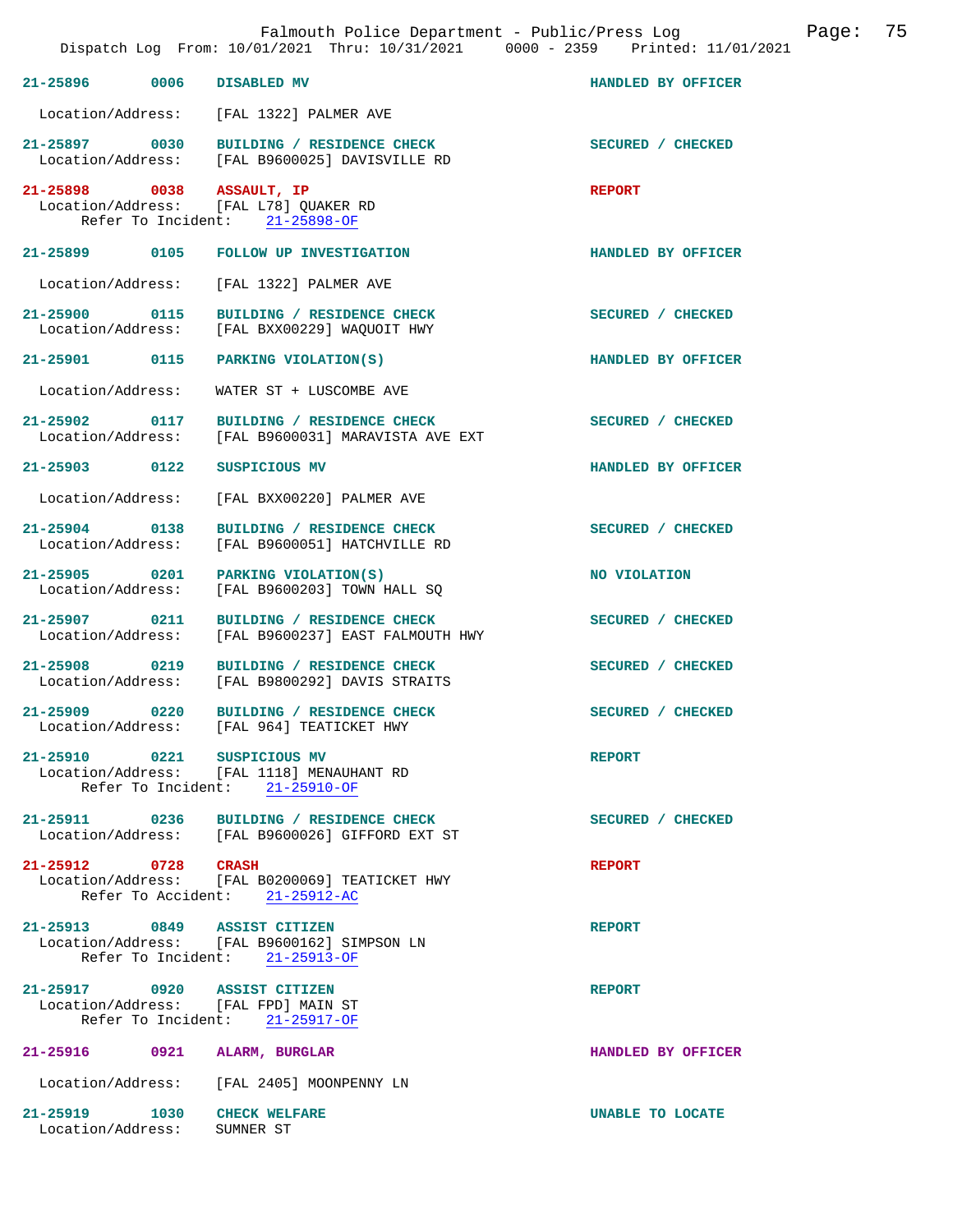|                               | 21-25920 1042 Admin Services                                                                                          | HANDLED BY OFFICER     |
|-------------------------------|-----------------------------------------------------------------------------------------------------------------------|------------------------|
|                               | Location/Address: [FAL FPD] MAIN ST                                                                                   |                        |
|                               | 21-25921 1103 ANIMAL COMPLAINT                                                                                        | REF ANIMAL CONTROL     |
|                               | Location: MASHPEE/CENTERVILLE                                                                                         |                        |
| 21-25923 1138 AREA CHECK      | Location/Address: [FAL 906] SANDWICH RD                                                                               | REF OTHER              |
|                               | 21-25924 1153 PARKING VIOLATION(S)                                                                                    | HANDLED BY OFFICER     |
|                               | Location/Address: [FAL B9700745] PALMER AVE                                                                           |                        |
|                               | 21-25925 1202 B & E MV / TRL<br>Location/Address: [FAL 1735] VILLAGE COMMON DR<br>Refer To Incident: 21-25925-OF      | <b>REPORT</b>          |
|                               | 21-25926 1235 CHECK WELFARE<br>Location/Address: [FAL B0200069] TEATICKET HWY                                         | <b>GONE ON ARRIVAL</b> |
|                               | 21-25932 1351 CHECK WELFARE<br>Location/Address: [FAL 218] THOMAS B LANDERS RD                                        | <b>GONE ON ARRIVAL</b> |
|                               | 21-25937 1439 INTOXICATED PERSON<br>Location/Address: [FAL 2082] GIFFORD ST<br>Refer To Incident: 21-25937-OF         | <b>REPORT</b>          |
|                               | 21-25940 1533 ALARM, BURGLAR                                                                                          | CANCELLED INCIDENT     |
|                               | Location/Address: THOMAS B LANDERS RD                                                                                 |                        |
| Location/Address: SEABROOK DR | 21-25942 1718 PARKING VIOLATION(S)                                                                                    | <b>GONE ON ARRIVAL</b> |
|                               | 21-25943 1721 Admin Services                                                                                          | HANDLED BY OFFICER     |
|                               | Location/Address: [FAL FPD] MAIN ST                                                                                   |                        |
| 21-25945 1836 DISABLED MV     |                                                                                                                       | HANDLED BY OFFICER     |
|                               | Location/Address: EAST FALMOUTH HWY + FRESH POND RD                                                                   |                        |
|                               | 21-25946 1905 SUICIDE ATTEMPT / THREAT<br>Location/Address: [FAL 1544] MENAUHANT RD<br>Refer To Incident: 21-25946-OF | <b>REPORT</b>          |
|                               | 21-25947 1908 ABANDONED 911<br>Location/Address: [FAL B9600069] TER HEUN DR                                           | HANDLED BY PARTY       |
|                               | 21-25949 1931 ASSIST FIRE DEPT<br>Location/Address: BLACKSMITH SHOP RD                                                | REF FIRE DEPT          |
| 21-25950                      | 1953 SUSPICIOUS PERSON(S)                                                                                             | HANDLED BY OFFICER     |
|                               | Location/Address: [FAL B0000225] TEATICKET HWY                                                                        |                        |
|                               | 21-25951 1957 MOTOR VEHICLE STOP<br>Location/Address: GIFFORD ST + BRICK KILN RD                                      | <b>CITATION ISSUED</b> |
|                               | 21-25931 2000 PARKING VIOLATION(S)<br>Location/Address: [FAL 906] SANDWICH RD                                         | PARKING TICKET         |
|                               | 21-25953 2033 DIRT BIKE / ATV COMPLAINT<br>Location/Address: [FAL LZ9] SANDWICH RD                                    | <b>UNFOUNDED</b>       |
|                               | 21-25955 2143 DISTURBANCE / DISORDERLY                                                                                | <b>UNFOUNDED</b>       |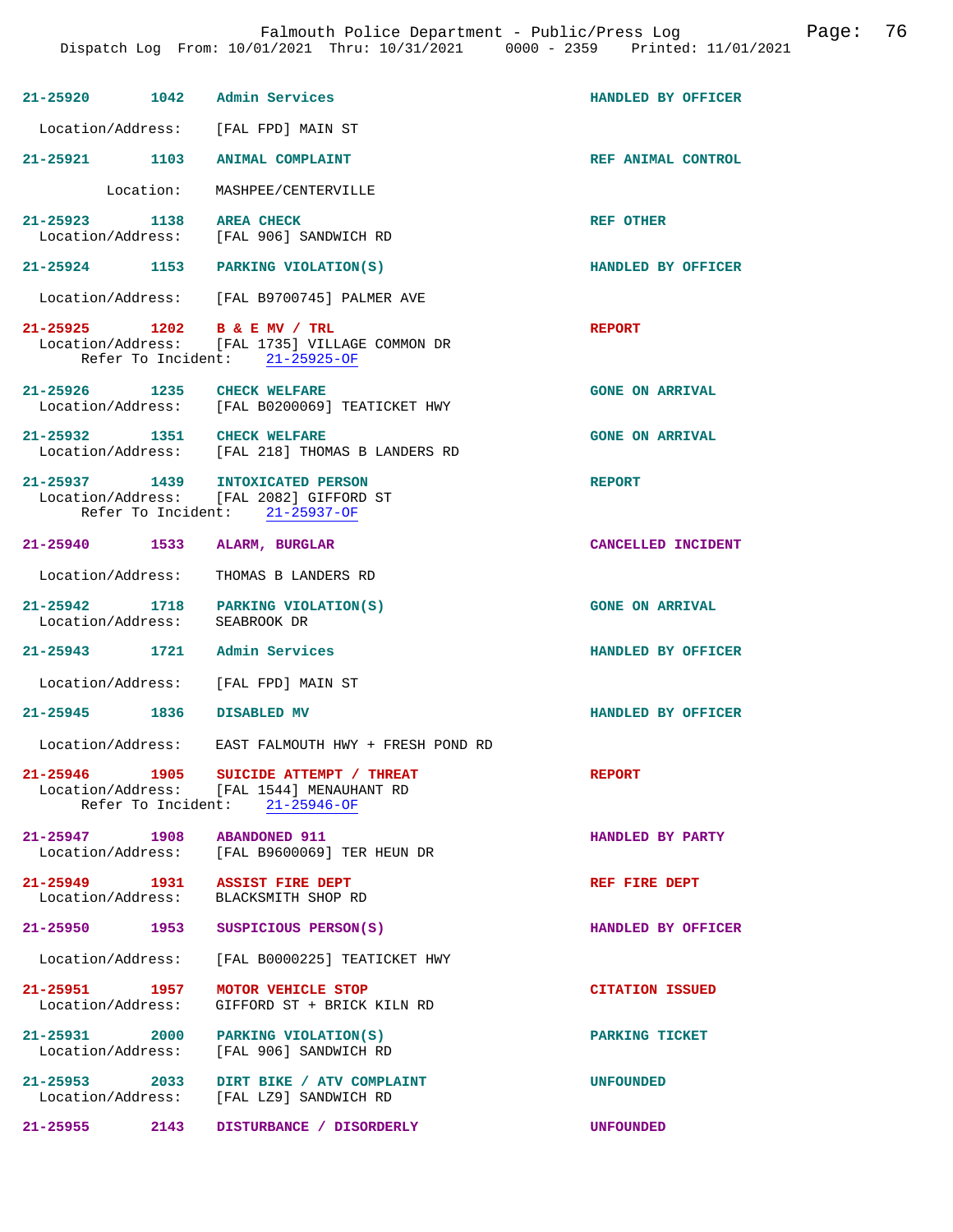|                                           | Dispatch Log From: 10/01/2021 Thru: 10/31/2021 0000 - 2359 Printed: 11/01/2021            | Falmouth Police Department - Public/Press Log | Page: | 77 |
|-------------------------------------------|-------------------------------------------------------------------------------------------|-----------------------------------------------|-------|----|
| Location/Address:                         | MAIN ST                                                                                   |                                               |       |    |
| $21 - 25957$                              | 2338 Admin Services                                                                       | HANDLED BY OFFICER                            |       |    |
|                                           | Location/Address: [FAL FPD] MAIN ST                                                       |                                               |       |    |
| For Date: $10/25/2021$ - Monday           |                                                                                           |                                               |       |    |
| 21-25958<br>0106                          | BUILDING / RESIDENCE CHECK                                                                | HANDLED BY OFFICER                            |       |    |
|                                           | Location/Address: [FAL 1735] VILLAGE COMMON DR                                            |                                               |       |    |
| 21-25959 0108<br>Refer To Incident:       | DISTURBANCE / DISORDERLY<br>Location/Address: [FAL BXX00567] MAIN ST<br>$21 - 25959 - OF$ | <b>REPORT</b>                                 |       |    |
| $21 - 25960$<br>0119                      | BUILDING / RESIDENCE CHECK<br>Location/Address: [FAL 964] TEATICKET HWY                   | SECURED / CHECKED                             |       |    |
| 21-25961<br>0126<br>Location/Address:     | BUILDING / RESIDENCE CHECK<br>[FAL B9600031] MARAVISTA AVE EXT                            | SECURED / CHECKED                             |       |    |
| $21 - 25962$<br>0131<br>Location/Address: | BUILDING / RESIDENCE CHECK<br>[FAL B9600027] LAKEVIEW AVE                                 | SECURED / CHECKED                             |       |    |
| 21-25963<br>0131<br>Location/Address:     | BUILDING / RESIDENCE CHECK<br>[FAL B9600025] DAVISVILLE RD                                | SECURED / CHECKED                             |       |    |
| 21-25964 0134                             | <b>AREA CHECK</b><br>Location/Address: [FAL BXX00131] EAST FALMOUTH HWY                   | SECURED / CHECKED                             |       |    |
| 21-25965<br>0136<br>Location/Address:     | <b>AREA CHECK</b><br>VIDAL AVE                                                            | SECURED / CHECKED                             |       |    |
| 21-25966 0139                             | BUILDING / RESIDENCE CHECK<br>Location/Address: [FAL 3214] HATCHVILLE RD                  | SECURED / CHECKED                             |       |    |
| $21 - 25967$<br>0148<br>Location/Address: | <b>AREA CHECK</b><br>GRASMERE DR                                                          | SECURED / CHECKED                             |       |    |
| $21 - 25968$<br>0148<br>Location/Address: | <b>AREA CHECK</b><br>[FAL 1471] RT 151                                                    | SECURED / CHECKED                             |       |    |
| 21-25969 0159<br>Location/Address:        | BUILDING / RESIDENCE CHECK<br>[FAL 302] SANDWICH RD                                       | SECURED / CHECKED                             |       |    |
| 21-25970<br>0201                          | ALARM, BURGLAR                                                                            | HANDLED BY OFFICER                            |       |    |
| Location/Address:                         | [FAL BXX00810] MAIN ST                                                                    |                                               |       |    |
| 21-25971 0202<br>Location/Address:        | <b>AREA CHECK</b><br>[FAL B0000328] MADELINE RD                                           | SECURED / CHECKED                             |       |    |
| 21-25972 0208<br>Location/Address:        | <b>AREA CHECK</b><br>KIRK ST                                                              | SECURED / CHECKED                             |       |    |
| 21-25973 0210<br>Location/Address:        | PARKING VIOLATION(S)<br>WATER ST                                                          | NO VIOLATION                                  |       |    |
| 21-25974 0211<br>Location/Address:        | BUILDING / RESIDENCE CHECK<br>[FAL B9600030] OLD MAIN RD                                  | SECURED / CHECKED                             |       |    |
| $21 - 25975$<br>0217<br>Location/Address: | BUILDING / RESIDENCE CHECK<br>[FAL B9900121] PALMER AVE                                   | SECURED / CHECKED                             |       |    |
| 21-25976 0258<br>Location/Address:        | PARKING VIOLATION(S)<br>[FAL B9600203] TOWN HALL SQ                                       | NO VIOLATION                                  |       |    |
| 21-25977<br>0302                          | <b>CHECK WELFARE</b>                                                                      | <b>TRANSPORT</b>                              |       |    |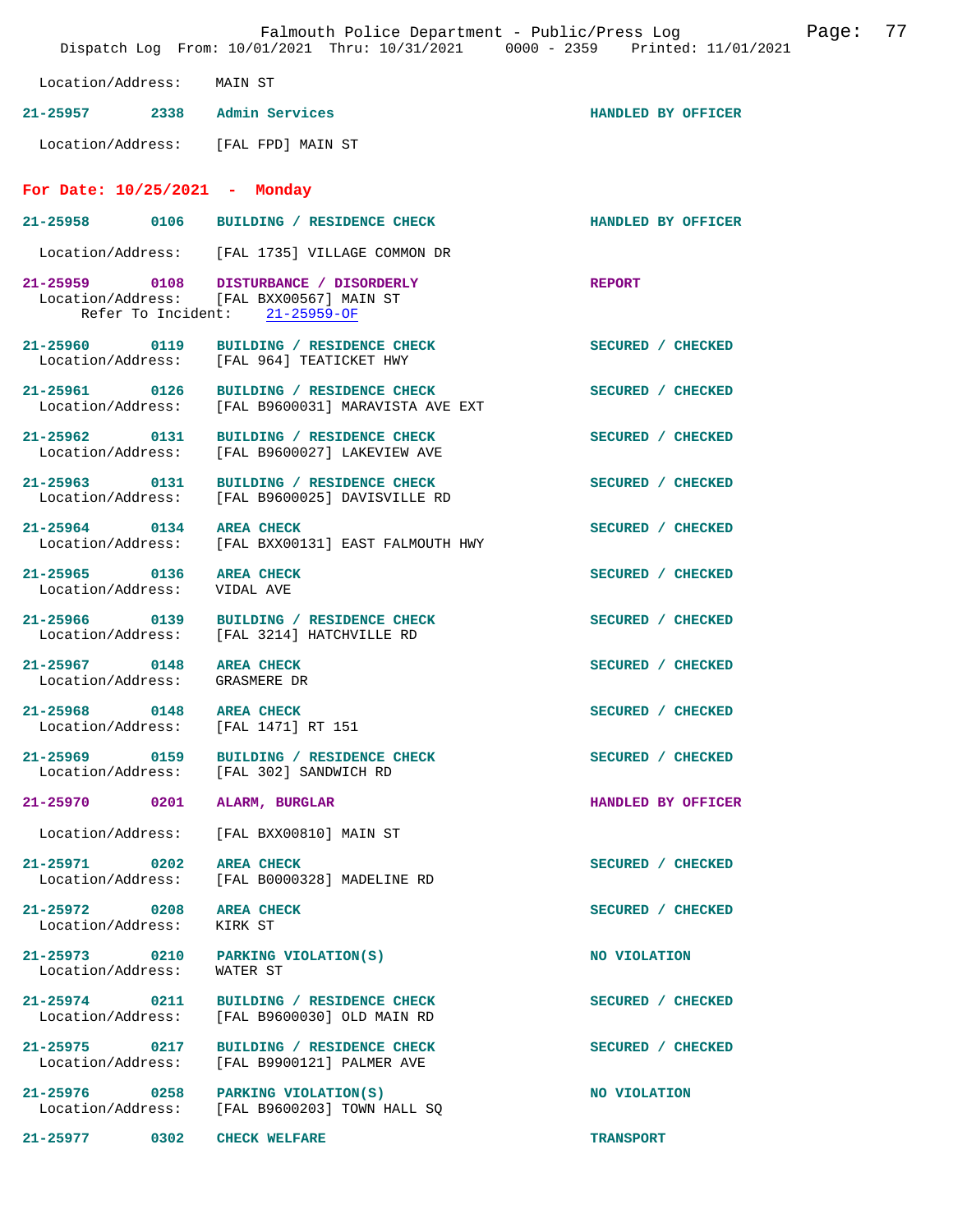|                                                               |      | Falmouth Police Department - Public/Press Log<br>Dispatch Log From: 10/01/2021 Thru: 10/31/2021 0000 - 2359 Printed: 11/01/2021 | Page:                 | 78 |
|---------------------------------------------------------------|------|---------------------------------------------------------------------------------------------------------------------------------|-----------------------|----|
| Location/Address:                                             |      | [FAL 44] MAIN ST                                                                                                                |                       |    |
| 21–25978 0329<br>Location/Address:                            |      | PARKING VIOLATION(S)<br>[FAL B9600261] MAIN ST                                                                                  | NO VIOLATION          |    |
| 21-25980 0615                                                 |      | <b>ABANDONED 911</b>                                                                                                            | HANDLED BY OFFICER    |    |
| Location/Address:                                             |      | EDGEWATER DR EAST                                                                                                               |                       |    |
| 21-25981 0634                                                 |      | Admin Services                                                                                                                  | HANDLED BY OFFICER    |    |
| Location/Address:                                             |      | [FAL FPD] MAIN ST                                                                                                               |                       |    |
| 21-25983 0728<br>Location/Address:                            |      | Admin Services<br>[FAL 1660] MAIN ST                                                                                            | HANDLED BY PARTY      |    |
| 21-25984 0741<br>Location/Address:                            |      | Admin Services<br>[FAL 1660] MAIN ST                                                                                            | HANDLED BY PARTY      |    |
| 21-25986 0852<br>Location/Address:                            |      | TRANSPORT / ESCORT<br>[FAL B9600063] JONES RD                                                                                   | <b>TRANSPORT</b>      |    |
| 21-25989 1001                                                 |      | ALARM, BURGLAR                                                                                                                  | HANDLED BY OFFICER    |    |
| Location/Address:                                             |      | [FAL L26] TEATICKET HWY                                                                                                         |                       |    |
| 21-25991                                                      | 1009 | FOLLOW UP INVESTIGATION                                                                                                         | HANDLED BY OFFICER    |    |
| Location/Address:                                             |      | [FAL 1735] VILLAGE COMMON DR                                                                                                    |                       |    |
| 21-25996 1048<br>Location/Address:                            |      | FOLLOW UP INVESTIGATION<br>[FAL 1549] EAST FALMOUTH HWY                                                                         | <b>INVESTIGATED</b>   |    |
| 21-25997 1107                                                 |      | Admin Services                                                                                                                  | HANDLED BY OFFICER    |    |
| Location/Address:                                             |      | [FAL FPD] MAIN ST                                                                                                               |                       |    |
| 21-25998 1113<br>Location/Address:<br>Refer To Incident:      |      | Alcohol/Drug (Sec 35)<br>BRIAN LN<br>$21 - 25998 - OF$                                                                          | <b>REPORT</b>         |    |
| 21-26000<br>Location/Address:                                 | 1155 | <b>CHECK WELFARE</b><br>MAIN ST                                                                                                 | REF FIRE DEPT         |    |
| 21-26004 1238 SUMMONS SERVICE<br>Location/Address: PALMER AVE |      |                                                                                                                                 | <b>SERVED IN HAND</b> |    |
| 21-26008 1335 ABANDONED 911                                   |      |                                                                                                                                 | HANDLED BY OFFICER    |    |
| Location/Address:                                             |      | [FAL 3300] CARL LANDI CIR                                                                                                       |                       |    |
|                                                               |      | 21-26009 1338 FOLLOW UP INVESTIGATION<br>Location/Address: [FAL BXX00631] TEATICKET HWY                                         | <b>INVESTIGATED</b>   |    |
| 21-26006 1350 OTHER TRAFFIC                                   |      |                                                                                                                                 | HANDLED BY OFFICER    |    |
| Location/Address:                                             |      | BRICK KILN RD + GIFFORD EXT ST                                                                                                  |                       |    |
| 21-26011 1402<br>Location/Address:                            |      | FOLLOW UP INVESTIGATION<br>[FAL B0200069] TEATICKET HWY                                                                         | <b>INVESTIGATED</b>   |    |
| 21-26012 1409<br>Location/Address:                            |      | ALARM, BURGLAR<br>[FAL 347] FAY RD                                                                                              | <b>UNFOUNDED</b>      |    |
|                                                               |      | 21-26013 1414 DIRT BIKE / ATV COMPLAINT                                                                                         | HANDLED BY OFFICER    |    |
| Location/Address:                                             |      | MURIEL LN                                                                                                                       |                       |    |
| 21-26007 1430                                                 |      | OTHER TRAFFIC                                                                                                                   | HANDLED BY OFFICER    |    |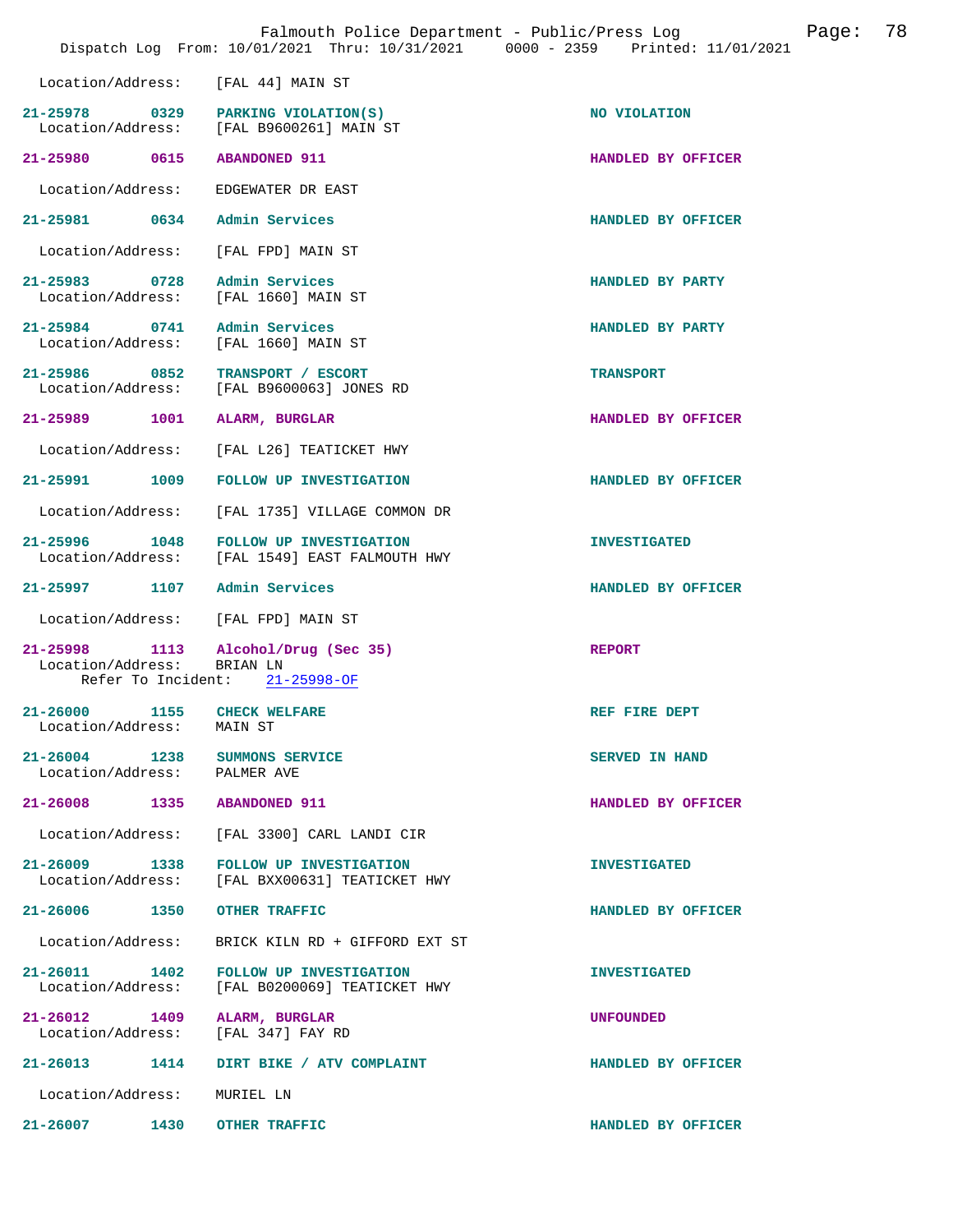Location/Address: JONES RD + GIFFORD ST

| 21-26019 1534 CRASH                                         | Location/Address: NICKERSON ST + MARAVISTA AVE<br>Refer To Accident: 21-26019-AC                                     | <b>REPORT</b>          |
|-------------------------------------------------------------|----------------------------------------------------------------------------------------------------------------------|------------------------|
|                                                             | 21-26020 1538 BUILDING / RESIDENCE CHECK                                                                             | HANDLED BY OFFICER     |
| Location/Address: [FAL 66] GRAND AVE                        |                                                                                                                      |                        |
| 21-26021 1542                                               | <b>ERRATIC MV</b><br>Location/Address: OLD MEETING HOUSE RD + JASMIN LN                                              | <b>GONE ON ARRIVAL</b> |
| 21-26022 1609 CHECK WELFARE                                 |                                                                                                                      | HANDLED BY OFFICER     |
|                                                             | Location/Address: [FAL 1058] TEATICKET HWY                                                                           |                        |
| 21-26025 1725 B & E COMMERCIAL                              | Location/Address: [FAL BA170R] GIFFORD ST<br>Refer To Incident: 21-26025-OF                                          | <b>REPORT</b>          |
| 21-26026 1733 ANIMAL COMPLAINT                              |                                                                                                                      | REF ANIMAL CONTROL     |
|                                                             | Location/Address: CEDAR ST + MARAVISTA AVE                                                                           |                        |
| 21-26027 1735 ASSIST CITIZEN                                |                                                                                                                      | HANDLED BY OFFICER     |
| Location/Address:                                           | CENTRAL AVE + ENNSBROOK DR                                                                                           |                        |
| Location/Address:                                           | 21-26029 1757 DISTURBANCE / DISORDERLY<br>ROSE MORIN LN                                                              | REF FIRE DEPT          |
| 21-26031 1818 AREA CHECK                                    |                                                                                                                      | HANDLED BY OFFICER     |
|                                                             | Location/Address: [FAL B9900205] TEATICKET HWY                                                                       |                        |
| 21-26032 1829                                               | <b>INVESTIGATION</b>                                                                                                 | HANDLED BY OFFICER     |
| Location/Address:                                           | [OTH] OLD OYSTER RD                                                                                                  |                        |
| $21-26033$ 1849 PARKING VIOLATION(S)<br>Location/Address:   | SANDWICH RD                                                                                                          | <b>CITATION ISSUED</b> |
|                                                             | 21-26034 1923 DISTURBANCE / DISORDERLY<br>Location/Address: [FAL 1006] MACCINI WAY<br>Refer To Incident: 21-26034-OF | <b>REPORT</b>          |
| 2000<br>21-25982                                            | Cancelled Incident                                                                                                   | CANCELLED INCIDENT     |
| Location/Address:                                           | MAIN ST                                                                                                              |                        |
| 21-26037<br>2041                                            | SUICIDE ATTEMPT / THREAT                                                                                             | HANDLED BY OFFICER     |
| Location/Address:                                           | [FAL B9600453] ROSE MORIN LN                                                                                         |                        |
| $21 - 26039$<br>2043                                        | ALARM, BURGLAR                                                                                                       | HANDLED BY OFFICER     |
| Location/Address:                                           | [FAL B9800314] DAVIS STRAITS                                                                                         |                        |
| 21-26041<br>2114<br>Location/Address:                       | ALARM, BURGLAR<br>[FAL BXX00336] MAIN ST                                                                             | SECURED / CHECKED      |
| 21-26043<br>2132<br>Location/Address:<br>Refer To Incident: | <b>MISSING PERSON</b><br>CAROLYN LN<br>$21 - 26043 - OF$                                                             | <b>REPORT</b>          |
| $21 - 26042$<br>2133<br>Location/Address:                   | ALARM, BURGLAR<br>ELM RD                                                                                             | <b>UNFOUNDED</b>       |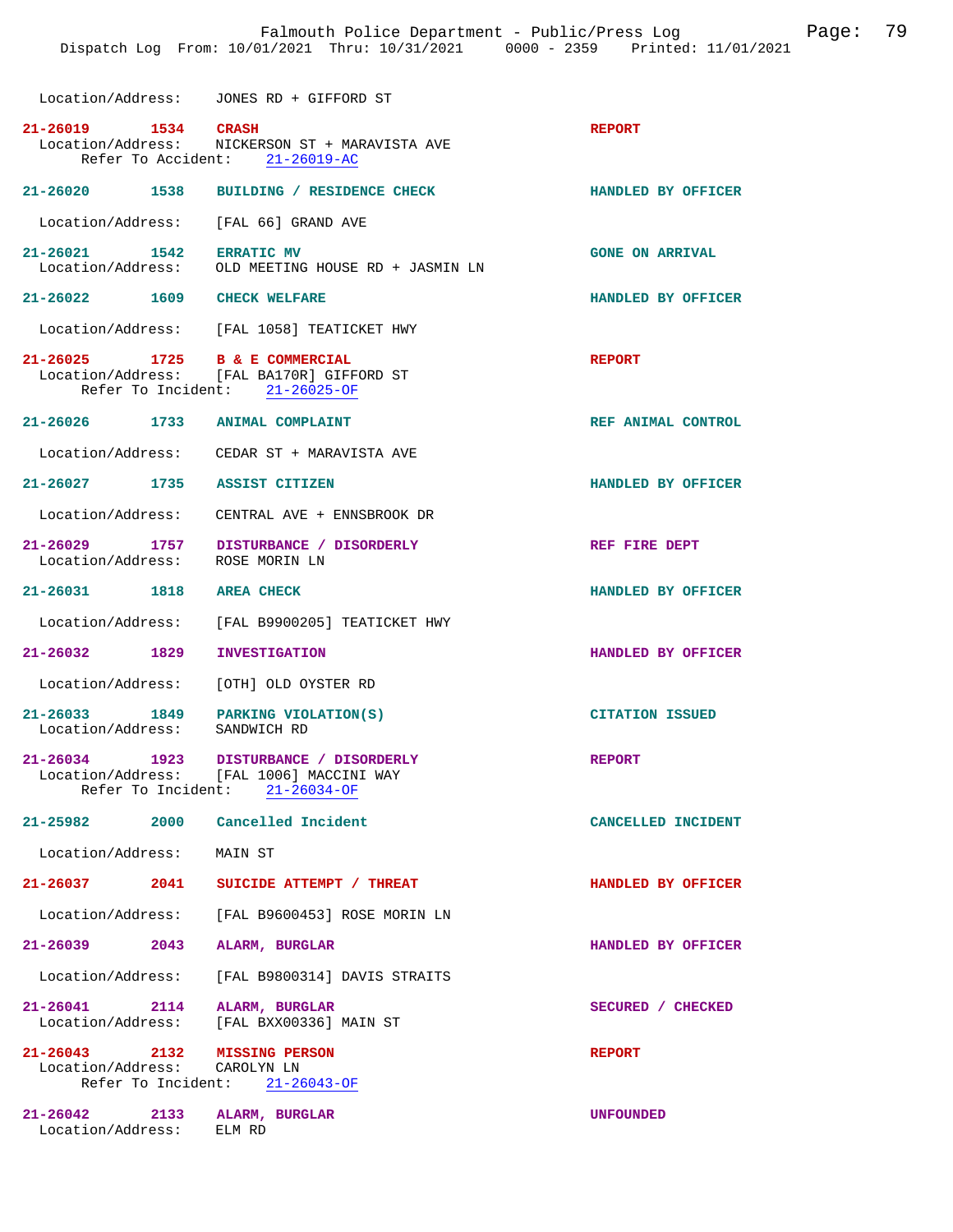| 21-26044 2211 DISABLED MV                                              |                                                                                                | HANDLED BY OFFICER       |
|------------------------------------------------------------------------|------------------------------------------------------------------------------------------------|--------------------------|
|                                                                        | Location/Address: DAVIS STRAITS + FALMOUTH HEIGHTS RD                                          |                          |
| 21-26045 2214 ALARM, BURGLAR<br>Location/Address: [FAL 357] GIFFORD ST |                                                                                                | <b>UNFOUNDED</b>         |
| 21-26048 2304 AREA CHECK                                               |                                                                                                | Merge: 21-26043 By: MEIS |
| Location/Address: ROSEMARY LN                                          |                                                                                                |                          |
| 21-26049 2306 UNWANTED GUEST                                           |                                                                                                | HANDLED BY OFFICER       |
| Location/Address: CHESTER ST                                           |                                                                                                |                          |
|                                                                        | 21-26051 2358 BUILDING / RESIDENCE CHECK<br>Location/Address: [FAL B9800292] DAVIS STRAITS     | <b>SECURED / CHECKED</b> |
| For Date: $10/26/2021$ - Tuesday                                       |                                                                                                |                          |
| 21-26052 0003 Admin Services                                           |                                                                                                | HANDLED BY OFFICER       |
| Location/Address: [FAL FPD] MAIN ST                                    |                                                                                                |                          |
|                                                                        | 21-26053 0024 BUILDING / RESIDENCE CHECK<br>Location/Address: [FAL 964] TEATICKET HWY          | SECURED / CHECKED        |
|                                                                        | 21-26055 0027 BUILDING / RESIDENCE CHECK<br>Location/Address: [FAL BXX00620] TEATICKET HWY     | SECURED / CHECKED        |
|                                                                        | 21-26056 0030 BUILDING / RESIDENCE CHECK<br>Location/Address: [FAL B9600031] MARAVISTA AVE EXT | SECURED / CHECKED        |
|                                                                        | 21-26058 0039 AREA CHECK<br>Location/Address: [FAL B9600084] TER HEUN DR                       | SECURED / CHECKED        |
| 21-26059 0050 AREA CHECK<br>Location/Address: MBL ST                   |                                                                                                | SECURED / CHECKED        |
| 21-26060 0053 AREA CHECK                                               | Location/Address: [FAL 2400] RAILROAD AVE                                                      | SECURED / CHECKED        |
| 21-26061 0107 AREA CHECK                                               | Location/Address: [FAL BA170R] GIFFORD ST                                                      | SECURED / CHECKED        |
|                                                                        | 21-26062 0114 BUILDING / RESIDENCE CHECK<br>Location/Address: [FAL B9600051] HATCHVILLE RD     | SECURED / CHECKED        |
|                                                                        | 21-26063 0118 BUILDING / RESIDENCE CHECK<br>Location/Address: [FAL 302] SANDWICH RD            | SECURED / CHECKED        |
| 21-26064 0134                                                          | ALARM, BURGLAR                                                                                 | CANCELLED INCIDENT       |
|                                                                        | Location/Address: [FAL B9601085] THOMAS B LANDERS RD                                           |                          |
| 21-26065 0158<br>Location/Address:                                     | PARKING VIOLATION(S)<br>LUSCOMBE AVE                                                           | NO VIOLATION             |
|                                                                        | 21-26066 0237 PARKING VIOLATION(S)<br>Location/Address: [FAL B9600203] TOWN HALL SQ            | NO VIOLATION             |
|                                                                        | 21-26067 0238 PARKING VIOLATION(S)<br>Location/Address: [FAL B9600261] MAIN ST                 | NO VIOLATION             |
| 21-26068                                                               | 0258 BUILDING / RESIDENCE CHECK                                                                | SECURED / CHECKED        |

Location/Address: [FAL B9600237] EAST FALMOUTH HWY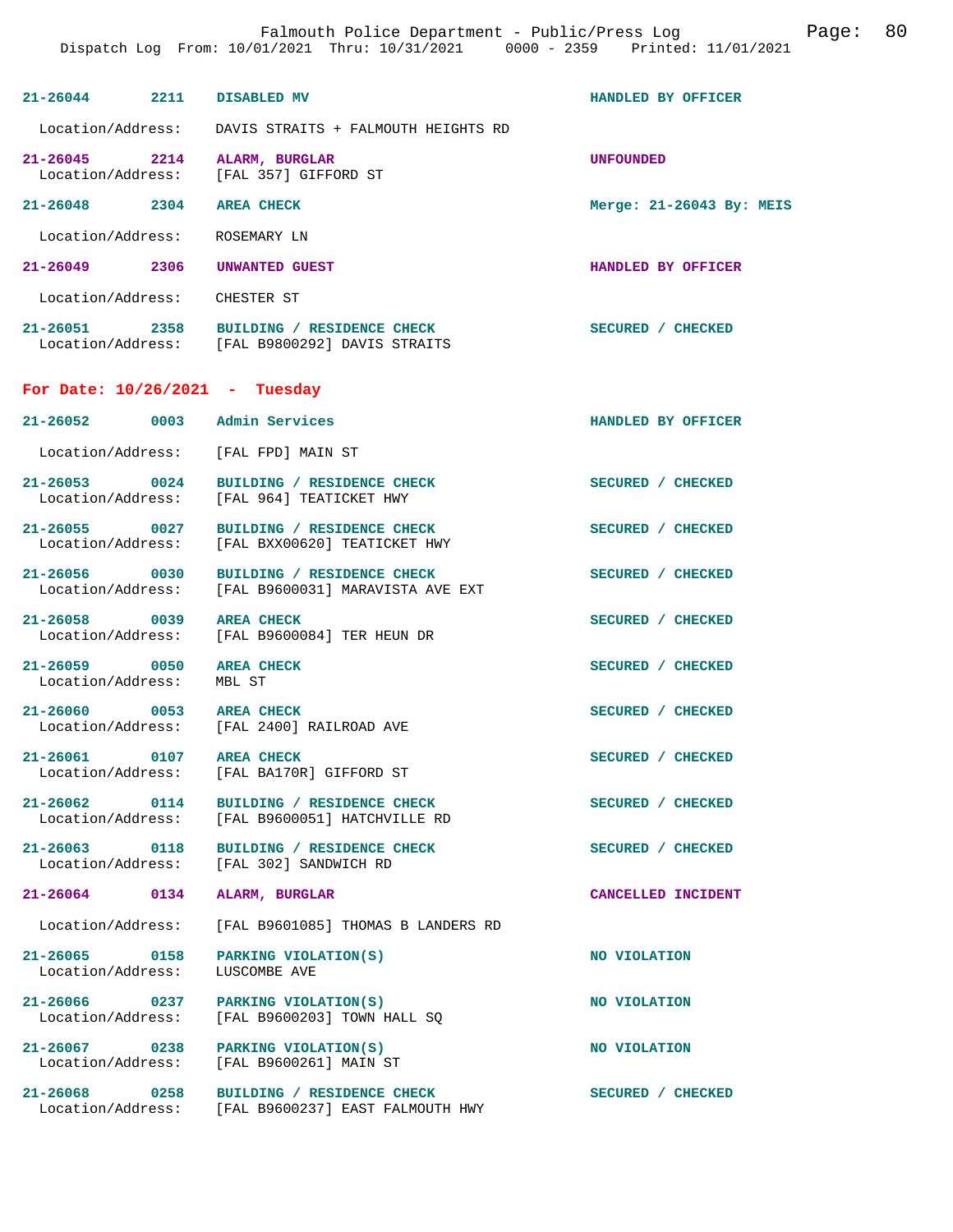|                                                      |                                                 | Falmouth Police Department - Public/Press Log<br>Dispatch Log From: 10/01/2021 Thru: 10/31/2021 0000 - 2359 Printed: 11/01/2021 |                     | Page: | 81 |
|------------------------------------------------------|-------------------------------------------------|---------------------------------------------------------------------------------------------------------------------------------|---------------------|-------|----|
| Location/Address:                                    |                                                 | [FAL B9600025] DAVISVILLE RD                                                                                                    |                     |       |    |
| 21-26070 0358<br>Location/Address:                   |                                                 | BUILDING / RESIDENCE CHECK<br>[FAL 494] EAST FALMOUTH HWY                                                                       | SECURED / CHECKED   |       |    |
| 21-26072 0443<br>Location/Address:                   |                                                 | ALARM, BURGLAR<br>[FAL 1807] WORCESTER CT                                                                                       | <b>UNFOUNDED</b>    |       |    |
| 21-26074 0629                                        |                                                 | Admin Services                                                                                                                  | HANDLED BY OFFICER  |       |    |
| Location/Address:                                    |                                                 | [FAL BXX00810] MAIN ST                                                                                                          |                     |       |    |
| 21-26075                                             | 0647                                            | ASSIST OTHER AGENCY                                                                                                             | CANCELLED INCIDENT  |       |    |
| Location/Address:                                    |                                                 | [FAL B9600069] TER HEUN DR                                                                                                      |                     |       |    |
| 21-26076 0754<br>Location/Address:                   |                                                 | ALARM, BURGLAR<br>[FAL 840] TECHNOLOGY PARK DR                                                                                  | <b>UNFOUNDED</b>    |       |    |
| $21 - 26077$                                         | 0805                                            | ALARM, BURGLAR                                                                                                                  | CANCELLED INCIDENT  |       |    |
| Location/Address:                                    |                                                 | [FAL 3313] EDGERTON DR                                                                                                          |                     |       |    |
| 21-26078                                             | 0805                                            | Admin Services                                                                                                                  | HANDLED BY OFFICER  |       |    |
| Location/Address:                                    |                                                 | LUSCOMBE AVE + WATER ST                                                                                                         |                     |       |    |
| 21-26079 0807<br>Location/Address:                   | WALKER ST                                       | <b>ASSIST OTHER AGENCY</b>                                                                                                      | UNABLE TO LOCATE    |       |    |
| $21 - 26082$                                         | 0849                                            | TRANSPORT / ESCORT                                                                                                              | HANDLED BY OFFICER  |       |    |
| Location/Address:                                    |                                                 | [FAL B9600063] JONES RD                                                                                                         |                     |       |    |
| 21-26084                                             | 0951                                            | Admin Services                                                                                                                  | HANDLED BY OFFICER  |       |    |
| Location/Address:                                    |                                                 | [FAL B9700084] TEATICKET HWY                                                                                                    |                     |       |    |
| 21-26087 1009                                        |                                                 | <b>ASSIST OTHER AGENCY</b>                                                                                                      | HANDLED BY OFFICER  |       |    |
| Location/Address: RT 151 + ASHUMET RD                |                                                 |                                                                                                                                 |                     |       |    |
| $21 - 26088$<br>Location/Address:                    | 1016                                            | <b>FOLLOW UP INVESTIGATION</b><br>[FAL 1735] VILLAGE COMMON DR                                                                  | <b>INVESTIGATED</b> |       |    |
| $21 - 26090$<br>Location/Address:                    | 1021                                            | LOUD MUSIC / PARTY / NOISES<br>[FAL BXX00165] MARAVISTA AVE EXT                                                                 | <b>UNFOUNDED</b>    |       |    |
| 21-26092                                             | 1041                                            | <b>ASSIST CITIZEN</b>                                                                                                           | HANDLED BY OFFICER  |       |    |
| Location/Address:                                    |                                                 | [FAL BXX00165] MARAVISTA AVE EXT                                                                                                |                     |       |    |
| $21 - 26093$                                         | 1041                                            | <b>CHECK WELFARE</b>                                                                                                            | CANCELLED INCIDENT  |       |    |
| Location/Address:                                    |                                                 | [FAL 2058] ACAPESKET RD                                                                                                         |                     |       |    |
| $21 - 26095$                                         | 1056                                            | ALARM, BURGLAR                                                                                                                  | CANCELLED INCIDENT  |       |    |
| Location/Address:                                    |                                                 | [FAL B0000240] MEADOW NECK RD                                                                                                   |                     |       |    |
| 21-26096 1106<br>Location/Address:                   |                                                 | BUILDING / RESIDENCE CHECK<br>[FAL B0000240] MEADOW NECK RD                                                                     | SECURED / CHECKED   |       |    |
| 21-26099 1119<br>Location/Address: [FAL 473] MAIN ST | <b>THREAT</b><br>Refer To Incident: 21-26099-OF |                                                                                                                                 | <b>REPORT</b>       |       |    |
| 21-26102                                             | 1203                                            | Admin Services                                                                                                                  | HANDLED BY OFFICER  |       |    |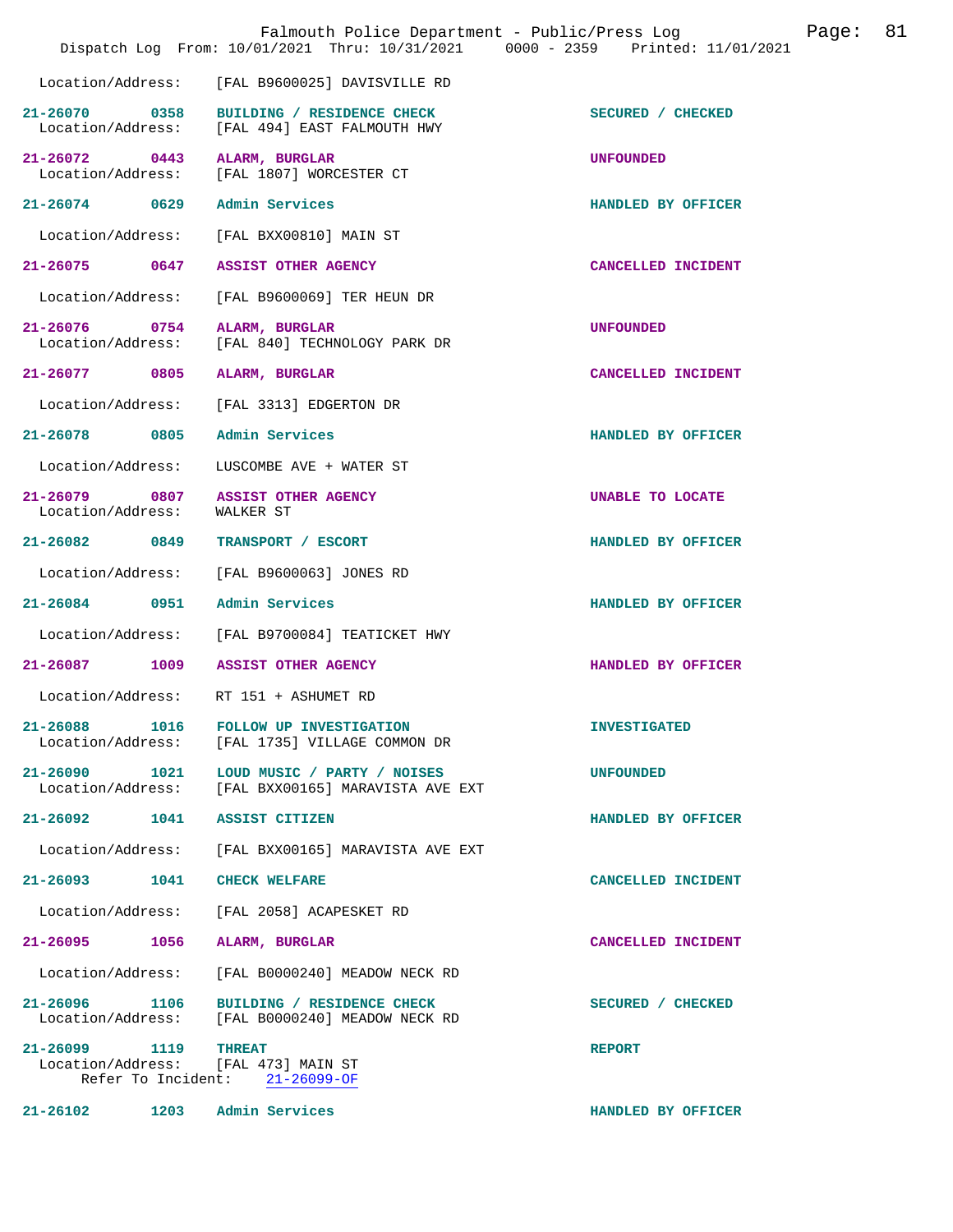|                                    |                            | Falmouth Police Department - Public/Press Log<br>Dispatch Log From: 10/01/2021 Thru: 10/31/2021 0000 - 2359 Printed: 11/01/2021 |                        | Page: | 82 |
|------------------------------------|----------------------------|---------------------------------------------------------------------------------------------------------------------------------|------------------------|-------|----|
|                                    |                            | Location/Address: [FAL FPD] MAIN ST                                                                                             |                        |       |    |
|                                    |                            | 21-26104 1213 ASSIST FIRE DEPT                                                                                                  | HANDLED BY OFFICER     |       |    |
| Location/Address:                  |                            | WILD HARBOR RD                                                                                                                  |                        |       |    |
|                                    |                            | 21-26105 1216 Admin Services                                                                                                    | HANDLED BY OFFICER     |       |    |
|                                    |                            | Location/Address: [FAL FPD] MAIN ST                                                                                             |                        |       |    |
|                                    |                            | 21-26107 1333 Admin Services<br>Location/Address: [FAL FPD] MAIN ST                                                             | HANDLED BY PARTY       |       |    |
| Location/Address:                  |                            | 21-26108 1339 B & E RESIDENT<br>ELM RD<br>Refer To Incident: 21-26108-OF                                                        | <b>REPORT</b>          |       |    |
| 21-26101 1350                      |                            | <b>OTHER TRAFFIC</b>                                                                                                            | HANDLED BY OFFICER     |       |    |
|                                    |                            | Location/Address: BRICK KILN RD + GIFFORD ST                                                                                    |                        |       |    |
| 21-26110 1411                      |                            | <b>ASSIST OTHER AGENCY</b><br>Location/Address: [FAL B9600085] EAST FALMOUTH HWY                                                | <b>REF OTHER</b>       |       |    |
| 21-26100 1423                      |                            | <b>OTHER TRAFFIC</b>                                                                                                            | HANDLED BY OFFICER     |       |    |
| Location/Address:                  |                            | JONES RD + GIFFORD ST                                                                                                           |                        |       |    |
| 21-26111 1438                      |                            | ALARM, BURGLAR                                                                                                                  | HANDLED BY OFFICER     |       |    |
| Location/Address:                  |                            | [FAL B9600550] BYWATER CT                                                                                                       |                        |       |    |
| 21-26113 1615                      |                            | <b>CHECK WELFARE</b>                                                                                                            | HANDLED BY OFFICER     |       |    |
| Location/Address:                  |                            | [FAL B9600085] EAST FALMOUTH HWY                                                                                                |                        |       |    |
| $21 - 26115$                       | 1708                       | DOWN TREE(S)                                                                                                                    | HANDLED BY OFFICER     |       |    |
| Location/Address:                  |                            | NORTH FALMOUTH HWY + CURLEY BLVD                                                                                                |                        |       |    |
| $21 - 26118$<br>Location/Address:  | 1733<br>Refer To Incident: | <b>LARCENY</b><br>LITTLE ISLAND RD<br>21-26118-OF                                                                               | <b>REPORT</b>          |       |    |
| $21 - 26119$                       | 1743                       | <b>CHECK WELFARE</b>                                                                                                            | HANDLED BY OFFICER     |       |    |
|                                    |                            | Location/Address: [FAL 1602] GIFFORD ST                                                                                         |                        |       |    |
| 21-26120 1818                      |                            | Harassment                                                                                                                      | HANDLED BY OFFICER     |       |    |
| Location/Address:                  |                            | [FAL B9600453] ROSE MORIN LN                                                                                                    |                        |       |    |
| 21-26121 1821<br>Location/Address: |                            | <b>OTHER TRAFFIC</b><br>SANDWICH RD + BRICK KILN RD                                                                             | NOTIFICATION MADE      |       |    |
| 21-26122 1846<br>Location/Address: |                            | <b>AREA CHECK</b><br>TURNER RD + SANDWICH RD                                                                                    | <b>VEHICLE TOWED</b>   |       |    |
| 21-26123 1917                      |                            | <b>ABANDONED 911</b>                                                                                                            | HANDLED BY OFFICER     |       |    |
| Location/Address:                  |                            | TROTTING PARK RD                                                                                                                |                        |       |    |
| 21-26124 1935<br>Location/Address: |                            | CHECK WELFARE<br>BRICK KILN RD                                                                                                  | <b>GONE ON ARRIVAL</b> |       |    |
| 21-26125 1942 CHECK WELFARE        | $P/C$ :                    | Location/Address: [FAL B0200014] SANDWICH RD<br>Refer To $P/C:$ 21-26125-AR<br>SEFTON, KEVIN F                                  | Arrest(s) Made         |       |    |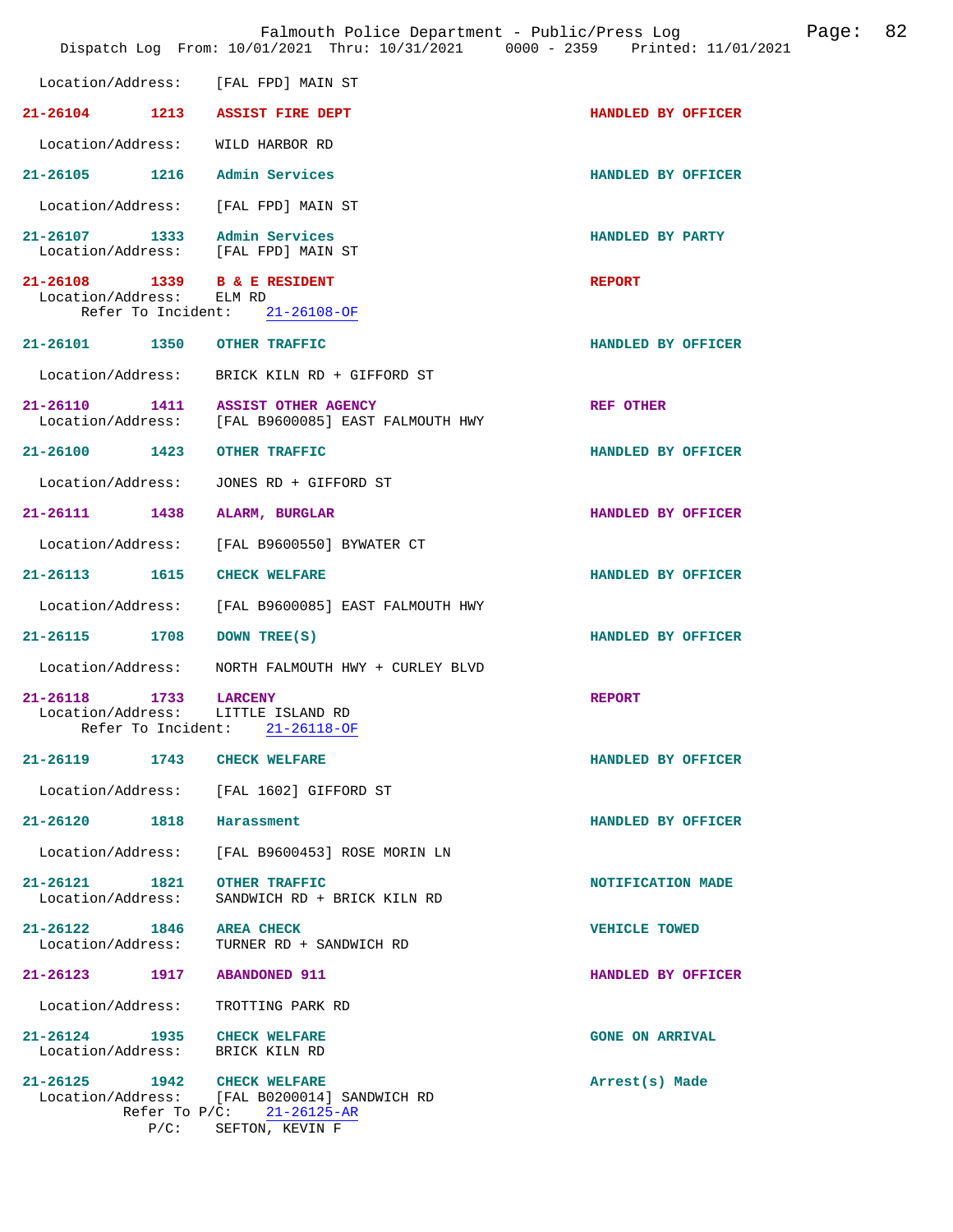|                                                                   | Falmouth Police Department - Public/Press Log Fage: 83<br>Dispatch Log From: 10/01/2021 Thru: 10/31/2021 0000 - 2359 Printed: 11/01/2021 |                    |  |
|-------------------------------------------------------------------|------------------------------------------------------------------------------------------------------------------------------------------|--------------------|--|
| Address:<br>Age:<br>Charges:                                      | 300 BRICK KILN RD EAST FALMOUTH, MA<br>51<br>ARREST WARRANT SERVICE<br>PROTECTIVE CUSTODY (LIQUOR)<br>DRUG, POSSESS CLASS E              |                    |  |
| 21-26127 2027 DOWN TREE(S)                                        |                                                                                                                                          | HANDLED BY OFFICER |  |
| Location/Address:                                                 | [FAL 184] RT 151                                                                                                                         |                    |  |
| 21-26128 2029 MEDICAL (PD)<br>Location/Address: [FAL FPD] MAIN ST |                                                                                                                                          | <b>TRANSPORT</b>   |  |
| Location/Address: EAST FALMOUTH HWY                               | 21-26130 2040 DISTURBANCE / DISORDERLY<br>Refer To Incident: 21-26130-OF                                                                 | <b>REPORT</b>      |  |
| 21-26131 2051 ABANDONED 911                                       |                                                                                                                                          | HANDLED BY OFFICER |  |
| Location/Address: SANDWICH RD                                     |                                                                                                                                          |                    |  |
| 21-26132 2056 ALARM, BURGLAR                                      |                                                                                                                                          | CANCELLED INCIDENT |  |
|                                                                   | Location/Address: [FAL BXX00707] BENHAM RD                                                                                               |                    |  |
| 21-26133 2105                                                     | DOWN TREE(S)                                                                                                                             | HANDLED BY OFFICER |  |
| Location/Address:                                                 | WAQUOIT HWY + BARROWS RD                                                                                                                 |                    |  |
| 21-26134 2127 ALARM, BURGLAR<br>Location/Address:                 | [FAL 3234] SANDWICH RD                                                                                                                   | <b>UNFOUNDED</b>   |  |
| 21-26135 2141 ALARM, BURGLAR<br>Location/Address: COBBLESTONE LN  |                                                                                                                                          | <b>UNFOUNDED</b>   |  |
| 21-26137 2156                                                     | DOWN TREE(S)                                                                                                                             | HANDLED BY OFFICER |  |
| Location/Address:                                                 | SANDWICH RD + RT 151                                                                                                                     |                    |  |
| 21-26138 2159 DOWN TREE(S)                                        |                                                                                                                                          | HANDLED BY OFFICER |  |
|                                                                   | Location/Address: THOMAS B LANDERS RD + TECHNOLOGY PARK DR                                                                               |                    |  |
| 21-26140<br>2217<br>Location/Address:                             | ALARM, BURGLAR<br>[FAL B9700468] EAST FALMOUTH HWY                                                                                       | <b>UNFOUNDED</b>   |  |
| 21-26141<br>2221<br>Location/Address:                             | ALARM, BURGLAR<br>[FAL BXX00863] TEATICKET HWY                                                                                           | SECURED / CHECKED  |  |
| $21 - 26142$ 2225                                                 | DOWN TREE(S)                                                                                                                             | HANDLED BY OFFICER |  |
| Location/Address:                                                 | CURRIER RD                                                                                                                               |                    |  |
| $21 - 26143$ 2246                                                 | DOWN TREE(S)                                                                                                                             | HANDLED BY OFFICER |  |
| Location/Address:                                                 | [FAL BXX00338] TEATICKET HWY                                                                                                             |                    |  |
| 21-26144<br>2315                                                  | <b>AREA CHECK</b>                                                                                                                        | HANDLED BY OFFICER |  |
| Location/Address:                                                 | [FAL 773] TEATICKET HWY                                                                                                                  |                    |  |
| 21-26145 2341                                                     | Down Wires                                                                                                                               | HANDLED BY OFFICER |  |
| Location/Address:                                                 | JOHN PARKER RD                                                                                                                           |                    |  |
| 21-26146<br>2359<br>Location/Address:                             | ALARM, BURGLAR<br>[FAL BXX00863] TEATICKET HWY                                                                                           | SECURED / CHECKED  |  |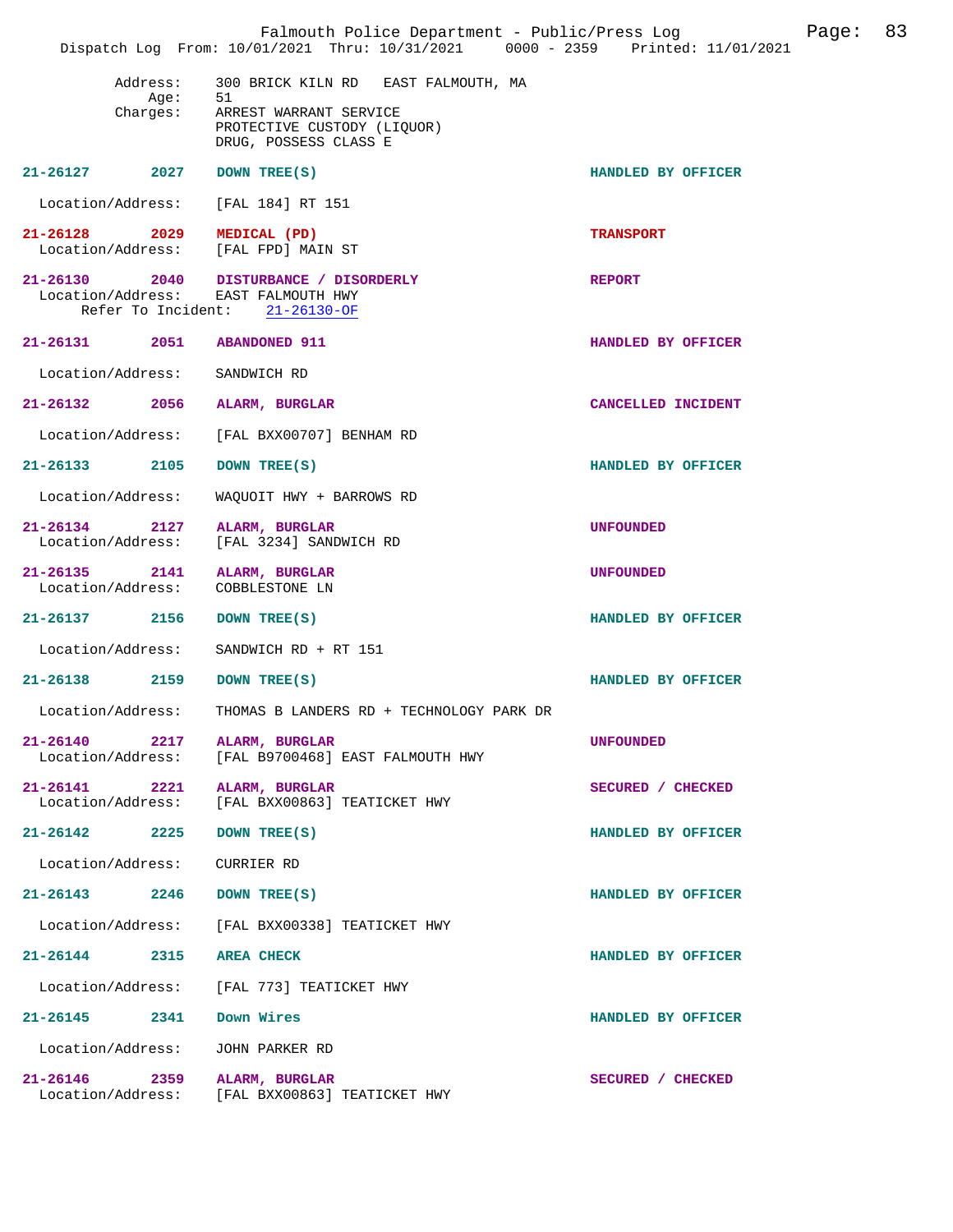| Falmouth Police Department - Public/Press Log<br>Page:<br>Dispatch Log From: 10/01/2021 Thru: 10/31/2021 0000 - 2359 Printed: 11/01/2021 |                                                                |                             |  |
|------------------------------------------------------------------------------------------------------------------------------------------|----------------------------------------------------------------|-----------------------------|--|
| For Date: $10/27/2021$ - Wednesday                                                                                                       |                                                                |                             |  |
| $21 - 26147$<br>0004                                                                                                                     | <b>TRAFFIC HAZARD</b>                                          | HANDLED BY OFFICER          |  |
|                                                                                                                                          | Location/Address: [FAL 273] EAST FALMOUTH HWY                  |                             |  |
| 21-26149 0015<br>Location/Address:                                                                                                       | ALARM, BURGLAR<br>[FAL 169] EAST FALMOUTH HWY                  | SECURED / CHECKED           |  |
| 21-26150 0026                                                                                                                            | DOWN TREE(S)                                                   | HANDLED BY OFFICER          |  |
| Location/Address:                                                                                                                        | ALLEN AVE + CLINTON AVE                                        |                             |  |
| 21-26151 0052<br>Location/Address:                                                                                                       | BUILDING / RESIDENCE CHECK<br>[FAL BXX00539] EAST FALMOUTH HWY | SECURED / CHECKED           |  |
| 21-26153 0057<br>Location/Address:                                                                                                       | DOWN TREE(S)<br>SANDWICH RD + BRICK KILN RD                    | <b>REF OTHER</b>            |  |
| 21-26154 0105<br>Location/Address:                                                                                                       | PARKING VIOLATION(S)<br>[FAL B9600261] MAIN ST                 | NO VIOLATION                |  |
| 21-26155 0106                                                                                                                            | ALARM, BURGLAR                                                 | HANDLED BY OFFICER          |  |
| Location/Address:                                                                                                                        | [FAL B0000328] MADELINE RD                                     |                             |  |
| 21-26156 0111<br>Location/Address:                                                                                                       | ALARM, BURGLAR<br>[FAL B0200109] DAVIS STRAITS                 | <b>UNFOUNDED</b>            |  |
| 21-26157 0111<br>Location/Address:                                                                                                       | BUILDING / RESIDENCE CHECK<br>[FAL BXX00272] LOCUST ST         | SECURED / CHECKED           |  |
| 21-26158 0125<br>Location/Address:                                                                                                       | ALARM, BURGLAR<br>ARDMORE ST                                   | SECURED / CHECKED           |  |
| 21-26160 0146<br>Location/Address:                                                                                                       | DOWN TREE(S)<br>SHORE ST                                       | NOTIFICATION MADE           |  |
| 21-26161 0147<br>Location/Address:                                                                                                       | ALARM, BURGLAR<br>MENAUHANT RD                                 | SECURED / CHECKED           |  |
| 0205<br>$21 - 26162$<br>Location/Address:                                                                                                | Down Wires<br>MARAVISTA AVE                                    | NOTIFICATION MADE           |  |
| 21-26164<br>0220                                                                                                                         | DOWN TREE(S)                                                   | HANDLED BY OFFICER          |  |
| Location/Address:                                                                                                                        | REGIS RD                                                       |                             |  |
| 21-26165<br>0230                                                                                                                         | DOWN TREE(S)                                                   | HANDLED BY OFFICER          |  |
| Location/Address:                                                                                                                        | ACAPESKET RD                                                   |                             |  |
| $21 - 26168$<br>0241<br>Location/Address:                                                                                                | Down Wires<br>[FAL 1242] SANDWICH RD                           | NOTIFICATION MADE           |  |
| $21 - 26170$<br>0249<br>Location/Address:                                                                                                | DOWN TREE(S)<br>ACAPESKET RD                                   | NOTIFICATION MADE           |  |
| 21-26171<br>0251                                                                                                                         | ALARM, BURGLAR                                                 | ALARM: POWER OUTAGE/WEATHER |  |
| Location/Address:                                                                                                                        | CHILDS RIVER RD                                                |                             |  |
| 21-26172<br>0252                                                                                                                         | ALARM, BURGLAR                                                 | ALARM: POWER OUTAGE/WEATHER |  |
| Location/Address:                                                                                                                        | [FAL BXX00479] GRAND AVE                                       |                             |  |
| $21 - 26173$<br>0253<br>Location/Address:                                                                                                | Down Wires<br>WATERSIDE DR                                     | <b>REF OTHER</b>            |  |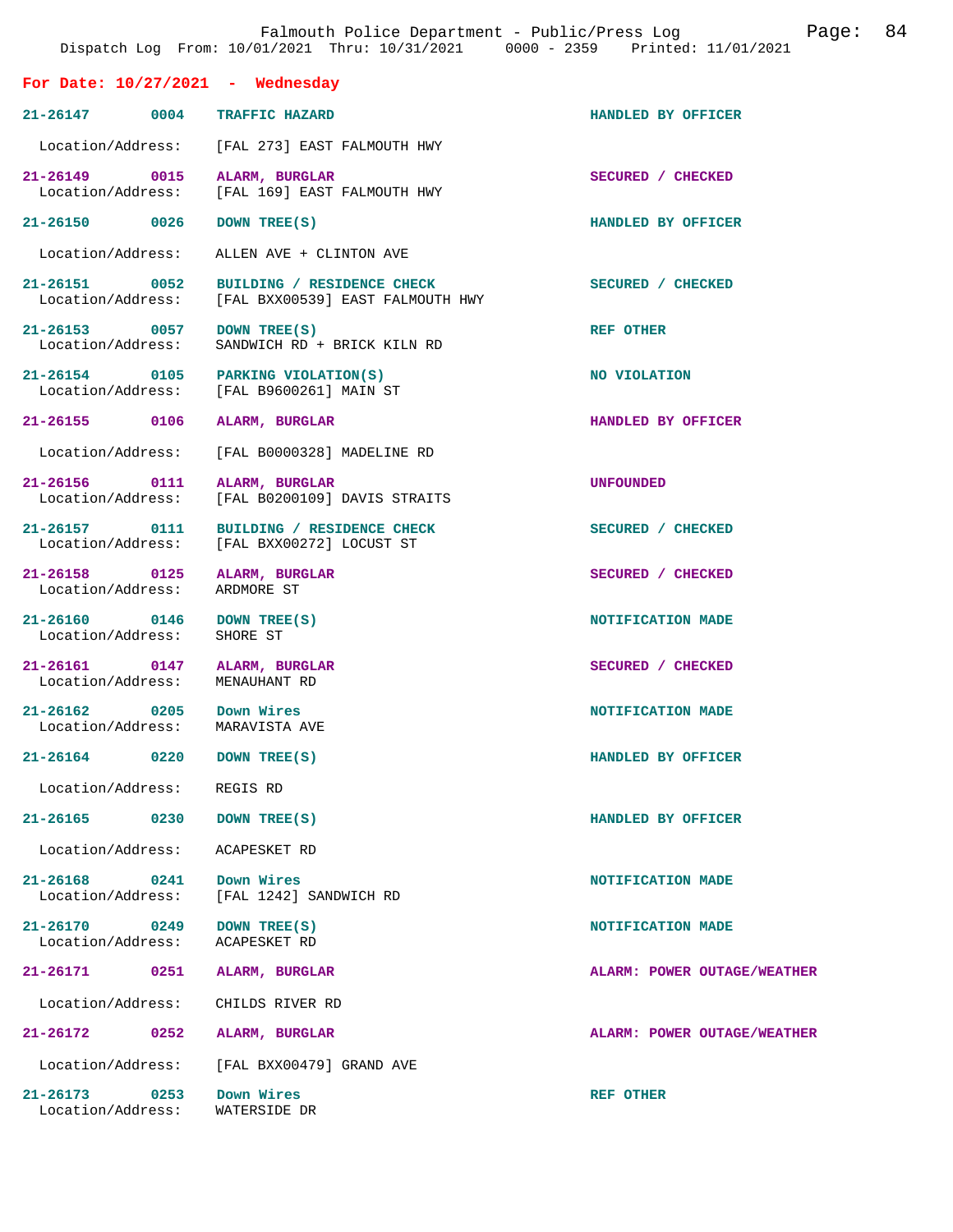|                                    |      | Falmouth Police Department - Public/Press Log<br>Dispatch Log From: 10/01/2021 Thru: 10/31/2021 0000 - 2359 Printed: 11/01/2021 | 85<br>Page:                 |
|------------------------------------|------|---------------------------------------------------------------------------------------------------------------------------------|-----------------------------|
| 21-26174 0259                      |      | TRAFFIC HAZARD                                                                                                                  | HANDLED BY OFFICER          |
| Location/Address:                  |      | [FAL B0100079] EAST FALMOUTH HWY                                                                                                |                             |
|                                    |      | 21-26177 0317 TRAFFIC HAZARD                                                                                                    | HANDLED BY OFFICER          |
| Location/Address:                  |      | [FAL 1230] DAVIS STRAITS                                                                                                        |                             |
| 21-26179 0320<br>Location/Address: |      | DOWN TREE(S)<br>PALMER AVE                                                                                                      | NOTIFICATION MADE           |
| 21-26180 0326<br>Location/Address: |      | DOWN TREE(S)<br>RT 151 + ASHUMET RD                                                                                             | <b>UNFOUNDED</b>            |
|                                    |      | 21-26181 0328 ALARM, BURGLAR                                                                                                    | ALARM: POWER OUTAGE/WEATHER |
| Location/Address:                  |      | [FAL 2955] FALMOUTH WOODS RD                                                                                                    |                             |
| 21-26182                           | 0331 | ALARM, BURGLAR                                                                                                                  | ALARM: POWER OUTAGE/WEATHER |
| Location/Address:                  |      | [FAL B9800190] CASTLE RD                                                                                                        |                             |
| 21-26183 0333                      |      | ALARM, BURGLAR                                                                                                                  | ALARM: POWER OUTAGE/WEATHER |
| Location/Address:                  |      | SHOREWOOD DR                                                                                                                    |                             |
| 21-26185 0335                      |      | ALARM, BURGLAR                                                                                                                  | ALARM: POWER OUTAGE/WEATHER |
| Location/Address:                  |      | [FAL 187] EAST FALMOUTH HWY                                                                                                     |                             |
| 21-26191 0356<br>Location/Address: |      | BUILDING / RESIDENCE CHECK<br>[FAL 160] TEATICKET HWY                                                                           | SECURED / CHECKED           |
| 21-26192 0356                      |      | ALARM, BURGLAR                                                                                                                  | ALARM: POWER OUTAGE/WEATHER |
| Location/Address:                  |      | ONAWA LN                                                                                                                        |                             |
| 21-26197 0409                      |      | DOWN TREE(S)                                                                                                                    | HANDLED BY OFFICER          |
| Location/Address:                  |      | SANDWICH RD                                                                                                                     |                             |
| $21 - 26198$<br>Location/Address:  | 0413 | DOWN TREE(S)<br>OLD BARNSTABLE RD + CALEBS WAY                                                                                  | NOTIFICATION MADE           |
| 21-26199                           | 0417 | ALARM, BURGLAR                                                                                                                  | ALARM: POWER OUTAGE/WEATHER |
| Location/Address:                  |      | [FAL BXX00631] TEATICKET HWY                                                                                                    |                             |
| 21-26204 0430<br>Location/Address: |      | ALARM, BURGLAR<br>[FAL BXX00672] SPRING BARS RD                                                                                 | <b>UNFOUNDED</b>            |
| 21-26208 0450                      |      | DOWN TREE(S)                                                                                                                    | HANDLED BY OFFICER          |
| Location/Address:                  |      | OLD BARNSTABLE RD + CALEBS WAY                                                                                                  |                             |
| 21-26209                           | 0453 | ALARM, BURGLAR                                                                                                                  | ALARM: POWER OUTAGE/WEATHER |
| Location/Address:                  |      | [FAL 1390] CAPE CODDER RD                                                                                                       |                             |
| 21-26210 0454<br>Location/Address: |      | Down Wires<br>BLACKSMITH SHOP RD                                                                                                | <b>REF OTHER</b>            |
|                                    |      | 21-26212 0457 ALARM, BURGLAR                                                                                                    | CANCELLED INCIDENT          |
| Location/Address:                  |      | [FAL B9600060] DILLINGHAM AVE                                                                                                   |                             |
| 21-26213 0458                      |      | <b>CRASH</b><br>Location/Address: [FAL 2091] LOCUST ST<br>Refer To Accident: 21-26213-AC                                        | <b>REPORT</b>               |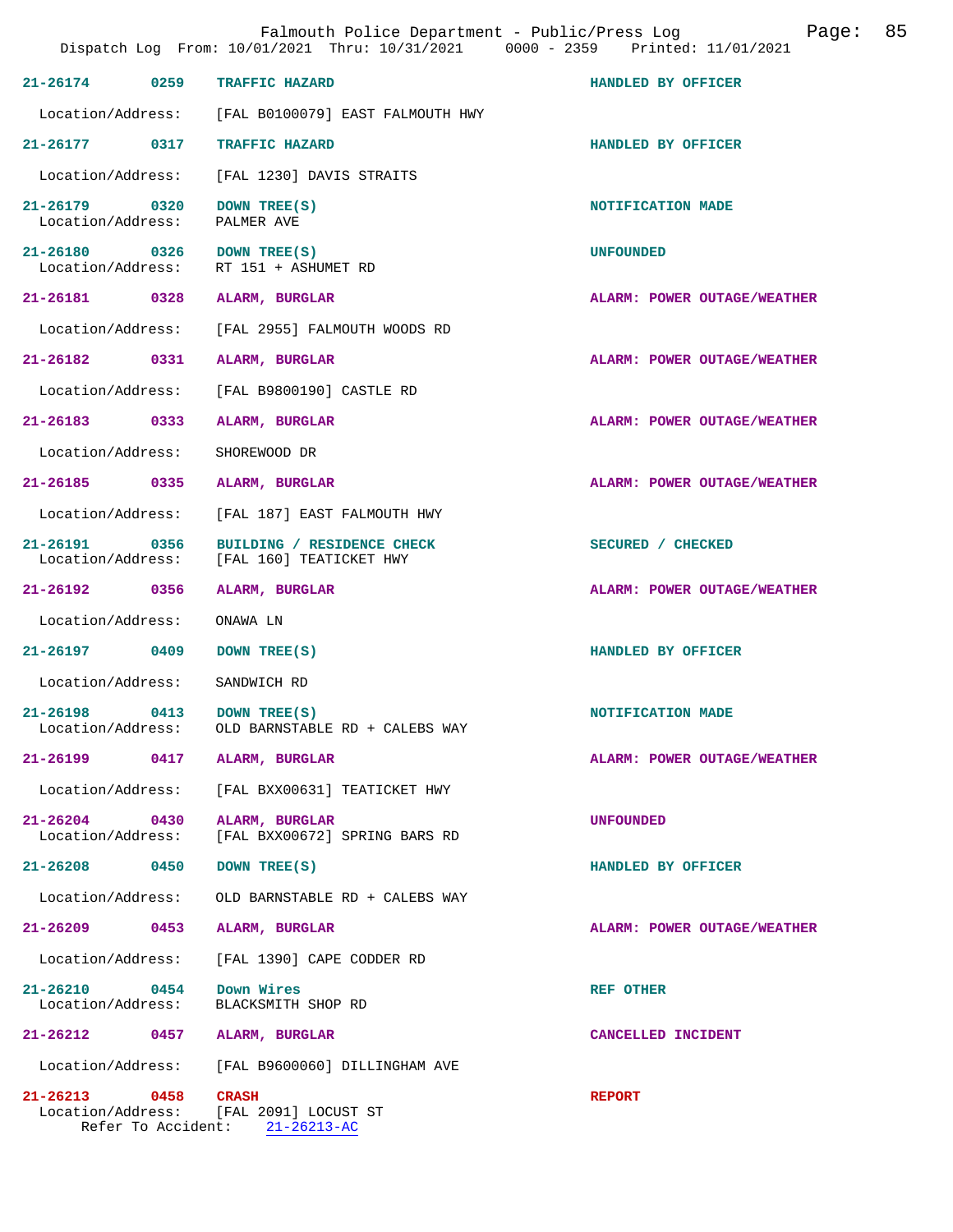| 21-26214 0500                                            | Down Wires<br>Location/Address: [FAL 1440] WORCESTER CT   | <b>REF OTHER</b>                   |
|----------------------------------------------------------|-----------------------------------------------------------|------------------------------------|
| 21-26215 0502                                            | DOWN TREE(S)                                              | HANDLED BY OFFICER                 |
| Location/Address:                                        | MAIN ST                                                   |                                    |
| 21-26216 0503<br>Location/Address:                       | DOWN TREE(S)<br>[FAL B9800699] MADELINE RD                | NOTIFICATION MADE                  |
| 21-26217 0505                                            | <b>AREA CHECK</b>                                         | HANDLED BY OFFICER                 |
| Location/Address:                                        | [FAL B9700103] MAIN ST                                    |                                    |
| 0507<br>21-26218<br>Location/Address:                    | DOWN TREE(S)<br>RT 151 + FORDHAM RD                       | NOTIFICATION MADE                  |
| 21-26220 0509<br>Location/Address:                       | DOWN TREE(S)<br>HARRINGTON ST                             | <b>REF OTHER</b>                   |
| $21 - 26222$<br>0512<br>Location/Address:                | DOWN TREE(S)<br>ROCKVILLE AVE                             | <b>REF OTHER</b>                   |
| 21-26225 0514                                            | ALARM, BURGLAR                                            | ALARM: POWER OUTAGE/WEATHER        |
| Location/Address:                                        | CHURCH ST                                                 |                                    |
| 21-26226 0517<br>Location/Address:                       | Down Wires<br>NANCY AVE                                   | <b>REF OTHER</b>                   |
| 21-26232 0525                                            | <b>AREA CHECK</b>                                         | HANDLED BY OFFICER                 |
| Location/Address:                                        | [FAL B9700103] MAIN ST                                    |                                    |
| 21-26234 0530                                            | DOWN TREE(S)                                              | CANCELLED INCIDENT                 |
| Location/Address:                                        | LOCUST ST + MILL RD                                       |                                    |
| 21-26236 0531<br>Location/Address:                       | ALARM, BURGLAR<br>[FAL B9800196] MAIN ST                  | SECURED / CHECKED                  |
| 21-26238 0535                                            | <b>TRAFFIC HAZARD</b>                                     | HANDLED BY OFFICER                 |
| Location/Address:                                        | PALMER AVE + JONES RD                                     |                                    |
| $21 - 26239$<br>0540                                     | ALARM, BURGLAR                                            | ALARM: POWER OUTAGE/WEATHER        |
| Location/Address:                                        | [FAL B9800654] SANDWICH RD                                |                                    |
| 21-26240<br>0542                                         | ALARM, BURGLAR                                            | <b>ALARM: POWER OUTAGE/WEATHER</b> |
| Location/Address:                                        | [FAL BXX00963] OUISSETT AVE                               |                                    |
| 21-26241 0551                                            | ALARM, BURGLAR                                            | ALARM: POWER OUTAGE/WEATHER        |
| Location/Address:                                        | JOYCE ST                                                  |                                    |
| 21-26242 0555<br>Location/Address:<br>Refer To Accident: | CRASH<br>CHAPEL PARK AVE + GRAND AVE<br>$21 - 26242 - AC$ | <b>REPORT</b>                      |
| $21 - 26244$<br>0557                                     | ALARM, BURGLAR                                            | ALARM: POWER OUTAGE/WEATHER        |
| Location/Address:                                        | TRADESMAN CIR                                             |                                    |
| 21-26245<br>0558                                         | ALARM, BURGLAR                                            | ALARM: POWER OUTAGE/WEATHER        |
| Location/Address:                                        | JAE RD                                                    |                                    |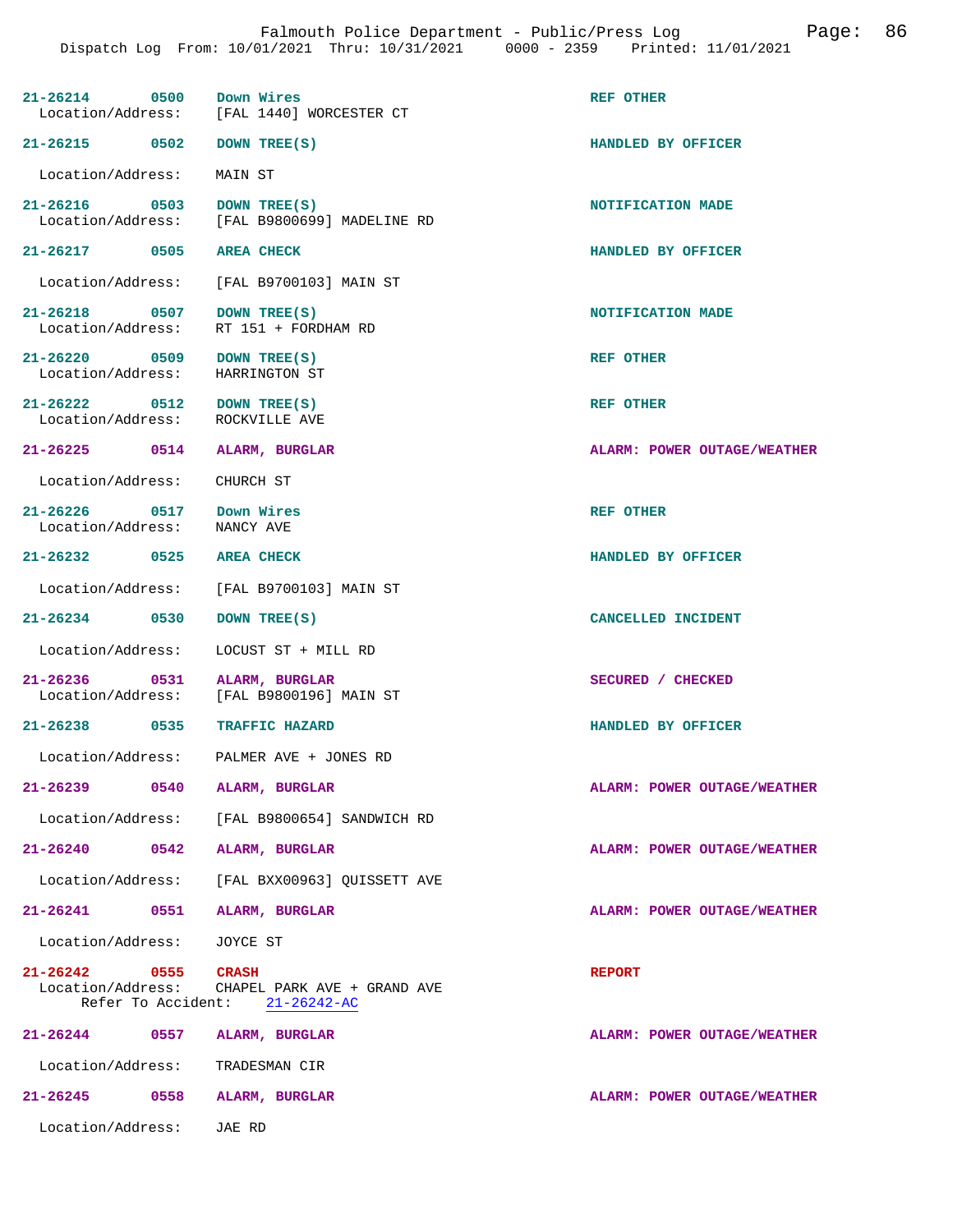|                                                      |      | 21-26248 0601 ALARM, BURGLAR                                                                                            | ALARM: POWER OUTAGE/WEATHER        |
|------------------------------------------------------|------|-------------------------------------------------------------------------------------------------------------------------|------------------------------------|
|                                                      |      | Location/Address: [FAL BXX00963] QUISSETT AVE                                                                           |                                    |
|                                                      |      | 21-26247 0602 DEAD ON ARRIVAL<br>Location/Address: [FAL B9600010] FALMOUTH HEIGHTS RD<br>Refer To Incident: 21-26247-OF | <b>REPORT</b>                      |
|                                                      |      | 21-26250 0636 ALARM, BURGLAR                                                                                            | ALARM: POWER OUTAGE/WEATHER        |
| Location/Address:                                    |      | [FAL B9800128] BRAMBLE BUSH DR                                                                                          |                                    |
| 21-26251 0652                                        |      | ALARM, BURGLAR                                                                                                          | Merge: 21-26239 By: FOLE           |
| Location/Address:                                    |      | [FAL B9800654] SANDWICH RD                                                                                              |                                    |
| 21-26253 0659<br>Location/Address:                   |      | LOUD MUSIC / PARTY / NOISES<br>WEATHERGLASS LN                                                                          | HANDLED BY PARTY                   |
|                                                      |      | 21-26260 0738 ALARM, BURGLAR                                                                                            | <b>ALARM: POWER OUTAGE/WEATHER</b> |
|                                                      |      | Location/Address: [FAL 1400] ASSOCIATES RD                                                                              |                                    |
| 21-26262 0746 CRASH<br>Location/Address: SANDWICH RD |      | Refer To Accident: 21-26262-AC                                                                                          | <b>REPORT</b>                      |
| 21-26264 0750 CHECK WELFARE                          |      | Location/Address: MARAVISTA AVE EXT                                                                                     | NOTIFICATION MADE                  |
| 21-26116 0800 DOWN TREE(S)<br>Location/Address:      |      | NORTH FALMOUTH HWY + CURLEY BLVD                                                                                        | REF OTHER                          |
| 21-26267 0807 CHECK WELFARE<br>Location/Address:     |      | EDGEWATER DR WEST                                                                                                       | HANDLED BY PARTY                   |
|                                                      |      | 21-26268 0810 ALARM, BURGLAR                                                                                            | ALARM: POWER OUTAGE/WEATHER        |
|                                                      |      | Location/Address: [FAL B9600307] PALMER AVE                                                                             |                                    |
|                                                      |      | 21-26271 0827 ALARM, BURGLAR                                                                                            | <b>ALARM: POWER OUTAGE/WEATHER</b> |
| Location/Address: CHURCH ST                          |      |                                                                                                                         |                                    |
| 21-26272                                             | 0828 | <b>CHECK WELFARE</b>                                                                                                    | HANDLED BY OFFICER                 |
|                                                      |      | Location/Address: EAST FALMOUTH HWY                                                                                     |                                    |
| 21-26278 0920 CHECK WELFARE                          |      |                                                                                                                         | HANDLED BY OFFICER                 |
| Location/Address:                                    |      | BLACKTHORN CIR                                                                                                          |                                    |
| Location/Address:                                    |      | 21-26279 0925 ALARM, BURGLAR<br>CEDAR ST                                                                                | SECURED / CHECKED                  |
| 21-26281 0952                                        |      | Admin Services                                                                                                          | HANDLED BY OFFICER                 |
| Location/Address:                                    |      | [FAL FPD] MAIN ST                                                                                                       |                                    |
| 21-26282 0952                                        |      | ALARM, BURGLAR                                                                                                          | HANDLED BY OFFICER                 |
| Location/Address:                                    |      | MAIN ST                                                                                                                 |                                    |
| 21-26285 1012 CRASH                                  |      | Location/Address: [FAL 287] SANDWICH RD<br>Refer To Accident: 21-26285-AC                                               | <b>REPORT</b>                      |
| 21-26286                                             | 1021 | ALARM, BURGLAR                                                                                                          | CANCELLED INCIDENT                 |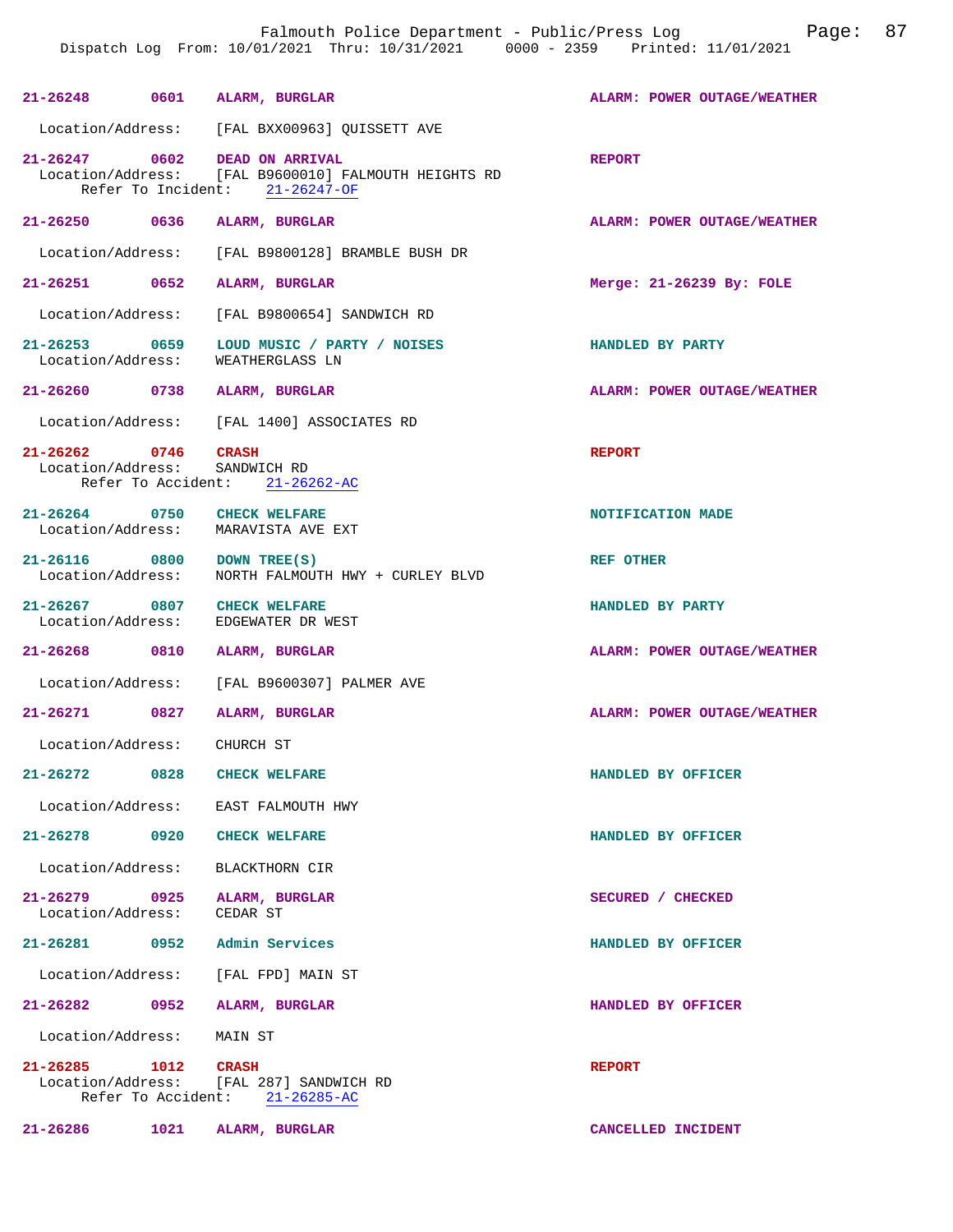|                                                                | Dispatch Log From: 10/01/2021 Thru: 10/31/2021 0000 - 2359 Printed: 11/01/2021           |                    |
|----------------------------------------------------------------|------------------------------------------------------------------------------------------|--------------------|
|                                                                | Location/Address: [FAL 1398] ASSOCIATES RD                                               |                    |
|                                                                | 21-26288 1037 BUILDING / RESIDENCE CHECK                                                 | HANDLED BY OFFICER |
|                                                                | Location/Address: [FAL B9600203] TOWN HALL SQ                                            |                    |
| 21-26289 1048 CHECK WELFARE                                    | Location/Address: [FAL B9701176] DAVISVILLE RD                                           | SECURED / CHECKED  |
| 21-26292 1131                                                  | <b>CRASH</b><br>Location/Address: [FAL B9600225] JONES RD                                | HANDLED BY PARTY   |
|                                                                | 21-26294 1141 ASSIST FIRE DEPT                                                           | CANCELLED INCIDENT |
|                                                                | Location/Address: ANTLERS SHORE DR                                                       |                    |
| 21-26295 1154 CHECK WELFARE<br>Location/Address: ROCKVILLE AVE |                                                                                          | SECURED / CHECKED  |
| 21-26300 1247 CHECK WELFARE<br>Location/Address:               | SIMPSON LN                                                                               | SECURED / CHECKED  |
| 21-26304 1314 ALARM, BURGLAR<br>Location/Address: MIAMI AVE    |                                                                                          | SECURED / CHECKED  |
| 21-26305 1348 ALARM, BURGLAR                                   |                                                                                          | CANCELLED INCIDENT |
| Location/Address: PINE GROVE AVE                               |                                                                                          |                    |
| 21-26312 1525 CHECK WELFARE                                    |                                                                                          | HANDLED BY OFFICER |
|                                                                | Location/Address: [FAL 776] SIPPEWISSETT RD                                              |                    |
| 21-26314 1531 Admin Services                                   |                                                                                          | HANDLED BY OFFICER |
|                                                                | Location/Address: [FAL FPD] MAIN ST                                                      |                    |
|                                                                |                                                                                          | HANDLED BY OFFICER |
|                                                                | Location/Address: DAVISVILLE RD + EAST FALMOUTH HWY                                      |                    |
| 21-26319 1634 AREA CHECK                                       |                                                                                          | HANDLED BY OFFICER |
|                                                                | Location/Address: [FAL B9700958] EAST FALMOUTH HWY                                       |                    |
|                                                                | 21-26320 1644 BUILDING / RESIDENCE CHECK<br>Location/Address: [FAL 28] EAST FALMOUTH HWY | SECURED / CHECKED  |
| 21-26323 1703 CHECK WELFARE                                    |                                                                                          | HANDLED BY OFFICER |
| Location/Address: SANDY REACH                                  |                                                                                          |                    |
| 21-26327 1730 OTHER TRAFFIC                                    |                                                                                          | HANDLED BY OFFICER |
| Location/Address: WAQUOIT HWY                                  |                                                                                          |                    |
| 21-26329 1750 CHECK WELFARE                                    |                                                                                          | HANDLED BY OFFICER |
|                                                                | Location/Address: OLD MEETING HOUSE RD                                                   |                    |
| 21-26330 1805 Admin Services                                   |                                                                                          | HANDLED BY OFFICER |
|                                                                | Location/Address: [FAL BXX00810] MAIN ST                                                 |                    |
| 21-26331 1806 ALARM, BURGLAR<br>Location/Address:              | SILVER BEACH AVE                                                                         | SECURED / CHECKED  |

**21-26333 1824 CHECK WELFARE HANDLED BY OFFICER** 

Falmouth Police Department - Public/Press Log Page: 88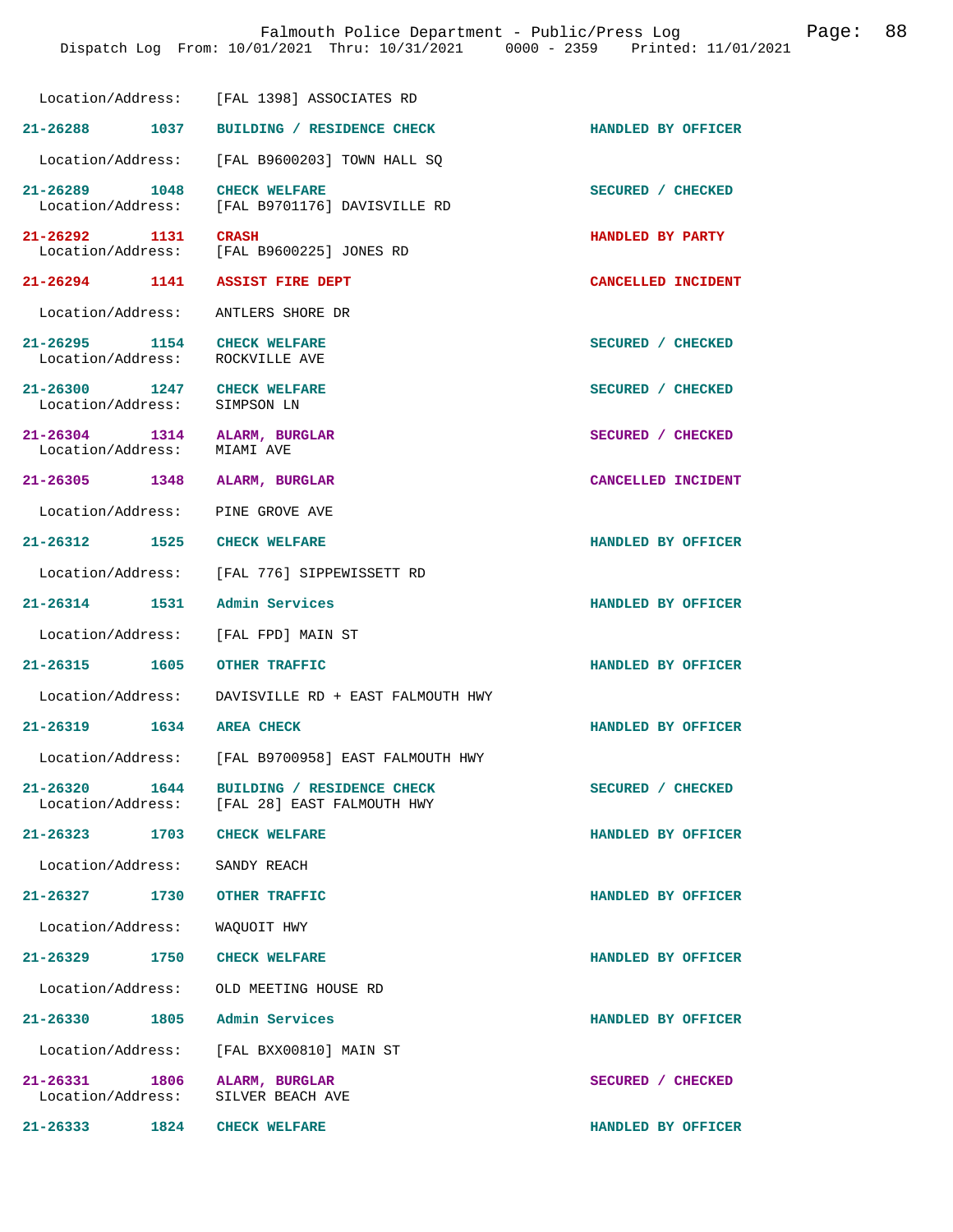| Location/Address: LAKE SHORE DR                                |                                                                                           |                    |
|----------------------------------------------------------------|-------------------------------------------------------------------------------------------|--------------------|
| 21-26334 1825 ASSAULT, PAST<br>Location/Address: TEATICKET HWY | Refer To Incident: 21-26334-OF                                                            | <b>REPORT</b>      |
| 21-26336 1905<br>Location/Address: [FAL 5] COUNTY RD           | BUILDING / RESIDENCE CHECK                                                                | SECURED / CHECKED  |
| Location/Address:                                              | 21-26337 1917 BUILDING / RESIDENCE CHECK<br>[FAL B9600051] HATCHVILLE RD                  | SECURED / CHECKED  |
| 21-26338 1918                                                  | BUILDING / RESIDENCE CHECK<br>Location/Address: [FAL 28] EAST FALMOUTH HWY                | SECURED / CHECKED  |
| 21-26340 1936                                                  | <b>CHECK WELFARE</b>                                                                      | HANDLED BY OFFICER |
| Location/Address:                                              | DAVISVILLE RD                                                                             |                    |
| 21-26342 1958<br>Location/Address:                             | ALARM, BURGLAR<br>[FAL B9600550] BYWATER CT                                               | <b>UNFOUNDED</b>   |
| 21-26343 2014 CHECK WELFARE                                    |                                                                                           | HANDLED BY OFFICER |
| Location/Address:                                              | FAIRWAY LN                                                                                |                    |
| $21 - 26345$ 2024                                              | <b>CHECK WELFARE</b>                                                                      | HANDLED BY OFFICER |
| Location/Address:                                              | TAMARACK RD                                                                               |                    |
| 21-26346 2048<br>Location/Address:                             | BUILDING / RESIDENCE CHECK<br>[FAL 5] COUNTY RD                                           | SECURED / CHECKED  |
| 21-26347 2049<br>Location/Address:                             | BUILDING / RESIDENCE CHECK<br>[FAL 28] EAST FALMOUTH HWY                                  | SECURED / CHECKED  |
| 21-26349 2105                                                  | <b>CHECK WELFARE</b>                                                                      | HANDLED BY OFFICER |
| Location/Address:                                              | RIVERS END RD                                                                             |                    |
| 21-26353 2200<br>Location/Address:                             | ALARM, BURGLAR<br>BEN DAVIS LN                                                            | <b>UNFOUNDED</b>   |
| 21-26355 2226<br>Location/Address:                             | BUILDING / RESIDENCE CHECK<br>[FAL 5] COUNTY RD                                           | SECURED / CHECKED  |
| 21-26358 2321 ALARM, BURGLAR<br>Location/Address:              | SAO PAULO DR                                                                              | <b>UNFOUNDED</b>   |
| 21-26363 2354 ALARM, BURGLAR                                   | Location/Address: [FAL 39] MOONAKIS RD                                                    | <b>UNFOUNDED</b>   |
| For Date: $10/28/2021$ - Thursday                              |                                                                                           |                    |
| $21 - 26364$<br>0009<br>Location/Address:                      | <b>AREA CHECK</b><br>[FAL B0000242] EAST FALMOUTH HWY                                     | SECURED / CHECKED  |
| 21-26365 0015                                                  | <b>BUILDING / RESIDENCE CHECK</b><br>Location/Address: [FAL B9600029] KATHARINE LEE BATES | SECURED / CHECKED  |
| 21-26366 0022<br>Location/Address:                             | BUILDING / RESIDENCE CHECK<br>[FAL 5] COUNTY RD                                           | SECURED / CHECKED  |
| 21-26367 0053<br>Location/Address:                             | UNWANTED GUEST<br>[FAL 396] LOCUST ST                                                     | <b>TRANSPORT</b>   |
| $21 - 26368$<br>0101                                           | <b>AREA CHECK</b>                                                                         | SECURED / CHECKED  |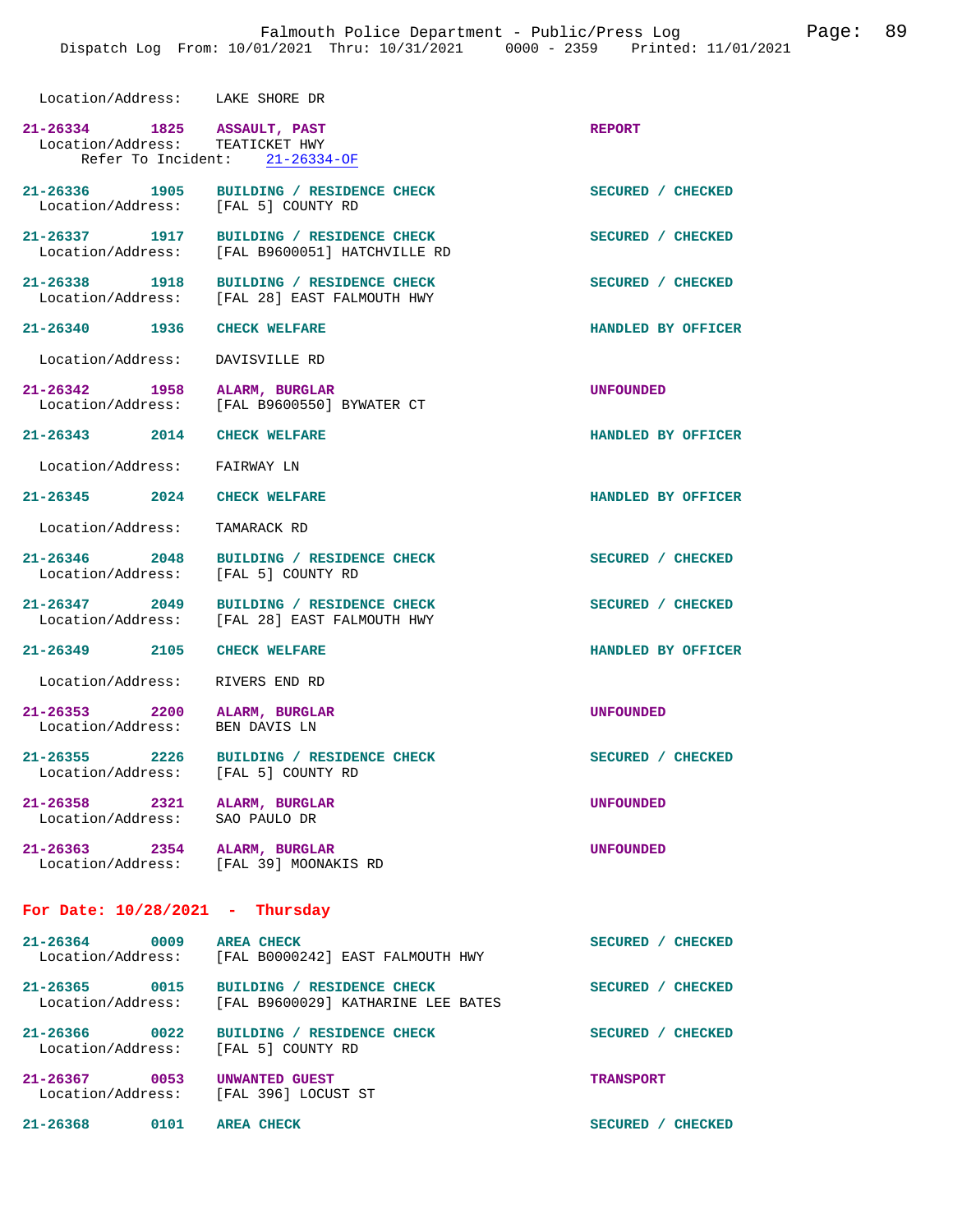|                                                   | Falmouth Police Department - Public/Press Log<br>Dispatch Log From: 10/01/2021 Thru: 10/31/2021 0000 - 2359 Printed: 11/01/2021 | Page:              | 90 |
|---------------------------------------------------|---------------------------------------------------------------------------------------------------------------------------------|--------------------|----|
| Location/Address:                                 | [FAL 28] EAST FALMOUTH HWY                                                                                                      |                    |    |
|                                                   | 21-26369 0127 BUILDING / RESIDENCE CHECK<br>Location/Address: [FAL BXX00272] LOCUST ST                                          | SECURED / CHECKED  |    |
| 21-26370 0144<br>Location/Address:                | ALARM, BURGLAR<br>[FAL 1813] BLACK BEACH HILLS RD                                                                               | <b>UNFOUNDED</b>   |    |
|                                                   | 21-26371 0154 BUILDING / RESIDENCE CHECK<br>Location/Address: [FAL 964] TEATICKET HWY                                           | SECURED / CHECKED  |    |
| 21-26372 0154 MAREA CHECK<br>Location/Address:    | MARAVISTA AVE                                                                                                                   | SECURED / CHECKED  |    |
| 21-26374 0202 AREA CHECK                          |                                                                                                                                 | HANDLED BY OFFICER |    |
|                                                   | Location/Address: [FAL B9600084] TER HEUN DR                                                                                    |                    |    |
|                                                   | 21-26377 0302 SUICIDE ATTEMPT / THREAT<br>Location/Address: SHOREWOOD DR<br>Refer To Incident: 21-26377-OF                      | <b>REPORT</b>      |    |
| 21-26378 0304 AREA CHECK                          | Location/Address: [FAL B9600203] TOWN HALL SQ                                                                                   | SECURED / CHECKED  |    |
|                                                   | 21-26379 0306 PARKING VIOLATION(S)<br>Location/Address: [FAL B9600261] MAIN ST                                                  | NO VIOLATION       |    |
| 21-26380 0312 ALARM, BURGLAR<br>Location/Address: | [FAL B9600032] EAST FALMOUTH HWY                                                                                                | <b>UNFOUNDED</b>   |    |
| 21-26382 0316 ALARM, BURGLAR<br>Location/Address: | [FAL 28] EAST FALMOUTH HWY                                                                                                      | UNFOUNDED          |    |
| Location/Address:                                 | 21-26383 0318 PARKING VIOLATION(S)<br>WATER ST + LUSCOMBE AVE                                                                   | NO VIOLATION       |    |
| 21-26384 0319 ALARM, BURGLAR<br>Location/Address: | EAST FALMOUTH HWY                                                                                                               | <b>UNFOUNDED</b>   |    |
| 21-26385 0411 ALARM, BURGLAR                      | Location/Address: [FAL B9600307] PALMER AVE                                                                                     | <b>UNFOUNDED</b>   |    |
| 21-26386 0659 CHECK WELFARE                       |                                                                                                                                 | HANDLED BY OFFICER |    |
| Location/Address: CHESTNUT ST                     |                                                                                                                                 |                    |    |
| 21-26387 0705 CHECK WELFARE                       | Location/Address: [FAL 873] DAVIS STRAITS<br>Refer To Incident: 21-26387-OF                                                     | <b>REPORT</b>      |    |
| 21-26388 0713 ALARM, BURGLAR                      | Location/Address: [FAL B0000265] HUMMINGBIRD HILL RD                                                                            | <b>UNFOUNDED</b>   |    |
| 21-26390 0717 LARCENY                             | Location/Address: RT 151 + SANDWICH RD<br>Refer To Incident: 21-26390-OF                                                        | <b>REPORT</b>      |    |
| 21-26391 0800 ALARM, BURGLAR                      | Location/Address: [FAL 93] WAQUOIT HWY                                                                                          | <b>UNFOUNDED</b>   |    |
| 21-26393 0826 VANDALISM                           | Location/Address: [FAL B9600203] TOWN HALL SQ                                                                                   | <b>UNFOUNDED</b>   |    |
| 21-26395 0846 CHECK WELFARE                       |                                                                                                                                 | HANDLED BY OFFICER |    |
| Location/Address:                                 | SANDWICH RD                                                                                                                     |                    |    |
| 21-26397 0910 ALARM, BURGLAR                      |                                                                                                                                 | <b>UNFOUNDED</b>   |    |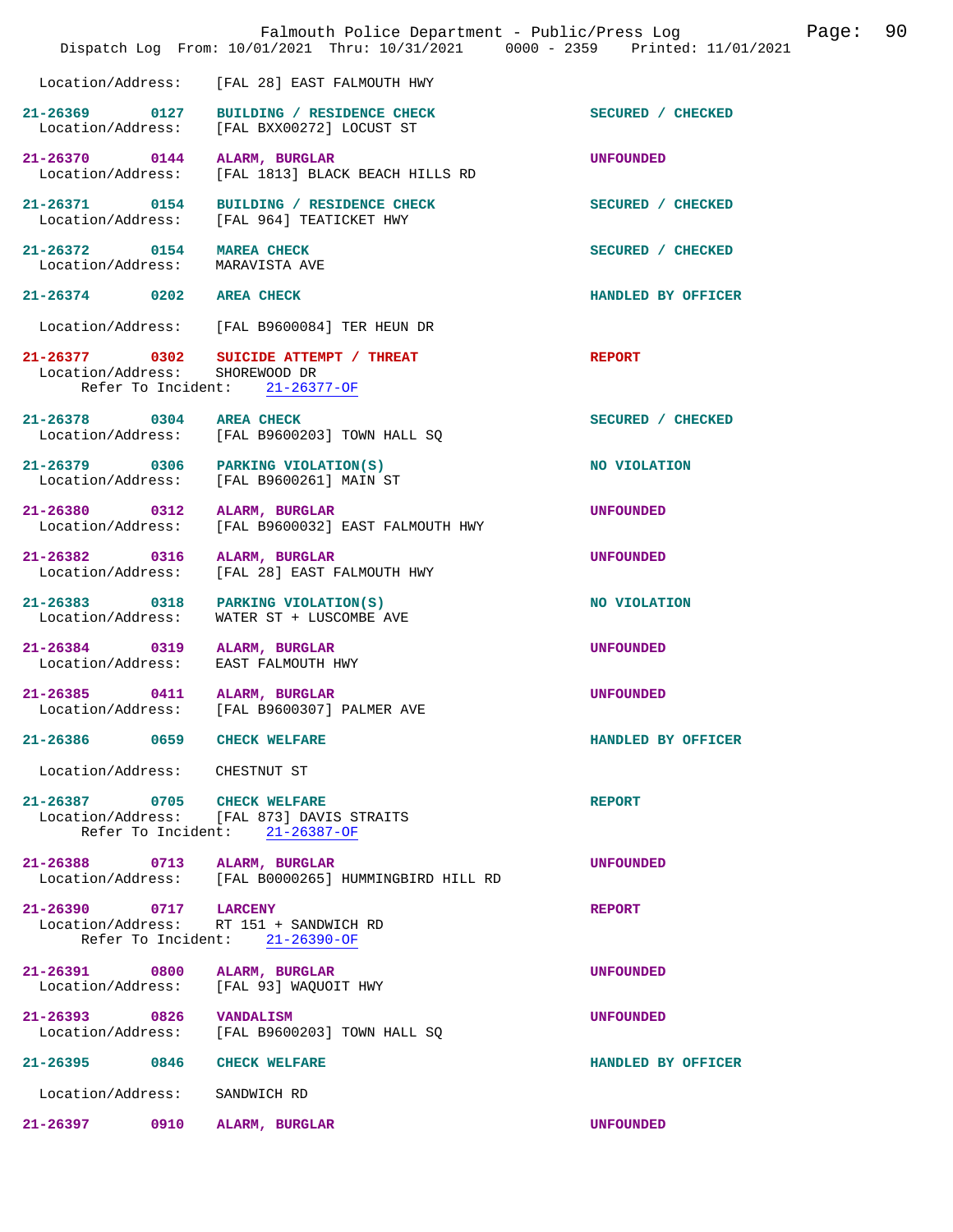|                                        |                                                                                                         | Falmouth Police Department - Public/Press Log<br>Dispatch Log From: 10/01/2021 Thru: 10/31/2021 0000 - 2359 Printed: 11/01/2021 |                    | Page: | 91 |
|----------------------------------------|---------------------------------------------------------------------------------------------------------|---------------------------------------------------------------------------------------------------------------------------------|--------------------|-------|----|
| Location/Address:                      | [FAL B9600277] HIGHFIELD DR                                                                             |                                                                                                                                 |                    |       |    |
| 21–26399 0931                          | <b>CHECK WELFARE</b>                                                                                    |                                                                                                                                 | HANDLED BY OFFICER |       |    |
| Location/Address:                      | SADDLEBACK LN                                                                                           |                                                                                                                                 |                    |       |    |
| 21-26401 0938<br>Location/Address:     | <b>ABANDONED 911</b><br>[FAL BXX00783] COUNTY RD                                                        |                                                                                                                                 | NOTIFICATION MADE  |       |    |
| $21 - 26402$ 0943<br>Location/Address: | ALARM, BURGLAR<br>ABBIES LN                                                                             |                                                                                                                                 | <b>UNFOUNDED</b>   |       |    |
| 21-26403 0953 ERRATIC MV               | Location/Address: [FAL 228] WAQUOIT HWY                                                                 |                                                                                                                                 | UNABLE TO LOCATE   |       |    |
| $21 - 26404$ 1009                      | <b>CHECK WELFARE</b>                                                                                    |                                                                                                                                 | HANDLED BY OFFICER |       |    |
| Location/Address:                      | [FAL B9600713] WALKER ST                                                                                |                                                                                                                                 |                    |       |    |
| 21-26406 1017<br>Location/Address:     | <b>CRASH</b><br>[FAL B9900205] TEATICKET HWY<br>Refer To Accident: 21-26406-AC                          |                                                                                                                                 | <b>REPORT</b>      |       |    |
| Location/Address: GANSETT RD           | 21-26407 1032 ALARM, BURGLAR                                                                            |                                                                                                                                 | <b>UNFOUNDED</b>   |       |    |
|                                        | 21-26409 1035 DEAD ON ARRIVAL<br>Location/Address: BLACKSMITH SHOP RD<br>Refer To Incident: 21-26409-OF |                                                                                                                                 | <b>REPORT</b>      |       |    |
| $21 - 26415$                           | 1051 ASSIST CITIZEN<br>Location/Address: [FAL B9900240] BOB WHITE WAY                                   |                                                                                                                                 | HANDLED BY PARTY   |       |    |
|                                        | 21-26416 1103 Admin Services                                                                            |                                                                                                                                 | HANDLED BY OFFICER |       |    |
| Location/Address:                      | [FAL FPD] MAIN ST                                                                                       |                                                                                                                                 |                    |       |    |
| 21-26417 1114<br>Location/Address:     | ALARM, BURGLAR<br>[FAL 1813] BLACK BEACH HILLS RD                                                       |                                                                                                                                 | <b>UNFOUNDED</b>   |       |    |
| 1122<br>$21 - 26418$                   | <b>ABANDONED 911</b>                                                                                    |                                                                                                                                 | HANDLED BY OFFICER |       |    |
| Location/Address:                      | GRAND AVE                                                                                               |                                                                                                                                 |                    |       |    |
| $21 - 26427$                           | 1236<br><b>CHECK WELFARE</b>                                                                            |                                                                                                                                 | HANDLED BY OFFICER |       |    |
| Location/Address:                      | COOPER RD                                                                                               |                                                                                                                                 |                    |       |    |
| $21 - 26429$                           | 1246<br>ASSIST OTHER AGENCY                                                                             |                                                                                                                                 | HANDLED BY OFFICER |       |    |
| Location/Address:                      | PRISCILLA ST                                                                                            |                                                                                                                                 |                    |       |    |
| $21 - 26431$ 1252<br>Location/Address: | Down Wires                                                                                              | WOODS HOLE RD + OUISSETT HARBOR RD                                                                                              | HANDLED BY PARTY   |       |    |
| $21 - 26435$<br>1313                   | ALARM, BURGLAR                                                                                          |                                                                                                                                 | HANDLED BY OFFICER |       |    |
| Location/Address:                      | [FAL 1230] DAVIS STRAITS                                                                                |                                                                                                                                 |                    |       |    |
| 21-26436 1327<br>Location/Address:     | ALARM, BURGLAR<br>[FAL B9800128] BRAMBLE BUSH DR                                                        |                                                                                                                                 | <b>UNFOUNDED</b>   |       |    |
| 21-26438 1357<br>Location/Address:     | <b>CHECK WELFARE</b><br>NORTH FALMOUTH HWY                                                              |                                                                                                                                 | SECURED / CHECKED  |       |    |
| 21-26441 1417<br>Location/Address:     | ALARM, BURGLAR<br>CROSSWINDS WAY                                                                        |                                                                                                                                 | SECURED / CHECKED  |       |    |
| 21-26445 1446                          | ALARM, BURGLAR                                                                                          |                                                                                                                                 | SECURED / CHECKED  |       |    |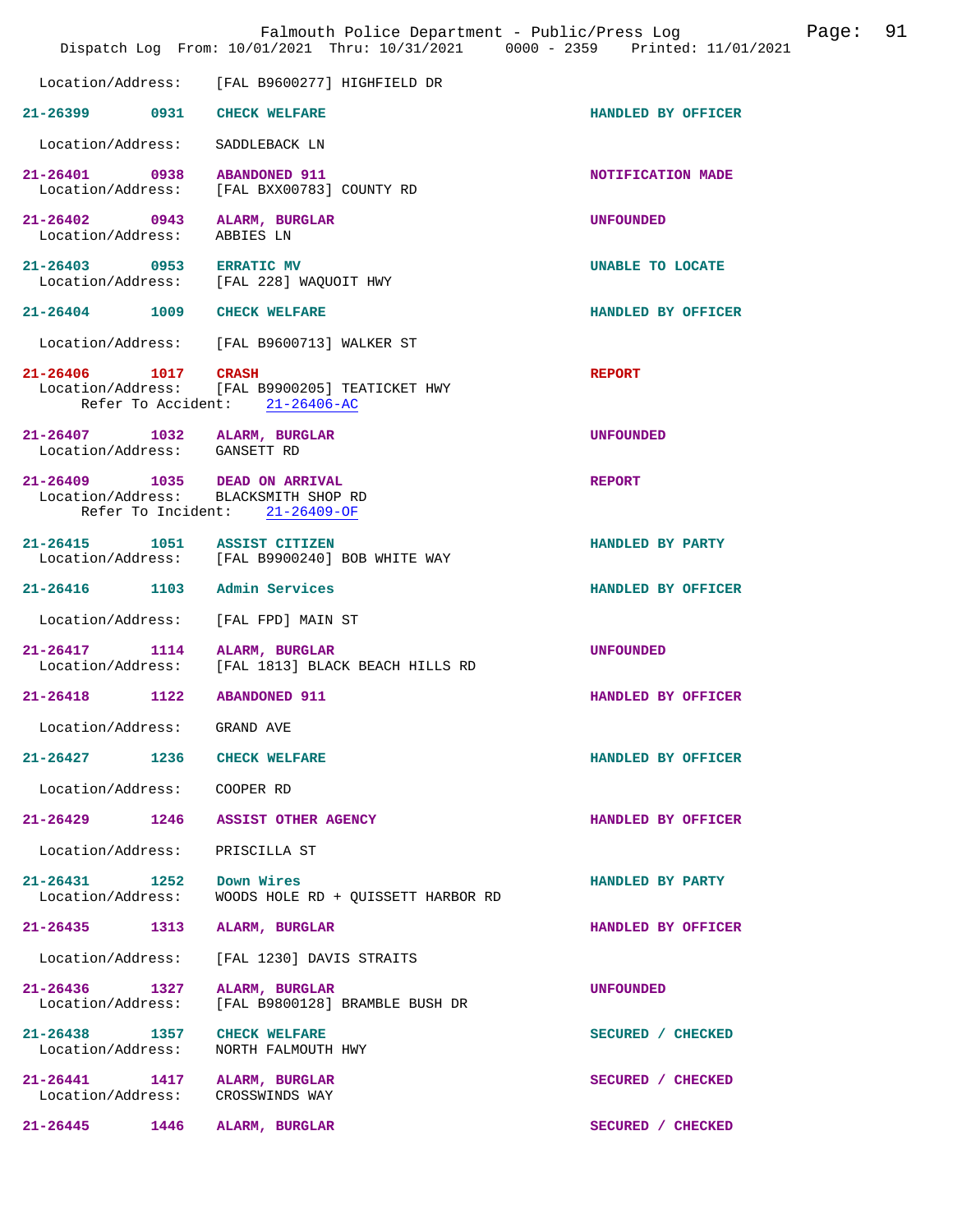|                                           | Falmouth Police Department - Public/Press Log<br>Dispatch Log From: 10/01/2021 Thru: 10/31/2021 0000 - 2359 Printed: 11/01/2021 |                    | Page: | 92 |
|-------------------------------------------|---------------------------------------------------------------------------------------------------------------------------------|--------------------|-------|----|
| Location/Address:                         | [FAL B9700435] LARCHES WAY                                                                                                      |                    |       |    |
| $21 - 26446$ 1452                         | <b>CHECK WELFARE</b>                                                                                                            | HANDLED BY OFFICER |       |    |
| Location/Address:                         | NORTH BOURNES POND                                                                                                              |                    |       |    |
| 1457<br>$21 - 26447$                      | ALARM, BURGLAR                                                                                                                  | CANCELLED INCIDENT |       |    |
| Location/Address:                         | [FAL B9600108] TER HEUN DR                                                                                                      |                    |       |    |
| $21 - 26448$<br>1506<br>Location/Address: | ALARM, BURGLAR<br>[FAL 3122] FERRY RD                                                                                           | <b>UNFOUNDED</b>   |       |    |
| 21-26449 1508<br>Location/Address:        | ALARM, BURGLAR<br>STRATFORD RD                                                                                                  | SECURED / CHECKED  |       |    |
| 21-26450 1518<br>Location/Address:        | ALARM, BURGLAR<br>[FAL B9800282] BIRCH LN                                                                                       | SECURED / CHECKED  |       |    |
|                                           | 21-26452 1527 ANIMAL COMPLAINT                                                                                                  | REF ANIMAL CONTROL |       |    |
| Location/Address:                         | [FAL L42] GIFFORD ST                                                                                                            |                    |       |    |
| $21 - 26453$<br>1533                      | <b>ASSIST OTHER AGENCY</b>                                                                                                      | HANDLED BY OFFICER |       |    |
| Location/Address:                         | LOCUST ST + MAIN ST                                                                                                             |                    |       |    |
| $21 - 26456$<br>1538<br>Location/Address: | ALARM, BURGLAR<br>[FAL B9800661] SANTUIT RD                                                                                     | SECURED / CHECKED  |       |    |
| $21 - 26457$ 1542                         | <b>CHECK WELFARE</b>                                                                                                            | HANDLED BY OFFICER |       |    |
| Location/Address:                         | [FAL B9900240] BOB WHITE WAY                                                                                                    |                    |       |    |
| $21 - 26461$<br>1612                      | <b>AREA CHECK</b>                                                                                                               | HANDLED BY OFFICER |       |    |
| Location/Address:                         | RAYMOND ST                                                                                                                      |                    |       |    |
| $21 - 26463$<br>1627<br>Location/Address: | ALARM, BURGLAR<br>WESTWOOD RD                                                                                                   | <b>UNFOUNDED</b>   |       |    |
| 1629<br>$21 - 26464$                      | <b>ASSIST OTHER AGENCY</b>                                                                                                      | HANDLED BY OFFICER |       |    |
| Location/Address:                         | LOCUST ST + PIN OAK WAY                                                                                                         |                    |       |    |
| 21-26465 1636<br>Location/Address:        | ALARM, BURGLAR<br>UNCATENA NORTH                                                                                                | NOTIFICATION MADE  |       |    |
| 21-26466 1640<br>Location/Address:        | ALARM, BURGLAR<br>[FAL B9700920] TASHMOO DR                                                                                     | <b>UNFOUNDED</b>   |       |    |
| 21-26468 1650<br>Location/Address:        | ALARM, BURGLAR<br>[FAL 1861] CAROLYN LN                                                                                         | NOTIFICATION MADE  |       |    |
| $21 - 26470$<br>1655                      | <b>CHECK WELFARE</b>                                                                                                            | HANDLED BY OFFICER |       |    |
| Location/Address:                         | [FAL B9700819] LAKEVIEW AVE                                                                                                     |                    |       |    |
| 21-26471 1720<br>Location/Address:        | SUMMONS SERVICE<br>PATRICIA ST                                                                                                  | SERVED IN HAND     |       |    |
|                                           | 21-26473 1727 FOLLOW UP INVESTIGATION                                                                                           | HANDLED BY OFFICER |       |    |
| Location/Address:                         | [FAL 1549] EAST FALMOUTH HWY                                                                                                    |                    |       |    |
| $21 - 26477$<br>1744                      | ASSIST CITIZEN                                                                                                                  | HANDLED BY OFFICER |       |    |
| Location/Address:                         | WESTMINSTER ST                                                                                                                  |                    |       |    |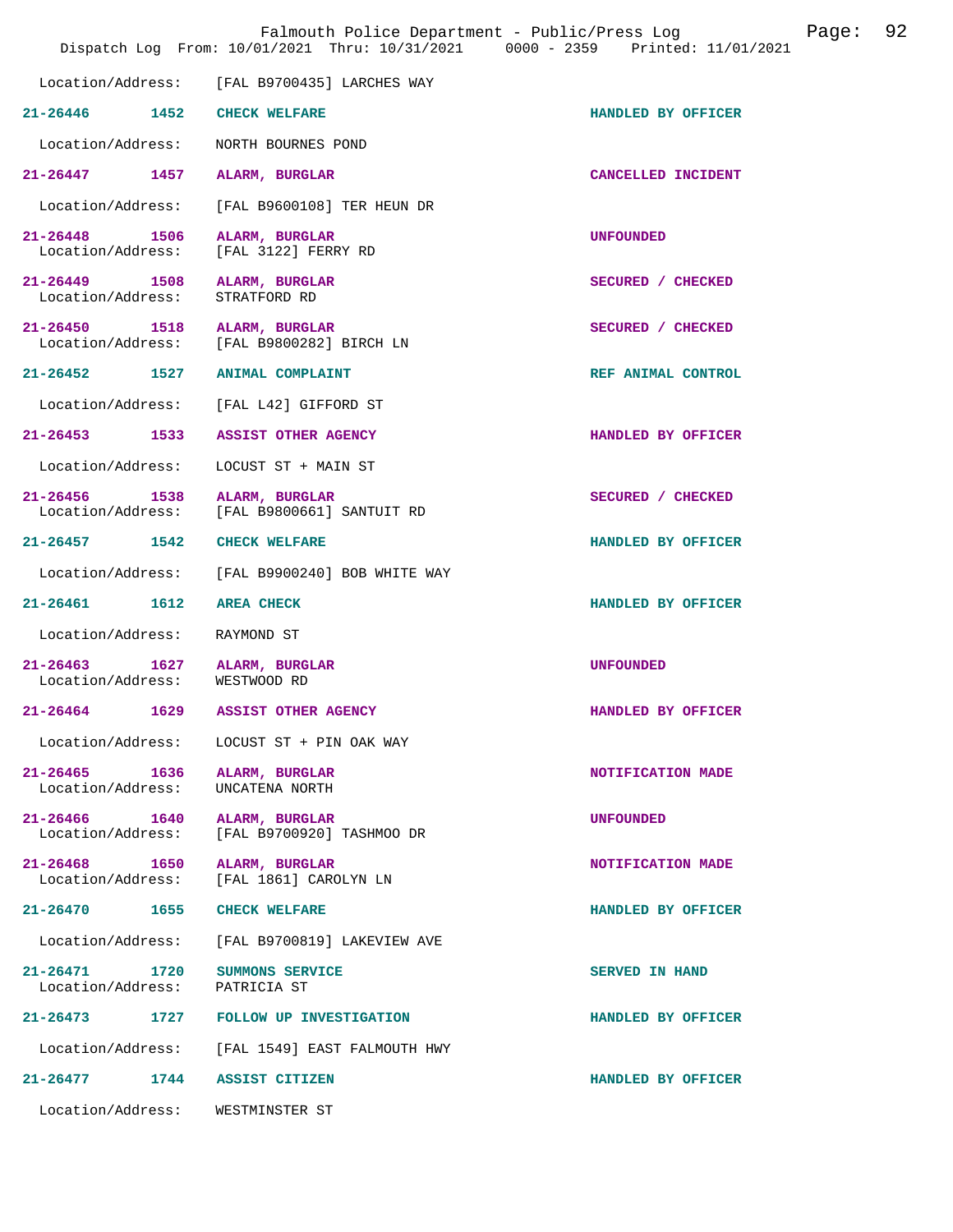|                                    | 21-26479 1746 ALARM, BURGLAR                                                                                                                                                                                                                    | CANCELLED INCIDENT     |
|------------------------------------|-------------------------------------------------------------------------------------------------------------------------------------------------------------------------------------------------------------------------------------------------|------------------------|
| Location/Address: FAY RD           |                                                                                                                                                                                                                                                 |                        |
|                                    | 21-26480 1746 Water Complaint<br>Location/Address: ANCHORAGE RD                                                                                                                                                                                 | REF OTHER              |
| 21-26481 1813 CRASH                | Location/Address: 0X BOW RD<br>Refer To Accident: 21-26481-AC<br>Refer To Arrest: 21-26481-AR                                                                                                                                                   | Arrest(s) Made         |
|                                    | Arrest: KILFOYLE, PAUL T<br>Address: 75 OX BOW RD FALMOUTH, MA<br>Age: 74<br>Charges: OUI-LIQUOR OR .08%<br>NEGLIGENT OPERATION OF MOTOR VEHICLE c90 §24(2)(a) (OTE)<br>YIELD AT INTERSECTION, FAIL<br>ALCOHOL IN MV, POSSESS OPEN CONTAINER OF |                        |
|                                    | 21-26482 1830 CHECK WELFARE                                                                                                                                                                                                                     | HANDLED BY OFFICER     |
|                                    | Location/Address: [FAL B9600167] NORTH FALMOUTH HWY                                                                                                                                                                                             |                        |
| 21-26484 1840                      | ALARM, BURGLAR                                                                                                                                                                                                                                  | HANDLED BY OFFICER     |
| Location/Address:                  | IPSWICH DR                                                                                                                                                                                                                                      |                        |
| 21-26486 1856<br>Location/Address: | ALARM, BURGLAR<br>[FAL 1391] ASHTON AVE                                                                                                                                                                                                         | SECURED / CHECKED      |
| 21-26488 1930                      | <b>ABANDONED 911</b><br>Location/Address: [FAL B9600084] TER HEUN DR                                                                                                                                                                            | NOTIFICATION MADE      |
|                                    | 21-26489 1936 ABANDONED 911                                                                                                                                                                                                                     | HANDLED BY OFFICER     |
|                                    | Location/Address: CARRIAGE SHOP RD                                                                                                                                                                                                              |                        |
|                                    | 21-26497 2107 ASSIST CITIZEN                                                                                                                                                                                                                    | HANDLED BY OFFICER     |
|                                    | Location/Address: TEATICKET HWY                                                                                                                                                                                                                 |                        |
| 21-26499 2147                      | <b>ASSAULT, PAST</b><br>Location/Address: [FAL B9600085] EAST FALMOUTH HWY<br>Refer To Incident: 21-26499-OF                                                                                                                                    | <b>REPORT</b>          |
| 21-26500                           | 2209 DISTURBANCE / DISORDERLY<br>Location/Address: [FAL BXX00810] MAIN ST<br>Refer To Incident: 21-26500-OF                                                                                                                                     | <b>REPORT</b>          |
| 21-26501 2214 AREA CHECK           |                                                                                                                                                                                                                                                 | CANCELLED INCIDENT     |
|                                    | Location/Address: FRESH POND RD                                                                                                                                                                                                                 |                        |
| $21 - 26502$                       | 2218 FOLLOW UP INVESTIGATION                                                                                                                                                                                                                    | HANDLED BY OFFICER     |
|                                    | Location/Address: [FAL B9700958] EAST FALMOUTH HWY                                                                                                                                                                                              |                        |
| 21-26505 2331                      | <b>AREA CHECK</b>                                                                                                                                                                                                                               | HANDLED BY OFFICER     |
|                                    | Location/Address: CHOATE LN                                                                                                                                                                                                                     |                        |
| 21-26506 2333                      | <b>ERRATIC MV</b><br>Location/Address: RT 28 SOUTH + WEST FALMOUTH HWY                                                                                                                                                                          | <b>GONE ON ARRIVAL</b> |

## **For Date: 10/29/2021 - Friday**

| $21 - 26508$      | 0019 | BUILDING / RESIDENCE CHECK | SECURED / CHECKED |
|-------------------|------|----------------------------|-------------------|
| Location/Address: |      | [FAL B9900121] PALMER AVE  |                   |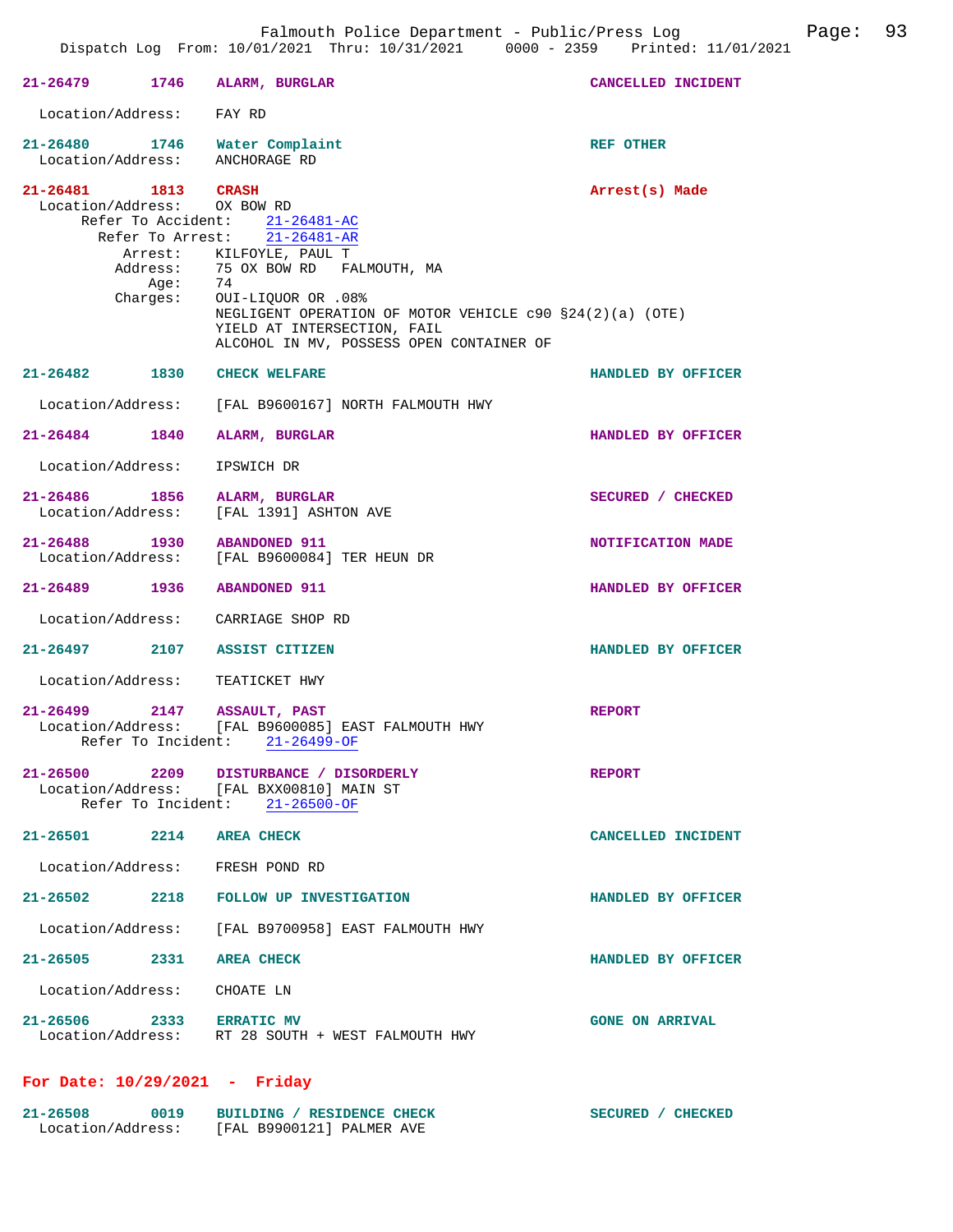|                                                         | 21-26509 0020 BUILDING / RESIDENCE CHECK                                                                              | HANDLED BY OFFICER |
|---------------------------------------------------------|-----------------------------------------------------------------------------------------------------------------------|--------------------|
|                                                         | Location/Address: [FAL 160] TEATICKET HWY                                                                             |                    |
| 21-26510 0049<br>Location/Address:                      | PARKING VIOLATION(S)<br>[FAL B9600203] TOWN HALL SO                                                                   | NO VIOLATION       |
|                                                         | 21-26511 0050 PARKING VIOLATION(S)<br>Location/Address: [FAL B9600261] MAIN ST                                        | NO VIOLATION       |
| 21-26512 0103 AREA CHECK<br>Location/Address: LOCUST ST |                                                                                                                       | SECURED / CHECKED  |
|                                                         | 21-26513 0113 DISTURBANCE / DISORDERLY<br>Location/Address: [FAL 171] DAVIS STRAITS<br>Refer To Incident: 21-26513-OF | <b>REPORT</b>      |
|                                                         | 21-26515 0119 BUILDING / RESIDENCE CHECK<br>Location/Address: [FAL 3214] HATCHVILLE RD                                | SECURED / CHECKED  |
| 21-26517 0136                                           | BUILDING / RESIDENCE CHECK<br>Location/Address: [FAL 5] COUNTY RD                                                     | SECURED / CHECKED  |
| 21-26518 0147 AREA CHECK<br>Location/Address:           | SURREY LN                                                                                                             | SECURED / CHECKED  |
| Location/Address:                                       | 21-26519 0147 BUILDING / RESIDENCE CHECK<br>[FAL B9800292] DAVIS STRAITS                                              | SECURED / CHECKED  |
| Location/Address:                                       | 21-26521 0149 BUILDING / RESIDENCE CHECK<br>[FAL 1632] TEATICKET HWY                                                  | SECURED / CHECKED  |
| Location/Address:                                       | 21-26520 0151 PARKING VIOLATION(S)<br>WATER ST                                                                        | NO VIOLATION       |
|                                                         | 21-26522 0158 BUILDING / RESIDENCE CHECK<br>Location/Address: [FAL B9700958] EAST FALMOUTH HWY                        | SECURED / CHECKED  |
| 21-26523 0215<br>Location/Address:                      | BUILDING / RESIDENCE CHECK<br>[FAL 494] EAST FALMOUTH HWY                                                             | SECURED / CHECKED  |
|                                                         | 21-26524 0223 AREA CHECK<br>Location/Address: [FAL BXX00810] MAIN ST                                                  | SECURED / CHECKED  |
|                                                         | 21-26525 0239 BUILDING / RESIDENCE CHECK<br>Location/Address: [FAL 1322] PALMER AVE                                   | SECURED / CHECKED  |
| 21-26526 0248 ALARM, BURGLAR<br>Location/Address:       | [FAL BXX00707] BENHAM RD                                                                                              | SECURED / CHECKED  |
|                                                         | 21-26527 0254 BUILDING / RESIDENCE CHECK<br>Location/Address: [FAL 964] TEATICKET HWY                                 | SECURED / CHECKED  |
| Location/Address:                                       | 21-26528 0255 BUILDING / RESIDENCE CHECK<br>[FAL B9600419] TEATICKET HWY                                              | SECURED / CHECKED  |
| 21-26531 0408 AREA CHECK                                | Location/Address: [FAL BXX00810] MAIN ST                                                                              | SECURED / CHECKED  |
| 21-26534 0710 ASSIST CITIZEN                            | Location/Address: [FAL 3075] JONES RD                                                                                 | HANDLED BY PARTY   |
| 21-26536 0744 ALARM, BURGLAR                            |                                                                                                                       | HANDLED BY OFFICER |
|                                                         | Location/Address: PINECREST BEACH DR                                                                                  |                    |
| 21-26542 0941 ALARM, BURGLAR<br>Location/Address:       | COONAMESSETT CIR                                                                                                      | <b>UNFOUNDED</b>   |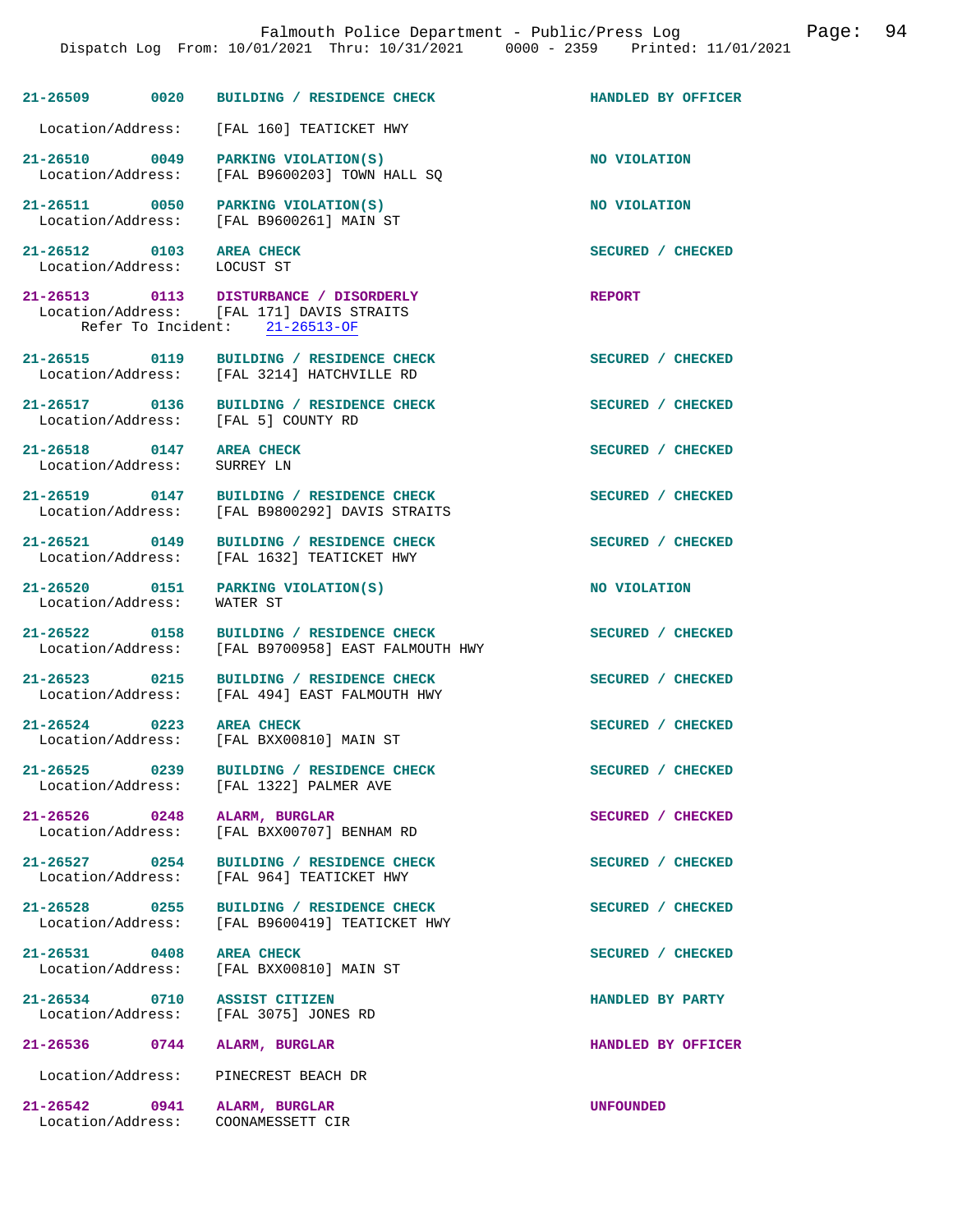|                                        | Falmouth Police Department - Public/Press Log<br>Dispatch Log From: 10/01/2021 Thru: 10/31/2021 0000 - 2359 Printed: 11/01/2021 | 95<br>Page:            |
|----------------------------------------|---------------------------------------------------------------------------------------------------------------------------------|------------------------|
| $21 - 26422$                           | 1000 CHECK WELFARE<br>Location/Address: [FAL B9600713] WALKER ST                                                                | PUBLIC ASSIST          |
|                                        | $21-26546$ 1008 ATTEMPT TO LOCATE<br>Location/Address: MARAVISTA AVE<br>Refer To Incident: 21-26546-OF                          | <b>REPORT</b>          |
| $21 - 26547$                           | 1019<br>DISTURBANCE / DISORDERLY                                                                                                | HANDLED BY OFFICER     |
| Location/Address:                      | RT 151 + RANCH RD                                                                                                               |                        |
| 21-26548 1037<br>Location/Address:     | <b>CHECK WELFARE</b><br>WALKER ST                                                                                               | PUBLIC ASSIST          |
| 21-26550 1104                          | <b>CHECK WELFARE</b><br>Location/Address: [FAL 3200] WOODS HOLE RD                                                              | <b>GONE ON ARRIVAL</b> |
| 21-26551 1108                          | CRASH, HIT/RUN                                                                                                                  | HANDLED BY OFFICER     |
| Location/Address:                      | [FAL BXX00363] GIFFORD ST                                                                                                       |                        |
| 21-26552 1149<br>Location/Address:     | ALARM, BURGLAR<br>[FAL 5] COUNTY RD                                                                                             | <b>UNFOUNDED</b>       |
| $21 - 26554$<br>1151                   | <b>CHECK WELFARE</b>                                                                                                            | HANDLED BY OFFICER     |
| Location/Address:                      | PINE ST                                                                                                                         |                        |
| 21-26558 1207<br>Location/Address:     | ALARM, BURGLAR<br>[FAL B0000216] COUNTY RD                                                                                      | SECURED / CHECKED      |
| 21-26559 1207                          | ALARM, BURGLAR                                                                                                                  | HANDLED BY OFFICER     |
| Location/Address:                      | [FAL B9700642] PINE BANK RD                                                                                                     |                        |
| 21-26563<br>1236                       | ALARM, BURGLAR                                                                                                                  | CANCELLED INCIDENT     |
| Location/Address:                      | [FAL 3256] MEADOW NECK RD                                                                                                       |                        |
| $21 - 26564$ 1237<br>Location/Address: | <b>TRESPASS</b><br>TUCKERNUCK WAY                                                                                               | SERVED IN HAND         |
|                                        | 21-26565 1246 ASSIST CITIZEN<br>Location/Address: [FAL B9600713] WALKER ST                                                      | PUBLIC ASSIST          |
| Location/Address:                      | 21-26566 1252 ALARM, BURGLAR<br>BURKE LN                                                                                        | SECURED / CHECKED      |
| 21-26578 1252 VANDALISM                | Location/Address: [FAL BXX00748] QUISSETT HARBOR RD<br>Refer To Incident: 21-26578-OF                                           | <b>REPORT</b>          |
|                                        | 21-26568 1255 ASSIST CITIZEN                                                                                                    | HANDLED BY OFFICER     |
| Location/Address: KOMPASS DR           |                                                                                                                                 |                        |
|                                        | 21-26569 1325 OTHER TRAFFIC                                                                                                     | HANDLED BY OFFICER     |
| Location/Address:                      | NORTH MAIN ST + LOCUST ST                                                                                                       |                        |
|                                        | 21-26571 1328 CRASH, HIT/RUN<br>Location/Address: [FAL 273] EAST FALMOUTH HWY<br>Refer To Accident: 21-26571-AC                 | <b>REPORT</b>          |
|                                        | 21-26573 1333 ABANDONED 911                                                                                                     | HANDLED BY OFFICER     |
|                                        | Location/Address: OLD DOCK RD                                                                                                   |                        |
| 21-26575                               | 1345<br>UNWANTED GUEST                                                                                                          | HANDLED BY OFFICER     |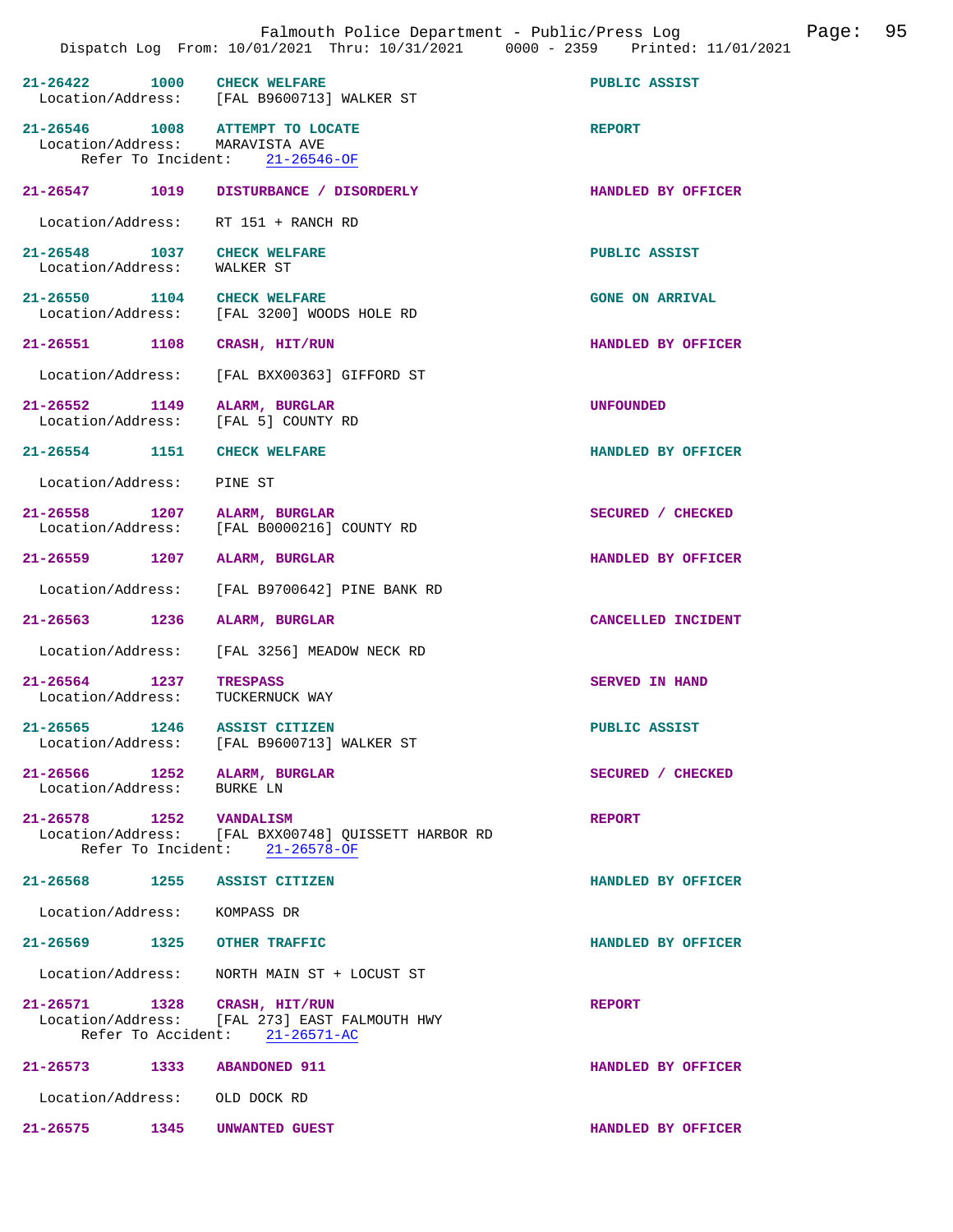Location/Address: [FAL B9600654] PEARL LN

| 21-26580 1432 CRASH                                        | Location/Address: GIFFORD ST + WOODVIEW DR<br>Refer To Accident: 21-26580-AC                        | <b>REPORT</b>          |
|------------------------------------------------------------|-----------------------------------------------------------------------------------------------------|------------------------|
| 21-26581 1457                                              | <b>CHECK WELFARE</b>                                                                                | HANDLED BY OFFICER     |
| Location/Address: CENTRAL AVE                              |                                                                                                     |                        |
| 21-26583 1517 ALARM, BURGLAR                               |                                                                                                     | CANCELLED INCIDENT     |
|                                                            | Location/Address: [FAL 3121] CYPRESS ST                                                             |                        |
| 21-26584 1519<br>Location/Address:                         | ALARM, BURGLAR<br>MENAUHANT RD                                                                      | <b>UNFOUNDED</b>       |
| 21-26585 1526                                              | Admin Services                                                                                      | HANDLED BY OFFICER     |
| Location/Address: [FAL FPD] MAIN ST                        |                                                                                                     |                        |
| 21-26586 1534                                              | ALARM, BURGLAR<br>Location/Address: [FAL B0300037] TEATICKET HWY                                    | <b>UNFOUNDED</b>       |
| 21-26587 1556                                              | <b>ASSIST CITIZEN</b>                                                                               | HANDLED BY OFFICER     |
|                                                            | Location/Address: [FAL 1427] MARAVISTA AVE                                                          |                        |
| 21-26588 1557                                              | <b>AREA CHECK</b>                                                                                   | HANDLED BY OFFICER     |
|                                                            | Location/Address: [FAL B0100152] TEATICKET HWY                                                      |                        |
| 21-26589 1557 RECOVERED PROPERTY                           |                                                                                                     | HANDLED BY OFFICER     |
| Location/Address: MAIN ST                                  | Refer To Incident: 21-26589-OF                                                                      |                        |
|                                                            | 21-26594 1640 LARCENY<br>Location/Address: [FAL 2104] WAQUOIT HWY<br>Refer To Incident: 21-26594-OF | <b>REPORT</b>          |
| 21-26595 1651 AREA CHECK                                   |                                                                                                     | HANDLED BY OFFICER     |
|                                                            | Location/Address: [FAL 187] EAST FALMOUTH HWY                                                       |                        |
| 21-26597 1708<br>Location/Address:                         | ALARM, BURGLAR<br>BRIDGE ST                                                                         | <b>UNFOUNDED</b>       |
| 21-26598 1710 ALARM, BURGLAR<br>Location/Address:          | JOYCE ST                                                                                            | <b>UNFOUNDED</b>       |
| 21-26599 1716 ALARM, BURGLAR<br>Location/Address: JOYCE ST |                                                                                                     | SECURED / CHECKED      |
| $21 - 26600$ 1722                                          | <b>OTHER TRAFFIC</b>                                                                                | HANDLED BY OFFICER     |
| Location/Address:                                          | TURNER RD                                                                                           |                        |
| 21-26602 1817 ABANDONED 911                                | Location/Address: [FAL B9600069] TER HEUN DR                                                        | HANDLED BY PARTY       |
| 21-26605 1836 ASSIST CITIZEN<br>Location/Address: MELLO ST |                                                                                                     | HANDLED BY PARTY       |
| 21-26604 1840 AREA CHECK<br>Location/Address: BAY RD       |                                                                                                     | <b>REF OTHER</b>       |
| 21-26606 1846                                              | MOTOR VEHICLE STOP                                                                                  | <b>CITATION ISSUED</b> |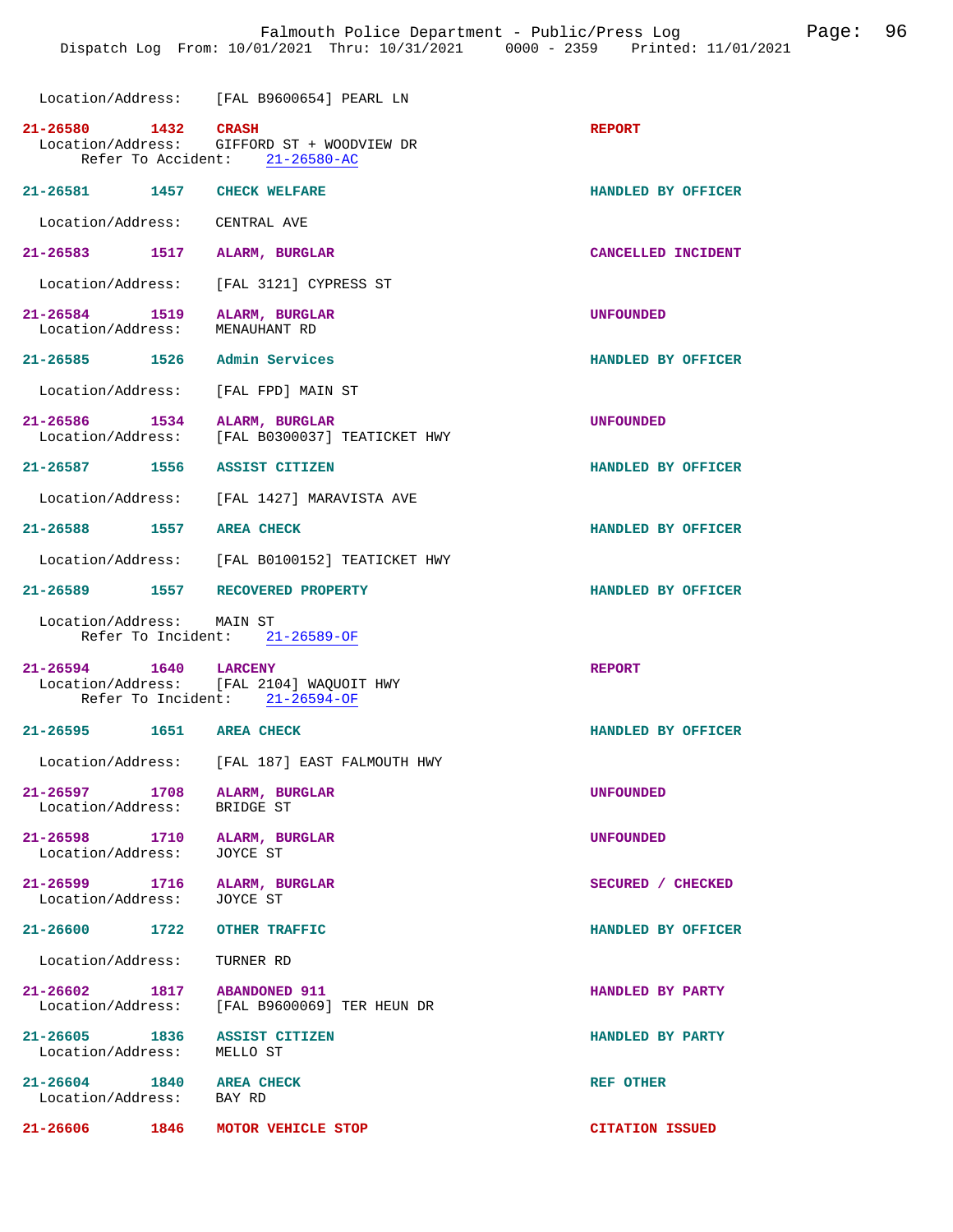| Page:<br>Falmouth Police Department - Public/Press Log<br>Dispatch Log From: 10/01/2021 Thru: 10/31/2021 0000 - 2359 Printed: 11/01/2021 |                                                                          |                           |  | 97 |
|------------------------------------------------------------------------------------------------------------------------------------------|--------------------------------------------------------------------------|---------------------------|--|----|
|                                                                                                                                          | Location/Address: RT 28 NORTH + THOMAS B LANDERS RD                      |                           |  |    |
| $21 - 26607$<br>1902                                                                                                                     | ALARM, BURGLAR                                                           | <b>CANCELLED INCIDENT</b> |  |    |
| Location/Address:                                                                                                                        | [FAL B9800309] ACAPESKET RD                                              |                           |  |    |
| 21-26608<br>1906<br>Location/Address:                                                                                                    | <b>ERRATIC MV</b><br>RT 151                                              | <b>GONE ON ARRIVAL</b>    |  |    |
| 21-26609 1913<br>Location/Address:                                                                                                       | ALARM, BURGLAR<br>[FAL B9601085] THOMAS B LANDERS RD                     | <b>UNFOUNDED</b>          |  |    |
| 21-26610 1918 MOTOR VEHICLE STOP                                                                                                         | Location/Address: RT 28 SOUTH + BRICK KILN RD                            | Verbal Warning            |  |    |
| 21-26611 1928                                                                                                                            | <b>ERRATIC MV</b><br>Location/Address: RT 151 + RT 28 SOUTH              | <b>GONE ON ARRIVAL</b>    |  |    |
| 21-26612 1930                                                                                                                            | MOTOR VEHICLE STOP<br>Location/Address: [FAL L112] BRAESIDE RD           | Verbal Warning            |  |    |
| $21 - 26614$ 2013<br>Location/Address:                                                                                                   | SUMMONS SERVICE<br>FAIRFIELD DR                                          | <b>SERVED IN HAND</b>     |  |    |
| 21-26617 2049                                                                                                                            | ALARM, BURGLAR<br>Location/Address: [FAL 814] RED BROOK RD               | <b>UNFOUNDED</b>          |  |    |
| 21-26618 2049<br>Location/Address:                                                                                                       | TRANSPORT / ESCORT<br>[MAP] TIMBERLAND LN                                | <b>TRANSPORT</b>          |  |    |
| 21-26621 2134<br>Location/Address:                                                                                                       | ALARM, BURGLAR<br>[FAL 799] MAIN ST                                      | <b>UNFOUNDED</b>          |  |    |
| $21 - 26623$<br>2141<br>Location/Address:                                                                                                | ALARM, BURGLAR<br>[FAL BXX00362] TOWN HALL SQ                            | <b>UNFOUNDED</b>          |  |    |
| 21-26624 2146<br>Location/Address:                                                                                                       | ALARM, BURGLAR<br>[FAL B9600307] PALMER AVE                              | <b>UNFOUNDED</b>          |  |    |
| $21 - 26625$<br>2149<br>Location/Address:                                                                                                | ALARM, BURGLAR<br>[FAL BXX00567] MAIN ST                                 | <b>UNFOUNDED</b>          |  |    |
| 21-26626 2200                                                                                                                            | BUILDING / RESIDENCE CHECK<br>Location/Address: [FAL BXX00810] MAIN ST   | SECURED / CHECKED         |  |    |
| 21-26627 2206                                                                                                                            | MOTOR VEHICLE STOP<br>Location/Address: [FAL 1920] DAVIS STRAITS         | <b>CITATION ISSUED</b>    |  |    |
| 21-26628 2217 ASSIST FIRE DEPT                                                                                                           | Location/Address: [FAL B9600084] TER HEUN DR                             | REF FIRE DEPT             |  |    |
| $21 - 26631$ 2222<br>Location/Address:                                                                                                   | ALARM, BURGLAR<br>STRATFORD RD                                           | <b>UNFOUNDED</b>          |  |    |
| $21 - 26632$ 2229                                                                                                                        | ALARM, BURGLAR<br>Location/Address: [FAL 2821] BOUNTY LN                 | SECURED / CHECKED         |  |    |
| 21-26634 2232<br>Location/Address:                                                                                                       | ALARM, BURGLAR<br>OAK ST                                                 | <b>UNFOUNDED</b>          |  |    |
| 21-26635 2235                                                                                                                            | BUILDING / RESIDENCE CHECK<br>Location/Address: [FAL 566] GIFFORD EXT ST | SECURED / CHECKED         |  |    |
| 21-26637 2243                                                                                                                            | BUILDING / RESIDENCE CHECK<br>Location/Address: [FAL 3214] HATCHVILLE RD | SECURED / CHECKED         |  |    |
| $21 - 26638$ 2253                                                                                                                        | <b>TRAFFIC HAZARD</b>                                                    | HANDLED BY OFFICER        |  |    |
|                                                                                                                                          | Location/Address: MULLEN WAY + KATY HATCHS RD                            |                           |  |    |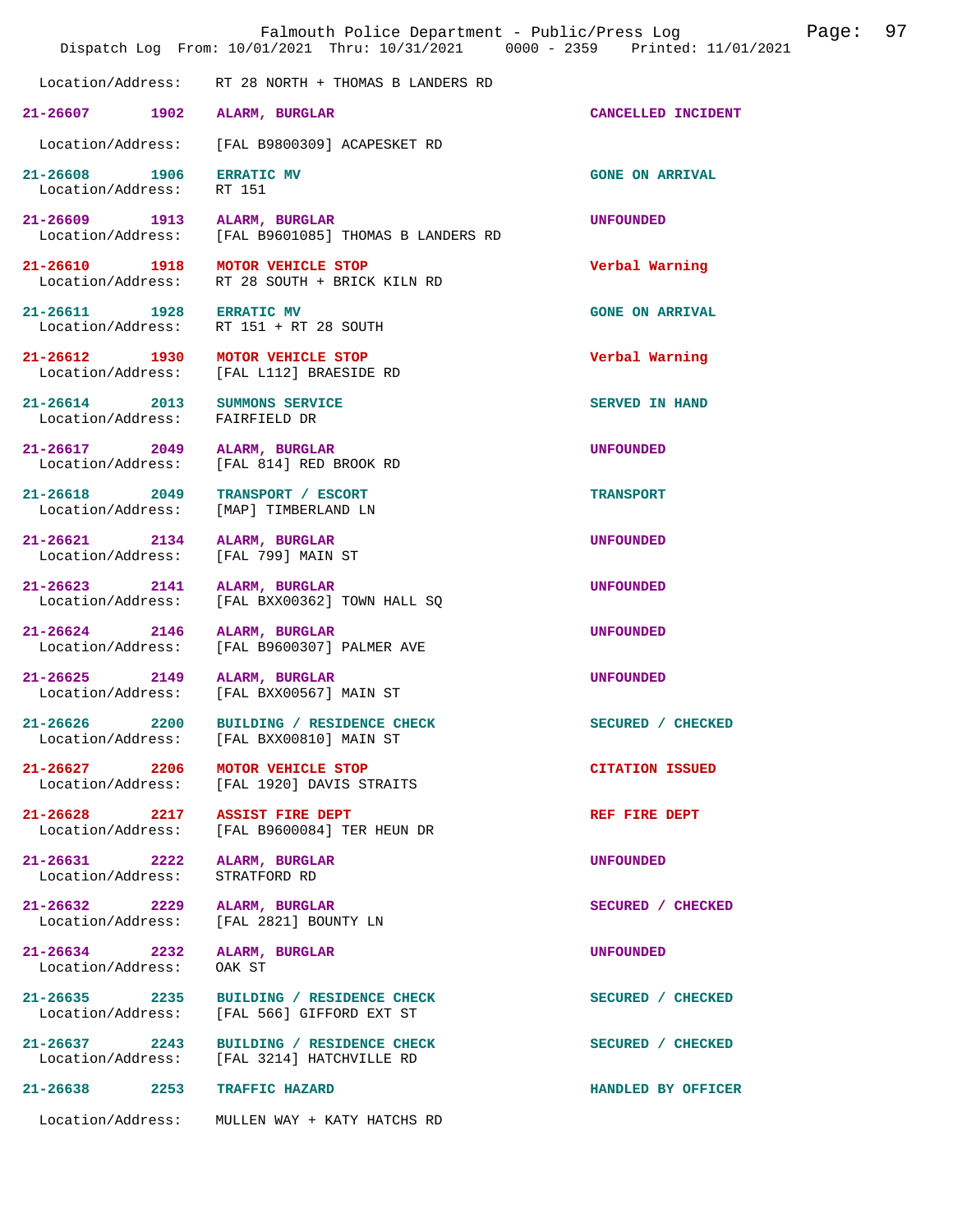**21-26642 2333 GUN SHOTS UNFOUNDED**  Location/Address: **For Date: 10/30/2021 - Saturday 21-26645 0010 BUILDING / RESIDENCE CHECK SECURED / CHECKED**  Location/Address: [FAL 302] SANDWICH RD **21-26646 0037 ALARM, BURGLAR UNFOUNDED**  [FAL 1765] EDGEWATER DR EAST **21-26647 0050 ASSIST CITIZEN HANDLED BY OFFICER**  Location/Address: [FAL 2082] GIFFORD ST 21-26648 0055 BUILDING / RESIDENCE CHECK<br>
Location/Address: [FAL B9600051] HATCHVILLE RD [FAL B9600051] HATCHVILLE RD 21-26649 0104 BUILDING / RESIDENCE CHECK<br>
Location/Address: [FAL B9600025] DAVISVILLE RD [FAL B9600025] DAVISVILLE RD 21-26650 0107 AREA CHECK **SECURED** / CHECKED 1007 AREA CHECK SECURED / CHECKED [FAL BXX00131] EAST FALMOUTH HWY **21-26651 0118 AREA CHECK SECURED / CHECKED**  Location/Address: [FAL 1471] RT 151 **21-26652 0119 ALARM, BURGLAR UNFOUNDED**  Location/Address: PENZANCE RD **21-26653 0123 BUILDING / RESIDENCE CHECK SECURED / CHECKED**  [FAL 964] TEATICKET HWY **21-26654** 0142 PARKING VIOLATION(S) NO VIOLATION<br>
Location/Address: WATER ST + LUSCOMBE AVE WATER ST + LUSCOMBE AVE 21-26655 0150 AREA CHECK SECURED / CHECKED Location/Address: MADELINE RD Location/Address: **21-26656 0154 BUILDING / RESIDENCE CHECK SECURED / CHECKED**  Location/Address: [FAL B9600026] GIFFORD EXT ST **21-26657 0201 BUILDING / RESIDENCE CHECK SECURED / CHECKED**  Location/Address: [FAL B9600419] TEATICKET HWY **21-26658** 0202 PARKING VIOLATION(S) **NO VIOLATION NO VIOLATION NO** VIOLATION [FAL B9600203] TOWN HALL SQ 21-26659 0302 BUILDING / RESIDENCE CHECK<br>
Location/Address: [FAL B9600419] TEATICKET HWY [FAL B9600419] TEATICKET HWY **21-26660 0307 AREA CHECK HANDLED BY OFFICER**  Location/Address: TER HEUN DR 21-26661 0311 BUILDING / RESIDENCE CHECK<br>
Location/Address: [FAL B9800292] DAVIS STRAITS [FAL B9800292] DAVIS STRAITS 21-26662 0313 BUILDING / RESIDENCE CHECK SECURED / CHECKED Location/Address: [FAL 1632] TEATICKET HWY [FAL 1632] TEATICKET HWY **21-26663 0353 ALARM, BURGLAR SECURED / CHECKED**  Location/Address: [FAL B9700472] METOXIT RD

**21-26665 0558 ALARM, BURGLAR SECURED / CHECKED**  Location/Address: EAST FALMOUTH HWY

21-26667 0727 ASSIST CITIZEN **REF OTHER** Location/Address: CROWELL RD Location/Address: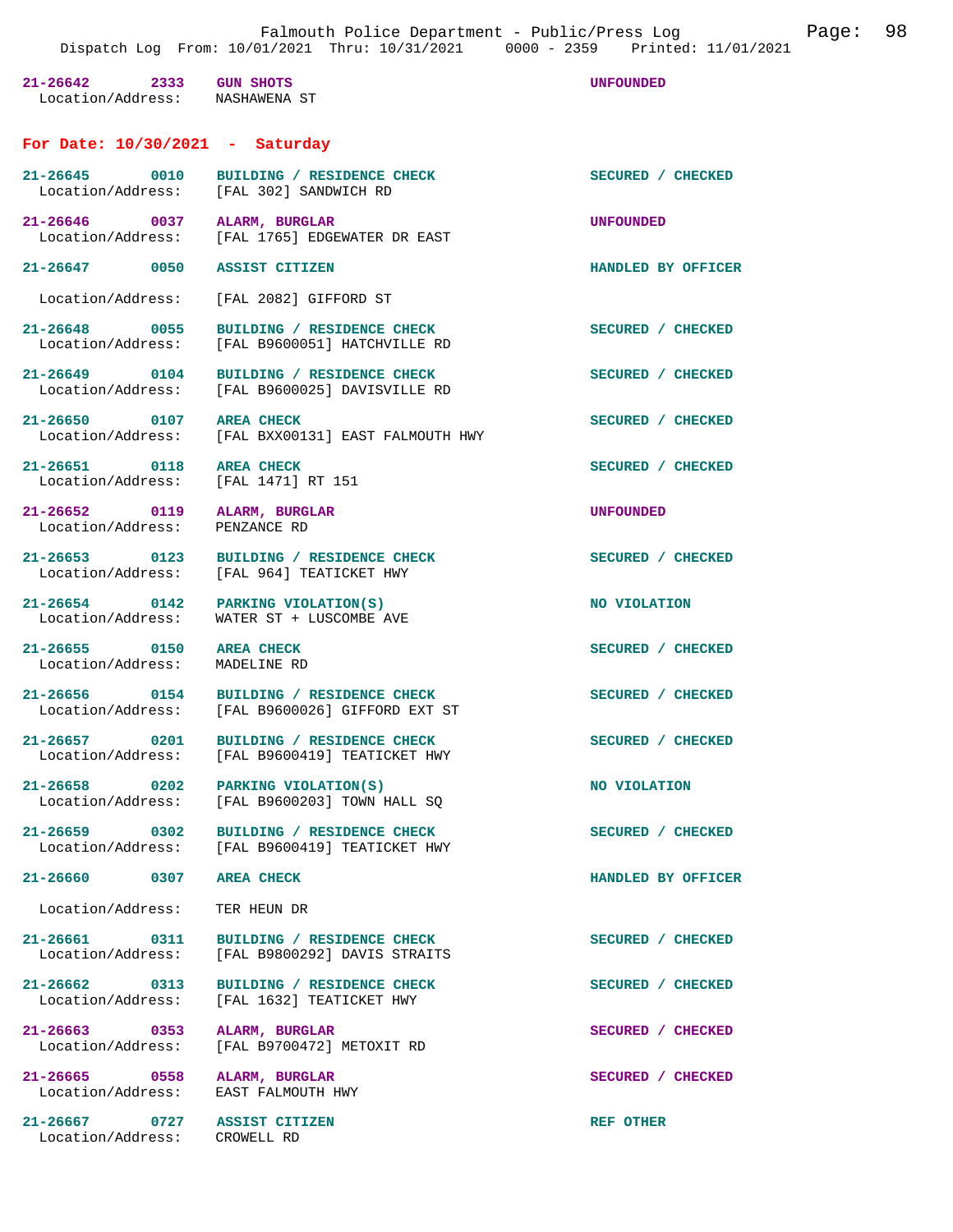Falmouth Police Department - Public/Press Log Page: 99

| 21-26671 0854                                                | <b>ASSIST CITIZEN</b><br>Location/Address: [FAL 1920] DAVIS STRAITS                | REF OTHER                 |
|--------------------------------------------------------------|------------------------------------------------------------------------------------|---------------------------|
| 21-26674 0958                                                | ASSIST OTHER AGENCY                                                                | HANDLED BY OFFICER        |
| Location/Address:                                            | WAQUOIT HWY                                                                        |                           |
| 21-26676 1039                                                | <b>ANIMAL COMPLAINT</b>                                                            | REF ANIMAL CONTROL        |
| Location/Address:                                            | SAINT MARKS RD                                                                     |                           |
| 21-26679 1111 ASSIST OTHER AGENCY                            |                                                                                    | HANDLED BY OFFICER        |
| Location/Address:                                            | WOODS HOLE RD                                                                      |                           |
| 21-26680 1136                                                | TRAFFIC HAZARD                                                                     | HANDLED BY OFFICER        |
| Location/Address:                                            | WEST FALMOUTH HWY + BRAESIDE RD                                                    |                           |
| 21-26681 1147                                                | ALARM, BURGLAR                                                                     | CANCELLED INCIDENT        |
| Location/Address:                                            | [FAL B9800397] MOONPENNY LN                                                        |                           |
| 21-26682 1159<br>Location/Address:                           | <b>CHECK WELFARE</b><br>[FAL B9600713] WALKER ST                                   | PUBLIC ASSIST             |
| 21-26684 1205<br>Location/Address:                           | <b>ASSIST FIRE DEPT</b><br>CENTRAL AVE + SALT RIVER RD                             | REF FIRE DEPT             |
| 21-26685 1225<br>Location/Address:                           | <b>AREA CHECK</b><br>[FAL B9600085] EAST FALMOUTH HWY                              | SECURED / CHECKED         |
| 21-26686 1239<br>Location/Address:                           | ALARM, BURGLAR<br>[FAL 2222] MAIN ST                                               | <b>UNFOUNDED</b>          |
| 21-26687 1251<br>Location/Address:                           | <b>CRASH</b><br>[FAL B0200069] TEATICKET HWY                                       | HANDLED BY PARTY          |
| 21-26689 1321                                                | <b>ALARM, BURGLAR</b>                                                              | HANDLED BY OFFICER        |
| Location/Address:                                            | [FAL B9600277] HIGHFIELD DR                                                        |                           |
| 21-26690 1341                                                | SUSPICIOUS MV                                                                      | <b>HANDLED BY OFFICER</b> |
|                                                              | Location/Address: [FAL B9700051] BONITO AVE                                        |                           |
| $21 - 26691$<br>1351                                         | <b>CRASH</b>                                                                       | HANDLED BY OFFICER        |
|                                                              | Location/Address: [FAL B0200069] TEATICKET HWY                                     |                           |
| $21 - 26692$ 1357<br>Location/Address:                       | <b>CHECK WELFARE</b><br>[FAL BXX00131] EAST FALMOUTH HWY                           | <b>TRANSPORT</b>          |
| 21-26694 1405<br>Location/Address:                           | <b>ERRATIC MV</b><br>RT 151 + ASHUMET RD                                           | <b>GONE ON ARRIVAL</b>    |
| 21-26696 1458                                                | ALARM, BURGLAR                                                                     | CANCELLED INCIDENT        |
|                                                              | Location/Address: [FAL 1176] MULLEN WAY                                            |                           |
| 21-26697 1501 CRASH                                          | Location/Address: BRICK KILN RD + LOCUSTFIELD RD<br>Refer To Accident: 21-26697-AC | <b>REPORT</b>             |
| 21-26700 1716 CRASH<br>Location/Address: RT 151 + CURRIER RD | Refer To Accident: 21-26700-AC                                                     | <b>REPORT</b>             |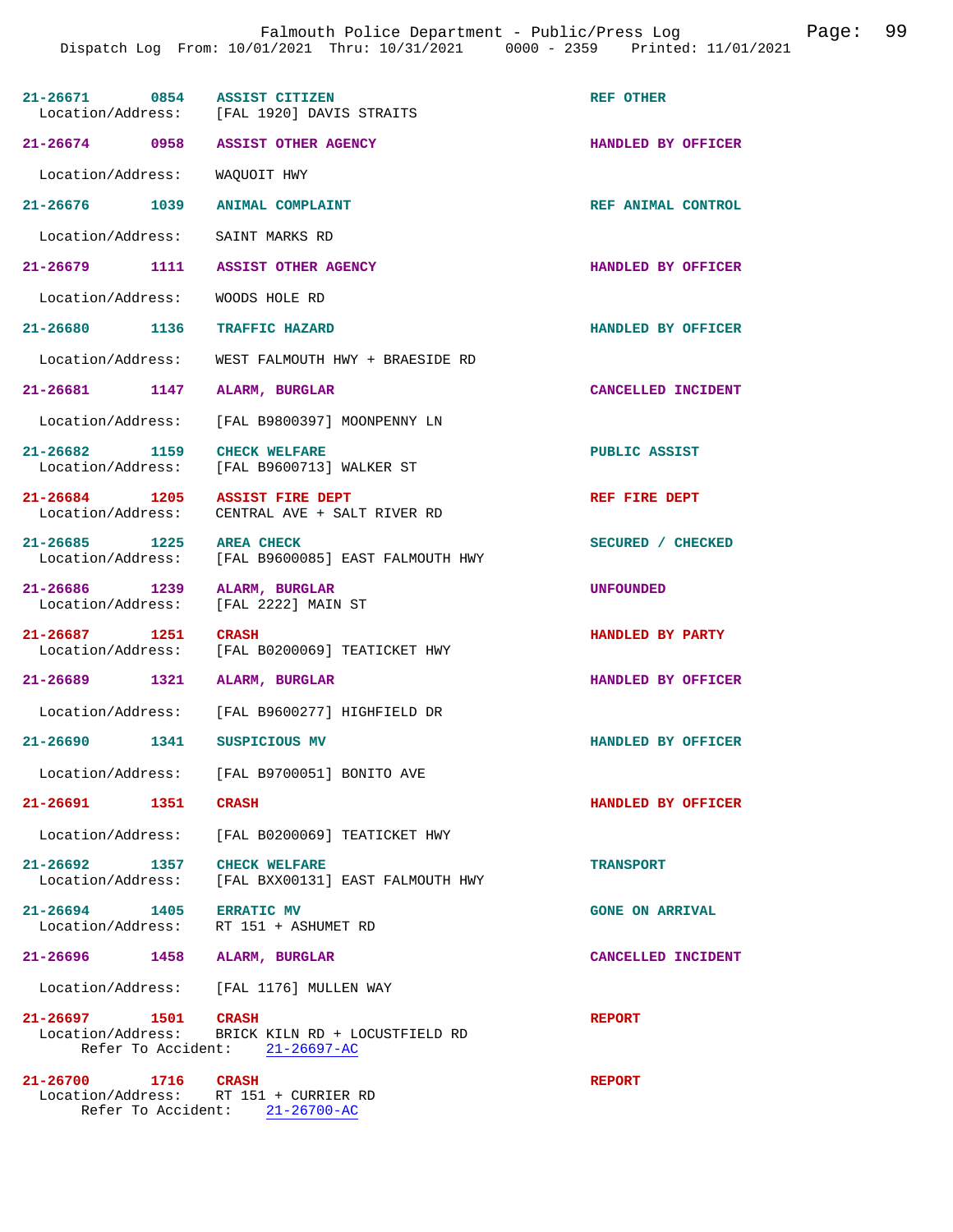| 21-26702 1732 ABANDONED 911<br>Location/Address: GRAND AVE |                                                                                                                                                                                                                                                                                                                                                                                                                                                                                                                                                                            | SECURED / CHECKED  |
|------------------------------------------------------------|----------------------------------------------------------------------------------------------------------------------------------------------------------------------------------------------------------------------------------------------------------------------------------------------------------------------------------------------------------------------------------------------------------------------------------------------------------------------------------------------------------------------------------------------------------------------------|--------------------|
| 21-26708 2036 ASSIST FIRE DEPT                             | Location/Address: [FAL 464] LOCUST ST                                                                                                                                                                                                                                                                                                                                                                                                                                                                                                                                      | REF FIRE DEPT      |
|                                                            | 21-26709 2057 BUILDING / RESIDENCE CHECK<br>Location/Address: [FAL BXX00810] MAIN ST                                                                                                                                                                                                                                                                                                                                                                                                                                                                                       | SECURED / CHECKED  |
|                                                            | 21-26710 2106 BUILDING / RESIDENCE CHECK<br>Location/Address: [FAL 964] TEATICKET HWY                                                                                                                                                                                                                                                                                                                                                                                                                                                                                      | SECURED / CHECKED  |
| 21-26711 2121                                              | BUILDING / RESIDENCE CHECK<br>Location/Address: [FAL B9700958] EAST FALMOUTH HWY                                                                                                                                                                                                                                                                                                                                                                                                                                                                                           | SECURED / CHECKED  |
| 21-26712 2132 ERRATIC MV                                   | Location/Address: BRICK KILN RD + SANDWICH RD                                                                                                                                                                                                                                                                                                                                                                                                                                                                                                                              | UNABLE TO LOCATE   |
|                                                            | 21-26713 2134 CRASH<br>Location/Address: [FAL B9900129] DAVIS STRAITS<br>Refer To Accident: 21-26713-AC                                                                                                                                                                                                                                                                                                                                                                                                                                                                    | HANDLED BY PARTY   |
| 21-26717 2309 CHECK WELFARE                                |                                                                                                                                                                                                                                                                                                                                                                                                                                                                                                                                                                            | HANDLED BY OFFICER |
|                                                            | Location/Address: [FAL B9600702] BEEBE ACRES RD                                                                                                                                                                                                                                                                                                                                                                                                                                                                                                                            |                    |
|                                                            | 21-26718 2323 LOUD MUSIC / PARTY / NOISES                                                                                                                                                                                                                                                                                                                                                                                                                                                                                                                                  | HANDLED BY OFFICER |
| Location/Address: SMILIN JACK LN                           |                                                                                                                                                                                                                                                                                                                                                                                                                                                                                                                                                                            |                    |
| 21-26719 2328 Admin Services                               |                                                                                                                                                                                                                                                                                                                                                                                                                                                                                                                                                                            | HANDLED BY OFFICER |
| Location/Address: [FAL FPD] MAIN ST                        |                                                                                                                                                                                                                                                                                                                                                                                                                                                                                                                                                                            |                    |
| Age:<br>Age:<br>Charges:                                   | 21-26720 2341 DISTURBANCE / DISORDERLY<br>Location/Address: [FAL BXX00567] MAIN ST<br>Refer To P/C: 21-26720-A-AR<br>P/C: SILVA, DENISE MARIE<br>Address: 300 TROTTING PARK RD TEATICKET, MA<br>30<br>Charges: DISORDERLY CONDUCT<br>PROTECTIVE CUSTODY (LIQUOR)<br>Refer To $P/C$ : 21-26720-AR<br>$P/C$ : EMERZIAN, ANDREW CRAIG<br>Address: 23 FAWN RD MASHPEE, MA<br>31<br>A&B ATTEMPT TO DISARM POLICE OFFICER<br>RESIST ARREST<br>DESTRUCTION OF PROPERTY -\$1200, MALICIOUS c266 §127<br>A&B ON POLICE OFFICER<br>DISORDERLY CONDUCT<br>PROTECTIVE CUSTODY (LIQUOR) | Arrest(s) Made     |

**For Date: 10/31/2021 - Sunday 21-26721 0019 B & E RESIDENT HANDLED BY OFFICER**  Location/Address: QUISSETT AVE **21-26722 0038 INTOXICATED PERSON Arrest(s) Made**  Location/Address: THOMAS B LANDERS RD + RT 28 NORTH Refer To Arrest: 21-26722-AR Arrest: WENZEL, JOHN T Address: 155 MAIN ST Apt. #B BUZZARDS BAY, MA Age:<br>:Charges --<br>24<br>PROTECTIVE CUSTODY (LIQUOR) DEFACE PROPERTY

**21-26724 0051 ALARM, BURGLAR UNFOUNDED**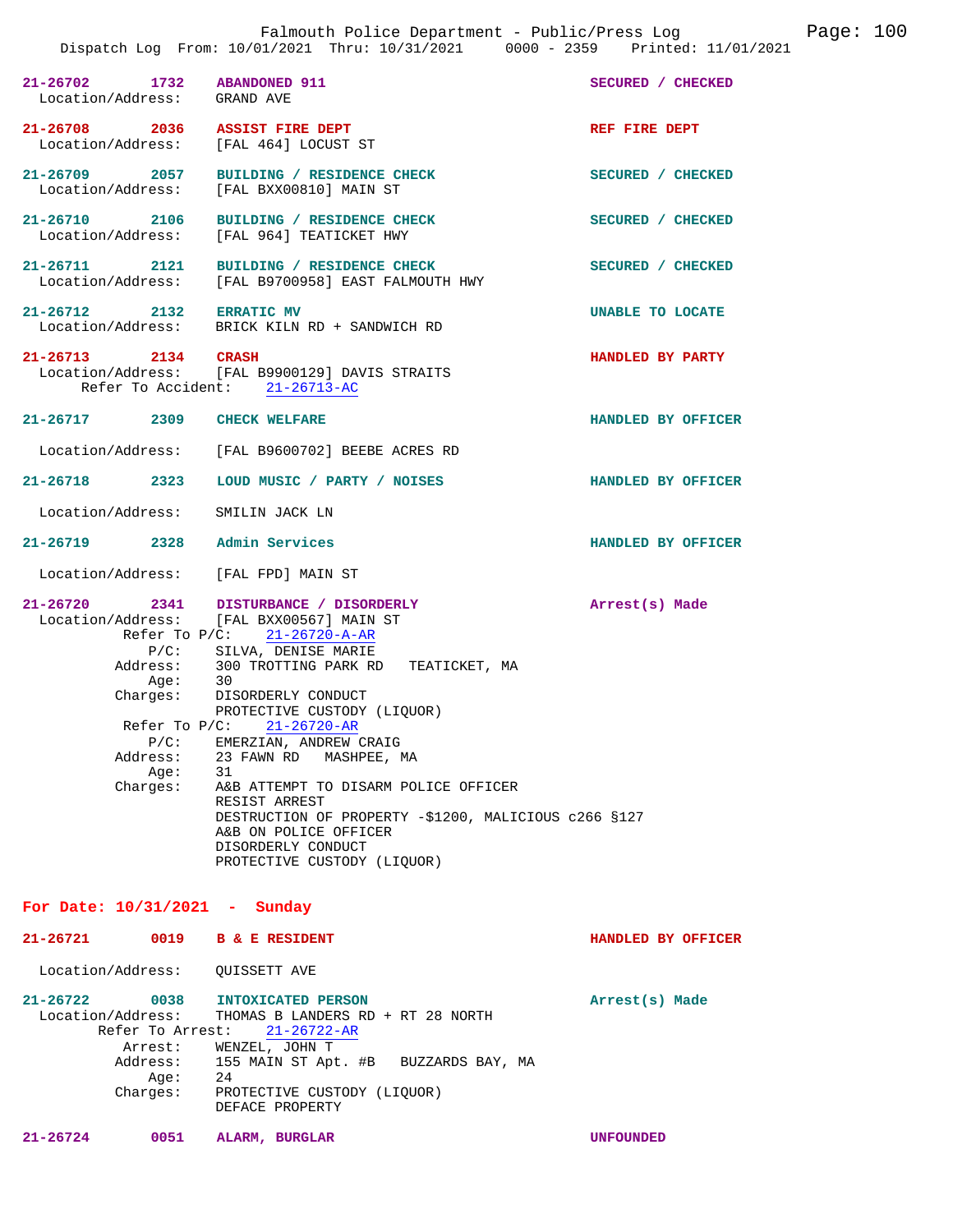|                                           | Falmouth Police Department - Public/Press Log<br>Dispatch Log From: 10/01/2021 Thru: 10/31/2021 0000 - 2359 Printed: 11/01/2021 |                    | Page: $101$ |
|-------------------------------------------|---------------------------------------------------------------------------------------------------------------------------------|--------------------|-------------|
| Location/Address:                         | BLACK BEACH HILLS RD                                                                                                            |                    |             |
| 21-26728 0230<br>Location/Address:        | PARKING VIOLATION(S)<br>[FAL B9600203] TOWN HALL SQ                                                                             | NO VIOLATION       |             |
| 21-26729 0231<br>Location/Address:        | PARKING VIOLATION(S)<br>[FAL B9600261] MAIN ST                                                                                  | NO VIOLATION       |             |
| 21-26732 0324<br>Location/Address:        | ALARM, BURGLAR<br>[FAL 2808] RIDDLE HILL RD                                                                                     | <b>UNFOUNDED</b>   |             |
| 21-26733 0327                             | <b>TRAFFIC HAZARD</b>                                                                                                           | HANDLED BY OFFICER |             |
| Location/Address:                         | MAIN ST + NYE RD                                                                                                                |                    |             |
| 21-26734 0331                             | <b>TRAFFIC HAZARD</b>                                                                                                           | HANDLED BY OFFICER |             |
| Location/Address:                         | [FAL B9600065] GIFFORD ST                                                                                                       |                    |             |
| 21-26735 0334<br>Location/Address:        | <b>DOWN TREES/WIRES</b><br>BOXBERRY HILL RD                                                                                     | <b>REF OTHER</b>   |             |
| 21-26736 0404<br>Location/Address:        | Water Complaint<br>TER HEUN DR + PALMER AVE                                                                                     | <b>REF OTHER</b>   |             |
| $21 - 26737$<br>0441<br>Location/Address: | Water Complaint<br>PALMER AVE + TER HEUN DR                                                                                     | NOTIFICATION MADE  |             |
| 21-26739 0537<br>Location/Address:        | DOWN TREE(S)<br>[FAL B9600202] OLD MEETING HOUSE RD                                                                             | <b>REF OTHER</b>   |             |
| $21 - 26740$<br>0545<br>Location/Address: | <b>TRAFFIC HAZARD</b><br>BRICK KILN RD + SANDWICH RD                                                                            | NOTIFICATION MADE  |             |
| $21 - 26741$<br>0638                      | Admin Services                                                                                                                  | HANDLED BY OFFICER |             |
| Location/Address:                         | [FAL BXX00810] MAIN ST                                                                                                          |                    |             |
| $21 - 26743$<br>0802<br>Location/Address: | <b>DOWN TREES/WIRES</b><br>TURNER RD + LITTLE JOHN RD                                                                           | NOTIFICATION MADE  |             |
| 21-26745<br>0847                          | Water Complaint                                                                                                                 | HANDLED BY OFFICER |             |
| Location/Address: WALKER ST               |                                                                                                                                 |                    |             |
| 21-26747 0915                             | TRANSPORT / ESCORT                                                                                                              | HANDLED BY OFFICER |             |
| Location/Address:                         | TEATICKET HWY                                                                                                                   |                    |             |
| $21 - 26748$<br>0947                      | <b>AREA CHECK</b>                                                                                                               | HANDLED BY OFFICER |             |
| Location/Address:                         | [FAL BXX00758] NORTH MAIN ST                                                                                                    |                    |             |
| $21 - 26749$<br>1000<br>Location/Address: | DOWN TREE(S)<br>[FAL B9600012] DEPOT AVE                                                                                        | NOTIFICATION MADE  |             |
| $21 - 26752$<br>1109                      | ALARM, BURGLAR                                                                                                                  | CANCELLED INCIDENT |             |
| Location/Address:                         | SILVER BEACH AVE                                                                                                                |                    |             |
| 1135<br>21-26753                          | Admin Services                                                                                                                  | HANDLED BY OFFICER |             |
| Location/Address:                         | [FAL BXX00810] MAIN ST                                                                                                          |                    |             |
| $21 - 26754$<br>1137                      | ALARM, BURGLAR                                                                                                                  | CANCELLED INCIDENT |             |
| Location/Address:                         | [FAL B9600028] JONES RD                                                                                                         |                    |             |
| 21-26756<br>1157                          | DISABLED MV                                                                                                                     | <b>REF OTHER</b>   |             |